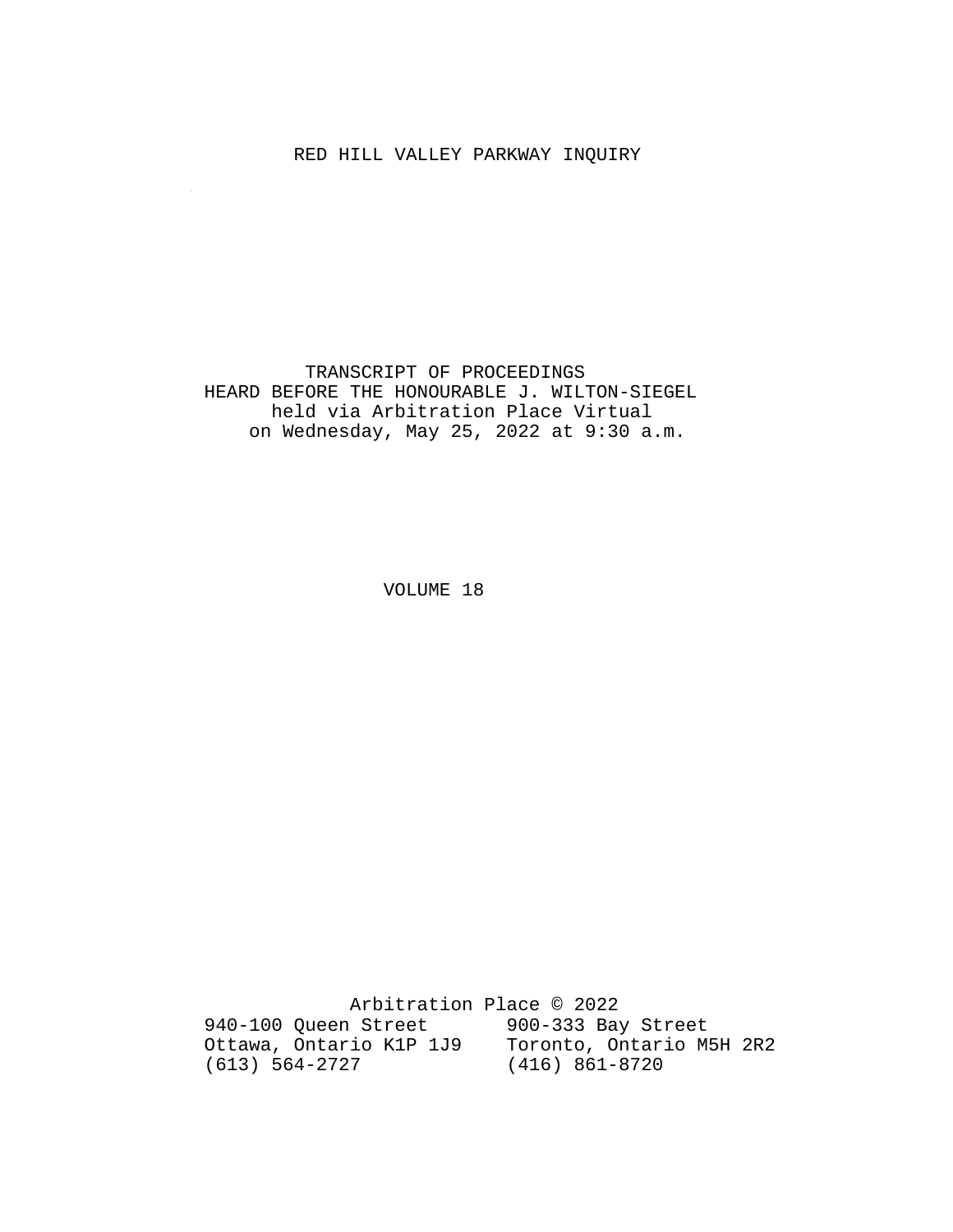## APPEARANCES:

| Andrew C. Lewis<br>Chloe Hendrie                                 | For Red Hill Valley<br>Parkway |
|------------------------------------------------------------------|--------------------------------|
| Jenene Roberts<br>Jonathan Chen<br>Eli Lederman<br>Samantha Hale | For City of Hamilton           |
| Heather McIvor<br>Colin Bourrier<br>Michael Saad                 | For Province of Ontario        |
| Chris Buck                                                       | For Dufferin Construction      |
| Jennifer Roberts                                                 | For Golder Associates<br>Inc.  |

Page 2852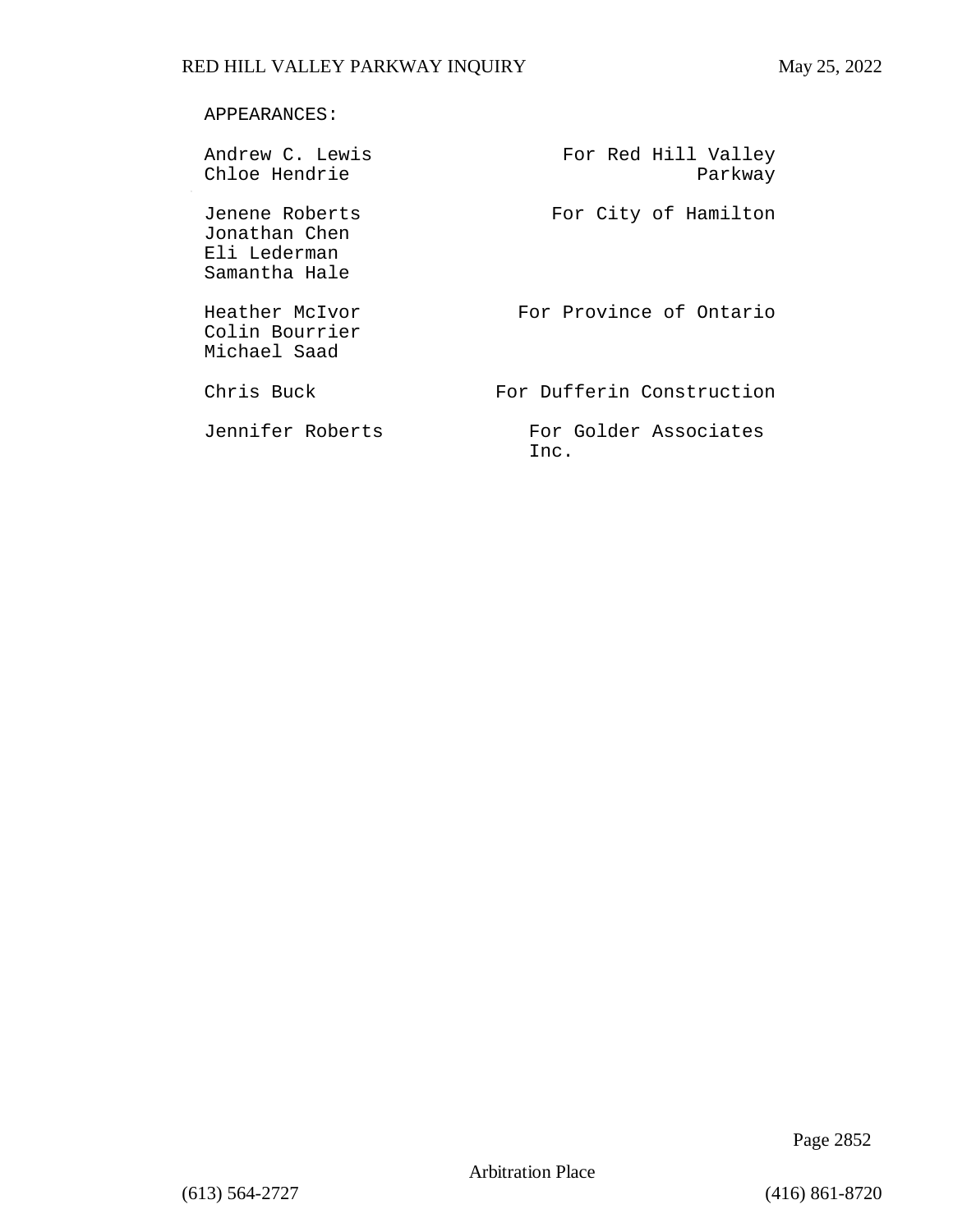## INDEX

|                             |                                     | <b>PAGE</b> |
|-----------------------------|-------------------------------------|-------------|
| BOB GORMAN; AFFIRMED        |                                     | 2855        |
| EXAMINATION BY MS. HENDRIE  |                                     | 2855        |
|                             | EXAMINATION BY MS. JENENE ROBERTS   | 2879        |
| EXAMINATION BY MR. SAAD     |                                     | 2881        |
|                             |                                     |             |
| THOMAS J. KLEMENT; AFFIRMED |                                     | 2884        |
| EXAMINATION BY MR. LEWIS    |                                     | 2884        |
|                             | EXAMINATION BY MS. JENNIFER ROBERTS | 2970        |

EXAMINATION BY MR. CHEN 2984

Page 2853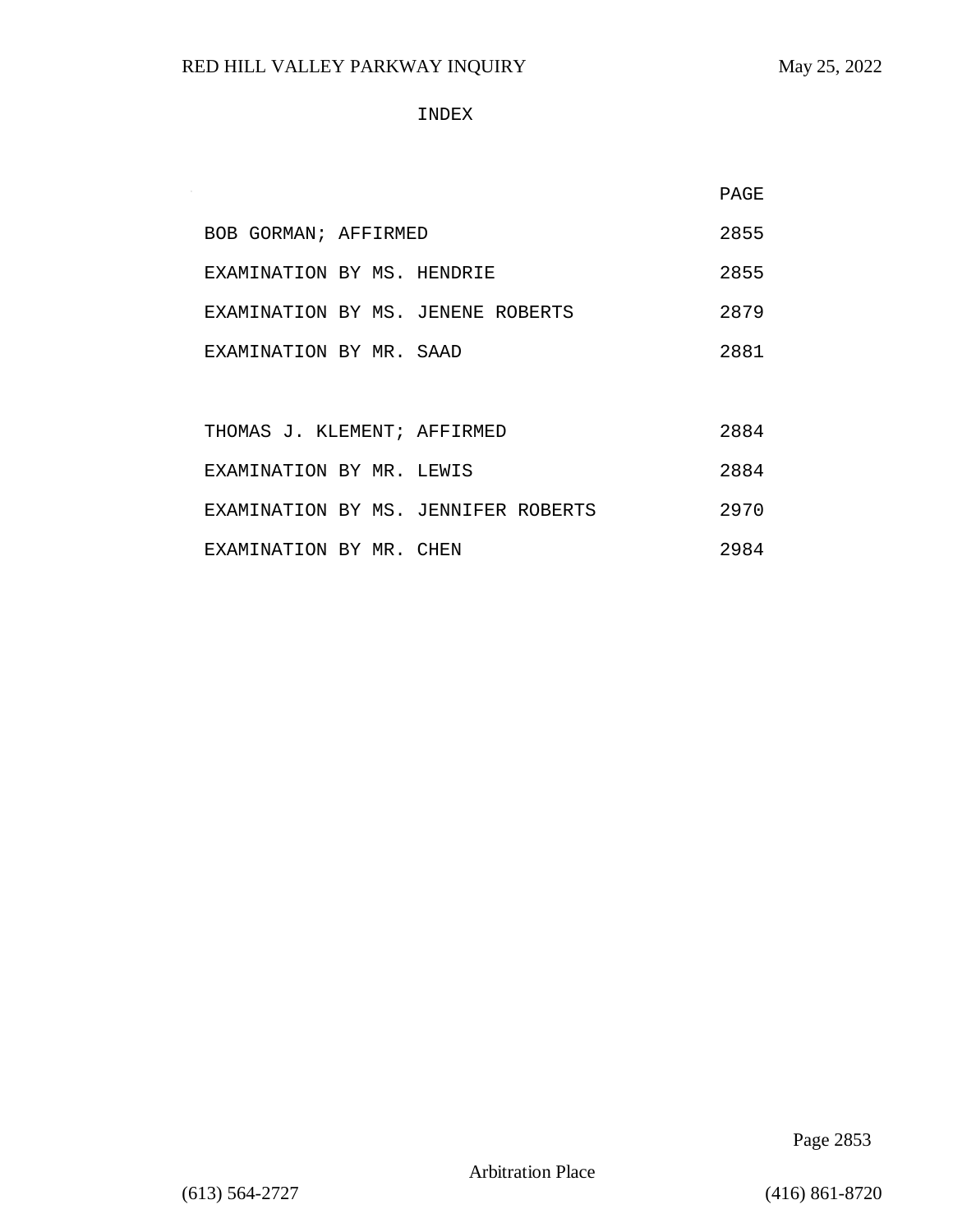## LIST OF EXHIBITS

| NO. | DESCRIPTION                                                                                                                               | PAGE |
|-----|-------------------------------------------------------------------------------------------------------------------------------------------|------|
| 51  | Affidavit of Bob Gorman affirmed<br>May 25, 2022, RHV968                                                                                  | 2856 |
| 52  | Memorandum to Stephen Lee dated<br>April 2, 2014, MTO 12945                                                                               | 2856 |
| 53  | Curriculum Vitae of Thomas J. Klement<br>MTO 38706                                                                                        | 2884 |
| 54  | MTO Materials Engineering and Research<br>Office Report, MTO 38685                                                                        | 2915 |
| 55. | Draft paper titled "Ontario Friction<br>Testing Equipment and Test Site<br>Selection Methodology Review" dated<br>June 6, 2011, MTO 38672 | 2942 |
|     |                                                                                                                                           |      |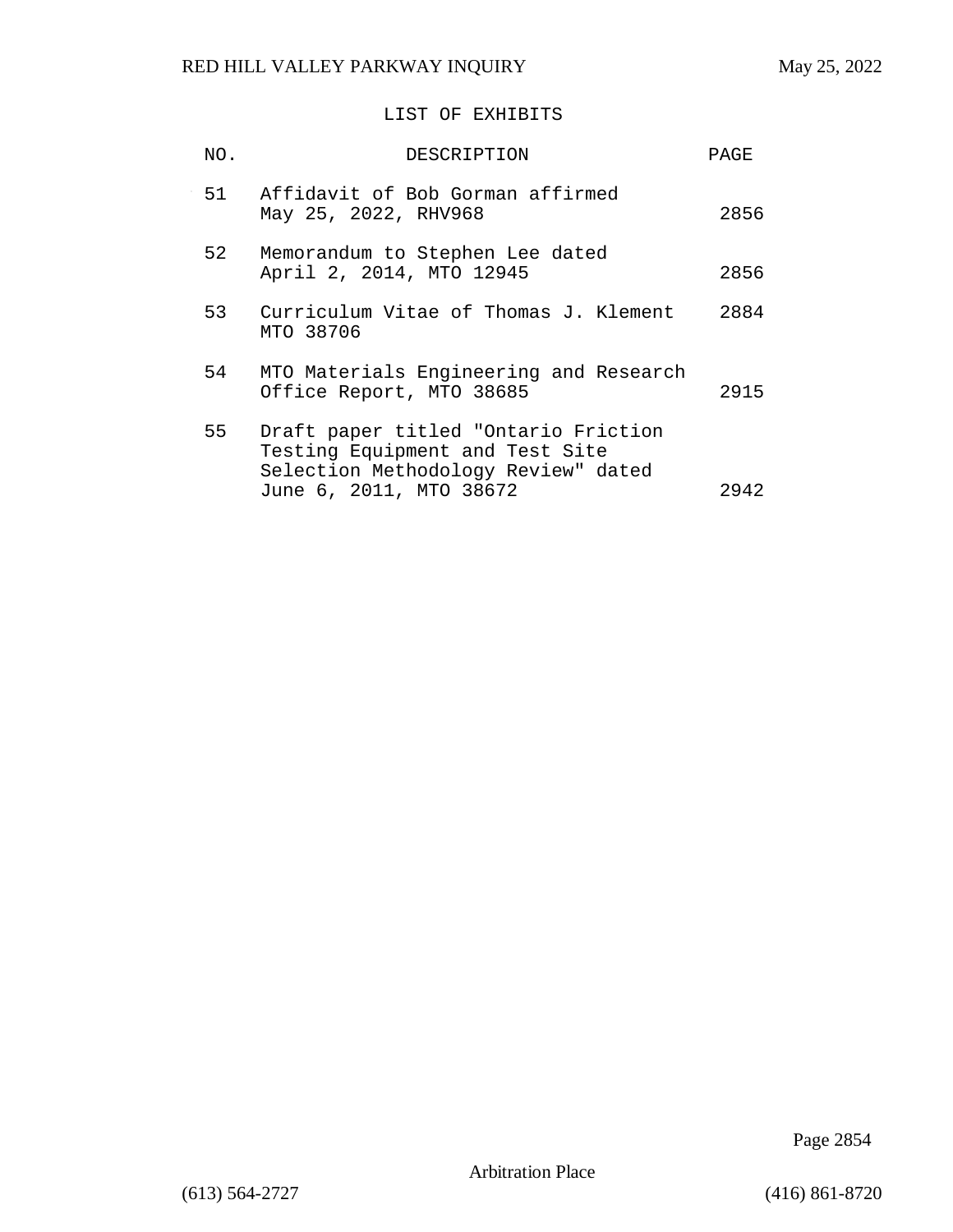| 1  | Arbitration Place Virtual                         |
|----|---------------------------------------------------|
| 2  | --- Upon resuming on Wednesday, May 25, 2022      |
| 3  | at 9:33 a.m.                                      |
| 4  | MS. HENDRIE: Good morning,                        |
| 5  | Commissioner. First witness for the inquiry this  |
| 6  | morning is Mr. Bob Gorman. If we could have the   |
| 7  | court reporter affirm Mr. Gorman, please.         |
| 8  | BOB GORMAN; AFFIRMED                              |
| 9  | EXAMINATION BY MR. HENDRIE:                       |
| 10 | MS. HENDRIE: Commissioner,                        |
| 11 | the affidavit has been prepared and affirmed by   |
| 12 | Mr. Gorman, and Mr. Gorman's affidavit will form  |
| 13 | much of the basis of his evidence in-chief this   |
| 14 | morning, though I do have some additional         |
| 15 | questions to supplement the affidavit he provided |
| 16 | in his affidavit, and I anticipate that some of   |
| 17 | the other participants may similarly have some    |
| 18 | questions for Mr. Gorman after I finish.          |
| 19 | So just some preliminaries,                       |
| 20 | Registrar. If we could call up Mr. Gorman's       |
| 21 | affidavit. Thank you. Mr. Gorman's affidavit      |
| 22 | hasn't yet been assigned a document ID in the     |
| 23 | inquiry database but I anticipate that once it    |
| 24 | does it will have the document ID of RHV968.      |
| 25 | And if we could mark this                         |

Page 2855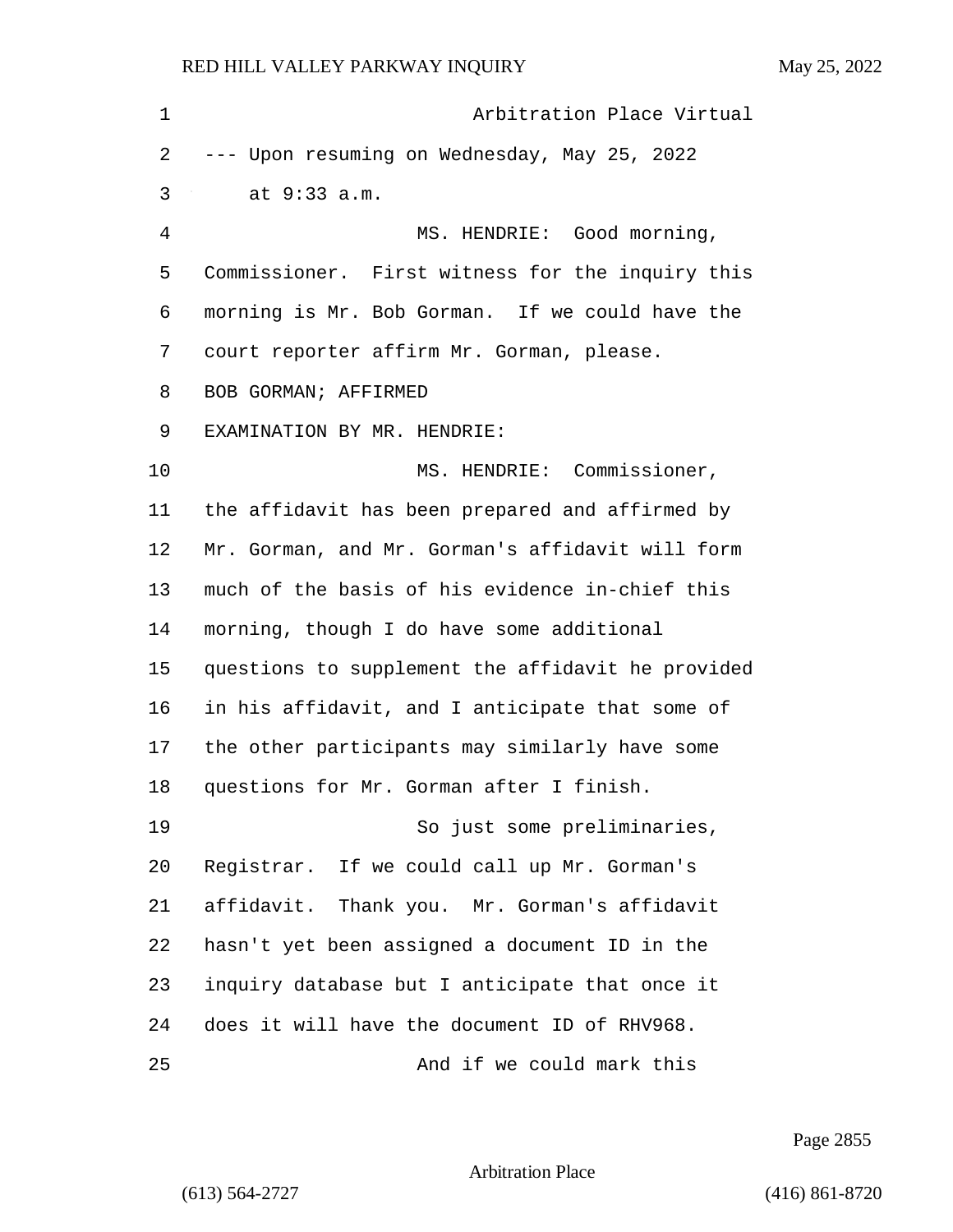1 document -- or mark this document as Exhibit 51, I 2 believe. 3 JUSTICE WILTON-SIEGEL: 4 Hm-hmm. 5 MS. HENDRIE: I'll be 6 referring it to during Mr. Gorman's testimony. 7 EXHIBIT NO. 51: Affidavit of 8 Bob Gorman affirmed May 25, 2022, RHV968 9 MS. HENDRIE: And the majority 10 of the documents that are referenced in 11 Mr. Gorman's affidavit are cited in overview 12 document number 4. As such, they have already 13 been -- they form one of the exhibits. But 14 there's one document referenced in Mr. Gorman's 15 affidavit that is not included in any of the 16 overview documents, and that is MTO 12945. 17 Registrar, if you could call 18 up that document. So if we could mark this 19 document as an exhibit, and that would be 20 Exhibit 52, please. 21 THE REGISTRAR: Thank you, 22 Counsel. Noted. 23 EXHIBIT NO. 52: Memorandum 24 to Stephen Lee dated April 2, 2014, MTO 12945 25 MS. HENDRIE: Thank you. And

Page 2856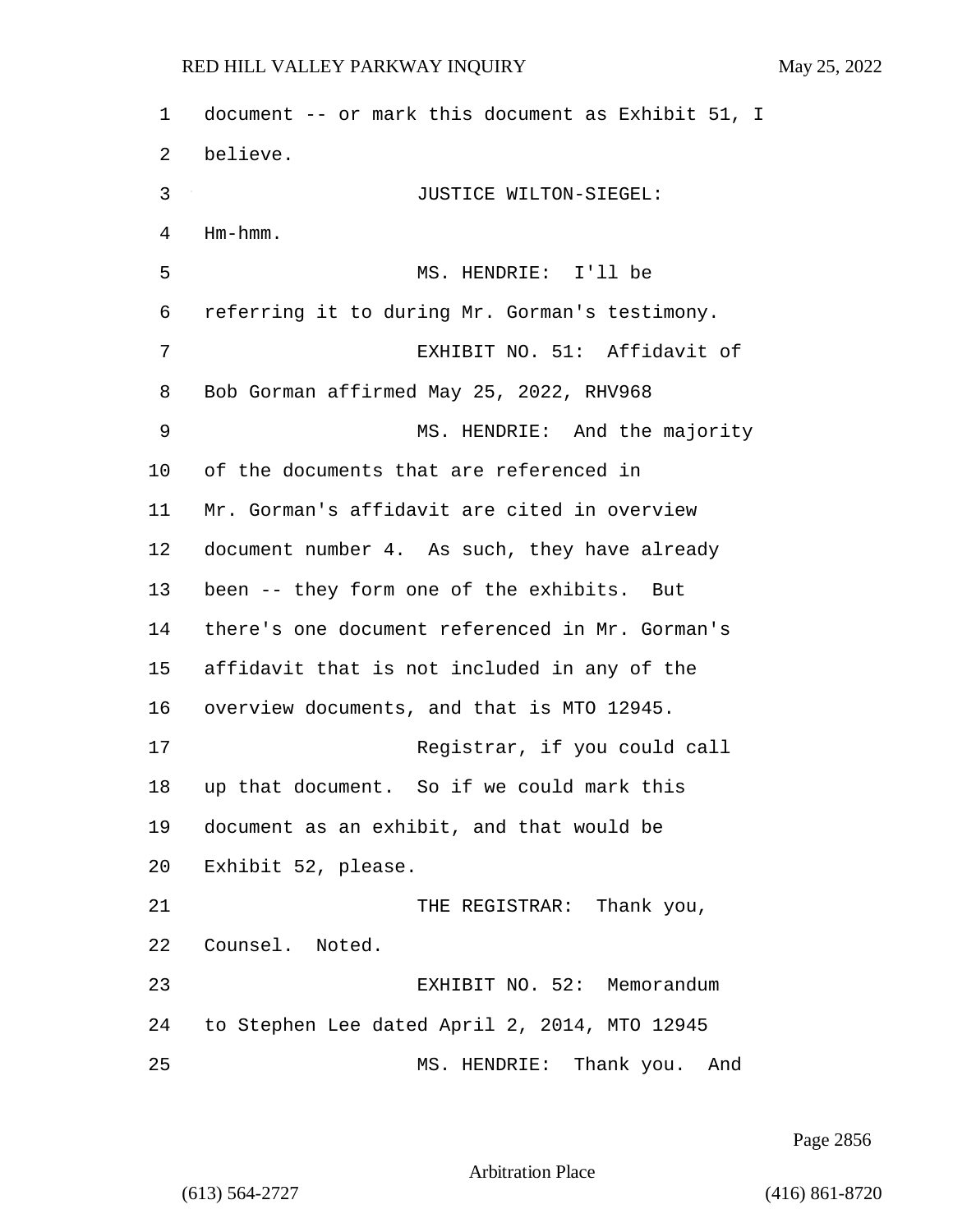| 1  | we can have a callout of that document.            |
|----|----------------------------------------------------|
| 2  | BY MS. HENDRIE:                                    |
| 3  | So Mr. Gorman, I don't<br>Q.                       |
| 4  | think I'll be very long in my questions today. As  |
| 5  | I said, I have some questions to supplement the    |
| 6  | evidence that you provided in your affidavit but I |
| 7  | don't intend to retread evidence that has already  |
| 8  | been provided and to cover what's already been     |
| 9  | covered.                                           |
| 10 | I understand that you may                          |
| 11 | require some frequent breaks during your           |
| 12 | testimony. I don't expect that I will be longer    |
| 13 | than 15 minutes, but if you need a break at any    |
| 14 | time just speak up and we can take a break.        |
| 15 | Thank you.<br>Α.                                   |
| 16 | So I want to start this<br>Q.                      |
| 17 | morning by talking about some of the requirements  |
| 18 | for the DSM applications, specifically talking     |
| 19 | about the requirement for skid testing as part of  |
| 20 | an application, first looking at it more generally |
| 21 | and then in the context of the testing that was    |
| 22 | conducted by the MTO on the Red Hill Valley        |
| 23 | Parkway for the Demix aggregates application.      |
| 24 | So, Registrar, if we could                         |
| 25 | call up image 4, paragraph 7 of Mr. Gorman's       |

Page 2857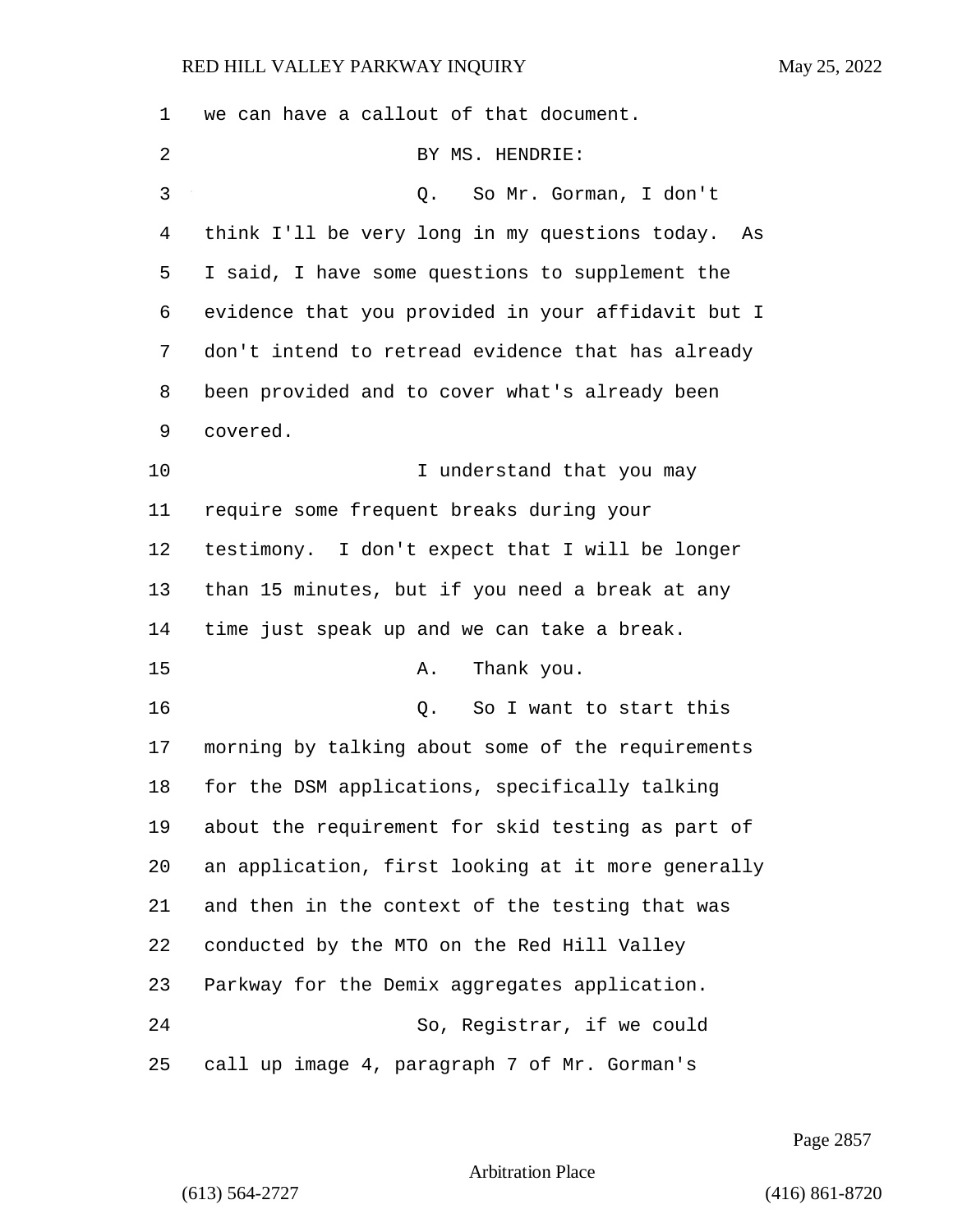affidavit. 2 A. That's better. 3 Q. So Mr. Gorman, if you need us to zoom in or zoom out on any of the documents at any time you can just let the registrar know. 7 So in paragraph 7 of your affidavit, this is talking about the general practice of skid testing for a DSM application, and you state that in your experience evaluating an application for DSM inclusion would typically involve skid testing of a 500-metre asphalt test strip on a road that was operated, owned -- operated and built by the MTO, using the applicant aggregate and then a control section next to it. 16 So as I understand it, typical practice would be to have the test section and then the adjacent control section; is that correct? 20 A. That was always typical for King's Highway work. So if you had something, for instance, on the 401 that they build that minimum 500-metre test section right immediately adjacent, that's correct. 25 Q. Okay. And adjacent to

Page 2858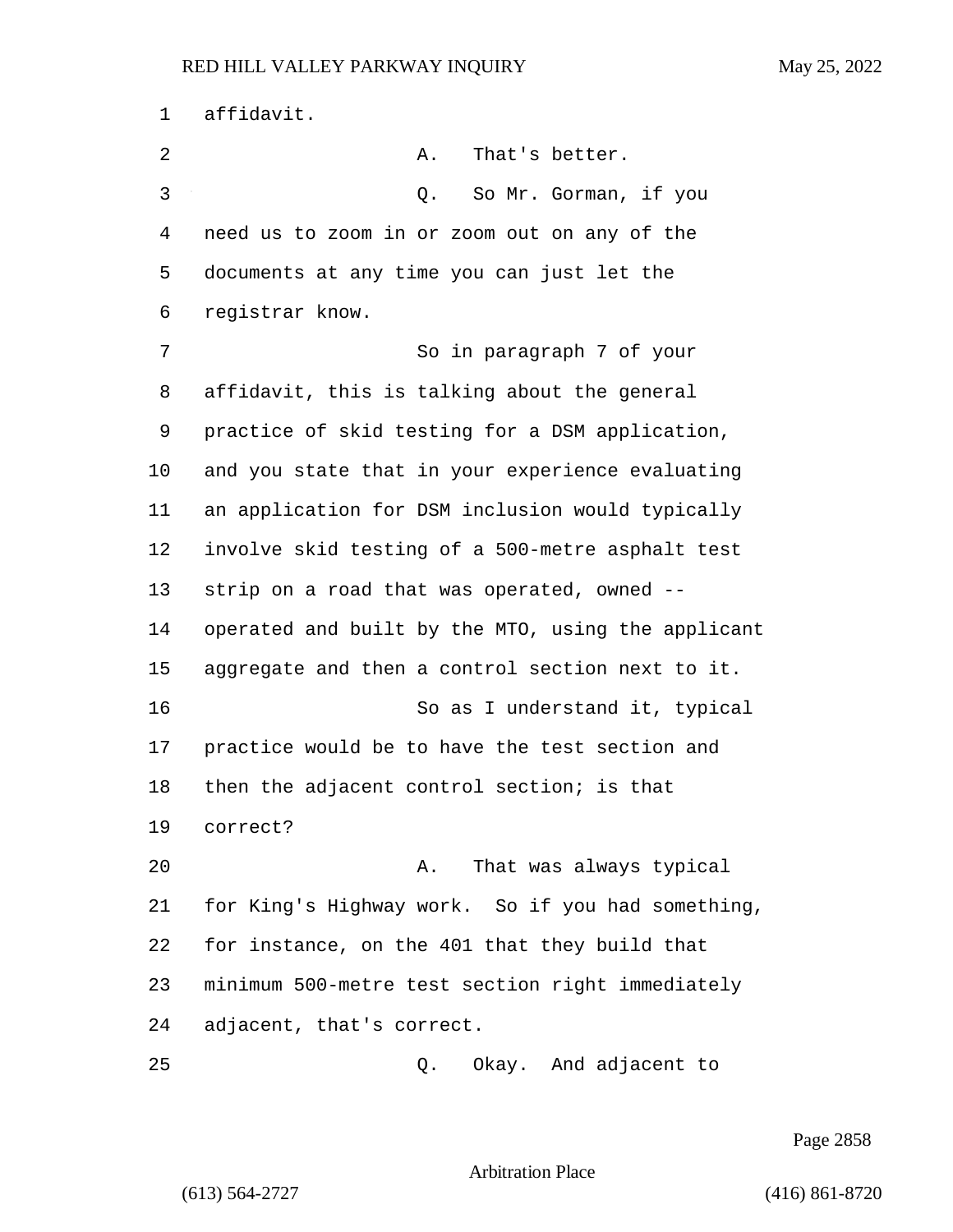| 1       | the control section?                               |
|---------|----------------------------------------------------|
| 2       | That's correct.<br>Α.                              |
| 3       | And now moving to a<br>Q.                          |
| 4       | different paragraph in your affidavit, Registrar,  |
| 5       | if we could call up image 10, paragraph 19.        |
| 6       | So this paragraph is referring                     |
| 7       | to the Demix aggregates application, but focusing  |
| 8       | on the second-last -- the last two sentences, it   |
| 9       | says the RHVP pavement did not include a control   |
| $10 \,$ | section using an already approved DSM list         |
| 11      | aggregate and, as such, skid testing was conducted |
| 12      | only on the test section being a 3-kilometre       |
| 13      | section of the RHVP SMA pavement that contained    |
| 14      | the Demix aggregate.                               |
| 15      | And then in the last sentence,                     |
| 16      | although this deviated from normal procedure,      |
| 17      | there have been instances where skid testing was   |
| 18      | conducted for the purpose of a DSM application     |
| 19      | only on a test section and without an adjacent     |
| 20      | control section.                                   |
| 21      | So as I understand your                            |
| 22      | evidence, it was usual practice, and as you just   |
| 23      | confirmed, there would be an adjacent control      |
| 24      | section but in some instances an aggregate would   |
| 25      | be evaluated in the absence of a control section;  |

Page 2859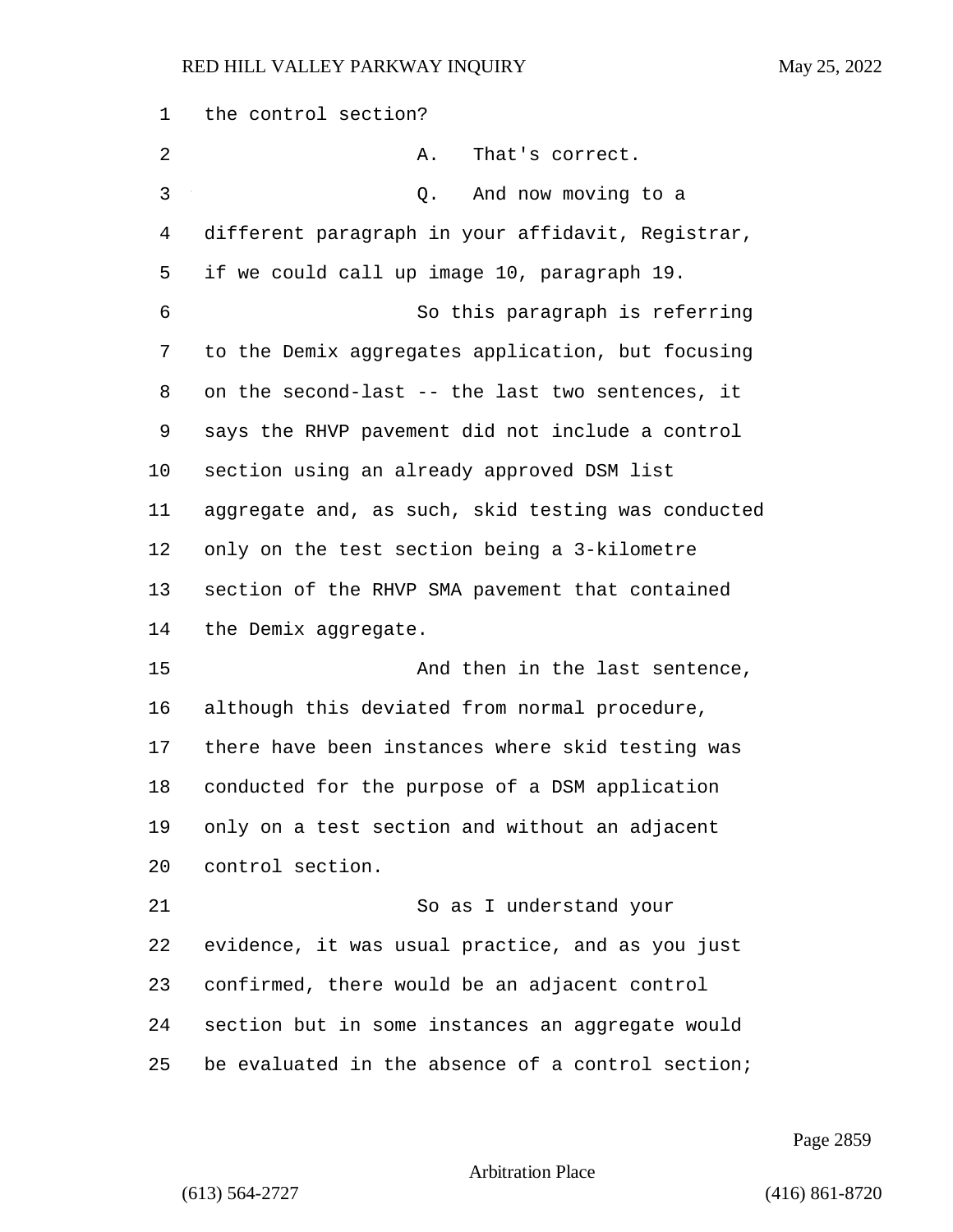is that right? 2 A. That's correct. There were -- what I would call them, they were afterthoughts, they were after pavements. So quite often a contractor would pave a piece of road and down the road they would want that included on the DSM for consideration. So of course there normally was not a control involved with that. If there was, then we had to dig it out to see exactly what was paved adjacently on a number of occasions, actually, but usually only for the old HR1 and the modern-day FC1 pavements. 13 Q. Okay. And on so sort of a scale of magnitude, how common was this. You say in your -- 16 A. Well, I can think of a number of -- the DSM sources that were listed in the province of Quebec were that way, of course, because they were all after paved, and there were some on Highway 11. Up on Highway 11 I remember there was a large one, 40 kilometres, from Sudbury to Hagar. That had -- I can't remember if that had control before and after. And I think there was a dolomitic somewhere but I don't remember specific details.

Page 2860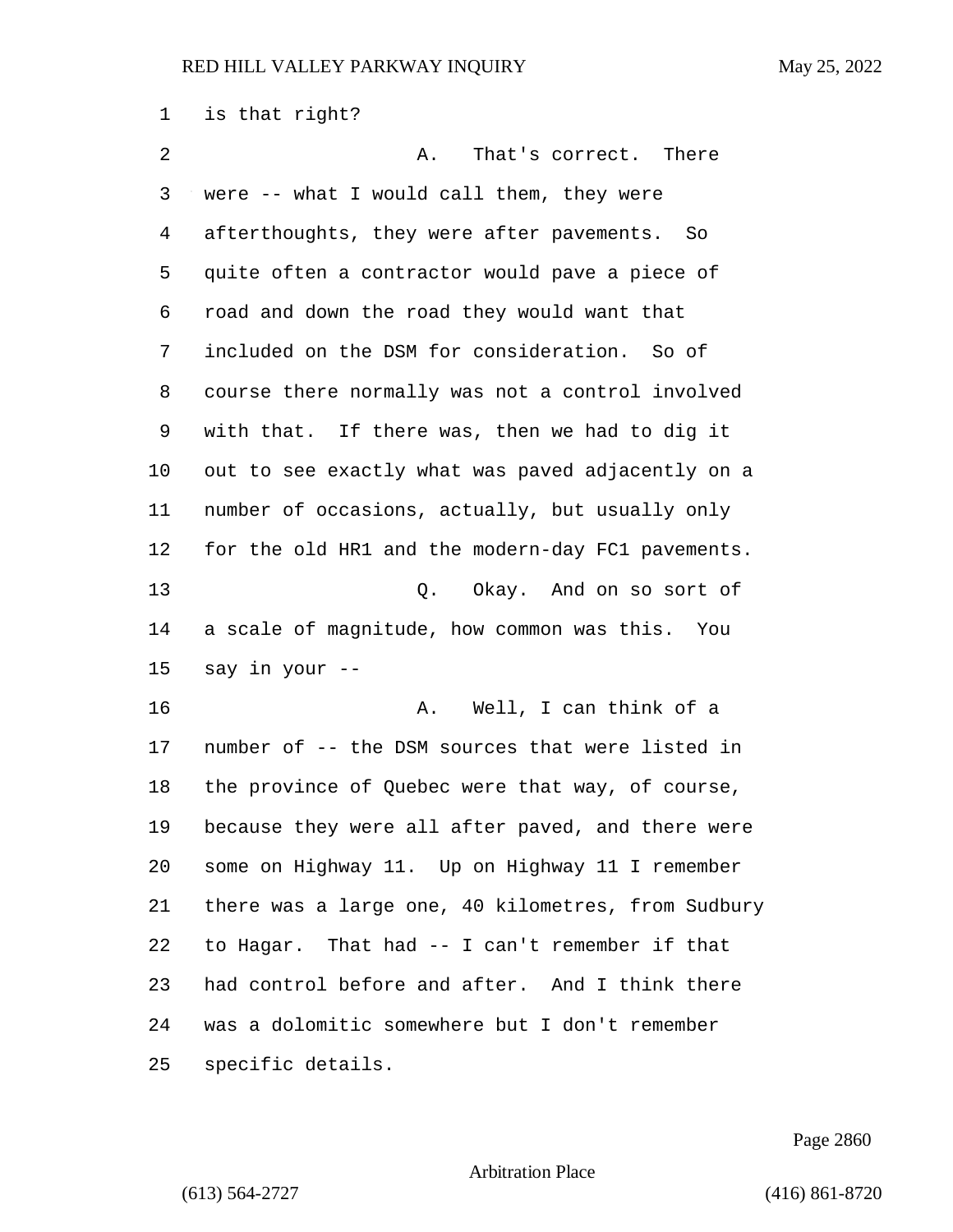1 and 1 Q. As I think you described, the pavements that were test section without a control section as sort of an after -- you describe them as the afterthought? 5 A. Yeah, an afterthought, exactly. 7 Q. And in your experience what effect, if any, did the absence of a control section have on the ability of you, or the soils and aggregates section more broadly, to evaluate an aggregate's frictional qualities? 12 A. Well, I don't remember any issues. Most of the afterthoughts were done with granites and gneisses, and they have obviously a higher skid resistance than the trap family. And in one case a dolomitic, which of course is the Cadillac of premium iron courses. 18 So I really didn't find too much of a difference without having a control. In some cases it probably was better because you had a lot more data points that you could look at over a larger span rather than the data points that would be included in a 500-metre test section with control before and after.

25 Q. So just in terms of that,

Page 2861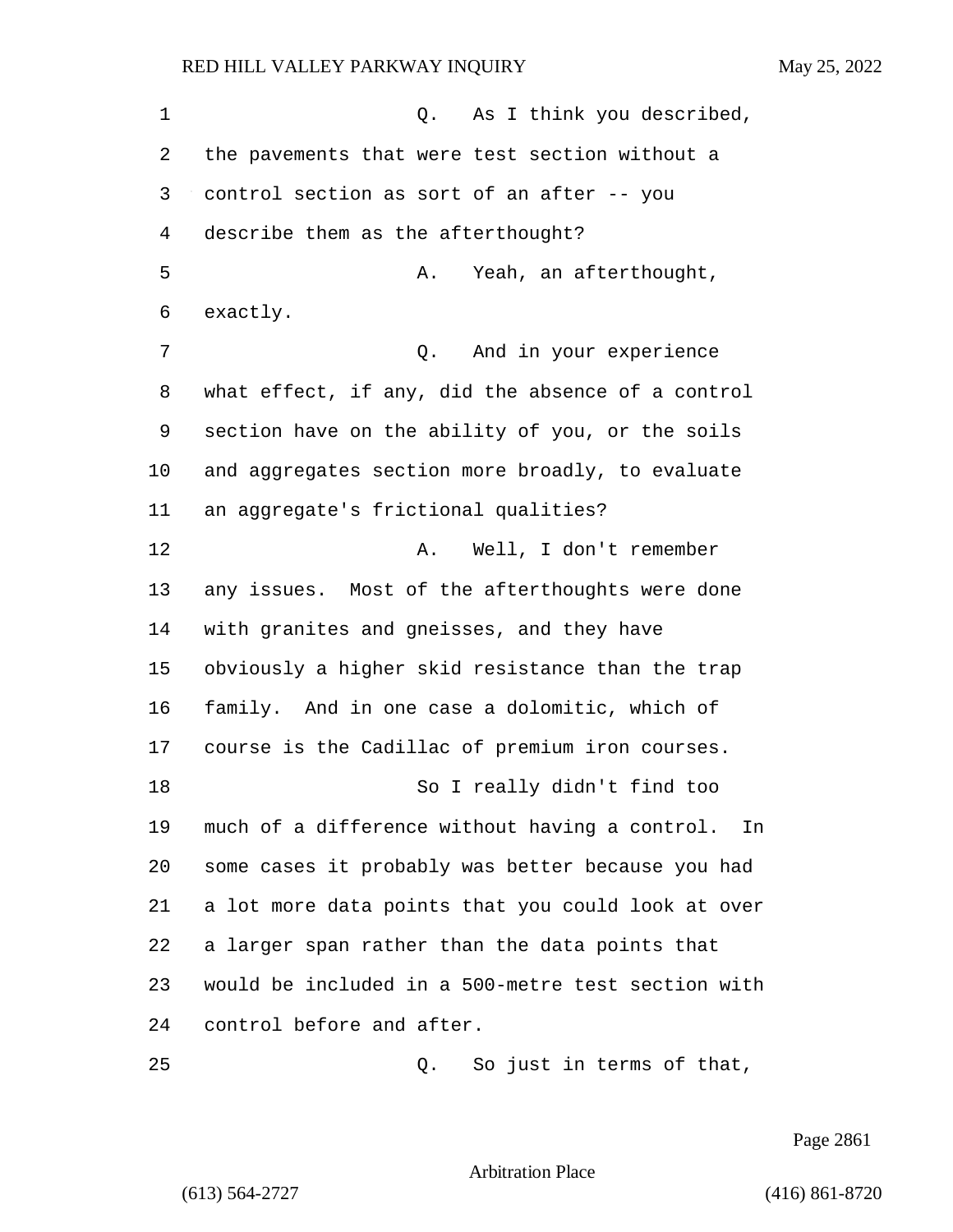| 1  | would that be because typically the test sections  |
|----|----------------------------------------------------|
| 2  | that didn't have -- sorry, the -- I will -- to use |
| 3  | your language, the afterthought test trips were    |
| 4  | typically longer in length?                        |
| 5  | A. Well, normally, yeah,                           |
| 6  | they would probably pave the whole contract with   |
| 7  | the aggregate in question. So they would be the    |
| 8  | whole length of the contract. They could be        |
| 9  | 5 kilometres, 10 kilometres, what have you. But    |
| 10 | for the most part, like I said, they were -- the   |
| 11 | old HR1 Marshalls or FC1s were Superpave, so they  |
| 12 | were not the DFCs on FC2 and certainly not the     |
| 13 | SMA, so they didn't get really too much into that. |
| 14 | They were normally in the King's Highway put down  |
| 15 | with control.                                      |
| 16 | And as you state here in<br>Q.                     |
| 17 | paragraph 19 of your affidavit, the Red Hill       |
| 18 | Valley Parkway was used for Demix's application    |
| 19 | and that was one of those instances where that     |
| 20 | normal procedure was deviated from?                |
| 21 | Yeah, I believe the<br>Α.                          |
| 22 | entire Red Hill Valley Parkway northbound and      |
| 23 | southbound was considered as the trial. The head   |
| 24 | of the section I had at the time had the power to  |
| 25 | make that decision, and that's what the decision   |

Page 2862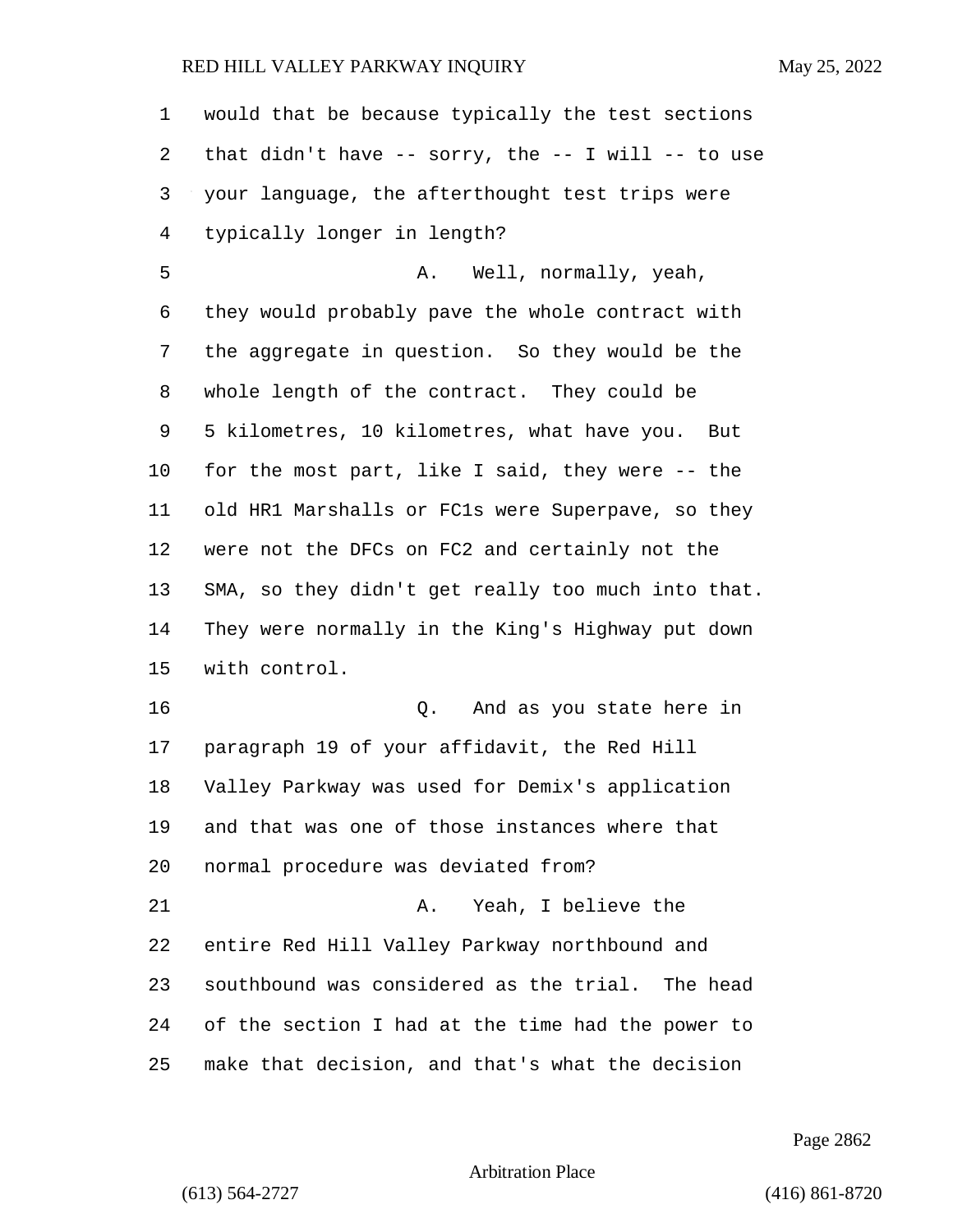was, because it -- actually in the 2007 requirement guidelines for DSM inclusion that I remember there's a sentence in there that the head can both approve the disapprove the trial section, if I remember correctly. I think I do. 6 Q. So the head at that time would have been Chris Rogers? 8 A. No, I believe not. I think it was -- it was -- I believe Steve Senior took over in -- after Chris retired in the spring of 2008, if I'm not mistaken. I think so. 12 C. You're correct on that. It was just more in terms of the timing of when that decision was made? 15 A. Oh, that was -- actually, if I'm not mistaken, the 2007 requirement guideline had that in there, and I -- of course I don't have the previous ones but they would be probably much the same. 20 So the whole DSM requirement started off from a very small document that was put in the body of the letter, and then after time when slags were banned and a lot of rock people were trying to get on the DSM, we had to come up with a better system of dealing with the

Page 2863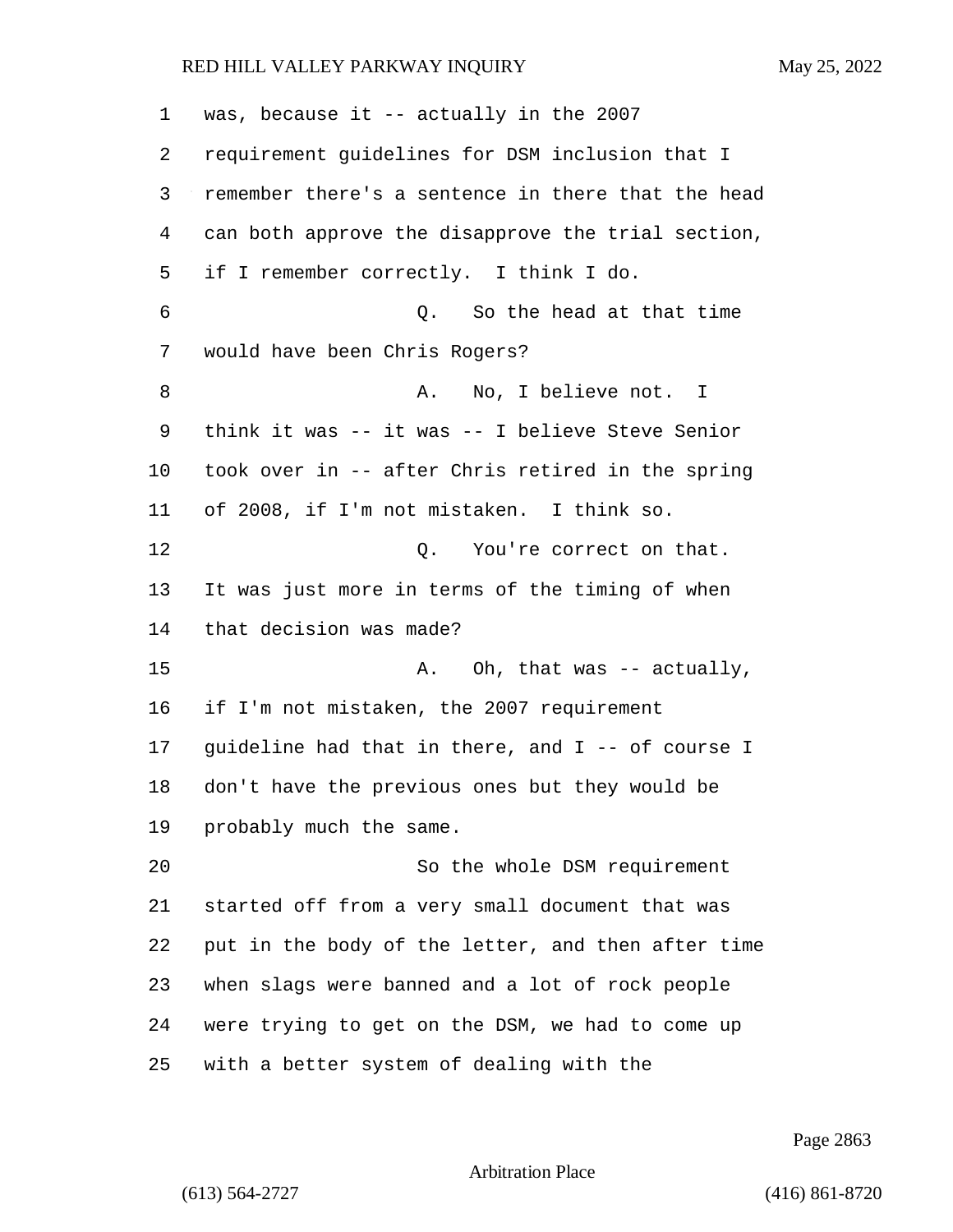| 1              | applications because there were just so many. And |
|----------------|---------------------------------------------------|
| 2              | the requirement guideline was the one that seemed |
| 3              | to work the best, and it evolved over the years   |
| $\overline{4}$ | into what it is now. It's probably changed since  |
| 5              | I've retired.                                     |
| 6              | Q. So just going back to                          |
| 7              | something you said moment ago. You said that it   |
| 8              | wasn't common to have -- as I understand it, it   |
| 9              | wasn't common to have a test strip in SMA without |
| 10             | an adjacent control section. Was I understanding  |
| 11             | you correct on that?                              |
| 12             | Yeah, I don't remember<br>Α.                      |
| 13             | too many -- I have a hard time remembering too    |
| 14             | many SMA pavements that went down in test         |
| 15             | sections. I think, if I remember correctly --     |
| 16             | now, this is going back a while, but there were a |
| 17             | lot of FC2 pavements down that went through the   |
| 18             | process, and the transition from FC2 to SMA, I    |
| 19             | don't think it was that big a -- big a deal       |
| 20             | because the FC2s were already down and tested.    |
| 21             | But I can't remember -- excuse me -- specifics    |
| 22             | pertaining to how you went from an FC2 to an SMA. |
| 23             | I think it was fairly -- it wasn't that hard an   |
| 24             | issue I believe. Obviously physicals had to pass  |
| 25             | and the skid numbers had to be satisfactory.      |

Page 2864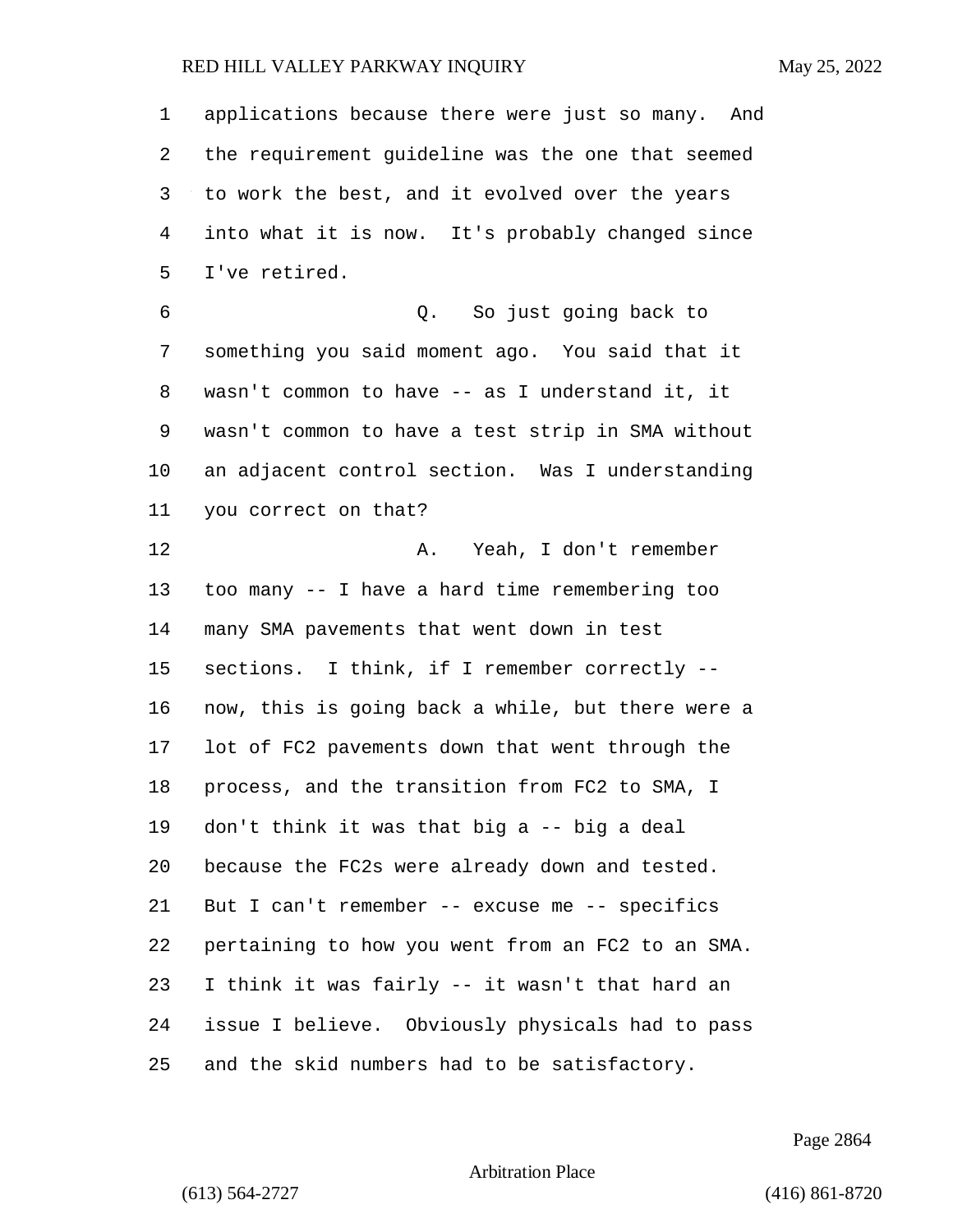| 1  | So just now to look more<br>Q.                     |
|----|----------------------------------------------------|
| 2  | specifically at the Demix application and the      |
| 3  | decision around using the Red Hill as the test     |
| 4  | strip, and we sort of touched on that. But to      |
| 5  | situate you in time, on December 7th, 2007, Paul   |
| 6  | Janicas of Dufferin e-mailed Chris Rogers and he   |
| 7  | requested -- Mr. Janicas requested to begin the    |
| 8  | process of placing the Demix aggregate on the DSM. |
| 9  | And then on December 10th, 2007, Mr. Rogers        |
| 10 | forwarded that e-mail to you and the application   |
| 11 | materials and asked you to prepare the draft       |
| 12 | response. And as I understand it from your         |
| 13 | affidavit, that was standard practice?             |
| 14 | Correct. That's correct.<br>Α.                     |
| 15 | And then the next day, on<br>Q.                    |
| 16 | December 11th, 2007 Mr. Marciello e-mailed         |
| 17 | those -- the October 16th, 2007 Red Hill Valley    |
| 18 | Parkway skid testing results to Mr. Rogers and you |
| 19 | were copied on that. And then a few days after     |
| 20 | that, on December 13th, 2007, Mr. Rogers sent a    |
| 21 | letter back to Demix.                              |
| 22 | And, Registrar, if we can call                     |
| 23 | up MTO 42. And this is the December 13th, 2007     |
| 24 | letter from Chris Rogers.                          |
| 25 | Correct.<br>Α.                                     |

Page 2865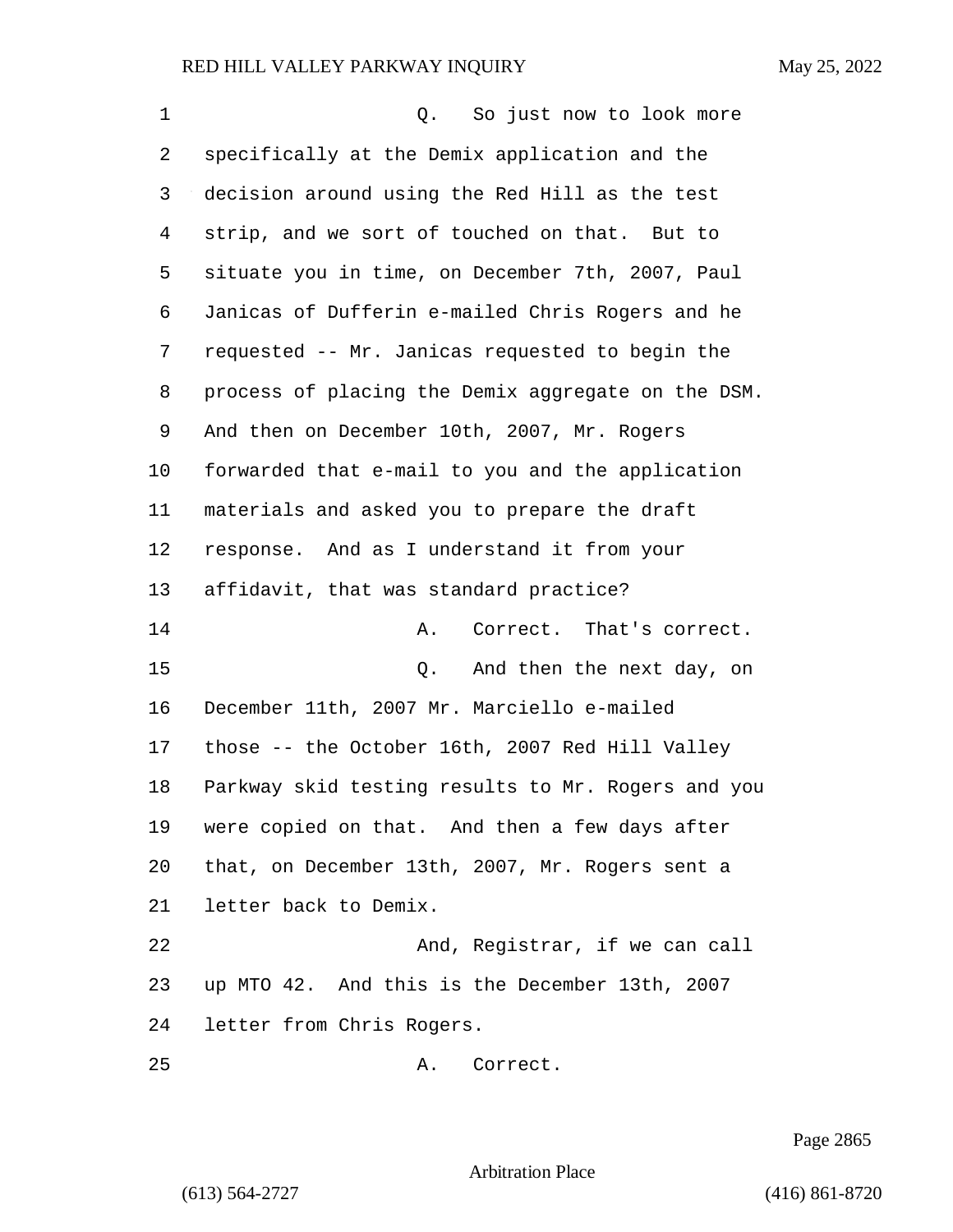| 1  | As I understand it, you<br>Q.                      |
|----|----------------------------------------------------|
| 2  | prepared this letter; is that correct?             |
| 3  | I prepared most<br>Α.                              |
| 4  | correspondence and Chris and Steve, of course      |
| 5  | being the head, would look them over and when they |
| 6  | are happy with them they would sign them, correct. |
| 7  | Registrar, if we could<br>Q.                       |
| 8  | call up as a side-by-side image 6 and paragraph 13 |
| 9  | of Mr. Gorman's affidavit. Paragraph 13. Thank     |
| 10 | you. So that's fine, Registrar, thank you.         |
| 11 | So in that first sentence in                       |
| 12 | paragraph 13 it states:                            |
| 13 | "At the time I prepared the                        |
| 14 | December 13th, 2007 letter I                       |
| 15 | was aware the FRHVP was going                      |
| 16 | to be used as the de facto                         |
| 17 | test strip for Demix                               |
| 18 | Aggregates DSM application."                       |
| 19 | (As read)                                          |
| 20 | And so we've touched on this,                      |
| 21 | but just to fill in some of the details about when |
| 22 | you learned that information and who you learned   |
| 23 | that from, do you recall when that decision was    |
| 24 | made to proceed with using the RHVP as the test    |
| 25 | strip?                                             |

Page 2866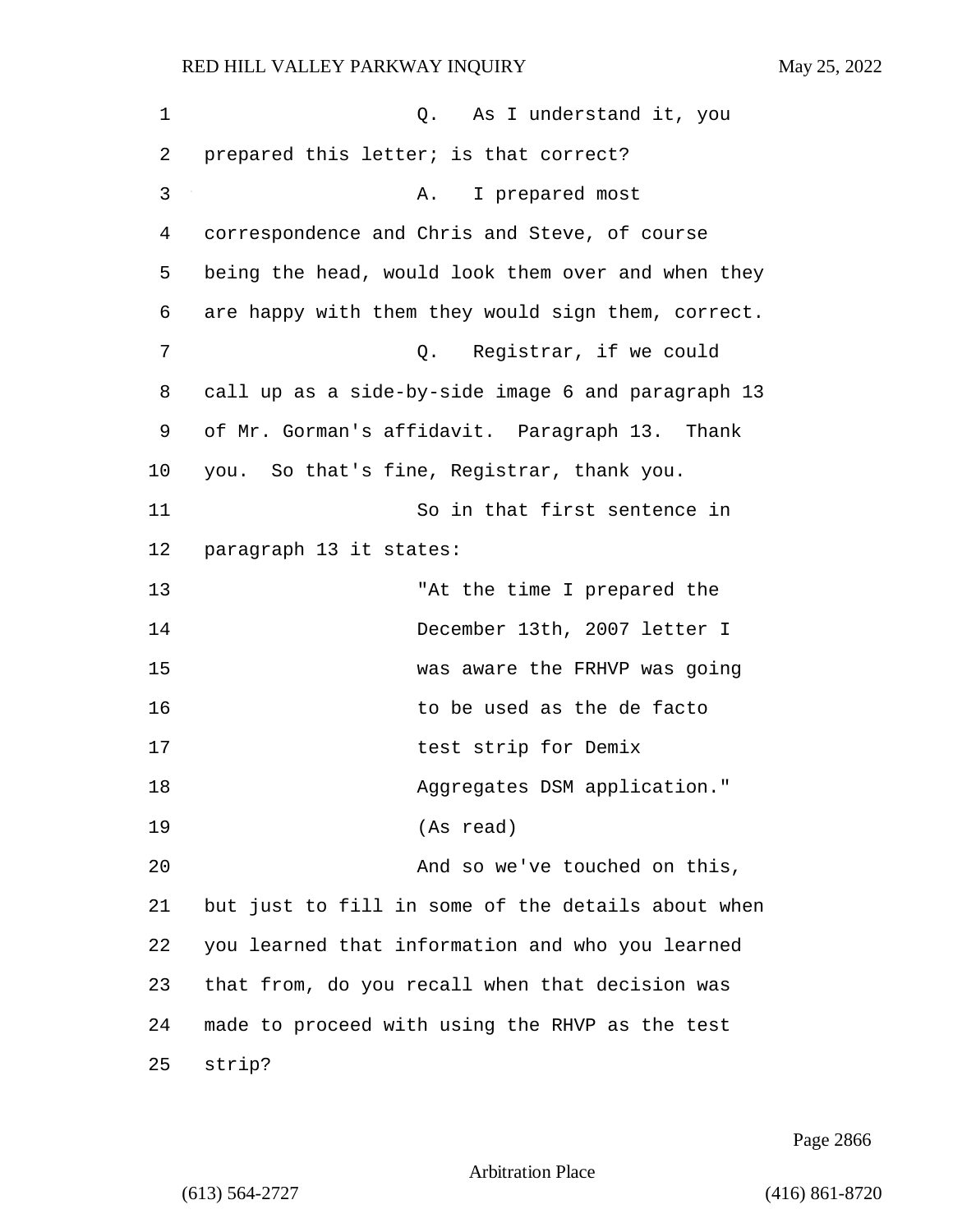| 1  | I don't recall exactly,<br>Α.                      |
|----|----------------------------------------------------|
| 2  | but I know it had to be decided because it was --  |
| 3  | it was in the subsequent letter of test results.   |
| 4  | So that would have been next step, obviously going |
| 5  | there to the quarry and testing it, and then that  |
| 6  | letter would go back to Estel Gagnon, I believe.   |
| 7  | And at that time I believe it was approved for the |
| 8  | trial, because that would be in the body of the    |
| 9  | next trial.                                        |
| 10 | That's the December $--$ I<br>Q.                   |
| 11 | believe that's the December 4th, 2008 letter?      |
| 12 | That would make sense<br>Α.                        |
| 13 | about the timing, by the time they got results I   |
| 14 | would say, roughly.                                |
| 15 | Okay. So as I understand<br>Q.                     |
| 16 | it -- I guess to clarify what your evidence is,    |
| 17 | did you know at the time -- you knew at the time   |
| 18 | you prepared the December 13th letter that the     |
| 19 | RHVP would be used as the test strip?              |
| 20 | I can't remember that,<br>Α.                       |
| 21 | I'm sorry. It's possible but I just don't          |
| 22 | remember.                                          |
| 23 | Do you recall having any<br>Q.                     |
| 24 | discussion -- at the time of the December 13th     |
| 25 | letter Chris Rogers was the head of the soils and  |

Page 2867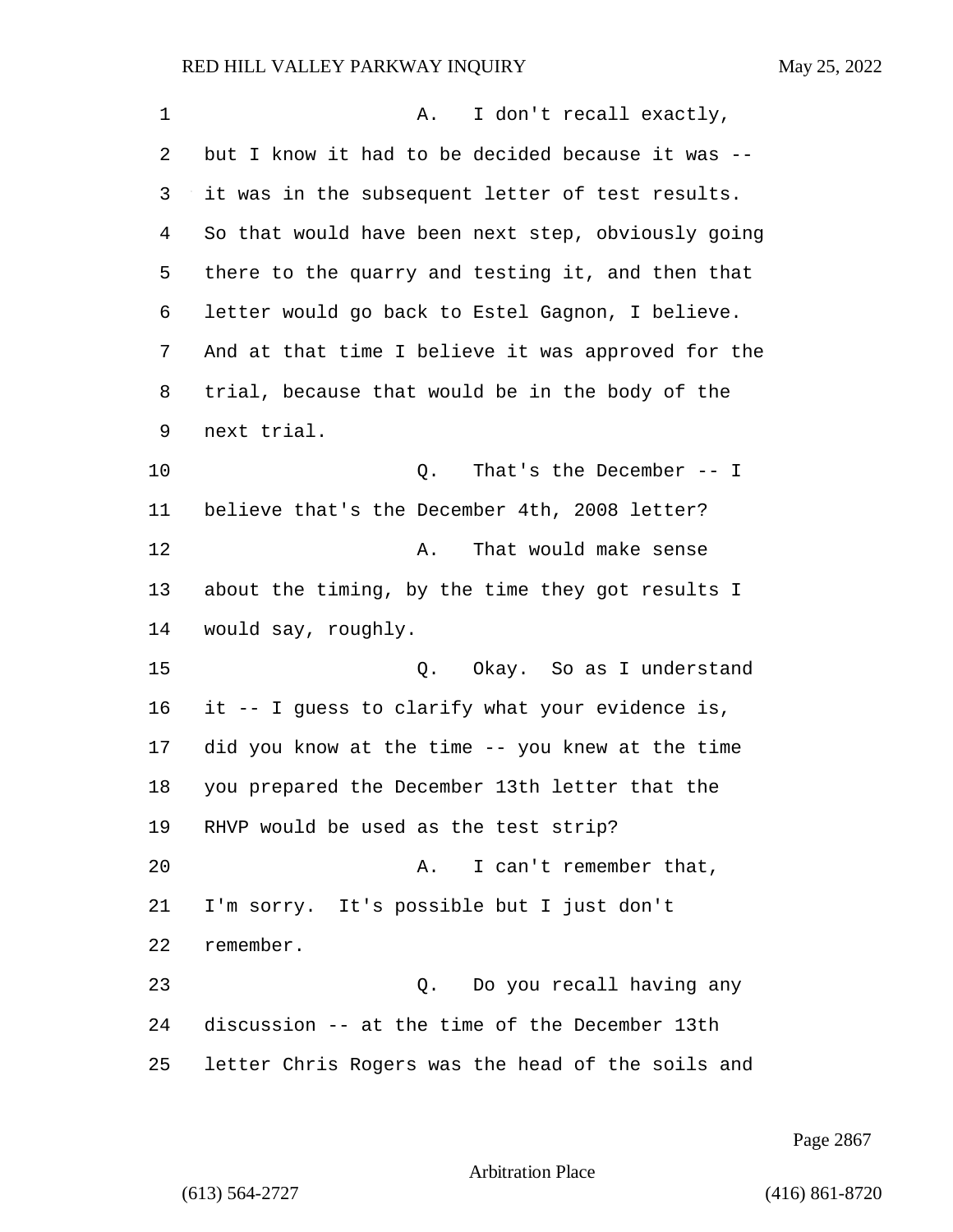aggregates section -- 2 A. No. 3 Q. Do you recall having any discussion with Mr. Rogers about possibly using the (speaker overlap) test strip? 6 A. That's possible, that's quite possible. But I don't remember specific details about that. I seem to remember more that when the next letter went out with the physical test results, that in the body of that letter there was discussion about allowing the Red Hill as a trial section and that wasn't until you said December, I forget, 2008. 14 Q. So why don't -- we can call up that letter, Registrar. We can end these call outs and go to -- 17 A. Because it would have been -- I'm thinking it might have been too premature to think about that at that time because we weren't even at the quarry then yet. 21 Q. Registrar, it would be MTO 44 and this is the December 4, 2008 letter. 23 A. Right. This is one I remember it, exactly. 25 Q. Okay. So as I understand

Page 2868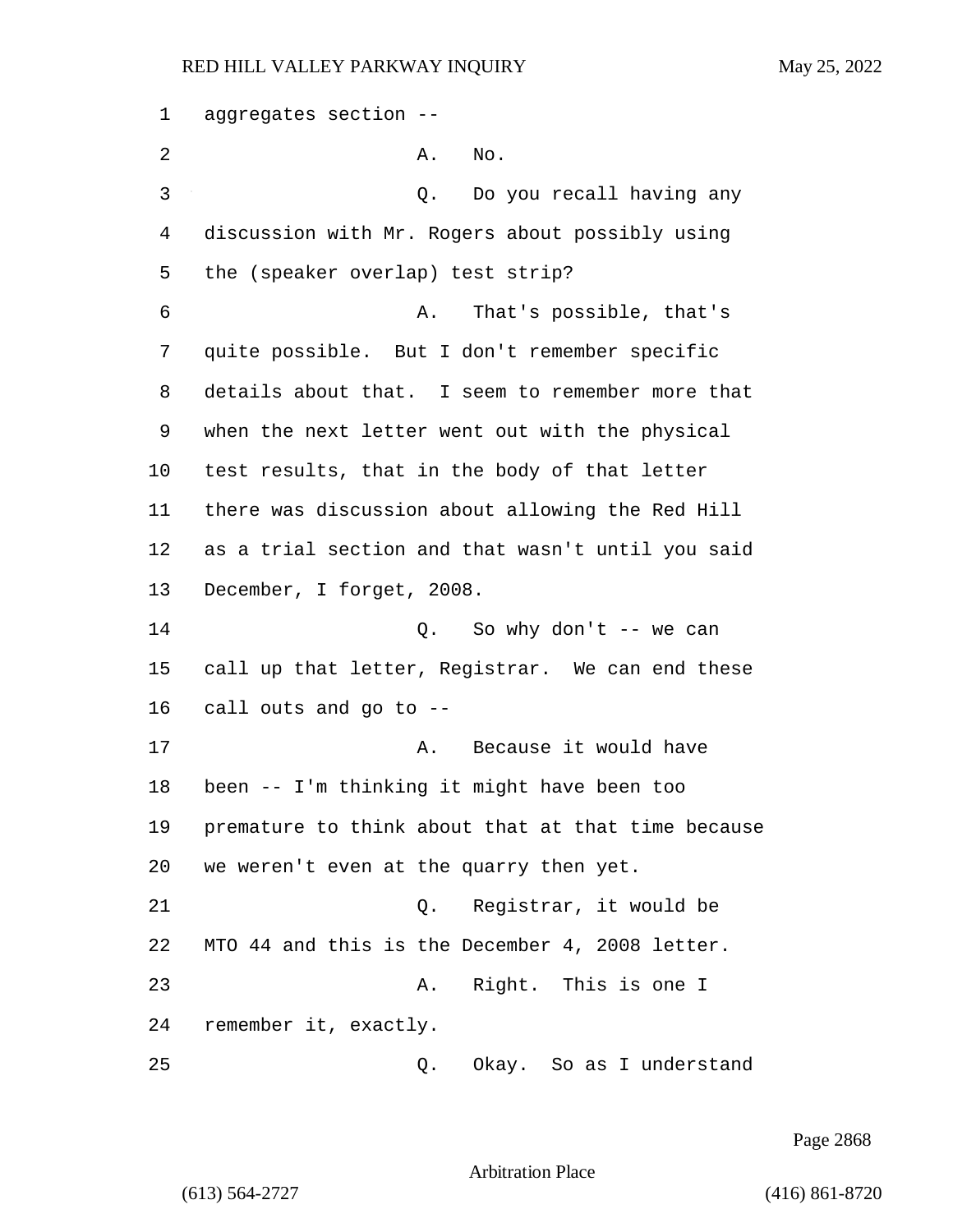1 it, you prepared this letter? 2 A. That's correct. I 3 prepared it for would have been Mr. Senior's 4 signature. 5 Q. Registrar, if we could 6 call out that last paragraph at the bottom of the 7 page. So there it says: 8 "Because your quarried 9 aggregate was used on 10 Hamilton's Red Hill Valley 11 Parkway in a 12.5 SMA mixture, 12 contract PWVR6243, we will 13 allow this city job to act as 14 the trial section needed for 15 your source to be included on 16 the ministry's designated 17 sources for material list." 18 (As read) 19 Is that what you're just 20 referring to? 21 A. Yeah, this is what I 22 remember, and this one would have been specific to 23 using the Red Hill as a trial. And this is the 24 only one actually I remember, more so than what 25 you said at the beginning.

Page 2869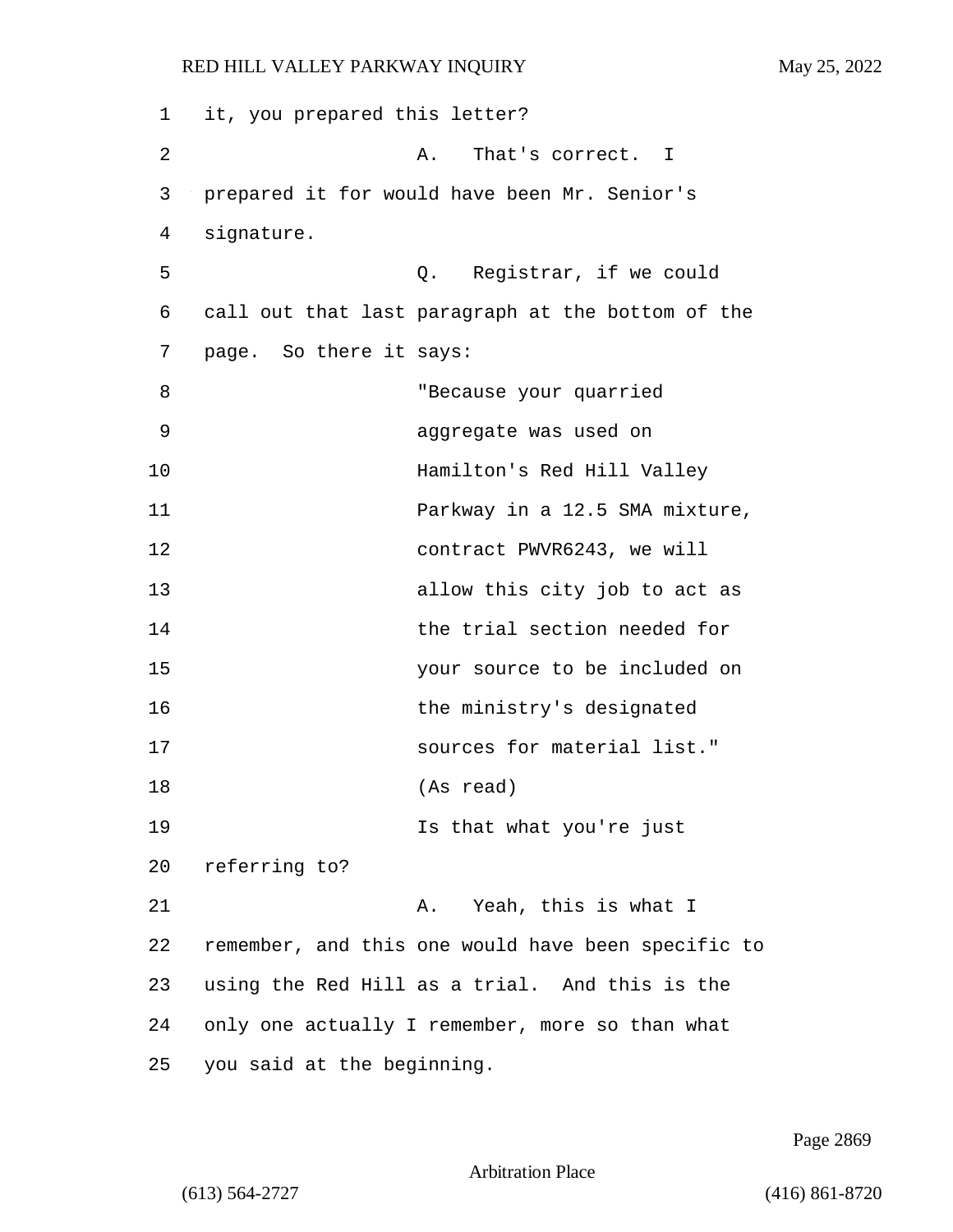1 Q. And do you recall if this -- if you wrote this paragraph? Was this something that you would have included in the draft you gave to Mr. Senior? 5 A. Well, no, I wouldn't have had the authority to make that decision. That decision would normally be made by the head of the section. And if I had the -- I must've had the green light on it to put it in there. 10 Q. Do you recall any discussion with Mr. Senior about this, about using Red Hill as the test strip? 13 A. I don't recall. It probably happened though, but I can't remember exactly the discussion. 16 Q. But your recollection is you wouldn't have put this in the letter without -- 19 A. No, no, not for something that important. My power could only go so far. 21 Q. Okay. So this was a decision above you? 23 A. That's correct. Normally the head, or even possibly the heads may have discussed it. They had a monthly meeting. And

Page 2870

Arbitration Place

(613) 564-2727 (416) 861-8720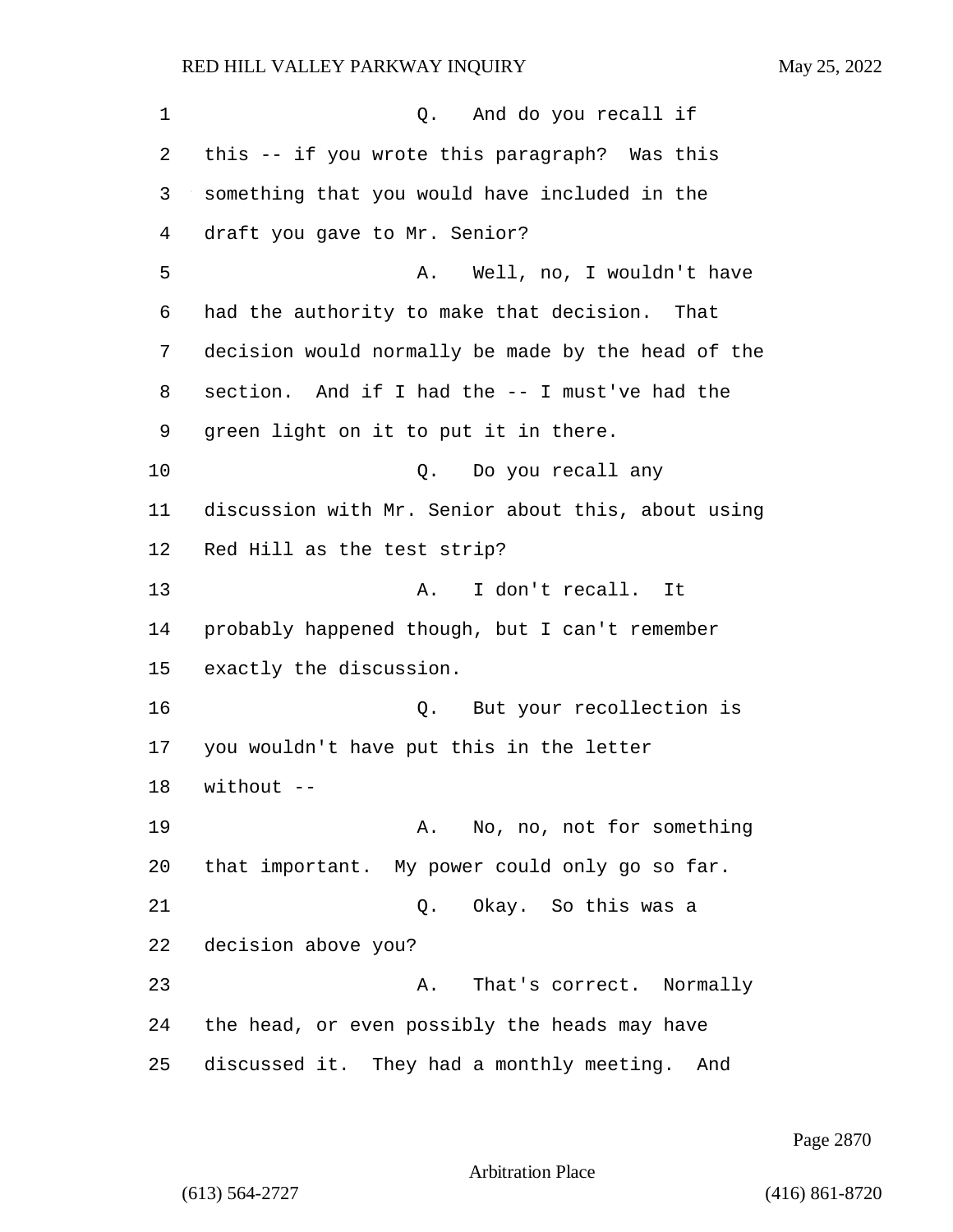| 1  | they very well may have discussed the whole matter |
|----|----------------------------------------------------|
| 2  | too. So it may have been more than just            |
| 3  | Mr. Senior, it's possible.                         |
| 4  | Q. Registrar, if we can end                        |
| 5  | this callout, and just to go back -- jumping back  |
| 6  | to the December 2007 letter, Registrar, if we      |
| 7  | could call back up MTO 42. You'll see in this      |
| 8  | letter in paragraph 3 it says:                     |
| 9  | "I note that your quarried                         |
| 10 | aggregate was recently used on                     |
| 11 | Hamilton's Red Hill Valley                         |
| 12 | Parkway in a 12.5 SMA mixture.                     |
| 13 | We plan to monitor the                             |
| 14 | performance of your aggregate                      |
| 15 | in the Expressway." (As read)                      |
| 16 | So here the reference to                           |
| 17 | monitoring, do you know that means?                |
| 18 | Well, it looks like --<br>Α.                       |
| 19 | that doesn't look like my writing, that looks more |
| 20 | like what Chris would have put in. But monitoring  |
| 21 | would be, in my opinion, looking at it in person   |
| 22 | and certainly monitoring by way of using the brake |
| 23 | force trailer for skid numbers.                    |
| 24 | Q. So monitoring would                             |
| 25 | include a visual inspection and also the use of    |

Page 2871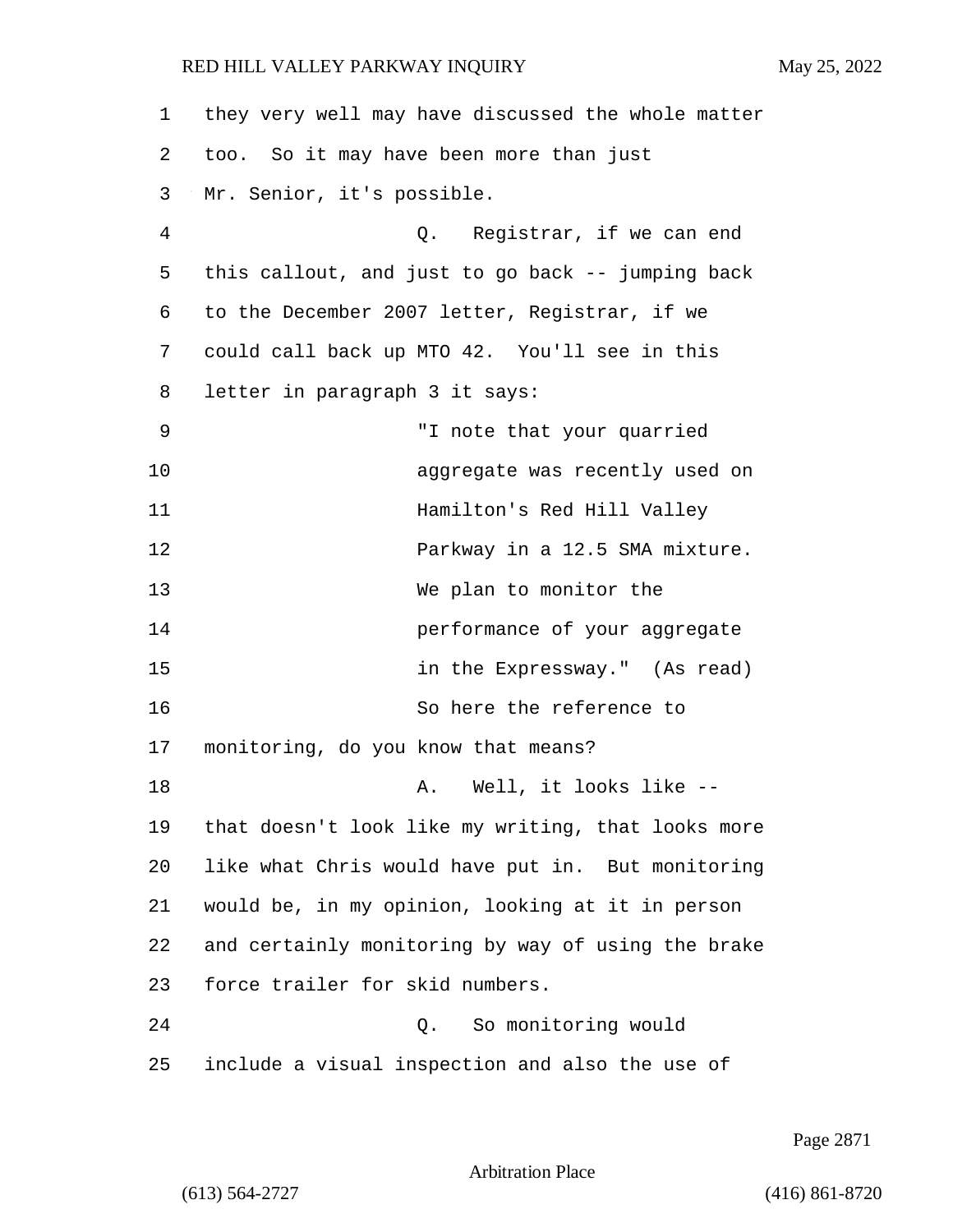the skid trailer? 2 A. Right, brake force data. 3 Q. So that would be the friction testing that Mr. Marciello conducts? 5 A. He was -- yeah, Frank Marciello was the chap that did that work with the brake force trailer, exactly. 8 a Q. So from your review of this letter, it looks there's at least some contemplation of doing skid testing on the Red Hill as of December 2007? 12 A. Sorry, I didn't get the first part. There was -- I couldn't hear the first part. 15 Q. Sorry. So from your review of this letter, the December 2007 letter, now that we've looked at this third paragraph there's at least some contemplation of doing skid testing on the Red Hill? 20 A. Well, there was friction testing done in October '07, and that would have been I imagine on the opened lane, which was the southbound lane, not the northbound because of construction. So there was data already in existence two months prior to this. So I don't

Page 2872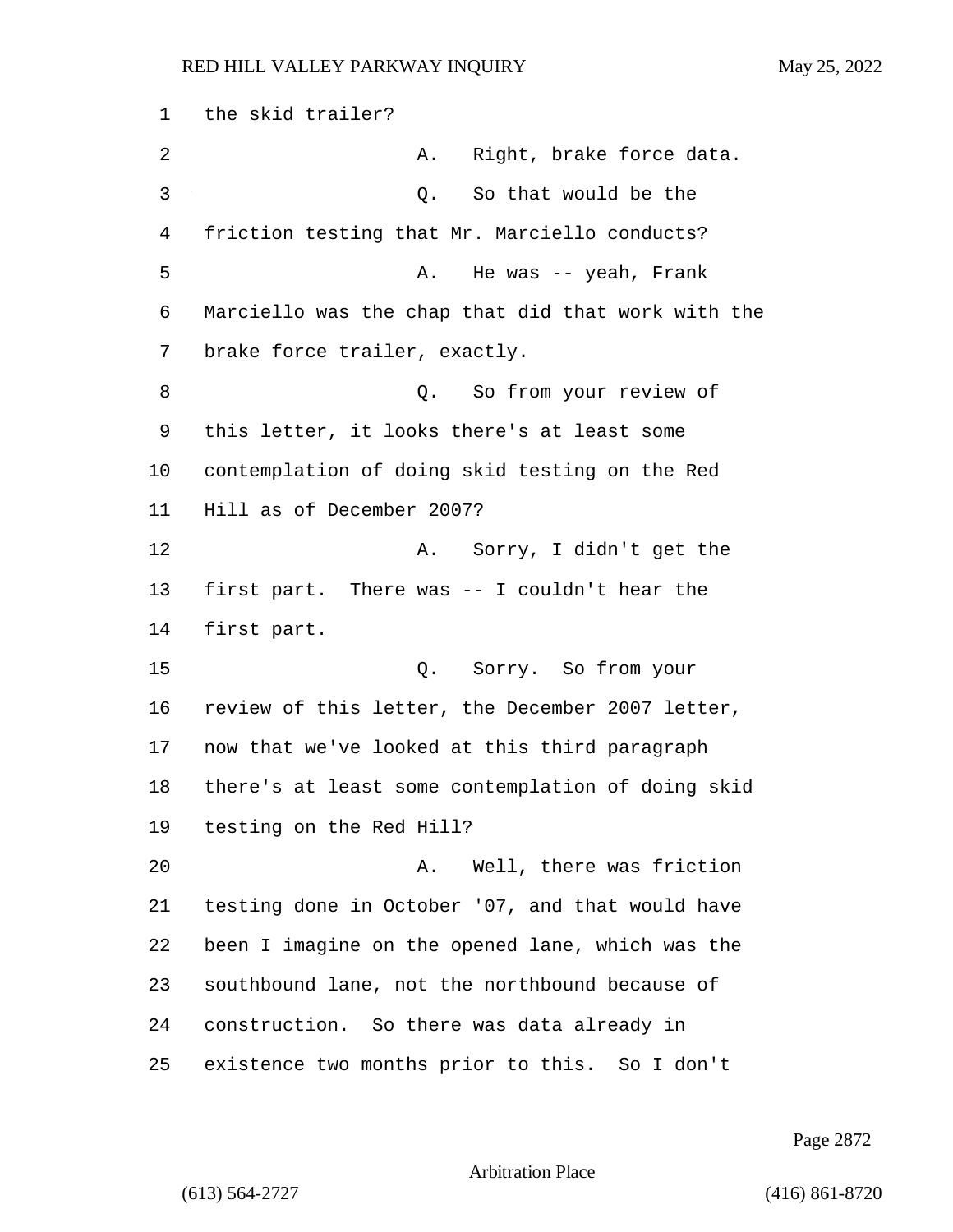know if that -- it's a little confusing this, I have to admit. It's hard to remember back that many years. 4 Q. That's fair. 5 A. But you know.... 6 Q. So as of December 13th, 2007, some indication that there would be monitoring and then your recollection is that by December 2008 the decision had been made to allow the Red Hill to be the test section; is that right? 12 A. Right. Normally any applicant would have the friction testing done. And it's not just a short term. I always would call it up every year when I did my memorandum to head of pavement and foundation and I had a whole list of test sections to test. So it could -- depending on which one it was, it could go for -- I've seen them go 10 years possibly, just to keep maintaining an eye on the data. 21 Q. And just to close the loop on the use of the Red Hill as the test strip, Registrar, if we could go back to Mr. Gorman's affidavit and call up images 7 and 8. Paragraph 13. I'm way off, it would be 6 and 7.

Page 2873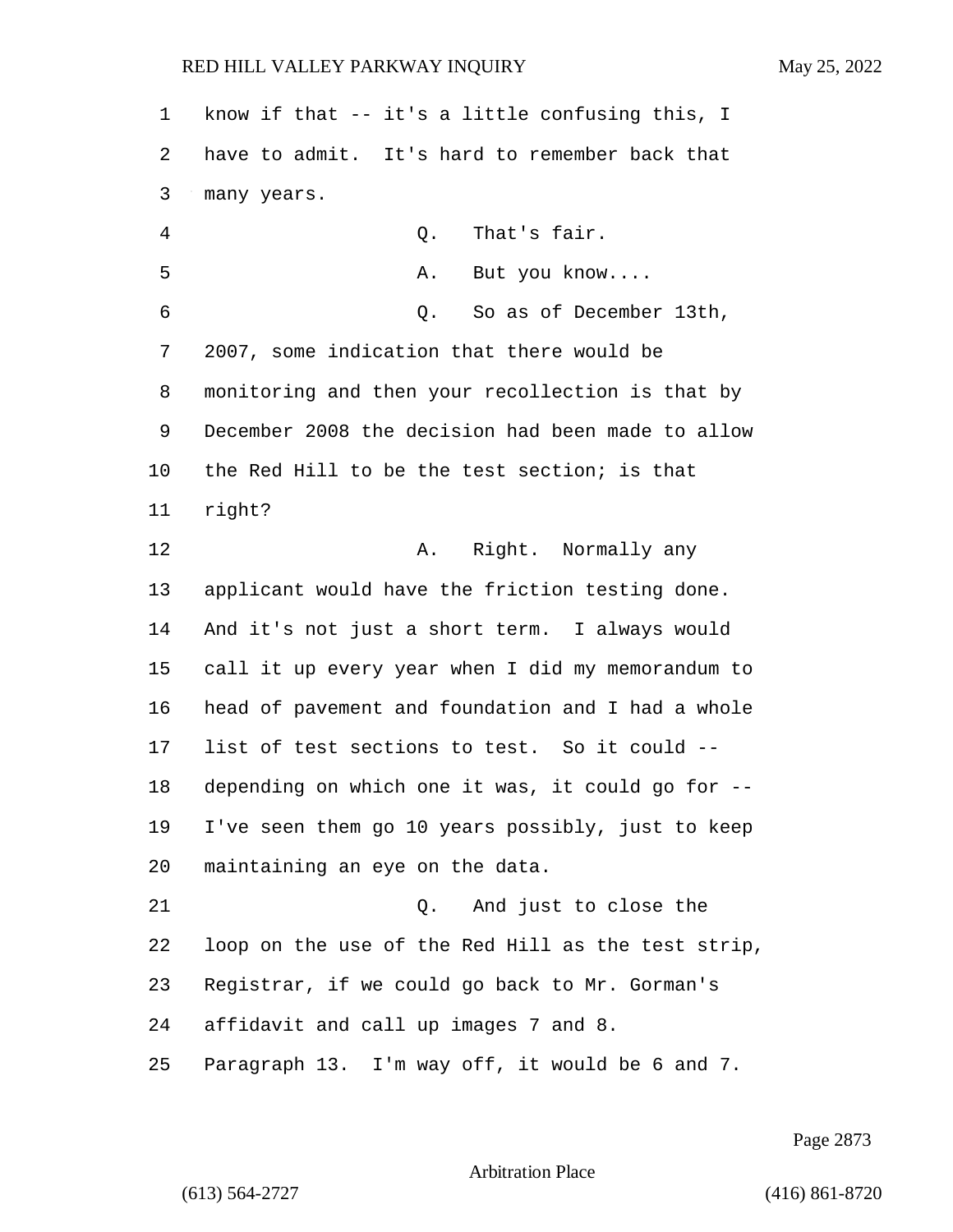1 My reference is off. Bear with me for a moment. 2 A. That's okay. I have a 3 hard time seeing this. 4 Q. I believe it's image 6 5 and image 9 up. Should be image 6. 7. Thank 6 you. 7 We looked at this paragraph 8 before, but if we could call out -- just looking 9 at the last sentence in the paragraph, it says: 10 "An applicant would be assumed 11 to have the requisite 12 authorization from the owner 13 to propose or agree to a test 14 site at the heart of its 15 application." (As read) 16 So as I understand it, is this 17 a general assumption you're referring to here? 18 A. It looks like it to me. 19 Q. And that's an assumption 20 that you held? 21 A. Right. 22 Q. So this -- in the context 23 of what we've been talking about here, the Demix 24 application, did this assumption described in 25 paragraph 13 also apply?

Page 2874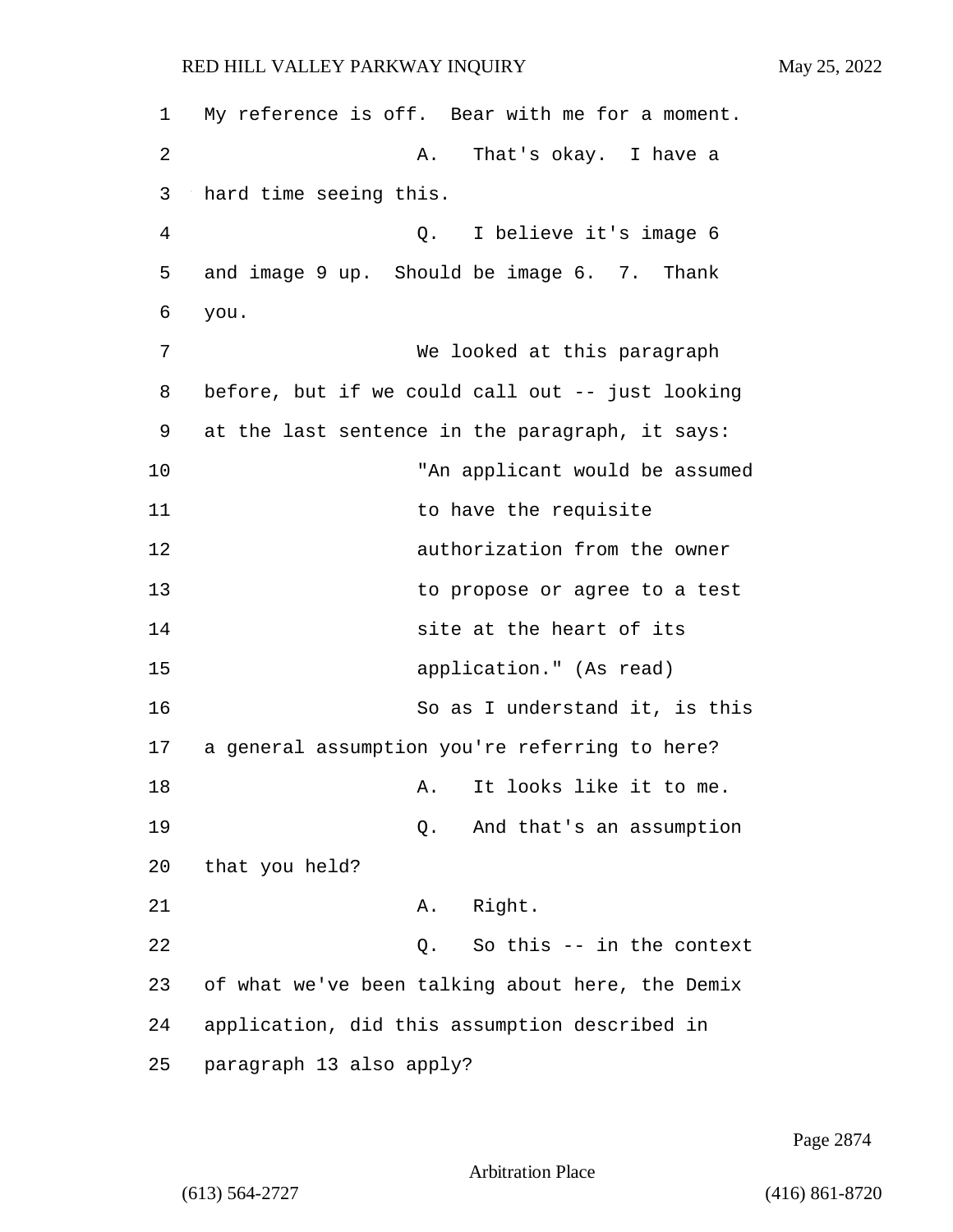1 A. I couldn't hear half of 2 what you said, I'm sorry. Let me read: 3 "An applicant would be assumed 4 (witness reading) from the 5 owner to propose to agree to a 6 test site in the heart of the 7 application." (As read) 8 So they had to have permission 9 from MTO in order to place it. Is that what -- 10 yeah. 11 Q. So in the context of the 12 Red Hill and the Demix Aggregate, would your 13 assumption have been that the Demix Aggregate, who 14 was the applicant, have had the authorization from 15 the owner, in this case the City of Hamilton, to 16 propose or agree to use the Red Hill as the test 17 site? 18 **A.** I don't know. That's 19 pretty tough. And 2008 it's clear to me because 20 it says it right there, but I -- I don't remember. 21 It would have to have been vaguely with 22 Mr. Rogers, a discussion, but in the initial 23 letter I don't remember -- I can't honestly 24 remember far back. It's a little confusing too 25 because we're going from Mr. Senior and then back

Page 2875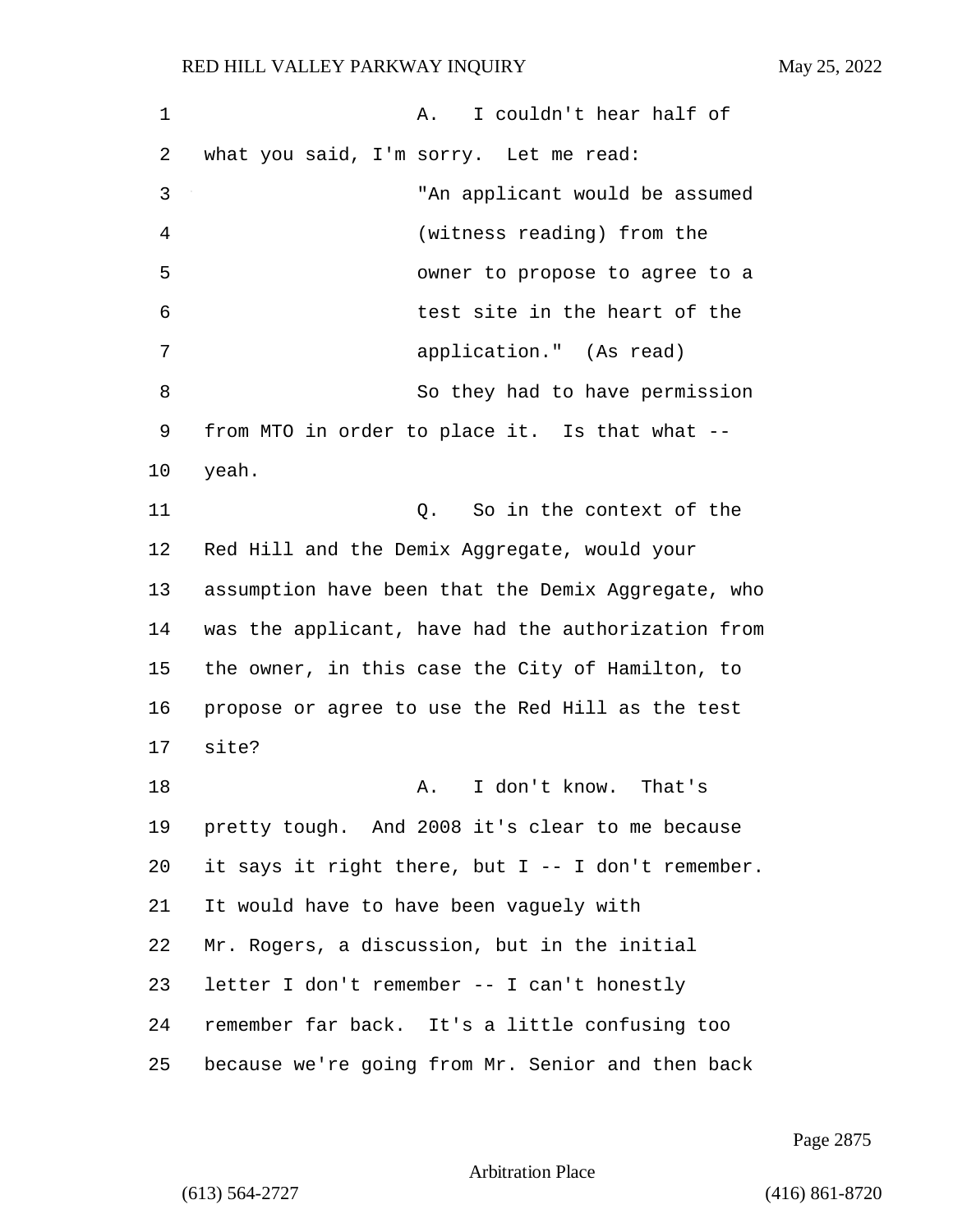| 1  | to Mr. Rogers. So that's when -- he was pretty     |
|----|----------------------------------------------------|
| 2  | close retiring then. But I don't remember a        |
| 3  | discussion about that, unless I'm mistaken. I'm    |
| 4  | sorry, I just can't remember.                      |
| 5  | Q. Okay. But leaving aside                         |
| 6  | any discussions, would you have -- or upon         |
| 7  | receiving an application would the assumption be   |
| 8  | that the applicant would have permission to use or |
| 9  | authorization to use a test strip for the          |
| 10 | application purposes?                              |
| 11 | A. Well, they may very well                        |
| 12 | have thought that, but that -- as I said before,   |
| 13 | that decision can't be made by me. That wasn't my  |
| 14 | decision. That had to come from management.<br>It  |
| 15 | was already in existence and maybe it was a        |
| 16 | logical thing, but the green light would have to   |
| 17 | come from a member of management. But it wasn't    |
| 18 | typical type -- as we said not, typical type trial |
| 19 | with control, et cetera, et cetera.                |
| 20 | Right. Okay.<br>Q.                                 |
| 21 | And, Registrar, we can end                         |
| 22 | that callout now.                                  |
| 23 | And one last topic to cover.                       |
| 24 | Registrar, if we can pull up image 12,             |
| 25 | paragraph 26 of Mr. Gorman's affidavit. And this   |

Page 2876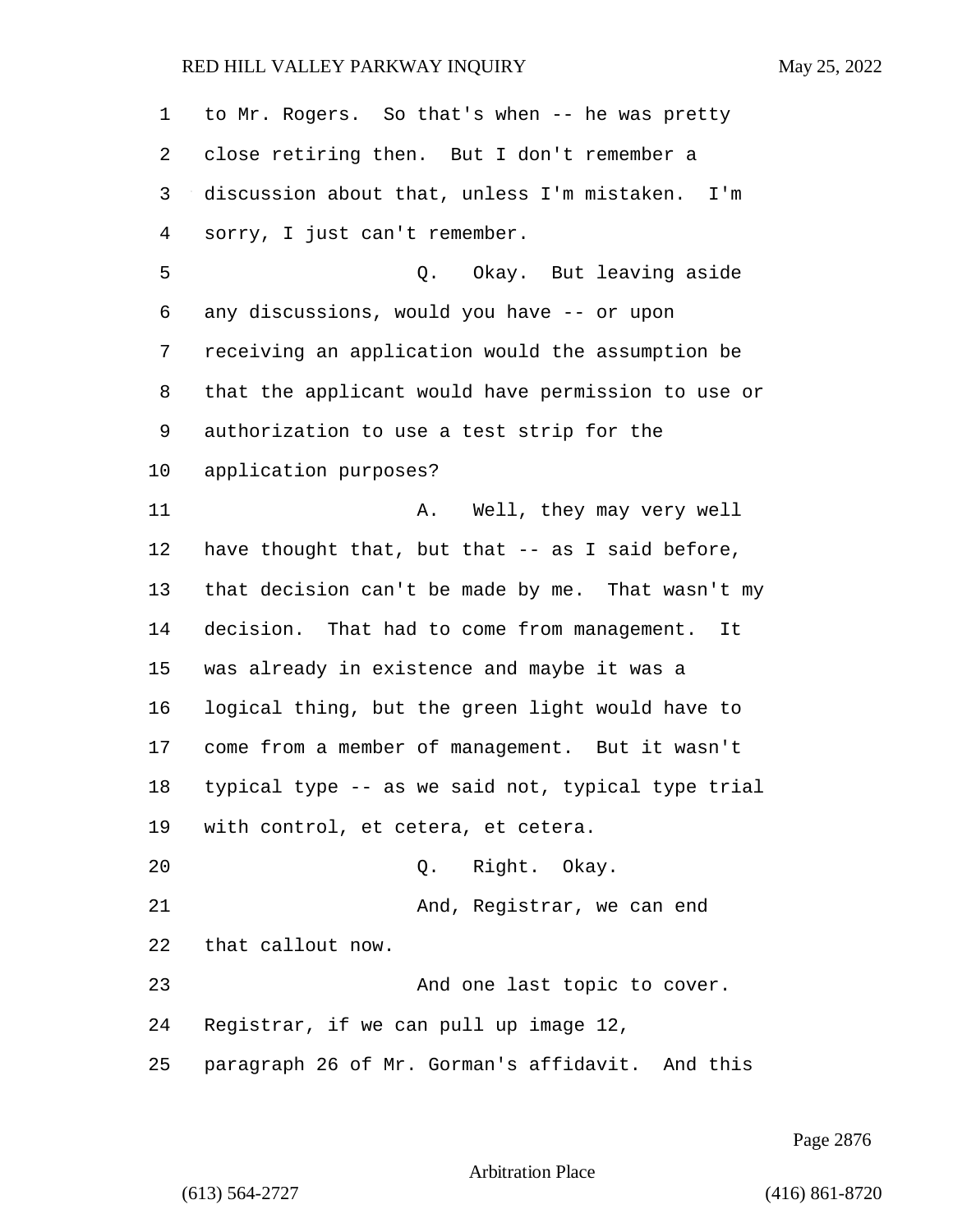1 paragraph states:

| 2  | "I do not recall having a                          |
|----|----------------------------------------------------|
| 3  | discussion with Becca Lane,                        |
| 4  | Mr. Senior and Mr. Marciello                       |
| 5  | regarding the 2014 RHVP skid                       |
| 6  | testing results and the status                     |
| 7  | of the Demix aggregate on the                      |
| 8  | DSM as it pertained to the                         |
| 9  | 2014 results." (As read)                           |
| 10 | No, I don't remember<br>Α.                         |
| 11 | having a discussion. I read this and thought       |
| 12 | about it, and had there been a discussion, usually |
| 13 | there's some type of work function associated with |
| 14 | it so there would be a follow-up to that. So this  |
| 15 | is why I -- I don't remember. There's a lot of     |
| 16 | things I don't remember anymore, I'm sorry.        |
| 17 | So Ms. Lane testified<br>Q.                        |
| 18 | last week that she recalls having an internal      |
| 19 | discussion with herself, Mr. Marciello and         |
| 20 | Mr. Senior and you about the Demix aggregates, and |
| 21 | what she told us is that she recalls that you and  |
| 22 | Mr. Marciello came into her office with the 2014   |
| 23 | results and that you wanted to speak with her      |
| 24 | about the DSM and the Demix aggregate and whether  |
| 25 | the MTO was satisfied with Demix's performance,    |

Page 2877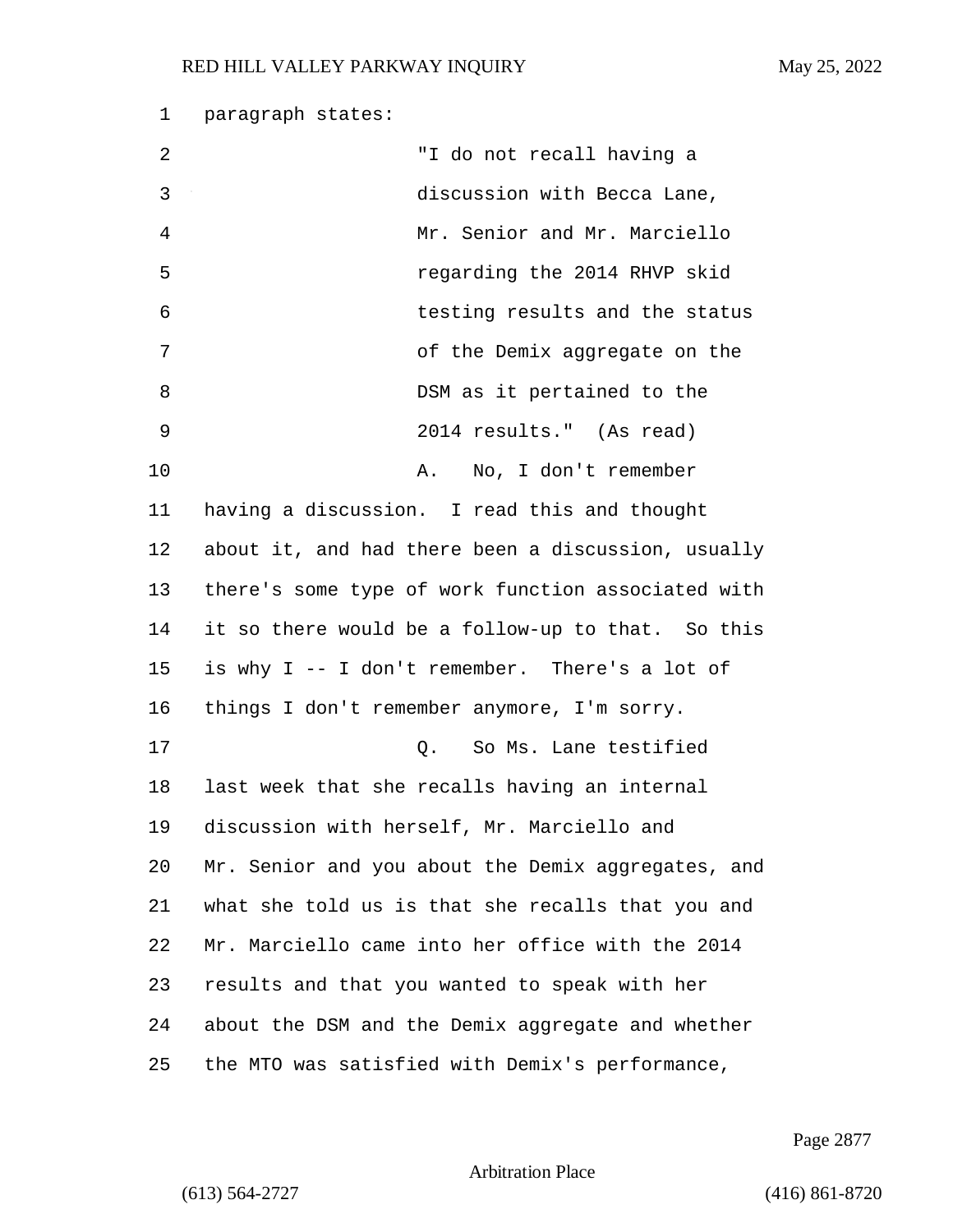and that she recalls that the three of you then went to Mr. Senior's office and you spoke about this, and the end result of that discussion was that Demix aggregate would remain on the DSM and would not be delisted. 6 So in context of what Ms. Lane recalls -- I just want to make sure I understand what your evidence is. So is it your evidence -- 9 A. You're right, I don't remember, but if Ms. Lane said that then it's no doubt true. She's a lot younger than me and she's got a better memory. So it's entirely possible. 13 Q. So it's possible that if she recalls it it happened but you don't have a recollection of it? 16 A. That's right. 17 Q. If that conversation did take place you just don't remember what was discussed or what was said? 20 A. That's correct. 21 MS. HENDRIE: Thank you. 22 Commissioner, I have no further questions for Mr. Gorman. I wonder if -- Mr. Gorman, if it would be a good time, if you would like to take a break we can take a brief

Page 2878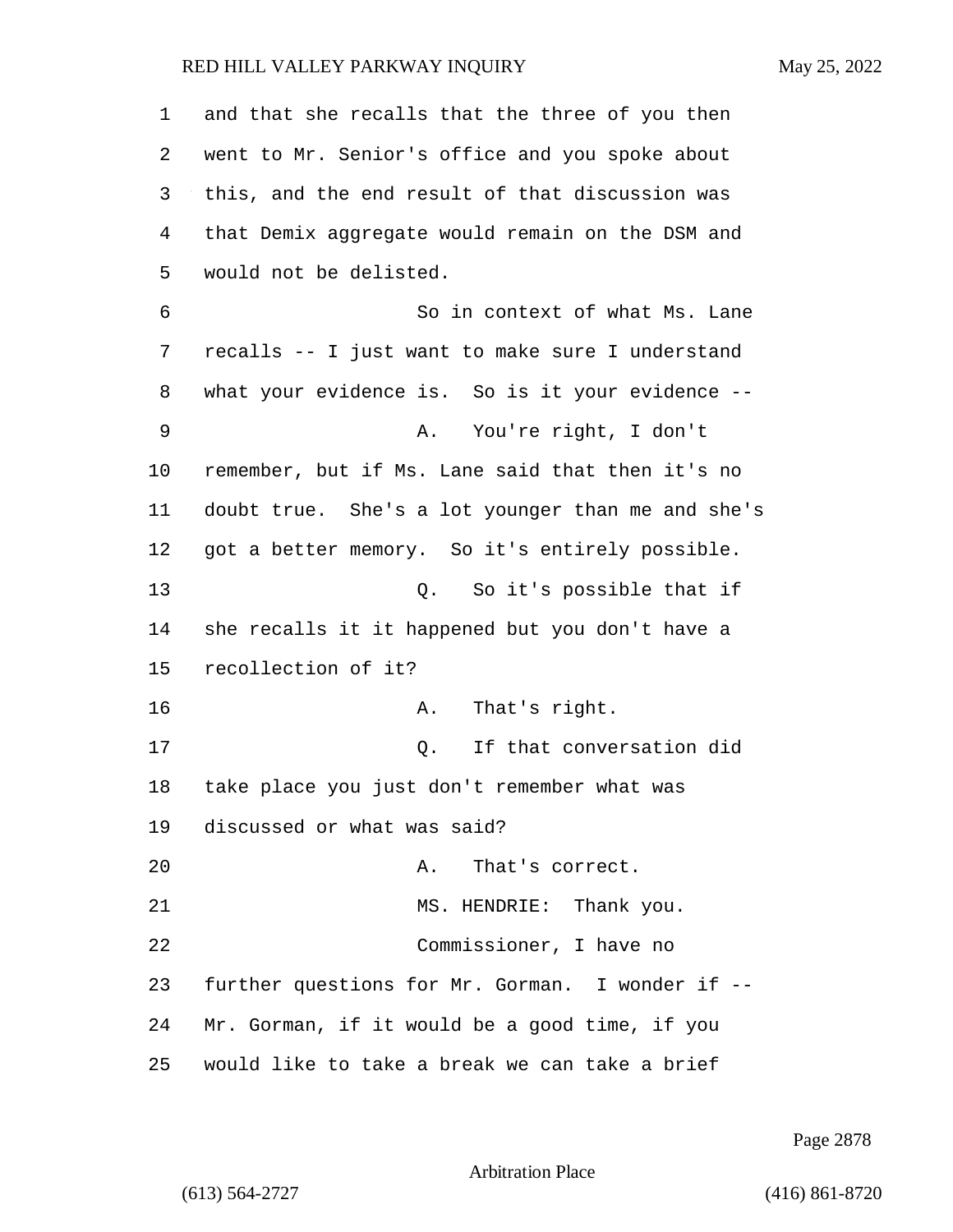1 break. 2 THE WITNESS: Personally I'm okay as long as there's an option maybe later. 4 MS. HENDRIE: For sure. 5 So, Commissioner, I haven't had a chance to canvass with counsel for the other participants this morning about their time estimates. I understand that the City may have some questions for Mr. Gorman. 10 JUSTICE WILTON-SIEGEL: Let's go through the panel. 12 Ms. Jenene Roberts for the City, will you have some questions? 14 MS. JENENE ROBERTS: Yeah, I think I'll just have a couple of questions. I won't need any more than five minutes. **JUSTICE WILTON-SIEGEL:** Why don't we proceed with your questions. 19 MS. JENENE ROBERTS: Great. Thank you, Commissioner. EXAMINATION BY MS. JENENE ROBERTS: 22 Q. Mr. Gorman, I just want to ask a couple of follow-up questions on the discussion you just had with commission counsel on paragraph 13 of your affidavit.

Page 2879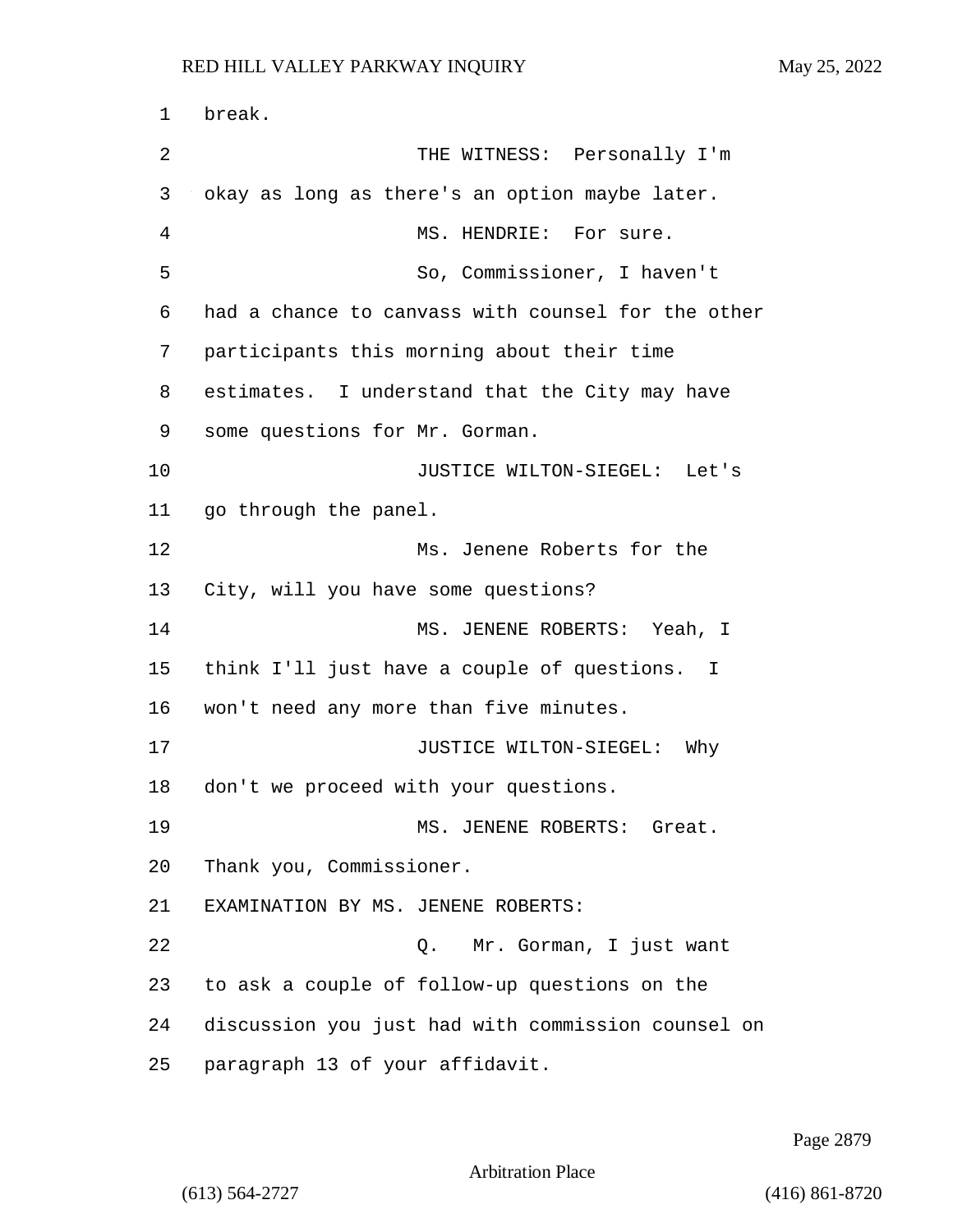| And maybe, Mr. Registrar, we                       |
|----------------------------------------------------|
| can put that paragraph up again. It spans images   |
| 6 and 7. Apologies for having to get you to call   |
| those out again. Thank you, Registrar.             |
| Mr. Gorman, I just wanted to                       |
| ask you again about that last sentence, in         |
| particular and I wanted to make sure I understood  |
| your evidence. When you say there that an          |
| applicant would be assumed to have the requisite   |
| authorization from the owner to propose or agree   |
| to a test site at the heart of its application,    |
| and here in the context of the Red Hill itself and |
| Demix Aggregates making its application for        |
| listing on the DSM, am I right then that for that  |
| particular application for the particular Red Hill |
| testing that you didn't actually inquire with      |
| Demix as to whether or not it had authorization    |
| from the City of Hamilton for the friction testing |
| to be conducted on the Red Hill?                   |
| No, you're right. I had<br>Α.                      |
| no contact with the City of Hamilton on this       |
| matter.                                            |
| Q. Okay. And am I right you                        |
| also had no contact with Demix Aggregates          |
| specifically to ask them if they had contact --    |
|                                                    |

Page 2880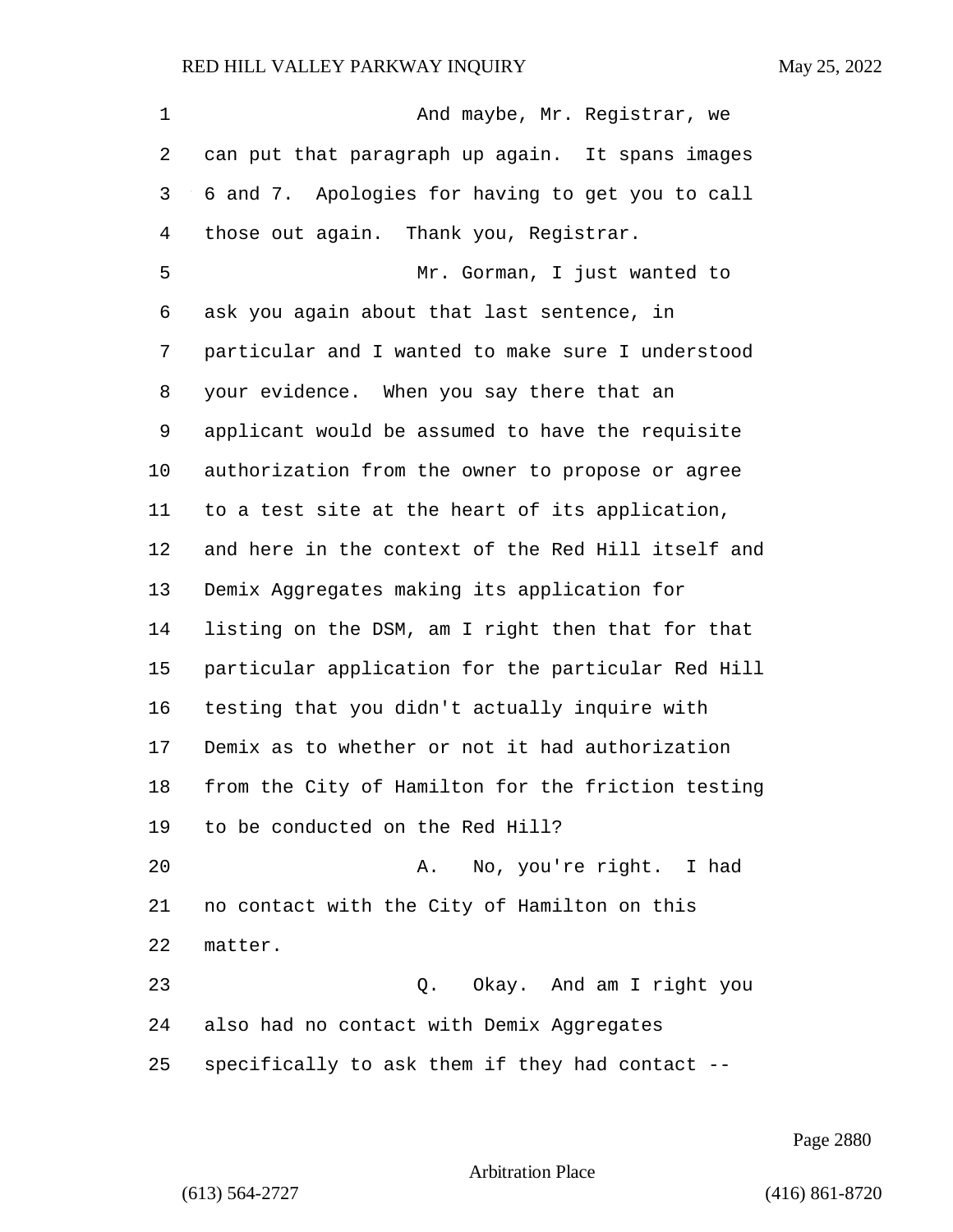| 1  | No, I don't remember -- I<br>A.                    |
|----|----------------------------------------------------|
| 2  | don't remember speaking -- well, it was only Estel |
| 3  | because she was bilingual, and I don't remember    |
| 4  | speaking to her about that matter.                 |
| 5  | Q. Okay. Thank you,                                |
| 6  | Mr. Gorman those are all my questions.             |
| 7  | Thank you, Commissioner.                           |
| 8  | JUSTICE WILTON-SIEGEL:                             |
| 9  | Ms. Jennifer Roberts.                              |
| 10 | MS. JENNIFER ROBERTS: Thank                        |
| 11 | you, Commissioner. Mr. Gorman. I have no           |
| 12 | questions. Thank you.                              |
| 13 | JUSTICE WILTON-SIEGEL: Okay.                       |
| 14 | Who else is on the line?                           |
| 15 | MS. HENDRIE: I don't believe                       |
| 16 | counsel for Dufferin, Mr. Buck, had any questions. |
| 17 | JUSTICE WILTON-SIEGEL: Okay.                       |
| 18 | MS. HENDRIE: And that would                        |
|    | 19 just leave the MTO.                             |
| 20 | MR. SAAD: I just have one                          |
| 21 | brief question for Mr. Gorman.                     |
| 22 | JUSTICE WILTON-SIEGEL:<br>Go                       |
| 23 | ahead.                                             |
| 24 | MR. SAAD: Thank you.                               |
| 25 | EXAMINATION BY MR. SAAD:                           |

Page 2881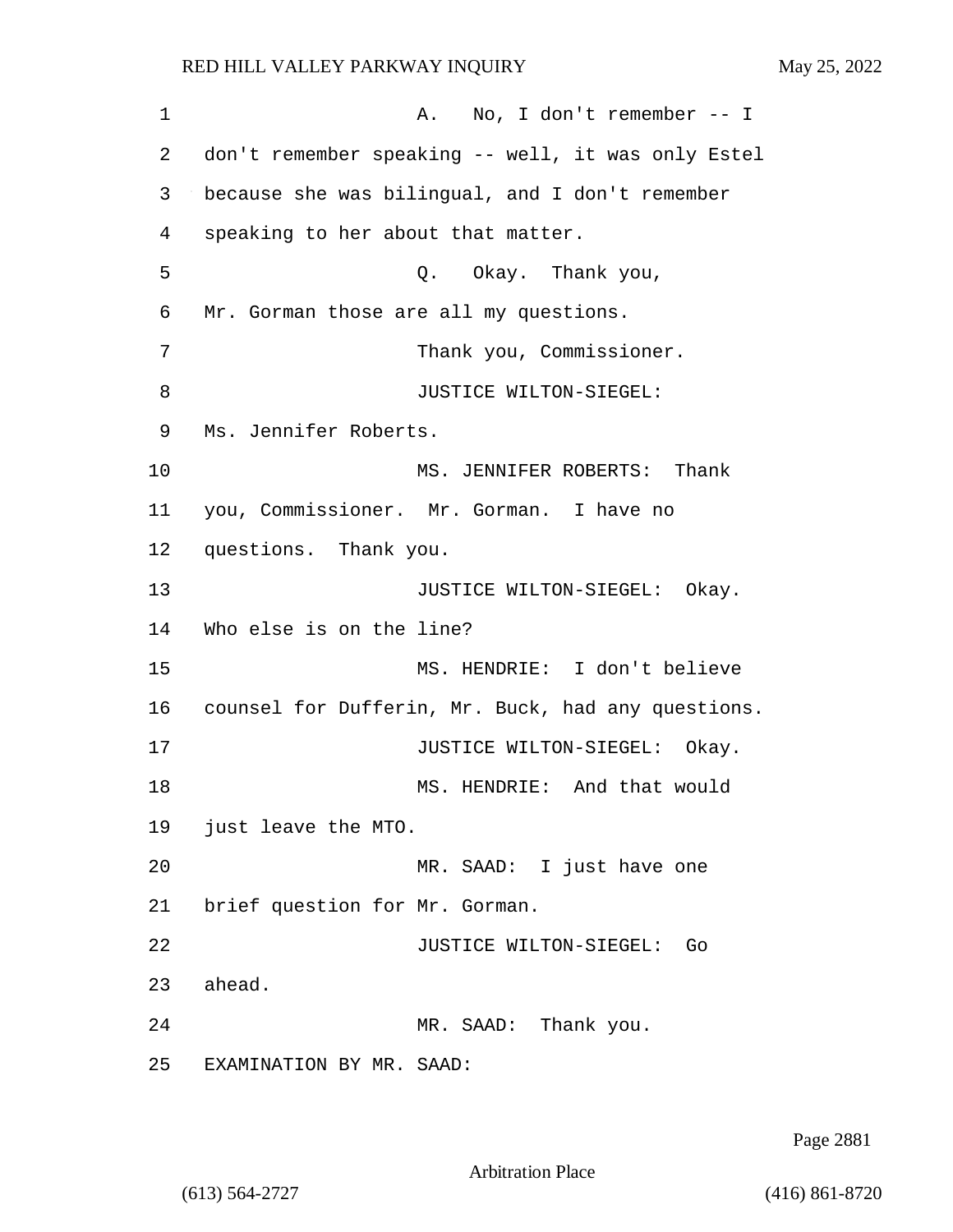| $\mathbf 1$ | Good morning, Mr. Gorman,<br>Q.                    |
|-------------|----------------------------------------------------|
| 2           | I just have one question for you about the use of  |
| 3           | a test section, which is a control section.        |
| 4           | In the context of a DSM                            |
| 5           | application isn't the purpose of a control section |
| 6           | to compare the results to the -- pardon me -- of   |
| 7           | the test section with an already approved          |
| 8           | aggregate essentially to rule out any              |
| 9           | non-aggregate factors in friction results?         |
| 10          | Right, that's correct,<br>Α.                       |
| 11          | like weather. And there's other things that are    |
| 12          | useful to make sure that the test section is in    |
| 13          | control, so to speak, with the control. So no      |
| 14          | matter what happened both should have reflectance  |
| 15          | in the SN data.                                    |
| 16          | MR. SAAD: Thank you,                               |
| 17          | Mr. Gorman.                                        |
| 18          | Mr. Commissioner, those are                        |
|             | 19 all my questions.                               |
| 20          | JUSTICE WILTON-SIEGEL: Okay.                       |
| 21          | MR. SAAD: Thank you.                               |
| 22          | MS. HENDRIE: No further                            |
| 23          | questions from me.                                 |
| 24          | JUSTICE WILTON-SIEGEL:                             |
| 25          | Nothing further. All right. Well, that's short     |

Page 2882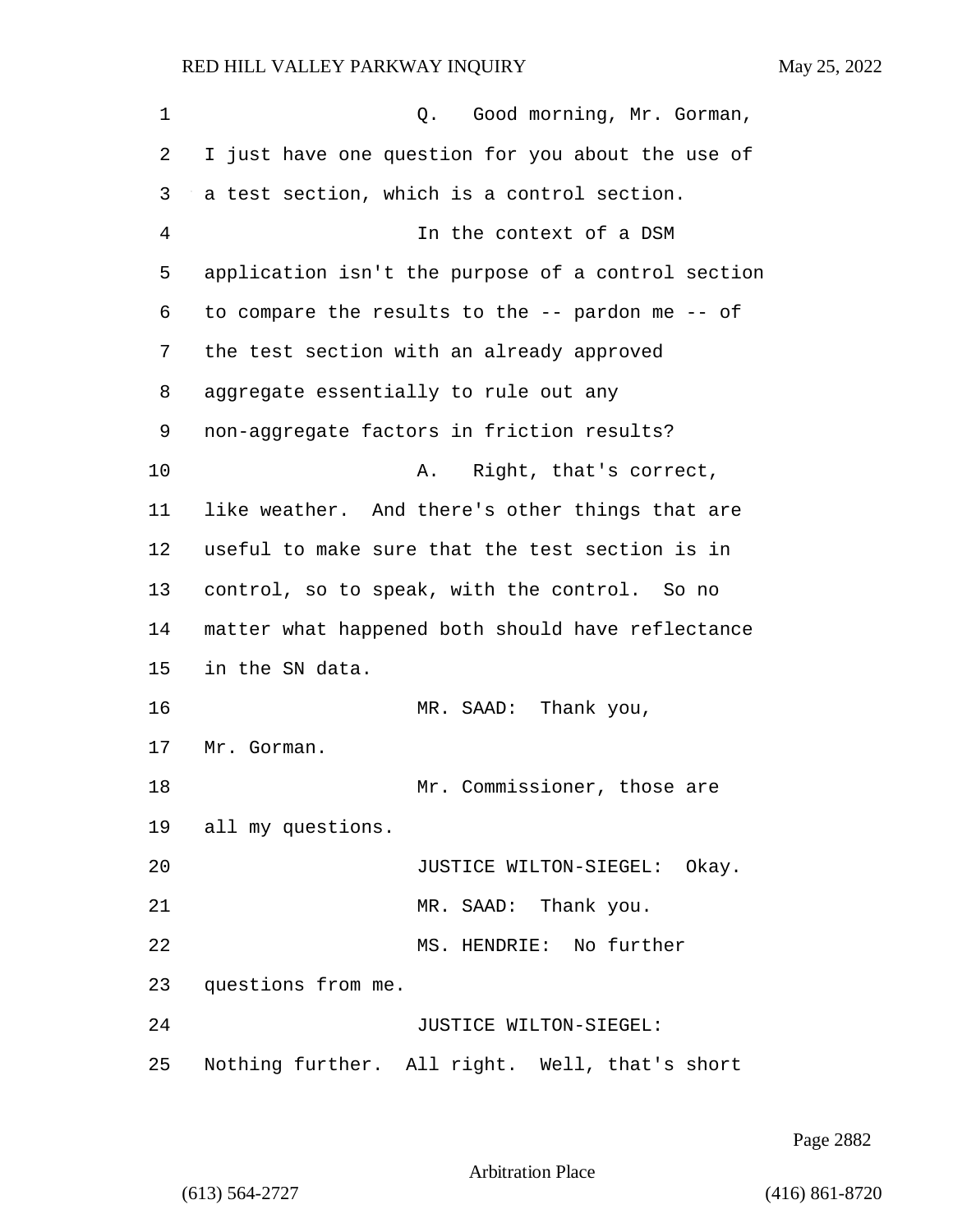| 1  | and sweet, Mr. Gorman. Thank you for both the      |
|----|----------------------------------------------------|
| 2  | time spent with respect to the affidavit and for   |
| 3  | appearing this morning. You are excused.           |
| 4  | THE WITNESS: Thank you very                        |
| 5  | much. I hope my memory lapses are not too much of  |
| 6  | a problem.                                         |
| 7  | JUSTICE WILTON-SIEGEL: We                          |
| 8  | understand.                                        |
| 9  | THE WITNESS: Thank you.                            |
| 10 | JUSTICE WILTON-SIEGEL:                             |
| 11 | Ms. Hendrie.                                       |
| 12 | MS. HENDRIE: Yes. We do have                       |
| 13 | another witness. I believe -- I'm not sure if      |
| 14 | he's in the building and ready to go but we        |
| 15 | might -- it's a bit early, but perhaps we might    |
| 16 | take a break now, give some time for the next      |
| 17 | witness to get set up and --                       |
| 18 | JUSTICE WILTON-SIEGEL:                             |
| 19 | Mr. Saad, are you responsible for the next         |
| 20 | witness?                                           |
| 21 | MR. SAAD: Pardon me for                            |
| 22 | having been on mute. Yes, Mr. Commissioner, I can  |
| 23 | confirm that Mr. Tom Klement has arrived.<br>We    |
| 24 | would just need about 15 minutes just to get him   |
| 25 | set up in the room where Mr. Gorman is, so perhaps |

Page 2883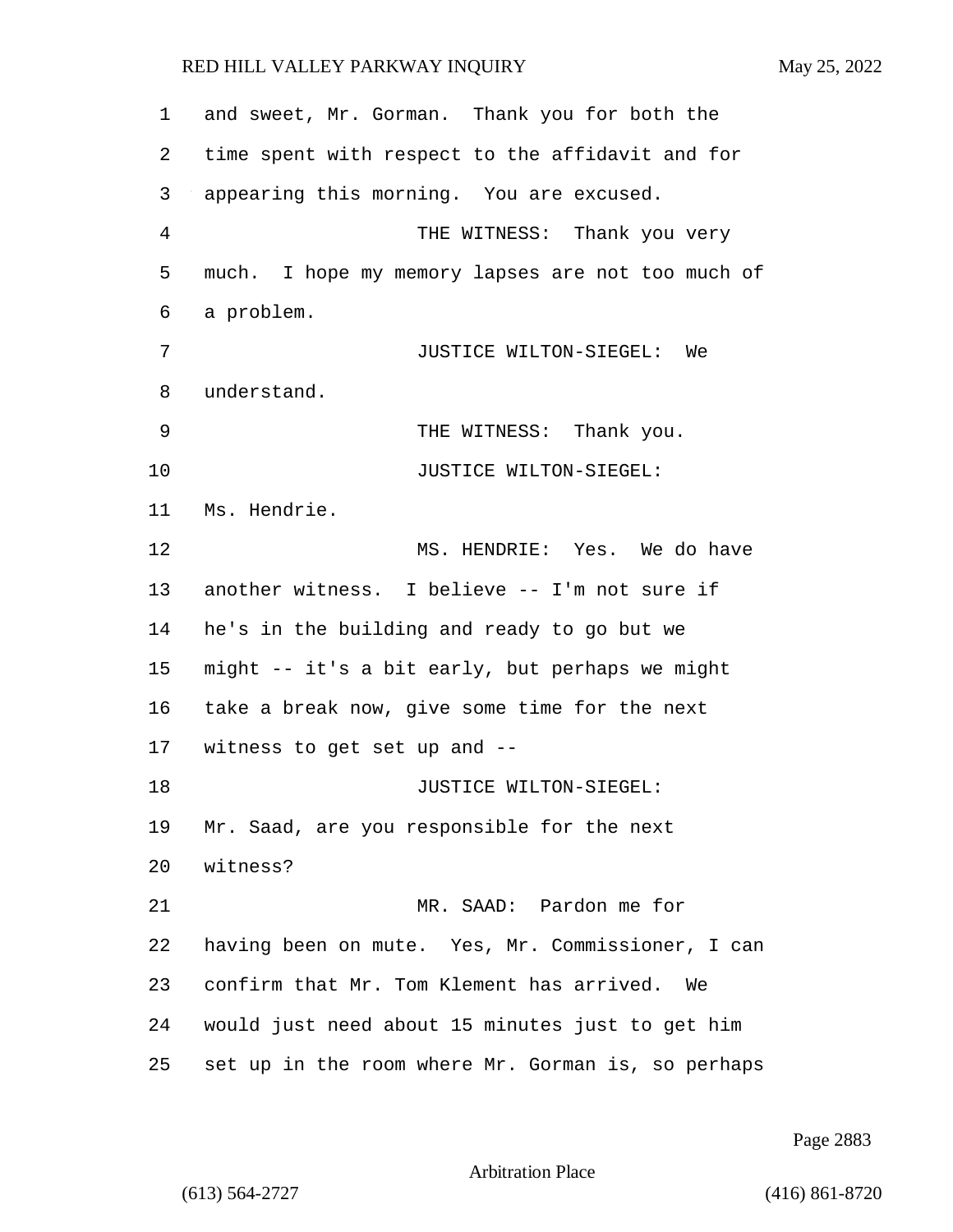1 we could do that. 2 JUSTICE WILTON-SIEGEL: Sure. 3 Then let's stand adjourned until 10:30. 4 --- Recess taken at 10:12 a.m. 5 --- Upon resuming at 10:32 a.m. 6 MR. LEWIS: Good morning, 7 Commissioner, Counsel, Mr. Klement. Could the 8 court reporter please affirm the witness. 9 THOMAS J. KLEMENT; AFFIRMED 10 EXAMINATION BY MR. LEWIS: 11 Q. Mr. Klement, I would like 12 to go through, before we get into any details, 13 your education and work history. 14 So Registrar, could we go to 15 MTO 38706. It's a little hard on the eyes. Could 16 we expand that a little bit. 17 A. That's good. 18 Q. So this is your CV? 19 A. Yeah, that's my CV. 20 MR. LEWIS: If we could make 21 that an exhibit, please, Registrar. I think that 22 is 53? 23 THE REGISTRAR: Counsel, yes, 24 Exhibit 53. 25 EXHIBIT NO. 53: Curriculum

Page 2884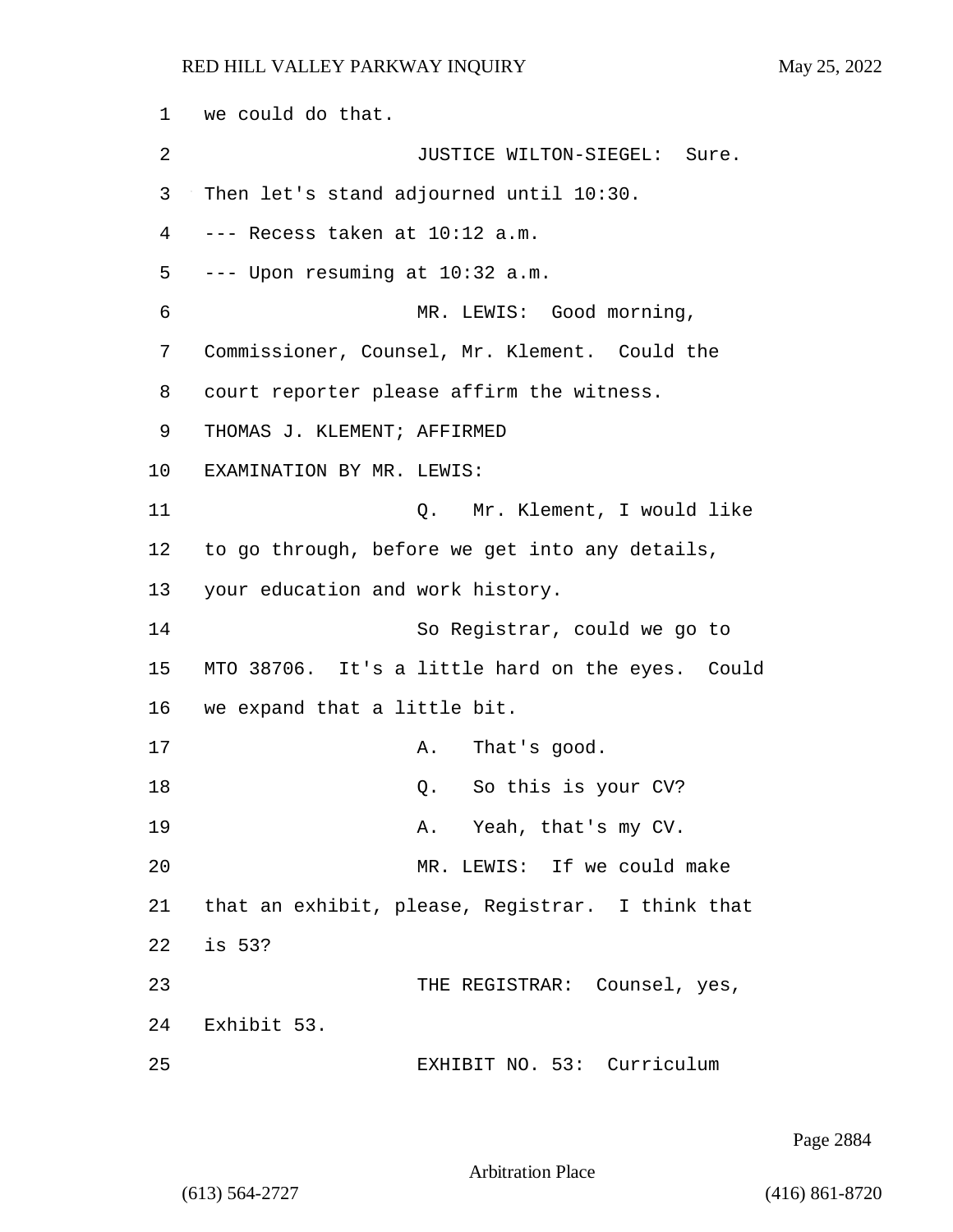1 Vitae of Thomas J. Klement, MTO 38706 2 BY MR. LEWIS: 3 Q. So I understand, 4 Mr. Klement, you were employed by the MTO from 5 1978 to the end of January 2012; is that correct? 6 A. That's correct. 7 Q. And in terms of 8 education, you have a bachelor of science in civil 9 engineering in 1971 from the University of London, 10 England? 11 A. Correct. 12 Q. And a master's in 13 concrete structures and technology from the same 14 institution in 1972? 15 A. Correct. 16 Q. And you're a professional 17 engineer licenced in Ontario with the PEO? 18 A. Yes. 19 Q. Are you still? 20 A. Yes. 21 Q. And you held a few 22 different positions with the MTO which are dealt 23 with there. The last one there is the one that 24 I'm going to focus on. But just leave it there, 25 please, Registrar.

Page 2885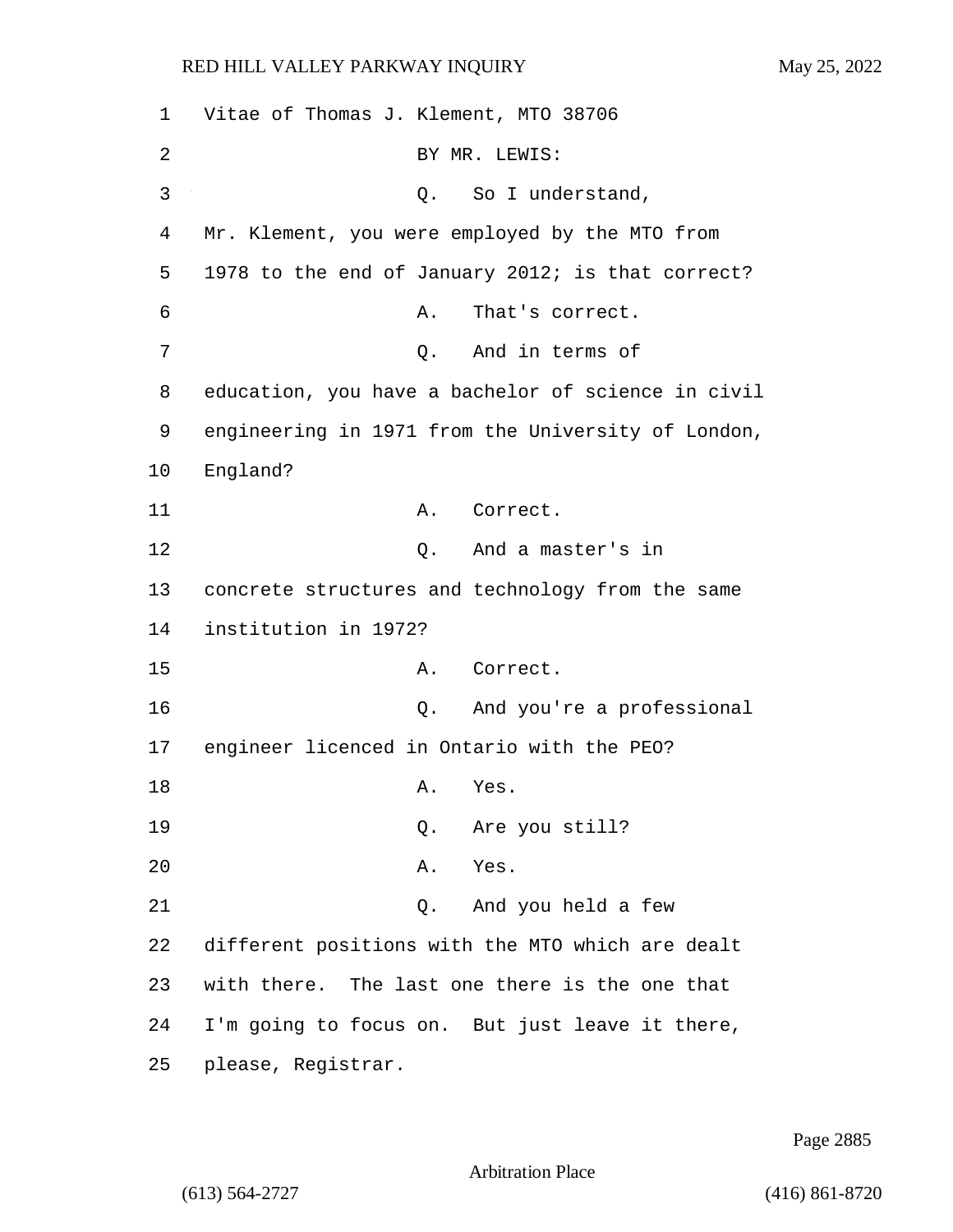1 But prior to that I understand 2 that you were senior systems analyst in the 3 computer systems branch from 1978 to 1986; is that 4 right? 5 A. That's right. 6 Q. And then a manager in the 7 highway planning and design of the engineering 8 standards branch from 1986 to 1994? 9 A. Correct. 10 Q. And then a senior 11 research engineer in the research and development 12 branch from 1994 to 1999? 13 A. Correct. 14 Q. And then, as indicated 15 here, you were the senior research engineer in the 16 materials engineering and research, also known as 17 MERO, from 1999 to your retirement in 2012; is 18 that right? 19 A. That's correct. 20 Q. Could you describe that 21 role, the last one as senior research engineer? 22 Just generally describe the kind of things that 23 you did in that position, what your role was. 24 A. My role was to monitor 25 research and practices in other jurisdictions for

Page 2886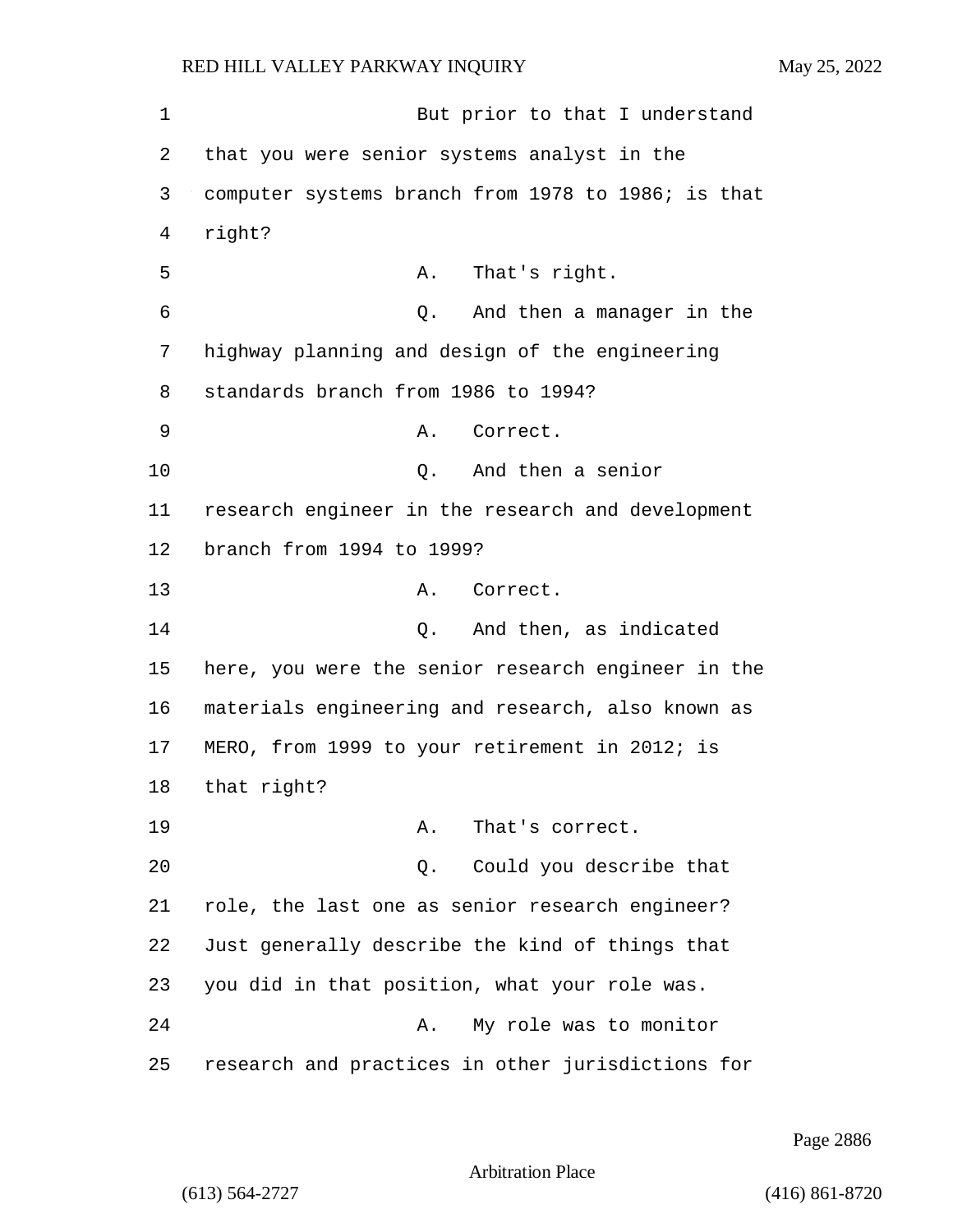| 1  | potential adoption in Ontario. Also to address     |
|----|----------------------------------------------------|
| 2  | special projects that demand or that came from the |
| 3  | minister's office, typically proposals from the    |
| 4  | industry to introduce new technology in Ontario.   |
| 5  | Many of my projects were                           |
| 6  | self-directed where I identified a need for a      |
| 7  | standard, for a policy or for training, and then I |
| 8  | ask for approval and typically got approval to     |
| 9  | proceed, and also to handle special projects that  |
| 10 | were assigned to me by senior management of MTO.   |
| 11 | Okay. And I think the<br>Q.                        |
| 12 | second-last thing you mentioned was that -- was    |
| 13 | self-directed projects. So this is something       |
| 14 | where you would -- you would identify an issue or  |
| 15 | a need and then research and issue a report or     |
| 16 | make a presentation for --                         |
| 17 | That's right. Yeah,<br>Α.                          |
| 18 | that's correct.                                    |
| 19 | Q. Okay.                                           |
| 20 | Also I forgot to mention<br>A.                     |
| 21 | training for the regions and sometimes             |
| 22 | municipalities.                                    |
| 23 | And during your tenure in<br>О.                    |
| 24 | this role am I correct that you were first in the  |
| 25 | concrete section but then were loaned or seconded  |

Page 2887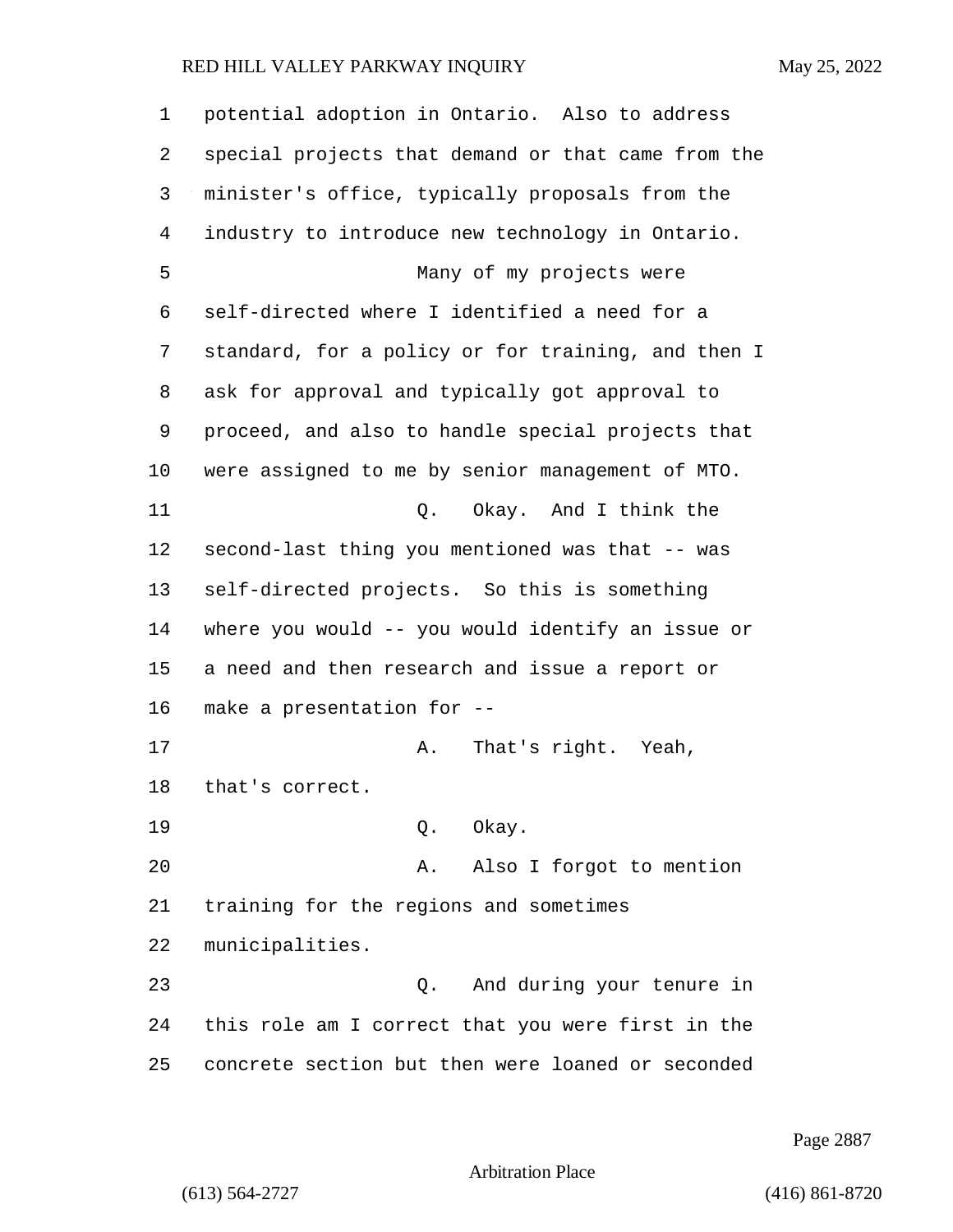to pavements and foundations? 2 A. Administratively I was a part of the concrete section, but in the I would say second half of my tenure in MERO practically 100 percent of my work was for the pavement and foundation section. 7 and so in that capacity you first would have reported, am I correct, to Tom Kazmierowski? 10 A. Correct. 11 and then to Becca Lane predominantly? 13 A. Correct, yes. 14 Q. And at the top of your CV on that page you refer to yourself as a road safety expert. Was that your primary focus during your years at the MTO? 18 A. Safety always has been my personal interest and my passion. So whenever I could I focused on safety, but I handled -- particularly when I was in highway design office, I was heading an engineering unit that was the head of headquarters or head office for planning and design. So my focus was broad. It covered the entire area of planning and design.

Page 2888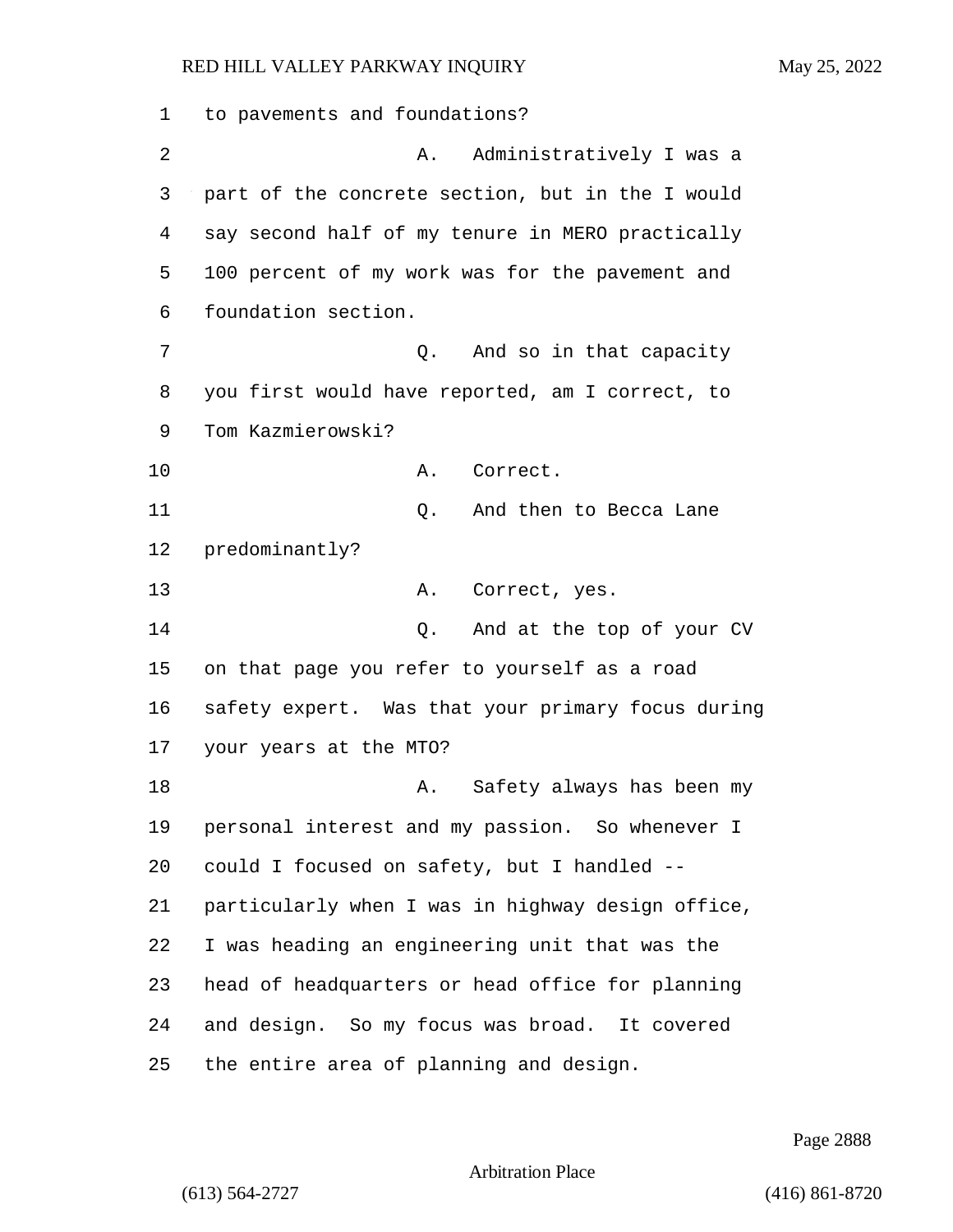1 and then after you left MTO I see there from May 2012 to December 2018 you were at MEA Forensic Engineers and Scientists? 4 A. That's correct. 5 Q. And did you finish there at the end of 2018? 7 A. That's correct. 8 Q. Since then have you been fully retired? 10 A. Since then I've been fully retired. 12 O. You can take that down, Registrar, thank you. 14 So there's a number of presentations and papers by you. That's what I want to focus on with you today. And before I take you to that, I just want to cover sort of one major area, which is we've heard from a number people that the MTO had practices around friction testing and monitoring and remediation, but nothing -- no formally published or documented policy or directive in that regard. Would you agree with that? 24 A. I would agree with that, but there are two exceptions. For minimum

Page 2889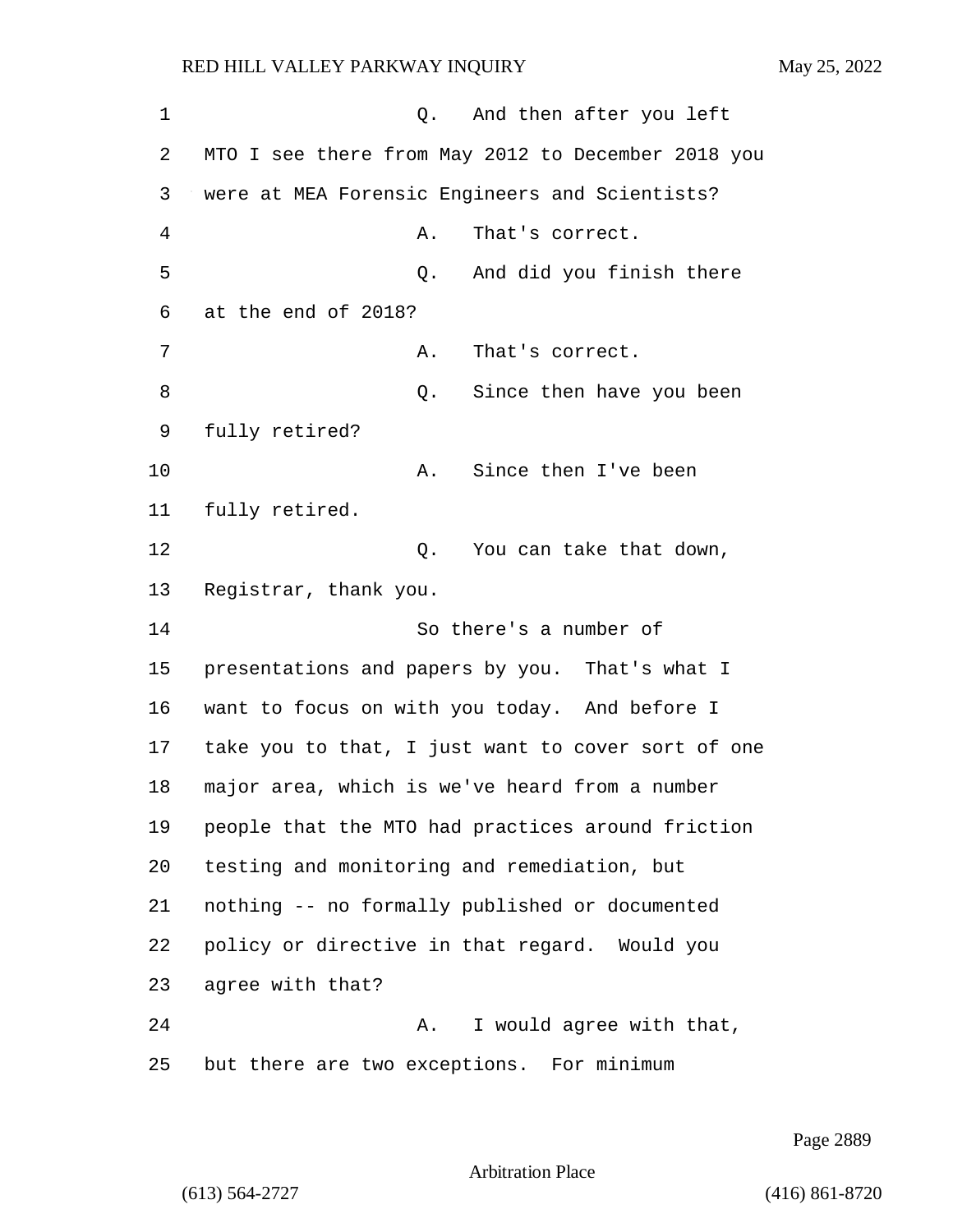| 1  | oversight contracts and for pavement warranty      |
|----|----------------------------------------------------|
| 2  | contracts there was a specification that de facto  |
| 3  | was a standard. But that was only for projects --  |
| 4  | paving projects that were outsourced outside of    |
| 5  | the ministry.                                      |
| 6  | Right. So you're talking<br>Q.                     |
| 7  | specifically about when a friction number was      |
| 8  | specified in a contract?                           |
| 9  | Correct.<br>Α.                                     |
| 10 | And we have heard about<br>Q.                      |
| 11 | those as well. And I think in one of the           |
| 12 | presentations and papers we'll be talking about    |
| 13 | that as well, but, okay, I understand your         |
| 14 | qualification there.                               |
| 15 | If we could go to overview                         |
| 16 | document 4, images 36 and 37. It's paragraph 75,   |
| 17 | an e-mail. This is an April 16, 2007 e-mail from   |
| 18 | Ted Phillips, who was supervisor in geotechnical   |
| 19 | engineering in the eastern region of the MTO,      |
| 20 | e-mailed a number of people, including you. And    |
| 21 | he attached a presentation which -- of yours which |
| 22 | I'm going to come to next, but it's the second     |
| 23 | paragraph I just want to touch on it that we       |
| 24 | already discussed, where he states:                |
| 25 | "The quandary we will face is                      |

Page 2890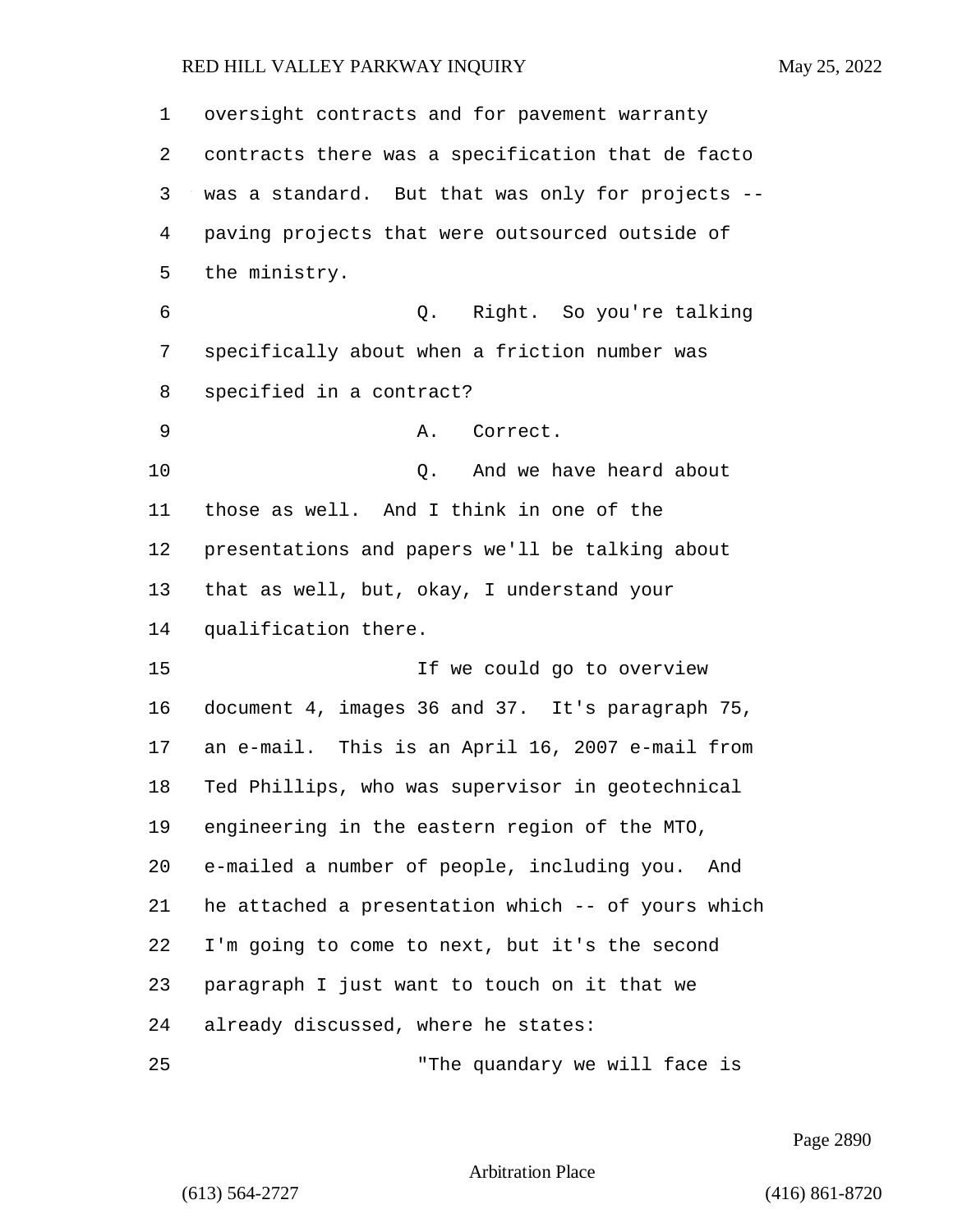| $\mathbf 1$ | that Ontario has never                             |
|-------------|----------------------------------------------------|
| 2           | published any target skid                          |
| 3           | numbers, whereas other                             |
| 4           | jurisdictions have. We have                        |
| 5           | always handled our skid                            |
| 6           | resistance issues through a                        |
| 7           | set of aggregate requirements                      |
| 8           | in different areas and on                          |
| 9           | higher volumes. We use skid                        |
| 10          | resistance in combination with                     |
| 11          | other factors as indicators to                     |
| 12          | make our decision, but have                        |
| 13          | always resisted publishing                         |
| 14          | target numbers." (As read)                         |
| 15          | And then he says:                                  |
| 16          | "FYI, the topic of target skid                     |
| 17          | numbers hot on the ATC scene.                      |
| 18          | Here's some background                             |
| 19          | presentations for you."                            |
| 20          | He attaches to that a                              |
| 21          | presentation by you from 2005, but again would you |
| 22          | agree with that statement by Mr. Phillips?         |
| 23          | A. Yes, I do.                                      |
| 24          | Q. So the attached                                 |
| 25          | presentation, if you take that down, Registrar,    |

Page 2891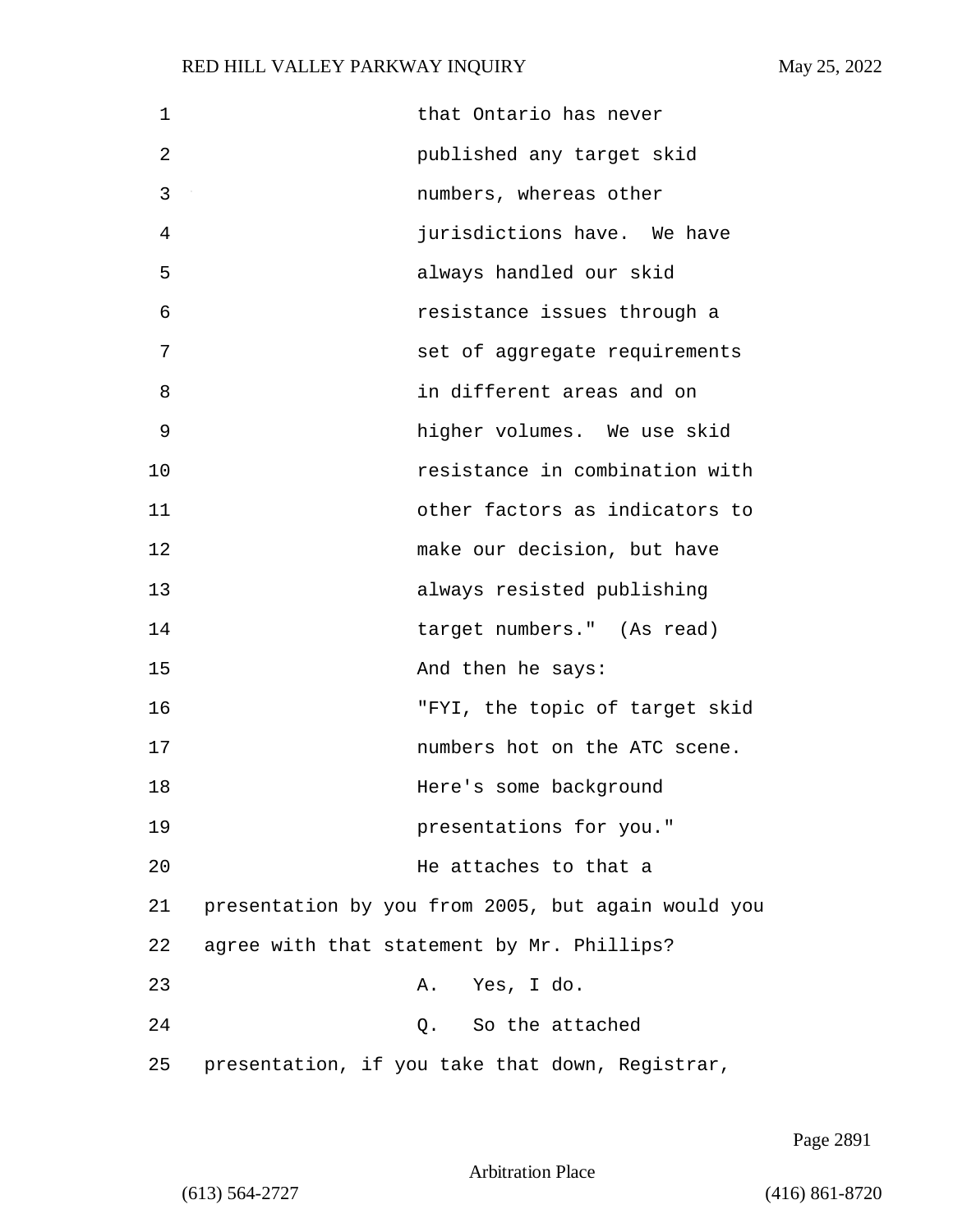| 1  | and if we could pull up MTO 13105. And this is    |
|----|---------------------------------------------------|
| 2  | indicated -- it's titled "Pavement Friction       |
| 3  | Testing and Management in MTO," June 7, 2005 by   |
| 4  | you. And it says "Pavement Condition Rating       |
| 5  | Circuit Workshop - North Bay." Do you recall this |
| 6  | presentation?                                     |
| 7  | Yes, I do.<br>Α.                                  |
| 8  | Who was it presented to?<br>Q.                    |
| 9  | It was presented to<br>Α.                         |
| 10 | geotechnical people that were in charge of        |
| 11 | monitoring and making decisions including whether |
| 12 | friction requires treatment or not. There were    |
| 13 | both technicians and engineers from all the       |
| 14 | regions present.                                  |
| 15 | Q. On the next image titled                       |
| 16 | "Presentation Context," and does it sort of set   |
| 17 | out the overall purpose of the presentation?      |
| 18 | Yes.<br>Α.                                        |
| 19 | Q. If we can go to image 3.                       |
| 20 | "Dispelling Myths About Safety." It says "Drivers |
| 21 | Hate Surprises" and then you go on to have a      |
| 22 | little explanation. Can you explain for us?       |
| 23 | I would say probably<br>Α.                        |
| 24 | 90 percent of crashes are caused by driver error  |
| 25 | resulting from a driver surprise. Either the      |

Page 2892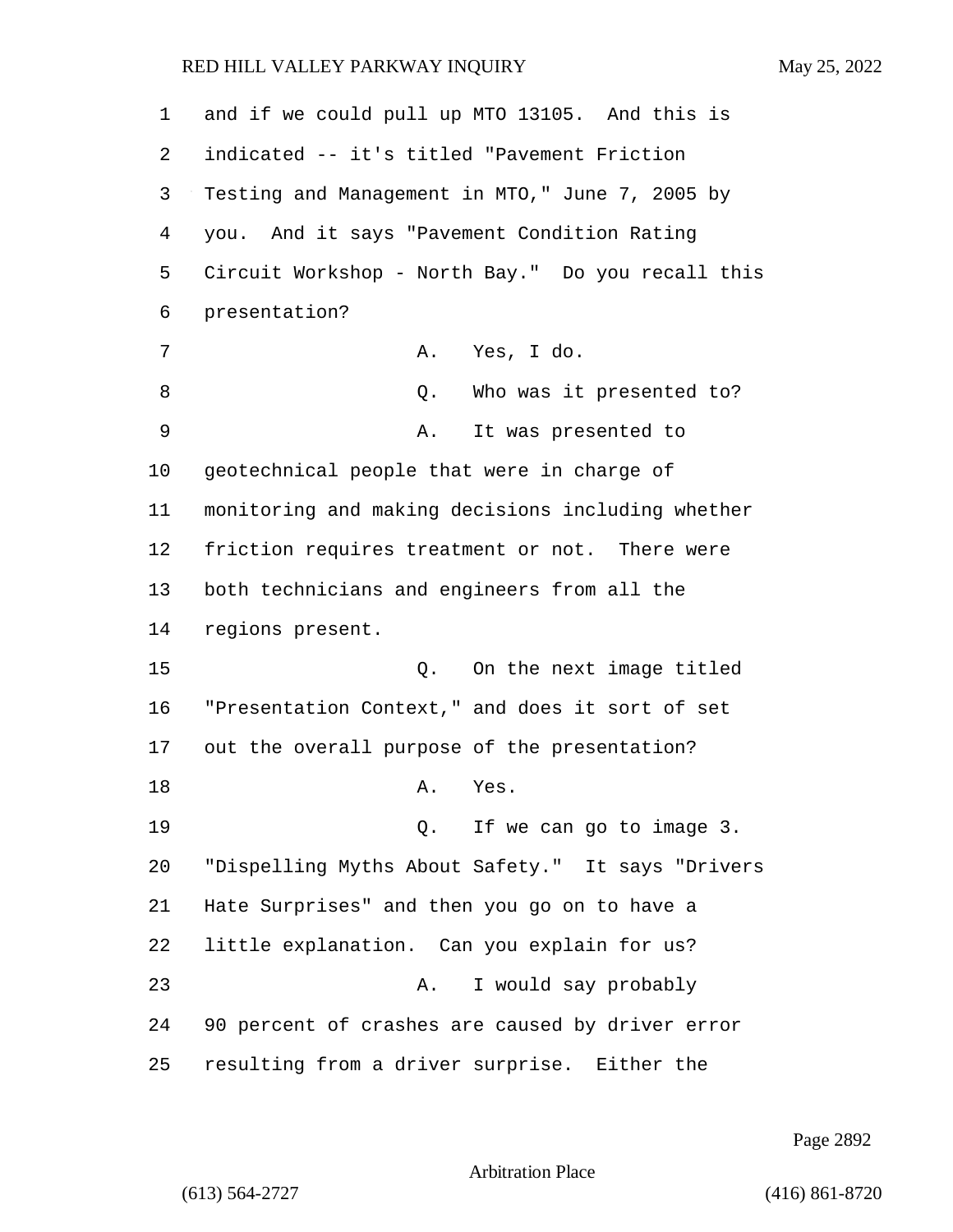geometry could be deficient or surprising. It could be the designing is not clear or delineation is not clear. And obviously another element is another driver error.

5 So the purpose here was to somehow introduce safety considerations to the geotechnical people that may not have come across this material before.

9 Q. And then if I understand it correctly, the wording below there is talking about "pavement surface distress, including low friction, typically does not affect collisions unless," and you give some examples of that. So those are again about driver expectation; is that right?

16 A. That's right. It could be that the driver is surprised when suddenly there is not the friction on the road that he or she expects, or if the road somehow poses another type of surprise and the driver is going too fast for conditions, then the crash happens, typically in areas of high friction demand or where the friction is perhaps slightly lower than one would desire. So the crash is not necessarily caused by friction, it's caused by the deficiency in the

Page 2893

Arbitration Place

(613) 564-2727 (416) 861-8720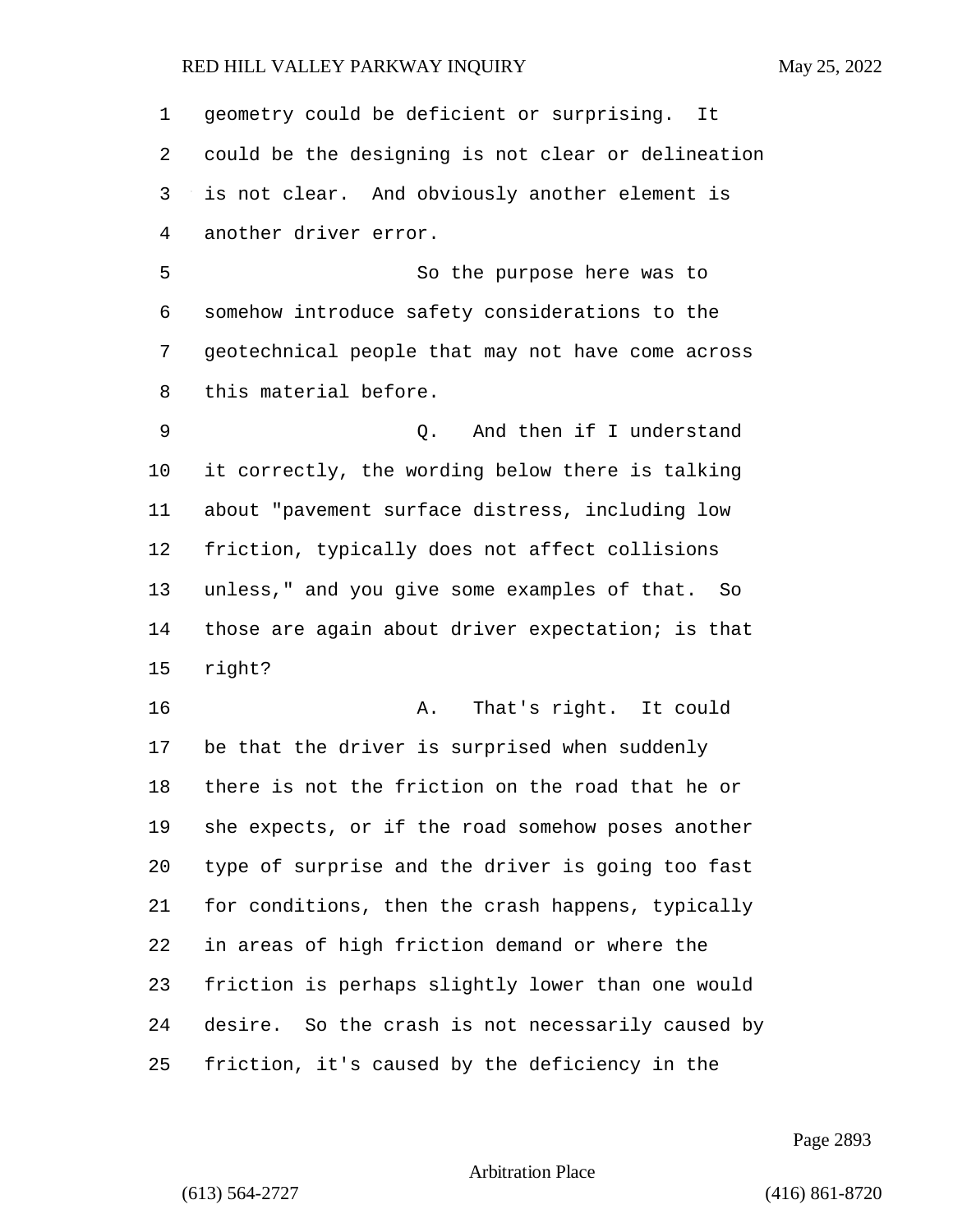1 road. 2 a Q. The next paragraph, 3 image 4, this is just showing the MTO's friction 4 trailer at the time; is that right? 5 A. That's right. 6 Q. And then the next image, 7 types of testing. Am I correct this is setting 8 out typical reasons that the MTO is conducting 9 skid testing? 10 A. Yes. 11 Q. And again, your purpose, 12 I think you said that you're doing this 13 presentation to individuals, many of whom may not 14 be familiar with these concepts; is that right? 15 A. Yes. 16 Q. And image 6, "Test Facts" 17 is the title, and as I understand it, you're 18 talking about certain parameters around skid 19 testing using the locked-wheel skid tester; is 20 that right? 21 A. Yes. 22 Q. The air temperature must 23 be above 3 degrees, why is that? 24 A. The friction tester is 25 using a spray of water ahead of the vehicle to

Page 2894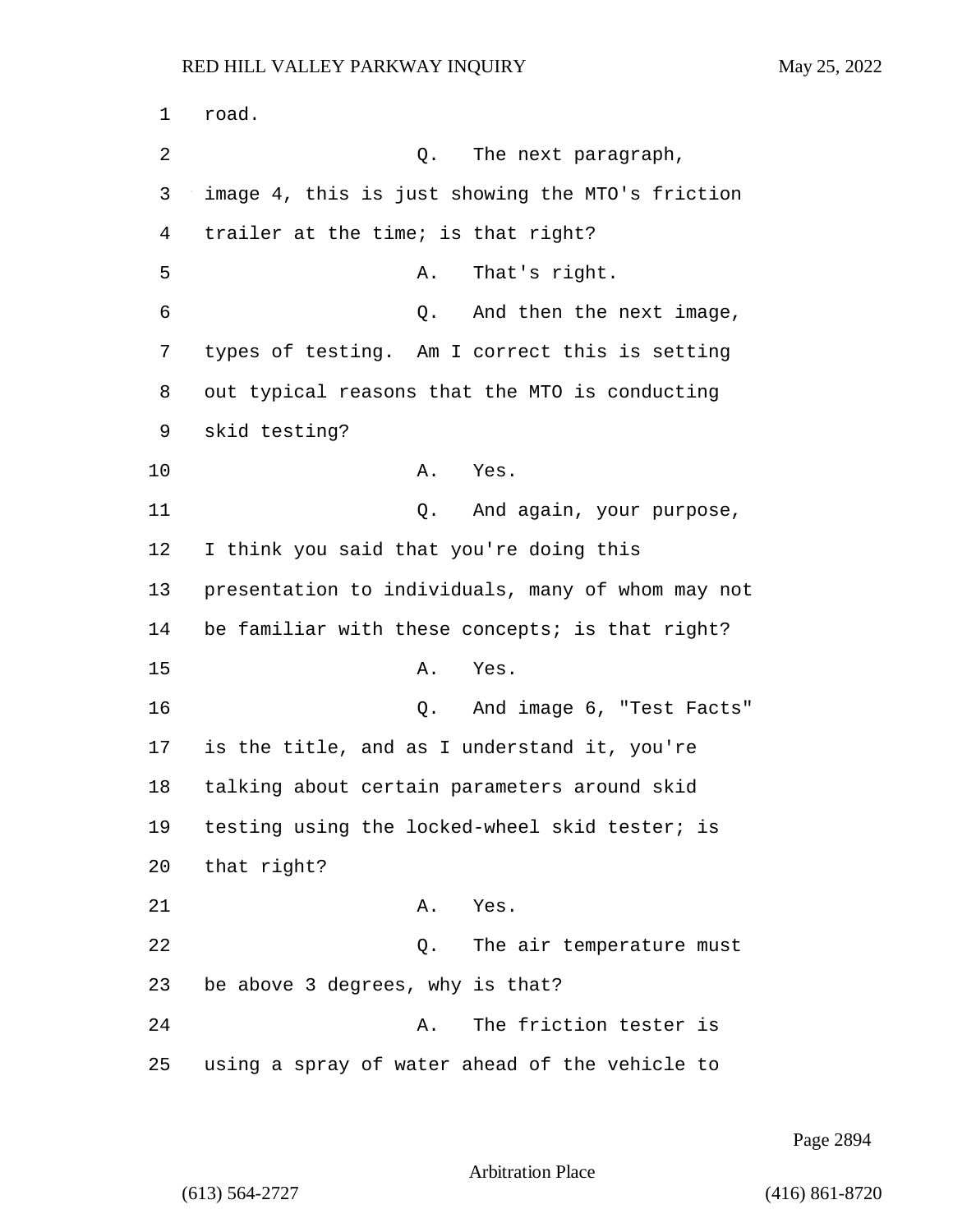simulate wet pavement, and when the weather is freezing this would be -- this would make the test ineffective. So that means that testing can be only carried out in late spring, summer and early fall. MTO does not test in winter months. 6 Q. We've heard that. I'm curious if you're laying down a film of water it's not going to freeze in the couple of seconds presumably after it's put down if it's at -- and certainly not if it's at 1 or 2 degrees. So is there also a concern that if you are putting down a film of water and it freezes it could create a safety hazard for cars following? Is that also -- 14 A. It's not sufficient amount of water to pose a hazard because if it's freezing there is other water that is likely freezing on the road as well. So safety was not a reason for this decision; it was the accuracy of the test. 20 Q. And then in the last bullet it refers to "FN readings go down with speed, compensated by higher friction demand." And then it says "FN typically range from 28 to 50; severely flushed pavement friction number around 10."

Page 2895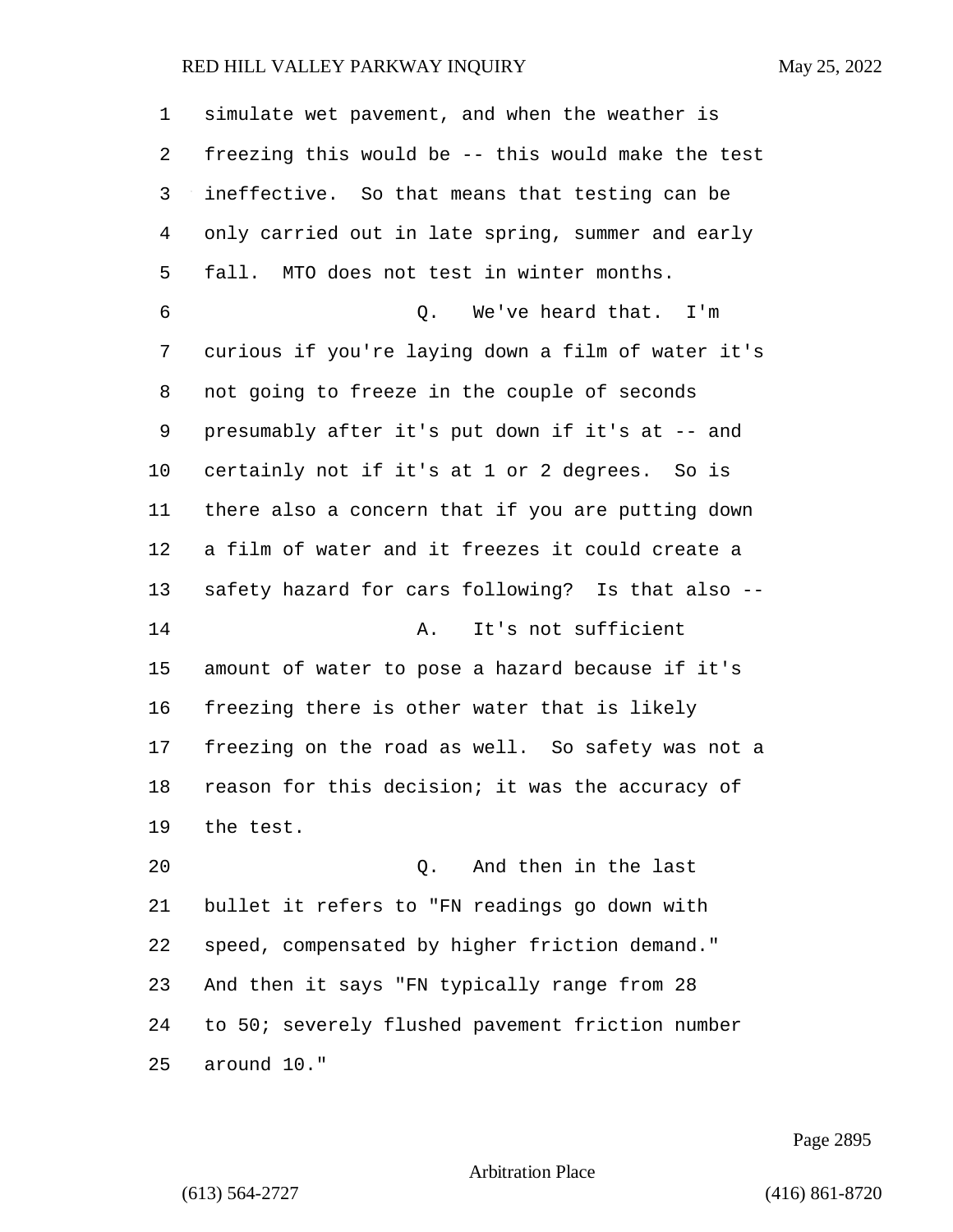1 With respect to the 28 to 50, 2 do you recall what dataset that is coming from? 3 A. Sorry, I didn't hear 4 properly. 5 Q. Sorry. Do you recall 6 what dataset the range of typical FN was taken 7 from, from 28 to 50? 8 A. I just mentioned numbers. 9 This is just an example to give them the feeling 10 for the numbers. 11 Q. Right, but it was based 12 on MTO testing presumably? 13 A. That's correct. These 14 numbers are FN numbers from the MTO friction 15 tester. 16 Q. Right. And I'm just 17 wondering was there a particular set of tests that 18 those were taken from or are these from all sorts 19 of different -- you know, different sources of 20 testing that you mentioned earlier on? 21 A. This represents a typical 22 testing at posted speed limits. 23 Q. Right. 24 A. Because in other 25 jurisdictions they do not test at posted speed

Page 2896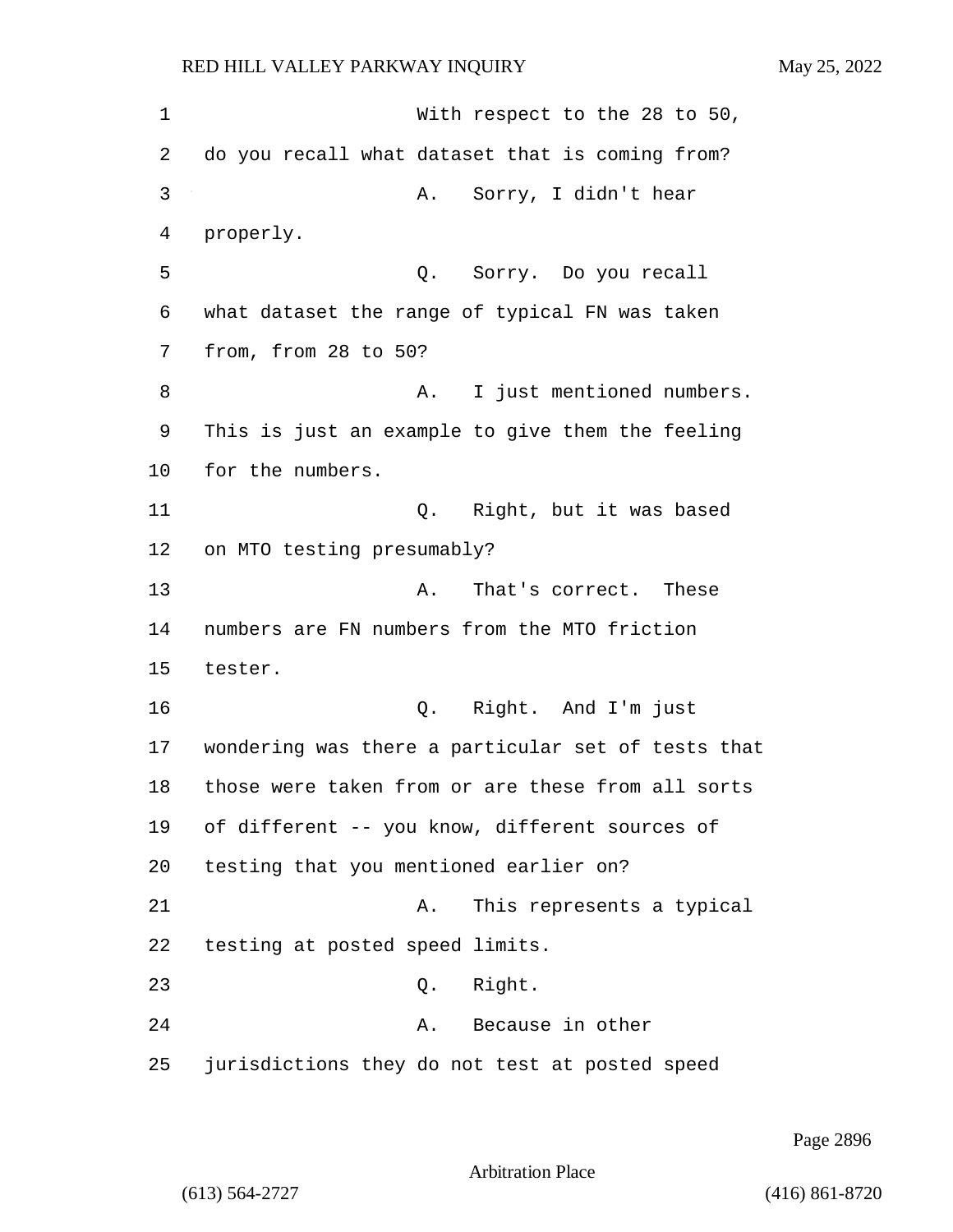| 1  | limit but at a lower speed, which has a            |
|----|----------------------------------------------------|
| 2  | significant affect on the FN numbers.              |
| 3  | Q. Right. So the ASTM                              |
| 4  | standard for the locked-wheel tester is at         |
| 5  | 40 miles per hour, which is 64 or 65 kilometres an |
| 6  | hour; is that right?                               |
| 7  | That's correct. This is<br>Α.                      |
| 8  | where most jurisdictions have been testing, but    |
| 9  | more recently they started testing at higher       |
| 10 | speeds because it's safer and then they adjust the |
| 11 | results to the 40 miles per hour pace. To give     |
| 12 | you an idea, the difference between 65 kilometres  |
| 13 | per hour and 100 kilometres per hour is 10 units   |
| 14 | of FN.                                             |
| 15 | So in Ontario, when we test a                      |
| 16 | section of highway at posted speed limit           |
| 17 | 100 kilometres per hour -- let's assume that we    |
| 18 | get a value 30. If we test at the very same spot   |
| 19 | but only at 65 kilometres per hour the reading     |
| 20 | would be 40.                                       |
| 21 | Q. And that's assuming all                         |
| 22 | other things being equal like --                   |
| 23 | Assuming all other<br>Α.                           |
| 24 | things -- yeah, that's correct.                    |
| 25 | Same road, same pavement,<br>Q.                    |

Page 2897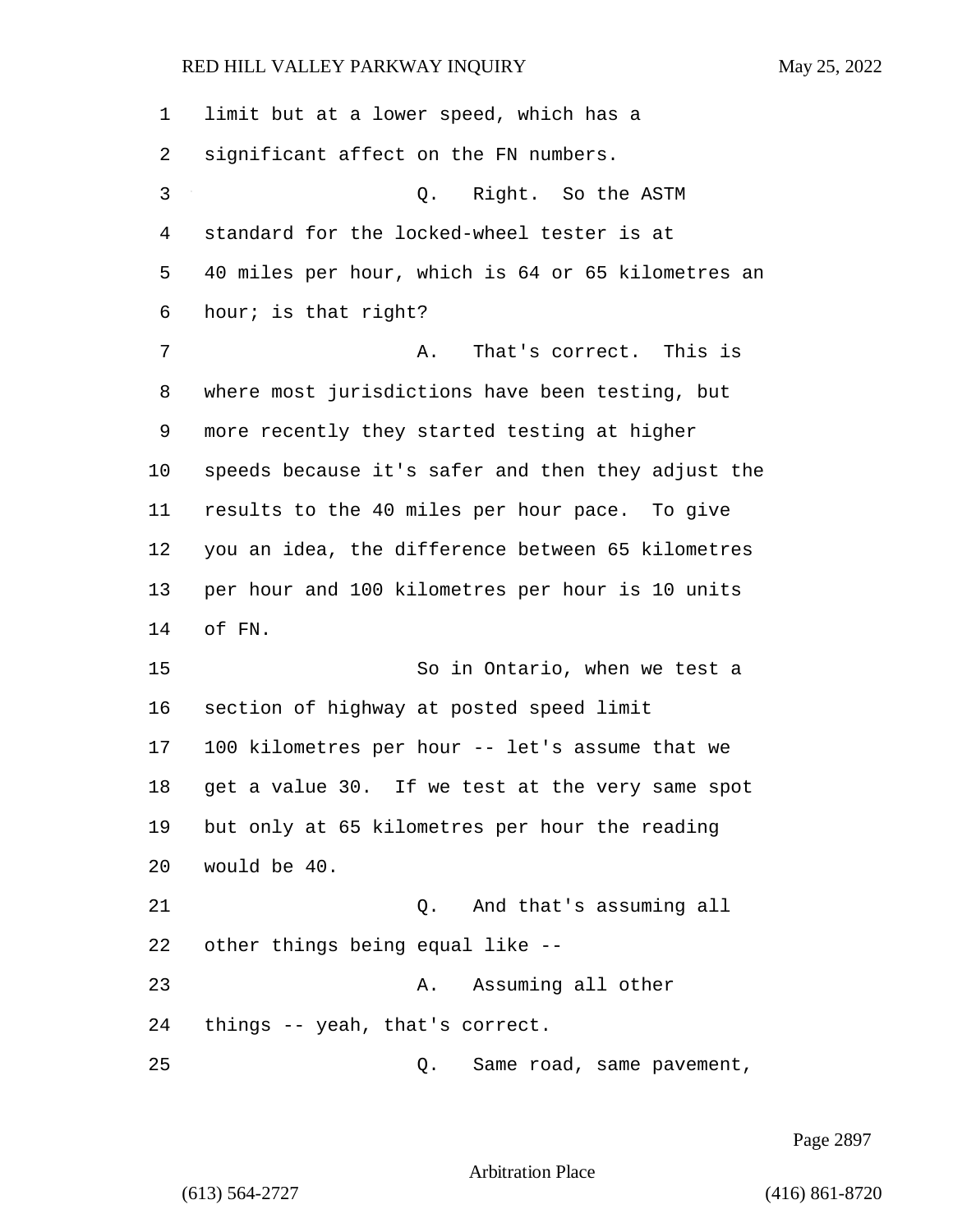1 same  $-$ 2 A. Same road. Same conditions. Same spot. 4 Q. Same temperature? 5 A. Same temperature. 6 Q. And what's that based on, that -- the difference between the two? Where do you get that number from? 9 A. There's a substantive body of research that shows this practically linear relationship and also there are directives in various US states that clearly state that this is the adjustment. There's a formula that basically allows them to adjust the FN numbers if they are using speed higher or lower than 40 miles per hour. So that's where it comes from. It comes from the United States. 18 Q. Right. And the range that you're taking typical range from, and these are from the MTO test results, are those the ones are -- you already said that it's from the types of testing that are mentioned earlier on, but that includes the requests by regions for testing once they have identified that there may be an issue; is that fair?

Page 2898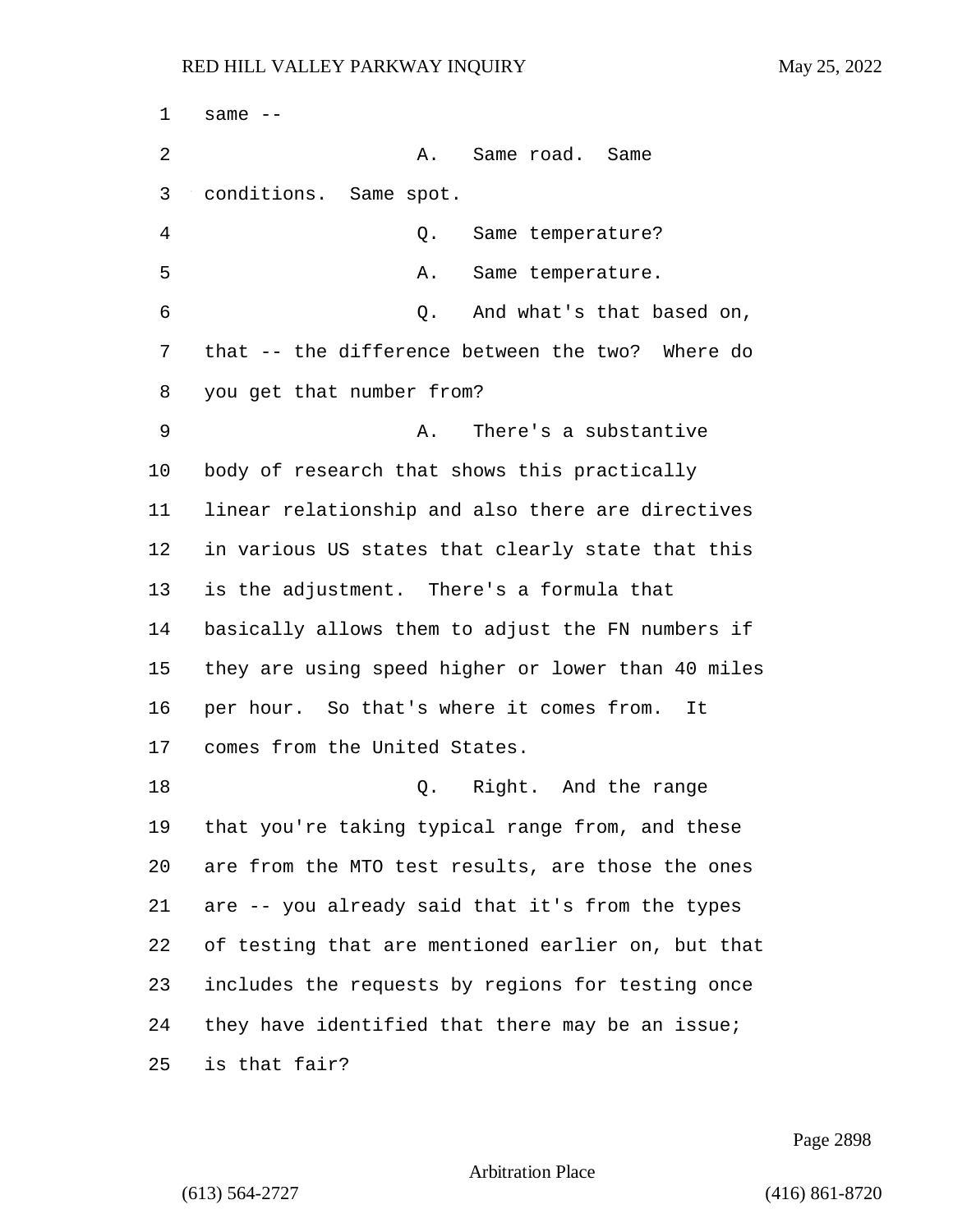| 1  | Yeah, that's fair.<br>Α.                           |
|----|----------------------------------------------------|
| 2  | Okay. As well as all the<br>Q.                     |
| 3  | other -- would it include when trial sections are  |
| 4  | done for DSM purposes or no?                       |
| 5  | This is not a number<br>Α.                         |
| 6  | which I based on statistics. There are certainly   |
| 7  | section on MTO network that may be lower than the  |
| 8  | 28, but the vast majority would be in this range.  |
| 9  | Based on your experience<br>Q.                     |
| 10 | and the results?                                   |
| 11 | Based on my experience,<br>Α.                      |
| 12 | correct. Clearly the 50 would be more applicable   |
| 13 | to northern Ontario where the aggregate is the     |
| 14 | highest quality.                                   |
| 15 | If we go to image 7,<br>Q.                         |
| 16 | "Test Requests: Hints." Am I reading this          |
| 17 | correctly that these were your suggestions about   |
| 18 | when an MTO regional office or geotechnical office |
| 19 | should be -- ought to be making requests for skid  |
| 20 | testing?                                           |
| 21 | That's correct. This is<br>Α.                      |
| 22 | just a practical way of, I would say, optimizing   |
| 23 | our testing resources.                             |
| 24 | And the fourth bullet,<br>Q.                       |
| 25 | which is something -- there is a paper on that     |

Page 2899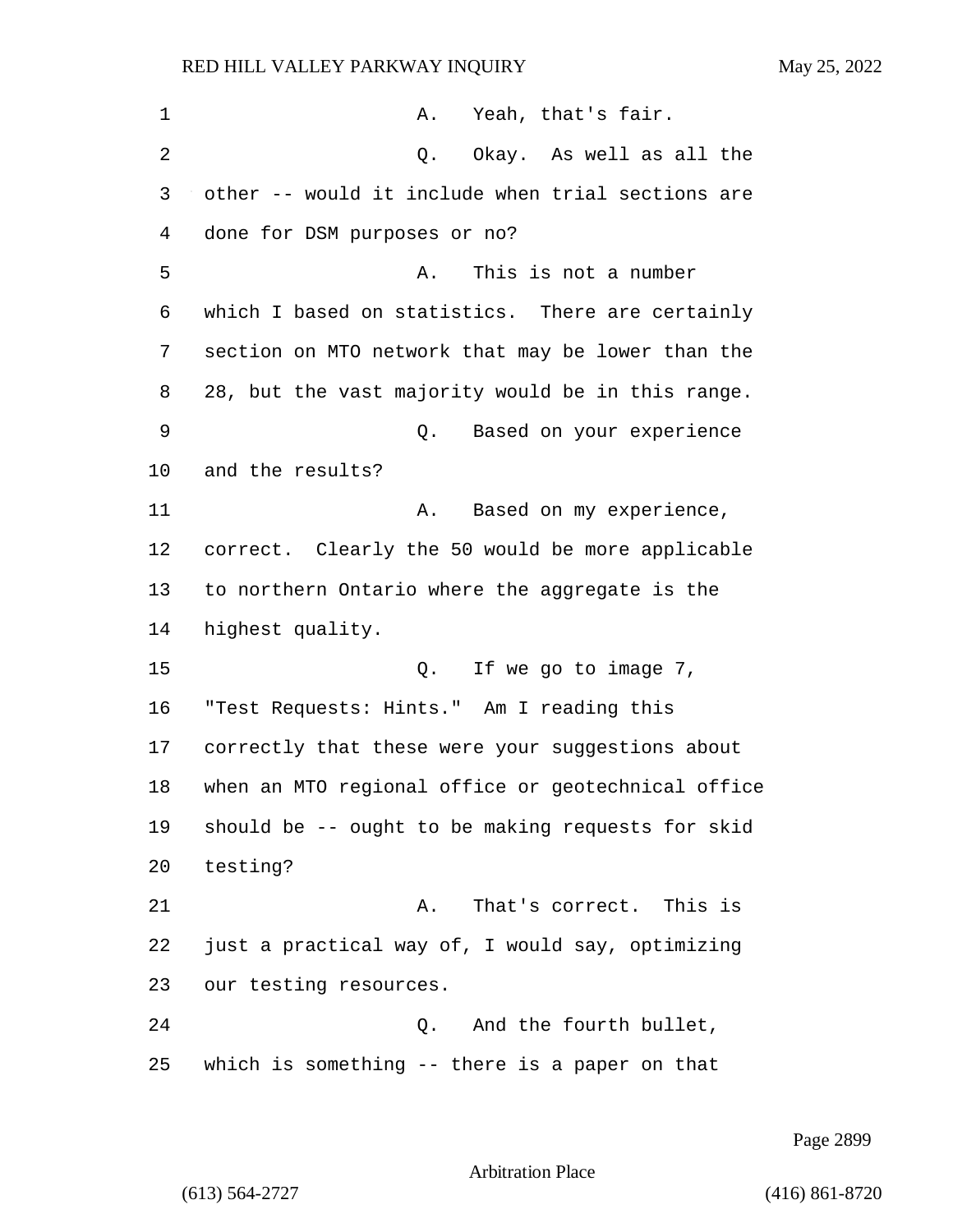| 1  | we'll talk about in a bit, but it's about the      |
|----|----------------------------------------------------|
| 2  | wet/dry collision ratio. And it says:              |
| 3  | "Consider adding to the test                       |
| 4  | request segments with above                        |
| 5  | average wet/dry collision                          |
| 6  | ratio of greater than or equal                     |
| 7  | to 0.45 (provincial average                        |
| 8  | $0.3)$ ." (As read)                                |
| 9  | So is that $-$ are you saying                      |
| 10 | that if the ratio is equal or greater to 0.45 wet  |
| 11 | weather conditions for every one dry weather       |
| 12 | collision then a request for skid testing should   |
| 13 | be made?                                           |
| 14 | No. You don't speak<br>A.                          |
| 15 | about individual collisions. You take the average  |
| 16 | condition of all collisions cumulatively over a    |
| 17 | period two to three years, and you look how many   |
| 18 | of those hundreds and thousands of collisions took |
| 19 | place on dry pavement and how many took place on   |
| 20 | wet pavement and then you divide one by the other. |
| 21 | Now, the .45 is something that                     |
| 22 | I have just used experimentally in my pilot        |
| 23 | project. It could be higher. It could be lower.    |
| 24 | It all depends how well it works once it's put in  |
| 25 | practice.                                          |

Page 2900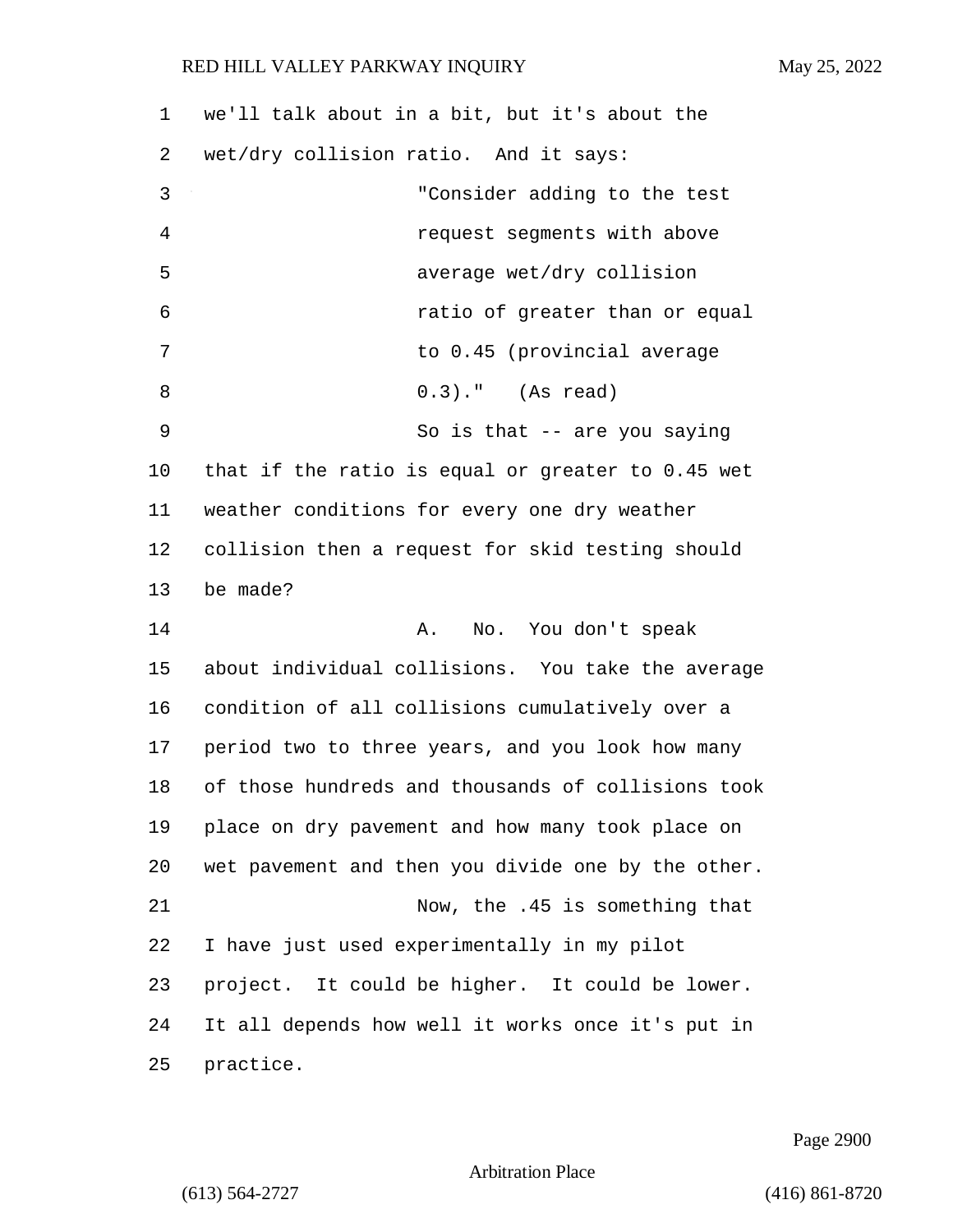| $\mathbf 1$    | Okay. And I understood<br>Q.                       |
|----------------|----------------------------------------------------|
| 2              | that the 0.3 provincial average is based on an     |
| 3              | average, not individual, but in terms of the ratio |
| $\overline{4}$ | it's -- for the provincial average you're talking  |
| 5              | about 0.3 wet weather collisions for every dry     |
| 6              | weather condition collision; is that right?        |
| 7              | That means that wet<br>Α.                          |
| 8              | collisions are .3 of dry collisions. In other      |
| 9              | words, less than half the collisions are wet.      |
| 10             | Well, less than a third?<br>Q.                     |
| 11             | And this comes from the<br>Α.                      |
| 12             | Ministry of Transportation ORSAR statistics.       |
| 13             | Image 8, please,<br>Q.                             |
| 14             | Registrar. This is a graph about stopping          |
| 15             | distance and friction, and I think we've seen a    |
| 16             | similar one in prior evidence, but just to make    |
| 17             | sure I understand what this is showing, is that -- |
| 18             | if I've got it correctly, it's that the stopping   |
| 19             | distance of the vehicle on the y-axis, how the     |
| 20             | stopping distance increases as the friction number |
| 21             | on the x-axis decreases?                           |
| 22             | Correct.<br>Α.                                     |
| 23             | And each of the<br>Q.                              |
| 24             | individual lines are speed -- different speeds     |
| 25             | ranging in 10 kilometres per hour increments from  |

Page 2901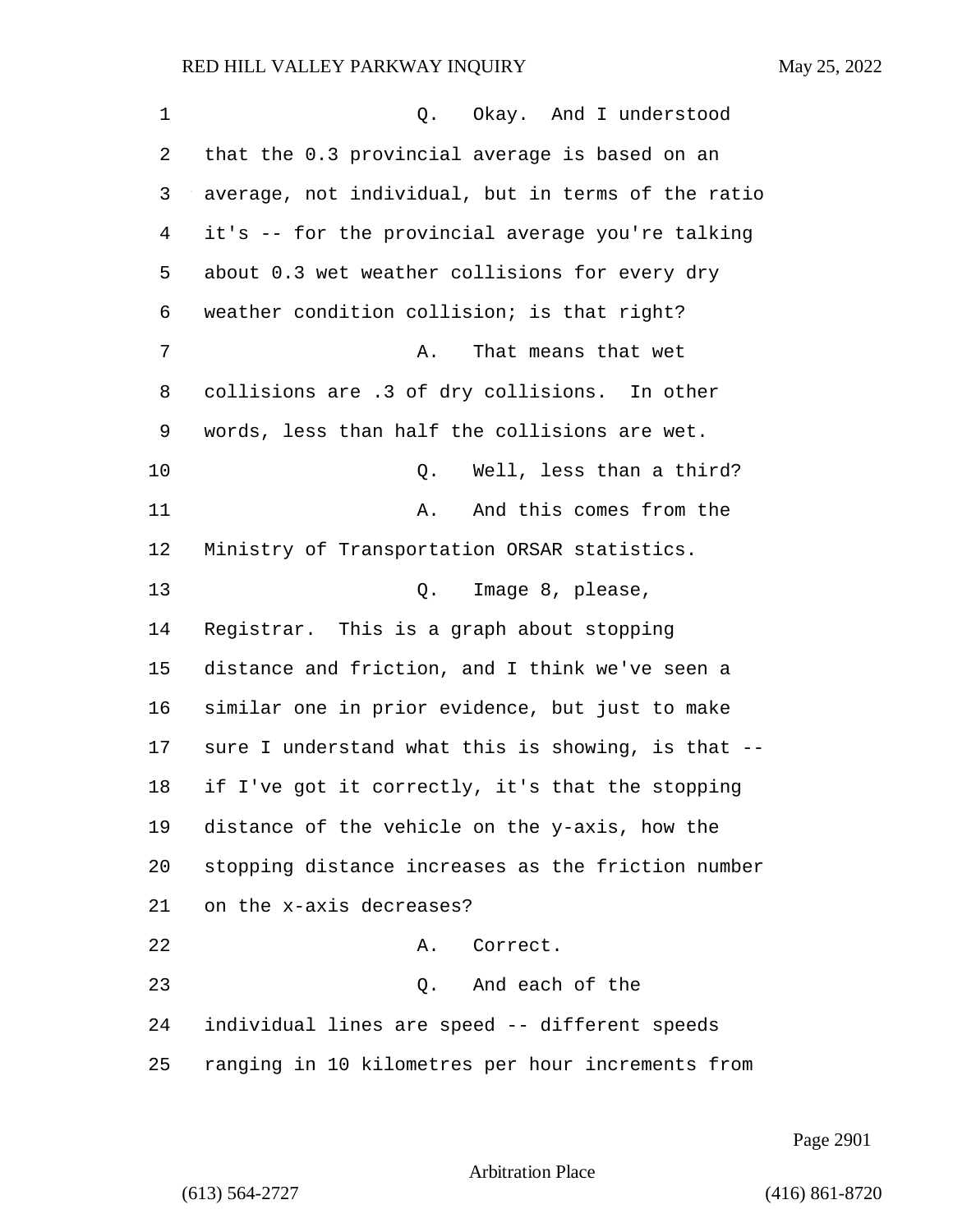10 to 80 kilometres per hour? 2 A. Now, this chart has significance only for road design. It has nothing to do with friction testing. 5 Q. Okay. 6 A. I just used it for illustration. 8 Q. Right, right. I understand that. And the point is if -- the overall point is that there is a decreasing incremental difference in stopping distance as the friction number gets higher, if I can put that the right way. 14 A. That's the right way. 15 Q. And so there's less of a difference in improved stopping distance between 50 and 60 than there is between 20 and 30 -- between FN -- right? Okay. That's -- just over -- directionally that's what this is showing, that it's not a linear change in stopping distance? 22 A. It's not linear, no, because it's the second -- it's the square of the velocity which makes it nonlinear.

25 Q. And image 10. Am I

Page 2902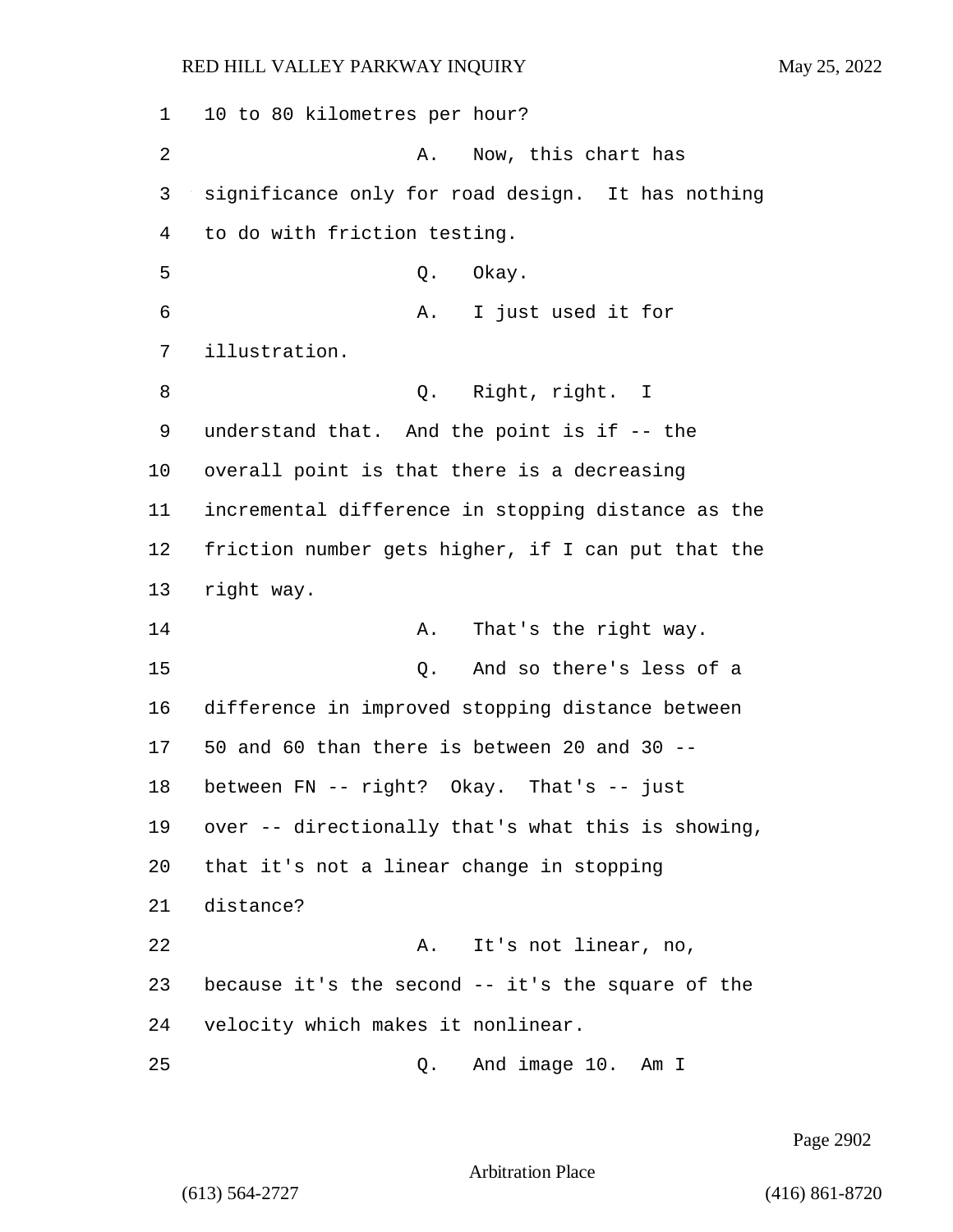correct that this is the sort of typical or the template friction survey request form that the MTO used? 4 A. This is the request form that Frank Marciello puts together and the regions ask to use this form to provide information for him before the test. 8 Q. Right -- 9 A. For testing. 10 Q. And he mentioned it yesterday, and I didn't have it handy to show to him so I just wanted to confirm that that's what 13 it is, and  $-$ **A.** I confirm that this form was produced by Frank Marciello for his own purposes. 17 and so the region, 17 if they are making a request, it has the fields to fill in, including the test limits that are requested and the reason for investigation with a number of categories and comments and a description of the location, and then at the bottom it has a collision history or accident data including the wet weather percentage, right? 25 A. That's right. This form

Page 2903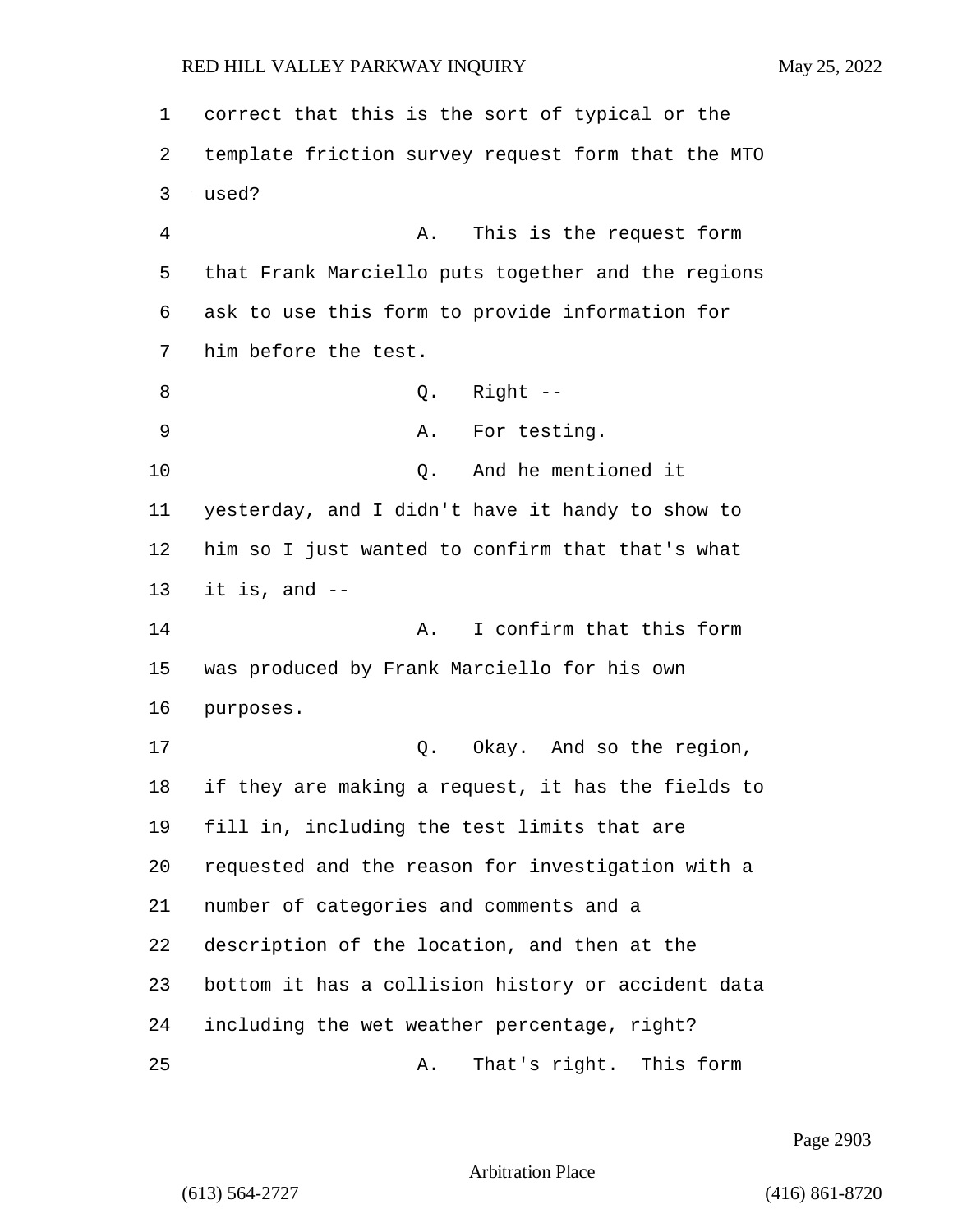| 1              | would help Frank to decide what section of road    |
|----------------|----------------------------------------------------|
| 2              | requires testing, and most importantly, to decide  |
| 3              | what testing interval would be most suitable.      |
| $\overline{4}$ | The normal testing interval is                     |
| 5              | say 500 metres. In other words, he would take one  |
| 6              | test every 500 metres. But it could be made much   |
| 7              | shorter if the investigation involved safety or if |
| 8              | the suspect location was relatively small --       |
| 9              | short.                                             |
| 10             | Right. And the interval<br>Q.                      |
| 11             | that you're referring to is the interval between   |
| 12             | when the brake is applied on the locked-wheel      |
| 13             | tester?                                            |
| 14             | Yeah, that's correct.<br>Α.                        |
| 15             | Image 17. Under the<br>Q.                          |
| 16             | heading "Friction-Related Intervention Decisions"  |
| 17             | you indicate:                                      |
| 18             | "There is no magic formula                         |
| 19             | linking FN to a requirement to                     |
| 20             | enhance friction. Instead,                         |
| 21             | multiple criteria are used in                      |
| 22             | an engineering analysis." (As                      |
| 23             | read)                                              |
| 24             | And is the list below then,                        |
| 25             | those are some of the criteria to apply in         |

Page 2904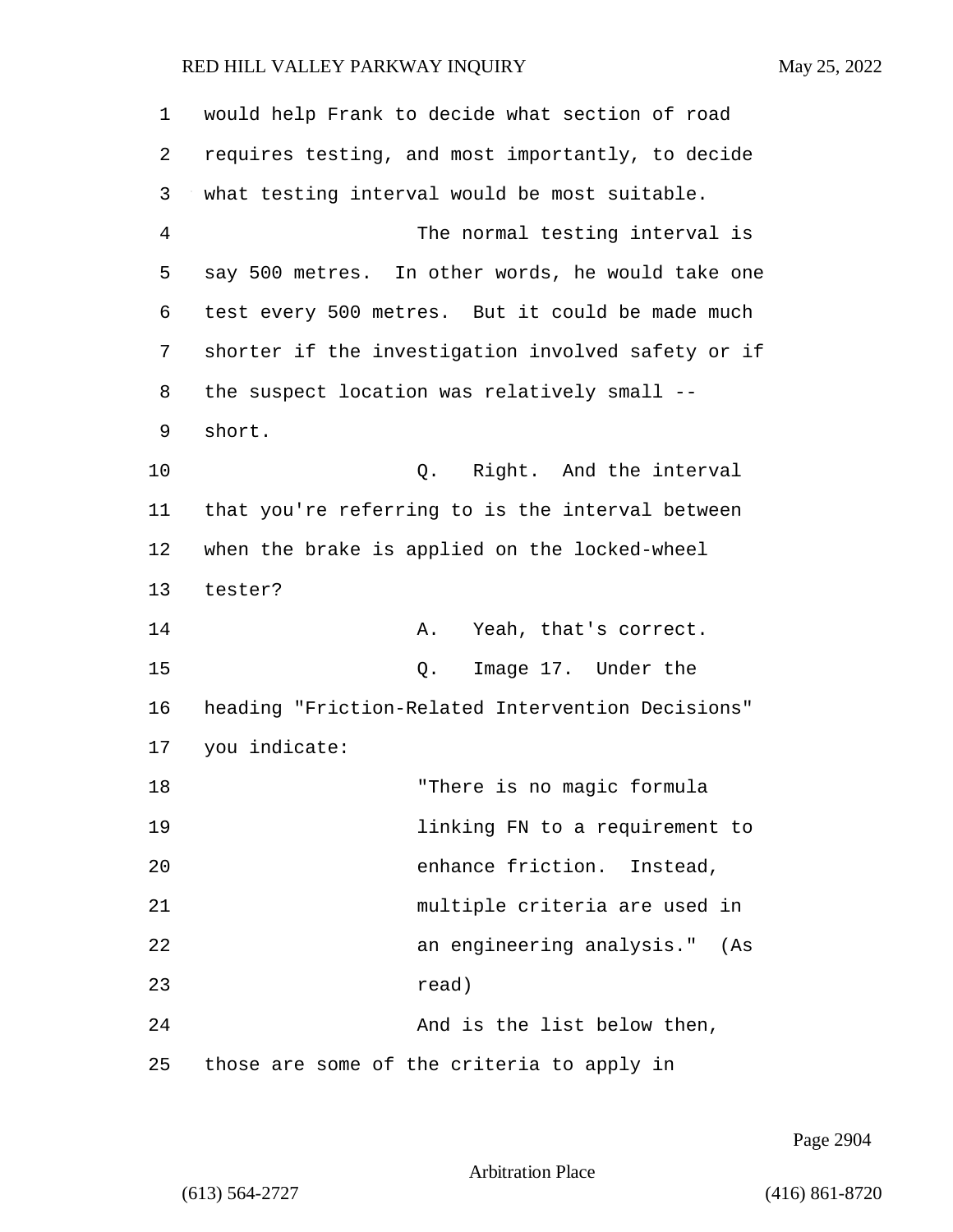addition to whatever the friction test results are? 3 A. Well, this would be collected and used in an assessment of whether the friction results obtained by the tester require action or not -- or what kind of an action and how urgent the action should be. All of this would be evaluated to determine -- to interpret those friction FN numbers. 10 Q. Right. Because a particular FN might matter more in one instance of friction demand than another, for just -- to qive  $-$ 14 A. To give you an example, if you have a road where the FN number is not 30 but is let's assume 24, 25, but the road is safe, has got relatively little traffic where people are unlikely to brake, that it has very gentle or no curves, there's little collision history, the roadside is relatively safe, in that case that road can function perfectly safely until years later the road gets resurfaced in any case, perhaps for other reasons such as surface deficiencies. 25 So that's one example where

Page 2905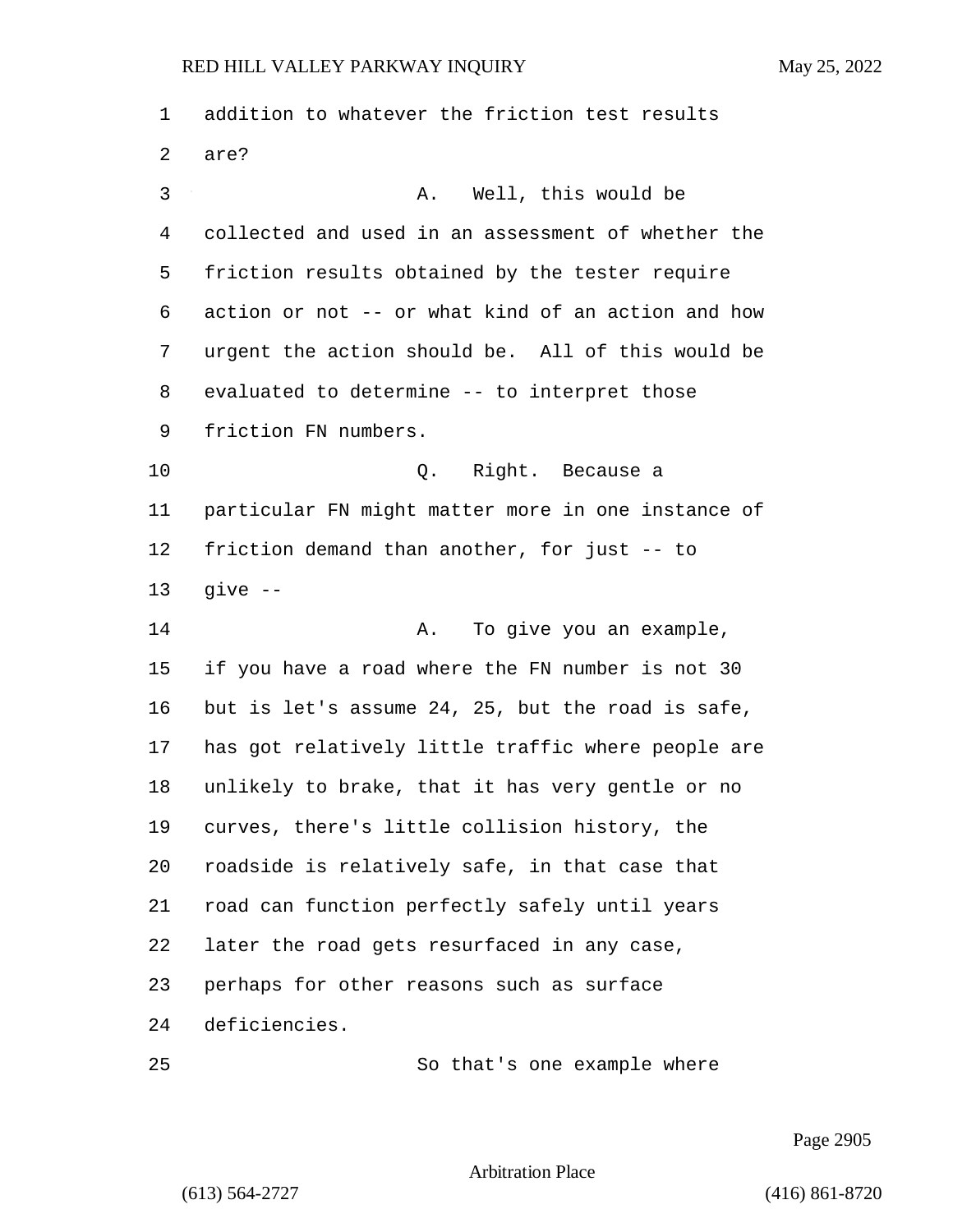| 1  | low FN numbers doesn't necessarily trigger an      |
|----|----------------------------------------------------|
| 2  | immediate resurfacing or surface treatment. There  |
| 3  | could -- on the opposite side you could have       |
| 4  | unexpectedly sharp curve or you can have an        |
| 5  | isolated curve that suddenly happens in kilometres |
| 6  | and kilometres of straight tangential alignment    |
| 7  | where the driver can be taken by surprise, or you  |
| 8  | could have a location where drivers are often      |
| 9  | forced to brake, such as when you have, for        |
| 10 | example, congestion at an exit ramp or location    |
| 11 | where very often vehicles are suddenly stopped and |
| 12 | the following traffic has to brake in an           |
| 13 | emergency.                                         |
| 14 | So all of this has to be taken                     |
| 15 | into consideration when you interpret the friction |
| 16 | testing results.                                   |
| 17 | And if we go to image 18.<br>Q.                    |
| 18 | And as we've already discussed, you indicate that  |
| 19 | currently the MTO does not use trigger values for  |
| 20 | site investigations, and then you give an example  |
| 21 | of a protocol based on selected U.S. practice.     |
| 22 | Now, then there's a number of                      |
| 23 | slides that follow that that we can go through,    |
| 24 | but am I correct that what you are going to do is  |
| 25 | propose a formal investigatory level guidance?     |

Page 2906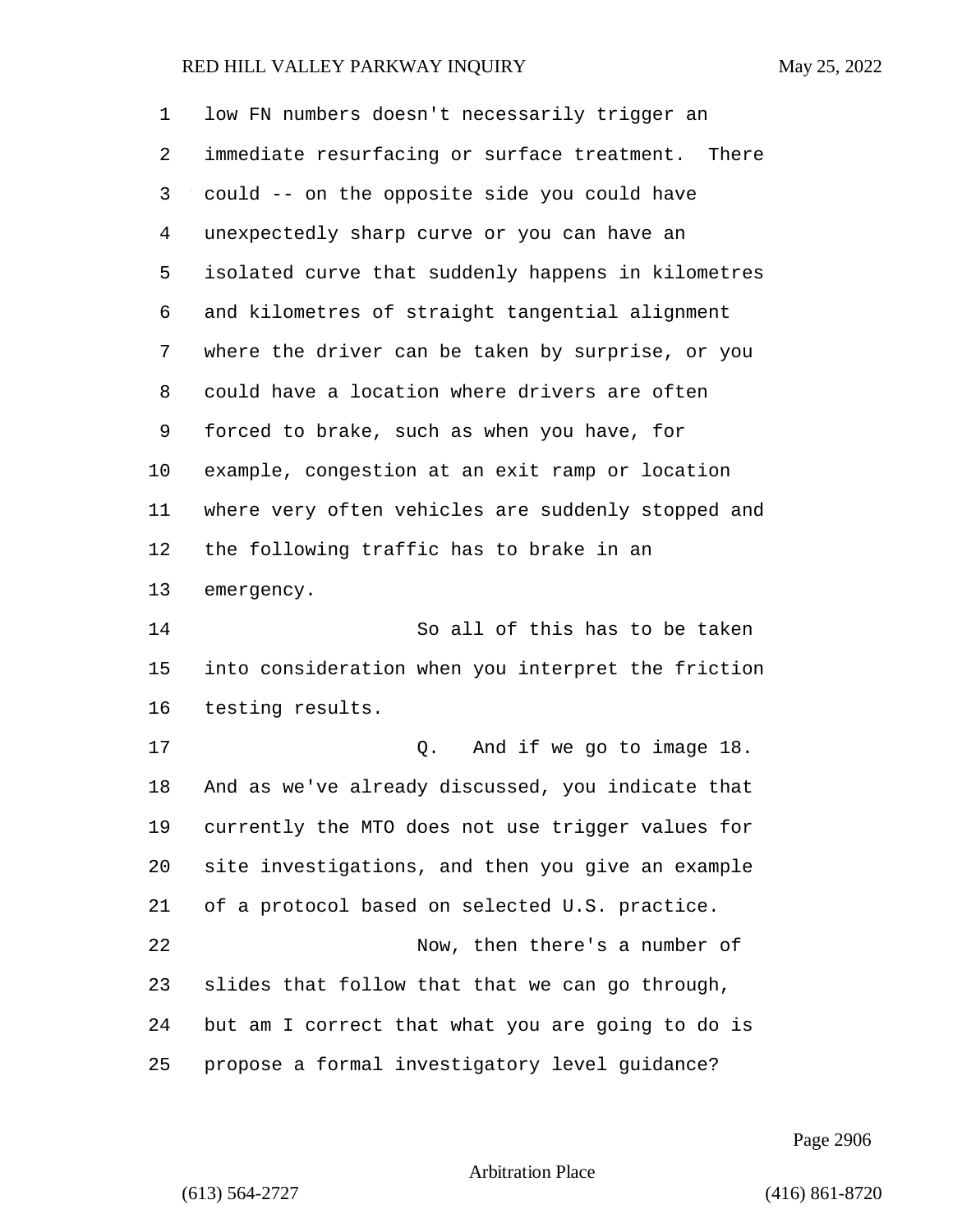1 A. I was proposing that a formalized process is instituted where within these three ranges different types of decisions are made. Typically in MTO when FN is greater than 30 no immediate action is warranted. In range 26 to 30 one should monitor the road, one should get a feeling of the crash rate and the number of collisions in wet weather and then make a decision when to -- based on monitoring, to treat the surface. 11 and below 26 it becomes more of an urgent situation and definitely a detail site investigation is recommended to ascertain all those factors that I already previously discussed, such as friction demand and geometric signing, drainage issues, whether the pavement gets flooded during a heavy rain. All of this has to be investigated in detail to decide the urgency of treating pavement. 20 Q. Okay. And to be clear, is this -- this is what you are proposing as a policy or -- is that right? 23 A. Ideally I would have liked to see this as a policy and documented in one of the pavement manuals.

Page 2907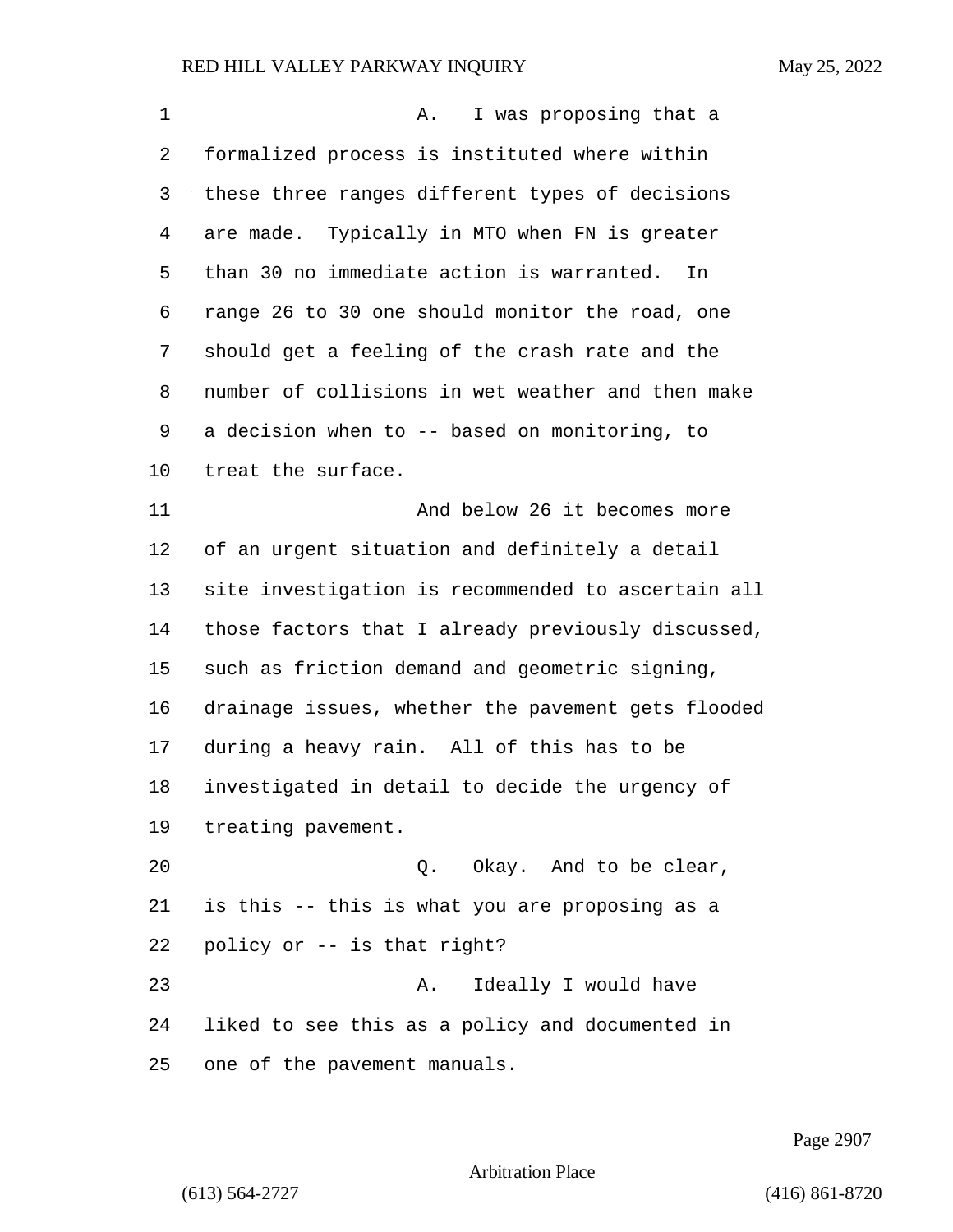| 1  | It was not implemented in<br>Q.                      |
|----|------------------------------------------------------|
| 2  | that fashion though; right?                          |
| 3  | It was not implemented,<br>Α.                        |
| 4  | But it also reflects what the Ministry<br>no.        |
| 5  | practice has been. The Ministry practice has been    |
| 6  | to use 30 as a, I would call it, rule of thumb,      |
| 7  | where generally the road does not warrant -- the     |
| 8  | surface does not warrant any action. And the         |
| 9  | number 26 was roughly the boundary or an indicator   |
| 10 | to decide how detailed investigation is required     |
| 11 | and how urgent the situation is. It was a            |
| 12 | practice when I proposed this.                       |
| 13 | And from where did you<br>Q.                         |
| 14 | gain your understanding that this was the -- that    |
| 15 | this was the existing practice?                      |
| 16 | I spent over a decade in<br>Α.                       |
| 17 | MERO office, and you talk to colleagues and I had    |
| 18 | lengthy discussions with Frank and you learn -- I    |
| 19 | learned indirectly how the regions responded to      |
| 20 | various friction testing reports.                    |
| 21 | Now, these decisions were                            |
| 22 | typically in the regional hands in consultation      |
| 23 | with the manager of pavements and foundations.<br>So |
| 24 | it would be either Tom Kazmierowski or Becca Lane.   |
| 25 | They deal directly with the regions and perhaps      |

Page 2908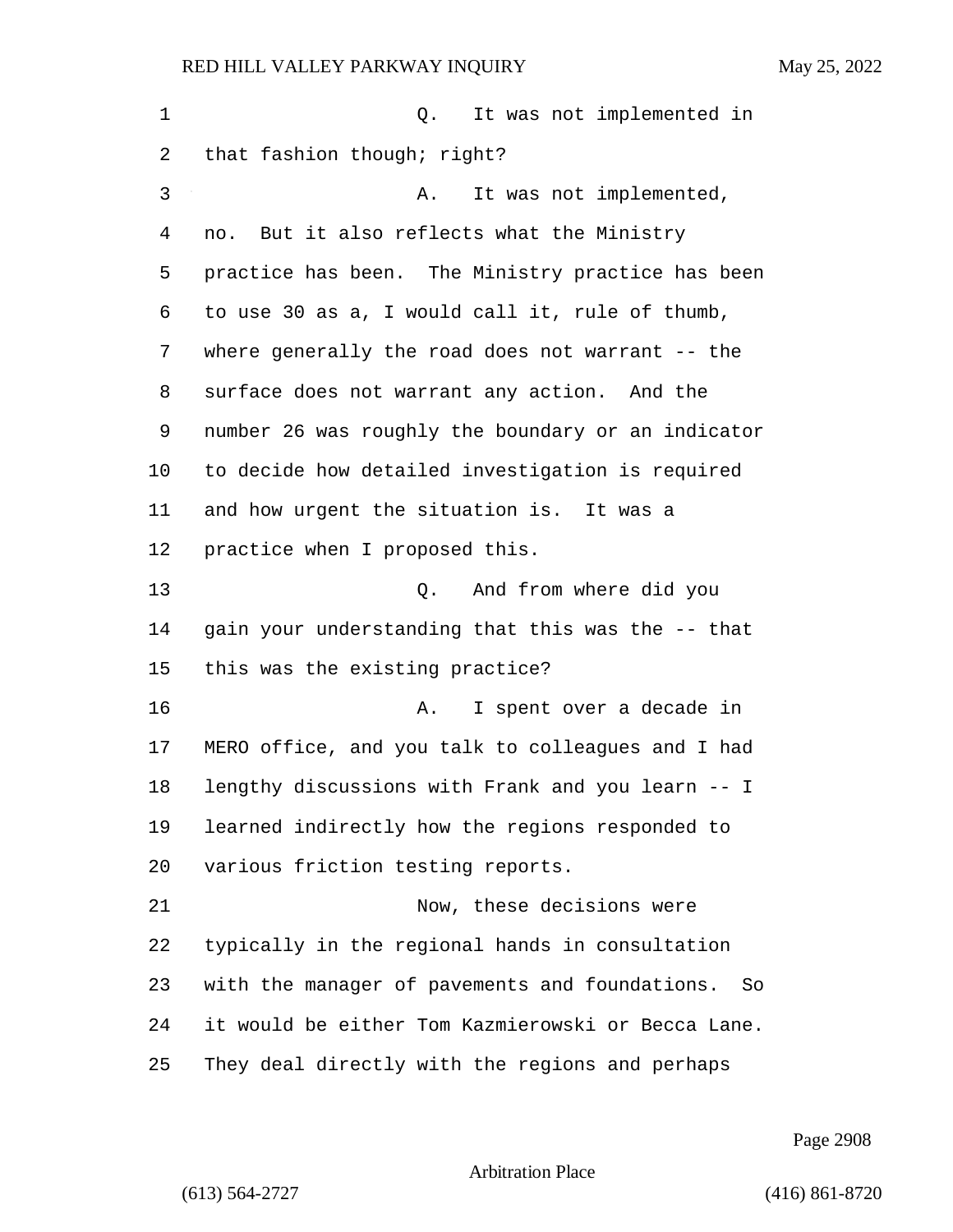assisted them with the decision. 2 Q. If we go to images 29 and 30. Am I correct these are -- it's titled "Factors Affecting Intervention Analysis"? 5 A. That's correct. 6 Q. But what you're doing is setting out examples of factors that once there is -- a friction test has been done and the friction number is less than you would want, presumably less than FN30, these are things that you would look at in order to determine whether or not some sort of intervention needs to take place; is that right? **A.** All of this would be part of the detailed investigation once the FN number is typically below 26. All of this would not have to be investigated when the FN is number between -- is in range between 26 and 30. That was my suggestion. 20 MR. LEWIS: Right, right. That's your proposal. Got it. 22 Commissioner, we're in a little bit of an unusual timing for today. It's quarter after 11. We already took a break, so I'm in your hands but I thought this would be a good

Page 2909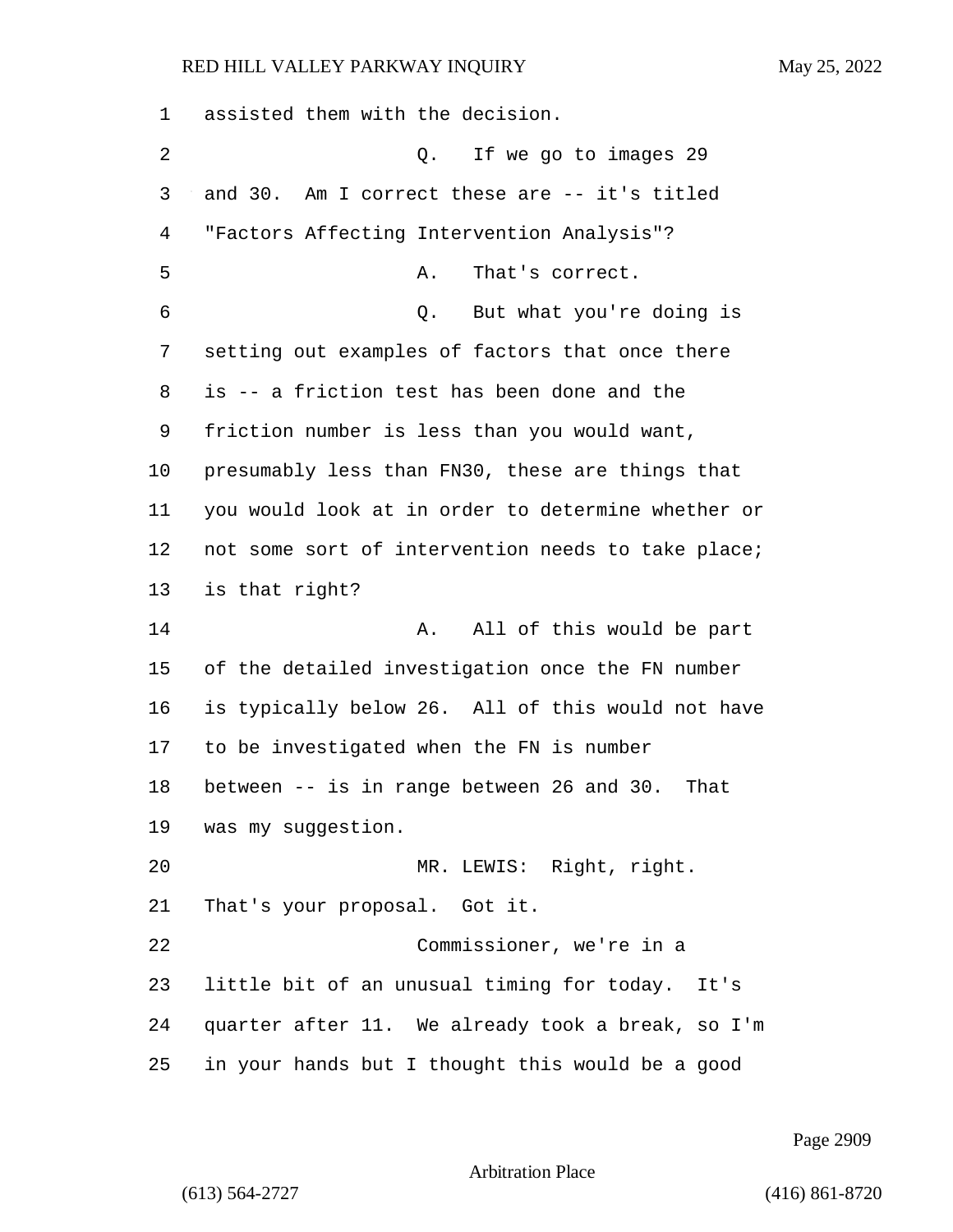time for -- to ask you when you would like to -- if you want to take a morning break, what would you like to do. 4 JUSTICE WILTON-SIEGEL: How much time do you anticipate with Mr. Klement? 6 MR. LEWIS: I'll certainly be done prior to the lunch break or by the lunch break, no later than that I do not expect. 9 JUSTICE WILTON-SIEGEL: Why don't we take another 15 minutes with Mr. Klement and stop -- take a morning break at 11:30. 12 MR. LEWIS: Okay. 13 BY MR. LEWIS: 14 Q. And then if we could take that document down and go to MTO 38685. And this is, as I understand it, a report from 2006 about identifying low friction areas via the wet-to-dry collision ratio; is that right? 19 A. That's right. 20 Q. And this isn't marked draft, but it seems to be lacking a report number. There's a question mark down there. Was this finalized or? 24 A. No, this report was never published.

Page 2910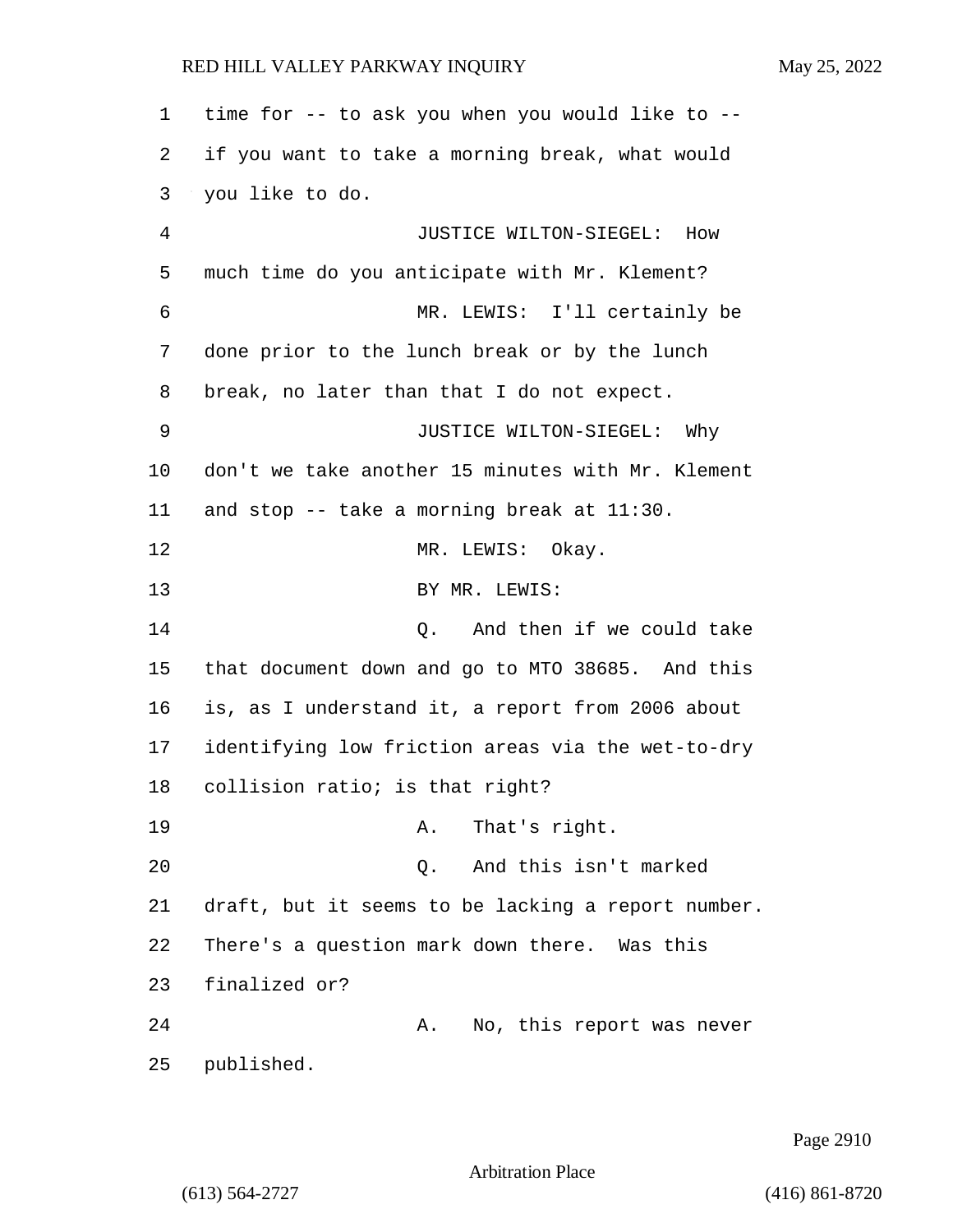1 and 1 Q. Did you present it internally? 3 A. Internally I presented it; the regions had it and obviously my superiors had it. 6 Q. If we could go to the abstract at image 2. And if you can just expand the abstract portion of it just where it says "abstract." The date is September 2006. Easier to read there. 11 So do you recall this paper obviously? 13 A. Yes, I do. 14 Q. And could you just describe it. The abstract says what it says but if you can just give us a description I would appreciate it. 18 A. Okay. This was pilot project which I conducted in eastern region, and it has to address I would say a limitation of friction testing that was MTO conducting at that time. Most of the tests originating in the regions they requested based on visual assessment alone. In other words, if the pavement looked slippery or looked flush, then and only then the

Page 2911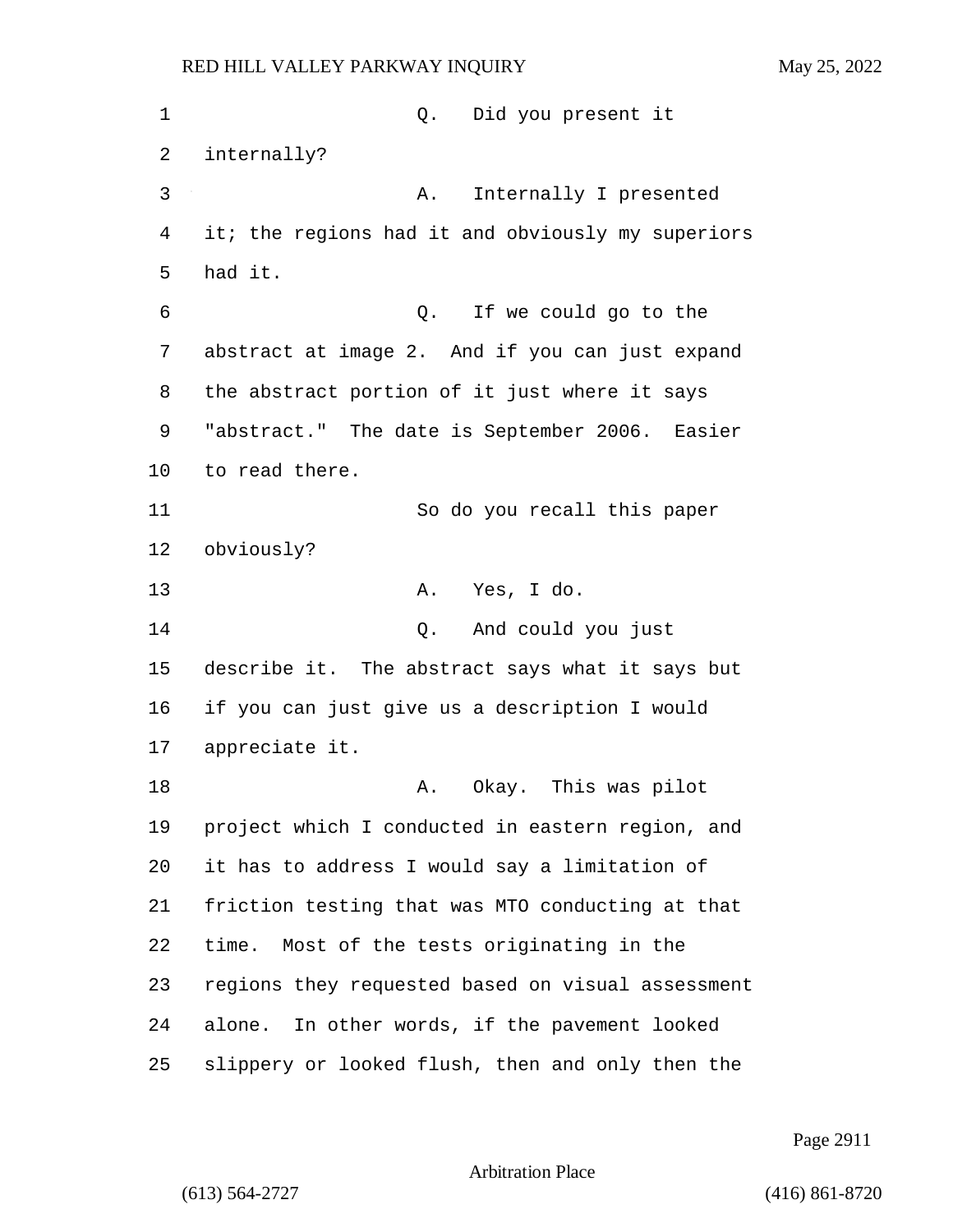region would request testing. And some of the request may have come from outside, such as from the police, if there is a location with too many collisions on the pavement. 5 Now, my approach was to systematically look at collision data, identify and use the wet-to-dry ratio as possibly an indicator that there might be a low friction area in that segment. And this actually was the correct hunch. 11 The pilot proved that 40 percent of the sites that were identified from collision statistics using the wet-to-dry ratio, 40 percent were found having low friction, as opposed to 30 percent that found when tested having low friction based on visual request. 17 So this was a successful method how to add to the existing system of identifying friction or requesting friction testing based on a visual assessment and using collision statistics to increase the number of tested sites. And this particular pilot was expanded in the following year to other regions as well. 25 Q. In the last paragraph of

Page 2912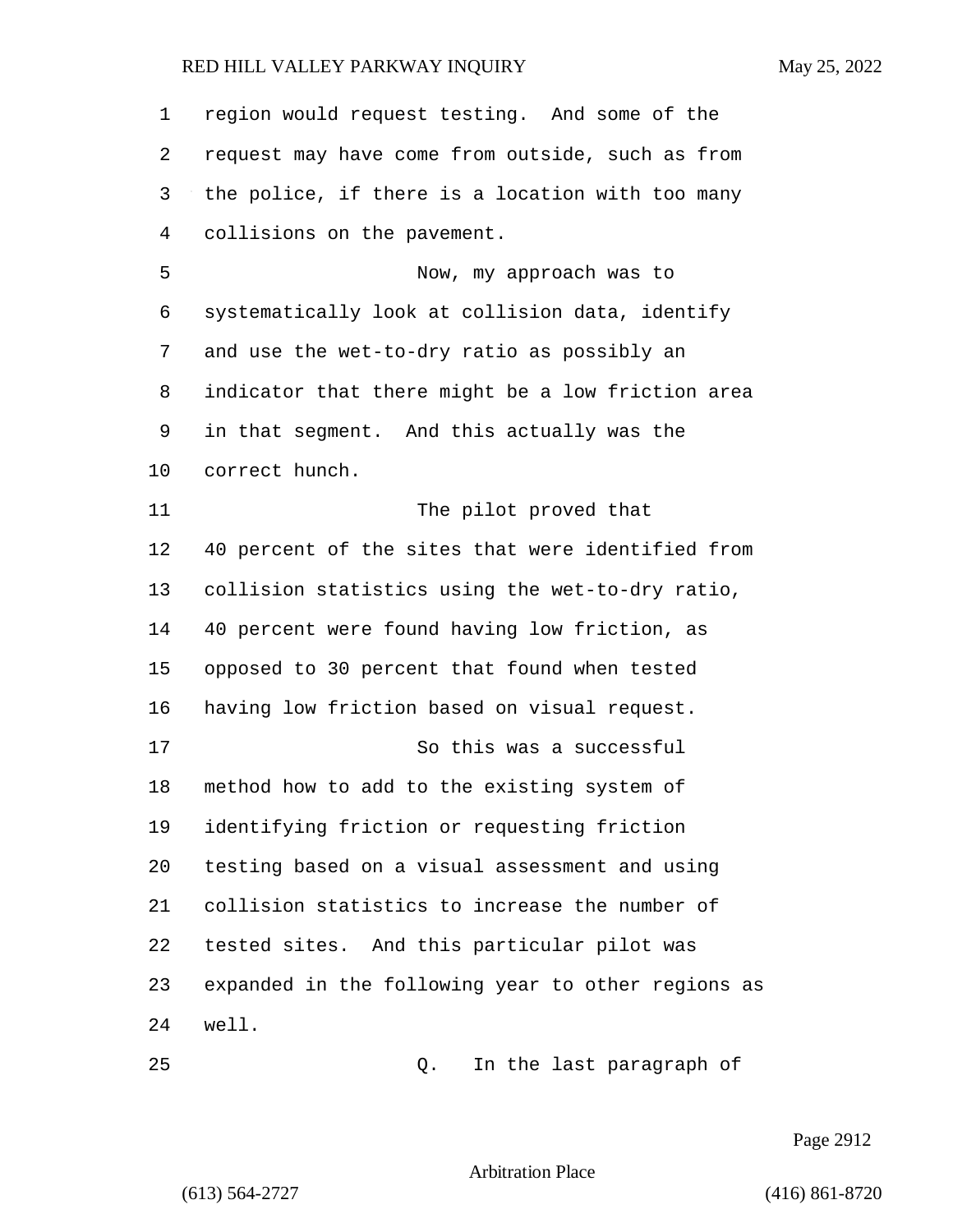| 1  | the abstract there starting with:                 |
|----|---------------------------------------------------|
| 2  | "Unfortunately no correlation                     |
| 3  | was found between friction                        |
| 4  | values determined by testing                      |
| 5  | pavement condition or                             |
| 6  | collision information."                           |
| 7  | Could you explain that? I had                     |
| 8  | a little trouble understanding that.              |
| 9  | Okay. Where I<br>Α.                               |
| 10 | established that there was a good correlation     |
| 11 | between dry-to-wet ratio and probability of       |
| 12 | encountering low friction, a direct relationship  |
| 13 | between friction numbers and number of collision  |
| 14 | at that location, I couldn't find a correlation.  |
| 15 | I'm not unique in this because                    |
| 16 | dozens of researchers attempted to find           |
| 17 | relationship and they couldn't establish it. The  |
| 18 | reason probably is that there are just far too    |
| 19 | much uncontrolled variables that make it          |
| 20 | impossible.                                       |
| 21 | Right, and fair to say --<br>Q.                   |
| 22 | and you tell me if I'm wrong, that while friction |
| 23 | can be a contributor to an accident, there's the  |
| 24 | other variables that come into it as well?        |
| 25 | That's correct. In<br>Α.                          |

Page 2913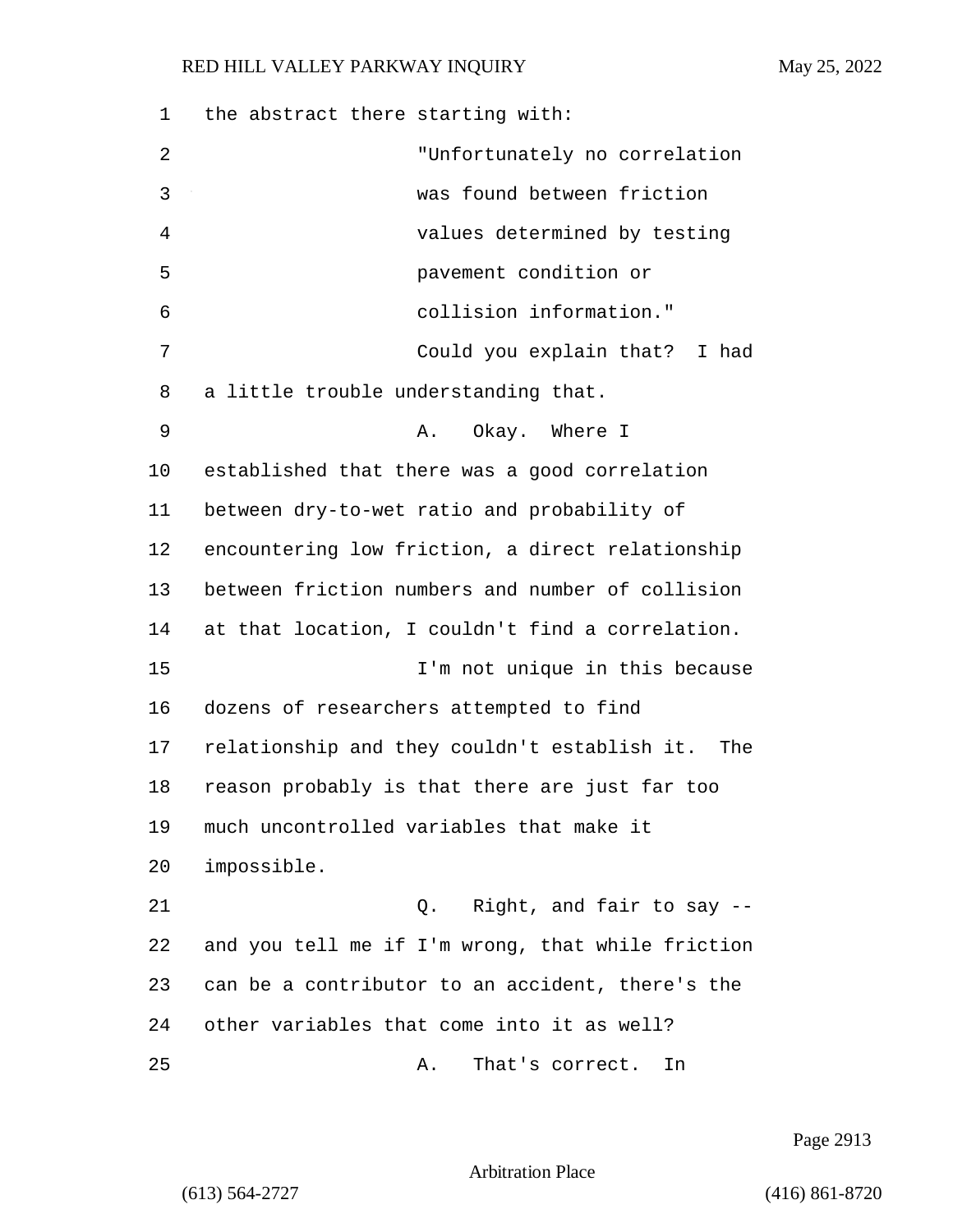another related research I looked at friction testing that the ministry conducted in Owen Sound and -- in Huntsville, sorry for the interruption. 4 So Owen Sound and Huntsville some 820 kilometres of road tested, and I established in that investigation that when the friction is in the range 26 to 30 and the road gets resurfaced, there is no effect on collisions on average. It means that when such road gets resurfaced some segment experience very small increase in collisions, some of them some a small decrease, but on average it has got no effect. 13 In other words, from cost effective point of view, one shouldn't really automatically resurface roads in this range, 26 to 30. 17 But then I looked at what happened to roads that were below 26, and then on average the collisions decreased after resurfacing by 15 percent. Again because they decrease only by 15 percent, this shows you that there are other factors other than friction that are likely responsible. In other words, likely driver expectation was violated and the drivers were going in the road segments at speeds much higher

Page 2914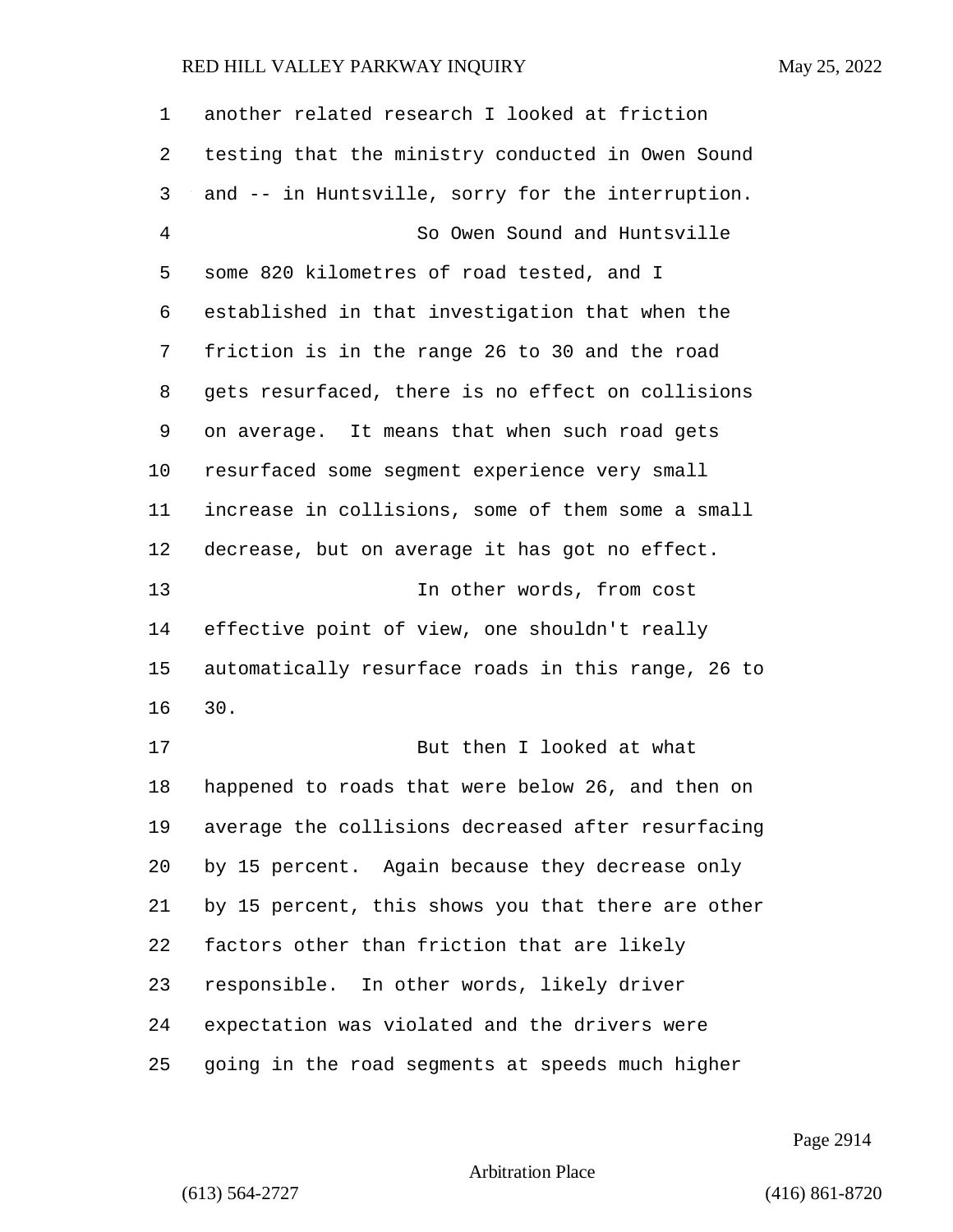| 1  | than what the conditions demanded.                 |
|----|----------------------------------------------------|
| 2  | MR. LEWIS: If we could go                          |
| 3  | back -- sorry, could we make that Exhibit $5$ --   |
| 4  | actually I should make -- this is -- sorry, if we  |
| 5  | could make this draft paper Exhibit 54, please,    |
| 6  | Commissioner?                                      |
| 7  | JUSTICE WILTON-SIEGEL: Yes.                        |
| 8  | EXHIBIT NO. 54: MTO Materials                      |
| 9  | Engineering and Research Office Report, MTO 38685  |
| 10 | BY MR. LEWIS:                                      |
| 11 | On that point if we could<br>Q.                    |
| 12 | go back before we break to MTO 13105 and image 19. |
| 13 | And this just goes back to                         |
| 14 | then I asked you about the -- what you were        |
| 15 | proposing for investigation levels, and this --    |
| 16 | there's three slides here, the first dealing with  |
| 17 | friction numbers dealing with or equal to 25. And  |
| 18 | you set out some criteria that you're proposing    |
| 19 | for whether there's enough compelling factors to   |
| 20 | warrant an investigation. And that includes the    |
| 21 | ratio of wet-to-dry collisions, and then you set   |
| 22 | out the issues about friction demand and pavement  |
| 23 | condition consequences of not taking an action.    |
| 24 | So that's for the 25 and under, right?             |
| 25 | Yes.<br>Α.                                         |

Page 2915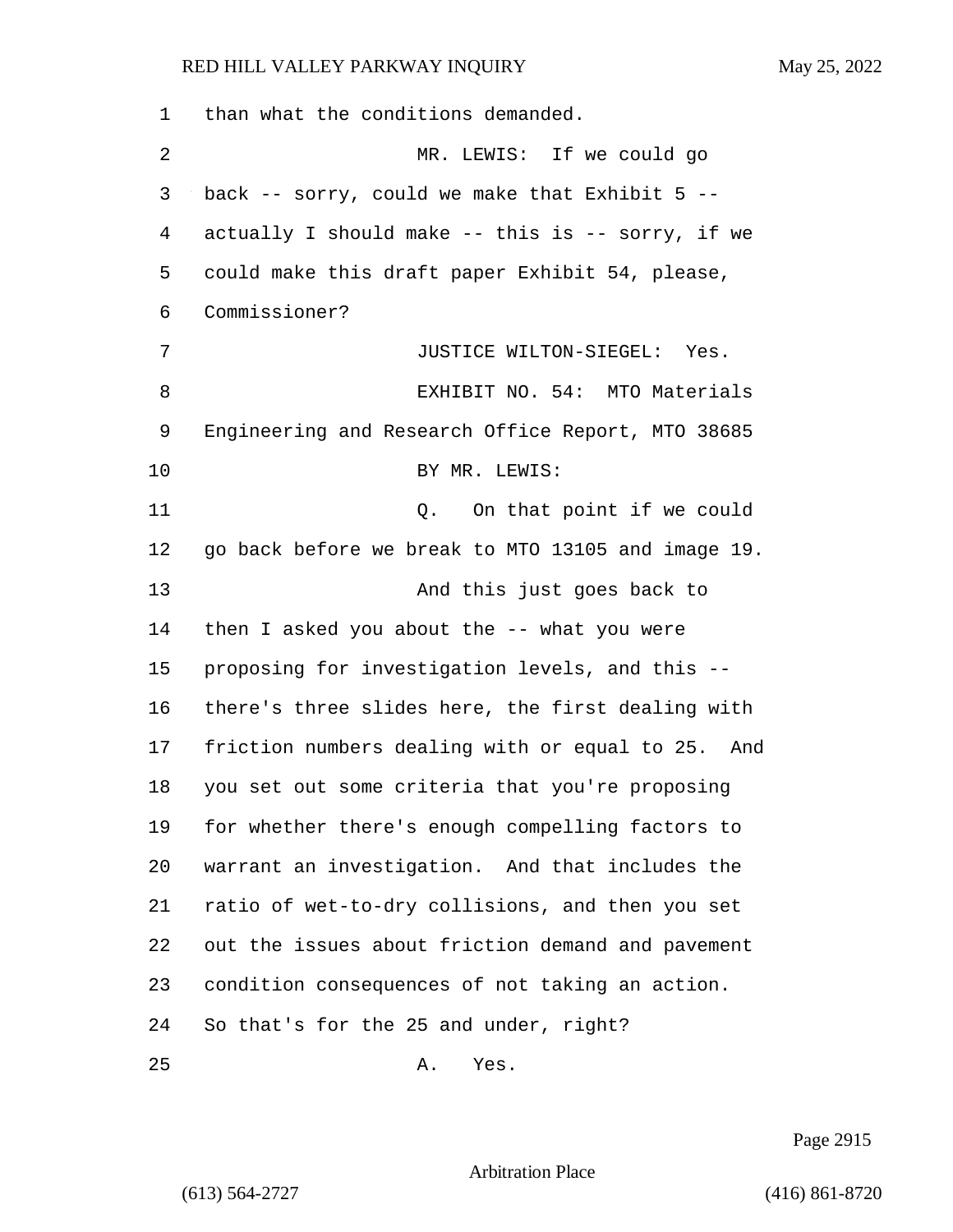1 and then at the next image, 20, is your proposal for the area between FN26 and 30, right? 4 A. Well, yes. This is I would call almost notwithstanding clause. What I'm saying here is that even though the FN numbers might be in a range 26 to 30, which does not indicate a great urgency, there are exceptions. And one is that wet-to-dry ratio is exceptionally high, say over 1, or that the number of crashes per a hundred million vehicle kilometre travelled are much, much higher than the provincial aggregate, which is about 60. And in that case, even in this instance a detailed investigation should be carried out. 16 Q. Right. So what you're proposing is that there's an investigation take place but around these parameters? 19 A. A detailed investigation is required only if the collision ratio wet to dry is exceptionally high and the number of collision or the crash rate is exceptionally high, then you perform a detailed site investigation as if the FN number was below 26, otherwise you just monitor the collisions, you monitor the friction and

Page 2916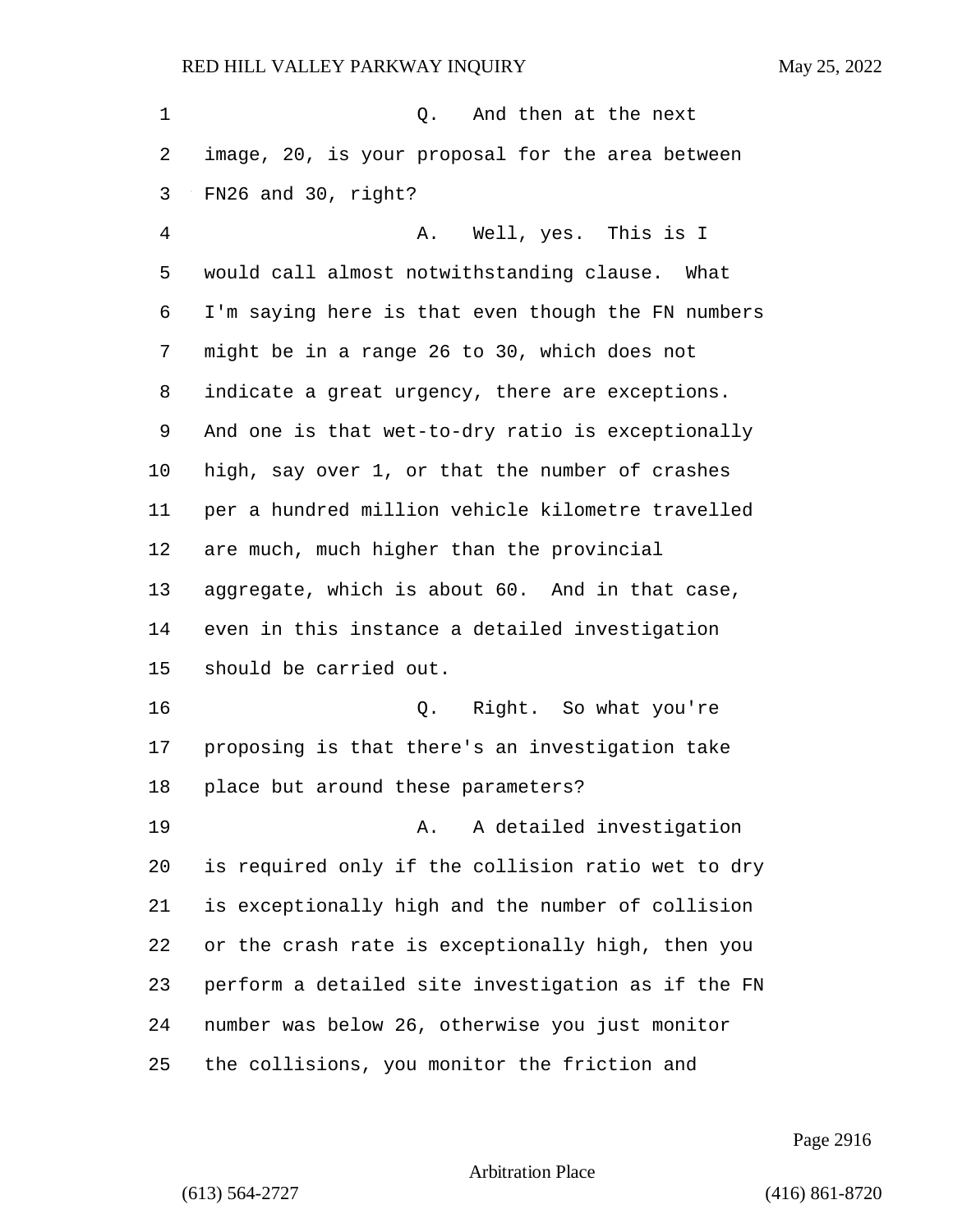1 observe. 2 Q. Sorry, I got that. So 3 the first step though is to look at the collision 4 history and then that -- and then what you're 5 proposing is the rest flows from that? 6 A. Yes. 7 MR. LEWIS: It's 11:30, 8 Commissioner. Would that be a good time for a 9 break? 10 JUSTICE WILTON-SIEGEL: Yes. 11 It's 11:30. We'll take a break and come back at 12 quarter to 12:00. 13 --- Recess taken at 11:30 a.m. 14 --- Upon resuming at 11:45 a.m. 15 BY MR. LEWIS: 16 Q. We're back. Registrar, 17 could we get a -- before I move on to other 18 things, if we go back to MTO 13105 at image 3. 19 And I just wanted to be clear 20 on this slide quoted -- titled "Dispelling Myths 21 About Safety," and what the myth is. Am I correct 22 that you're not -- in the text lower down you're 23 not saying that that's a myth; is that right? 24 A. No. 25 Q. "Drivers hate surprises."

Page 2917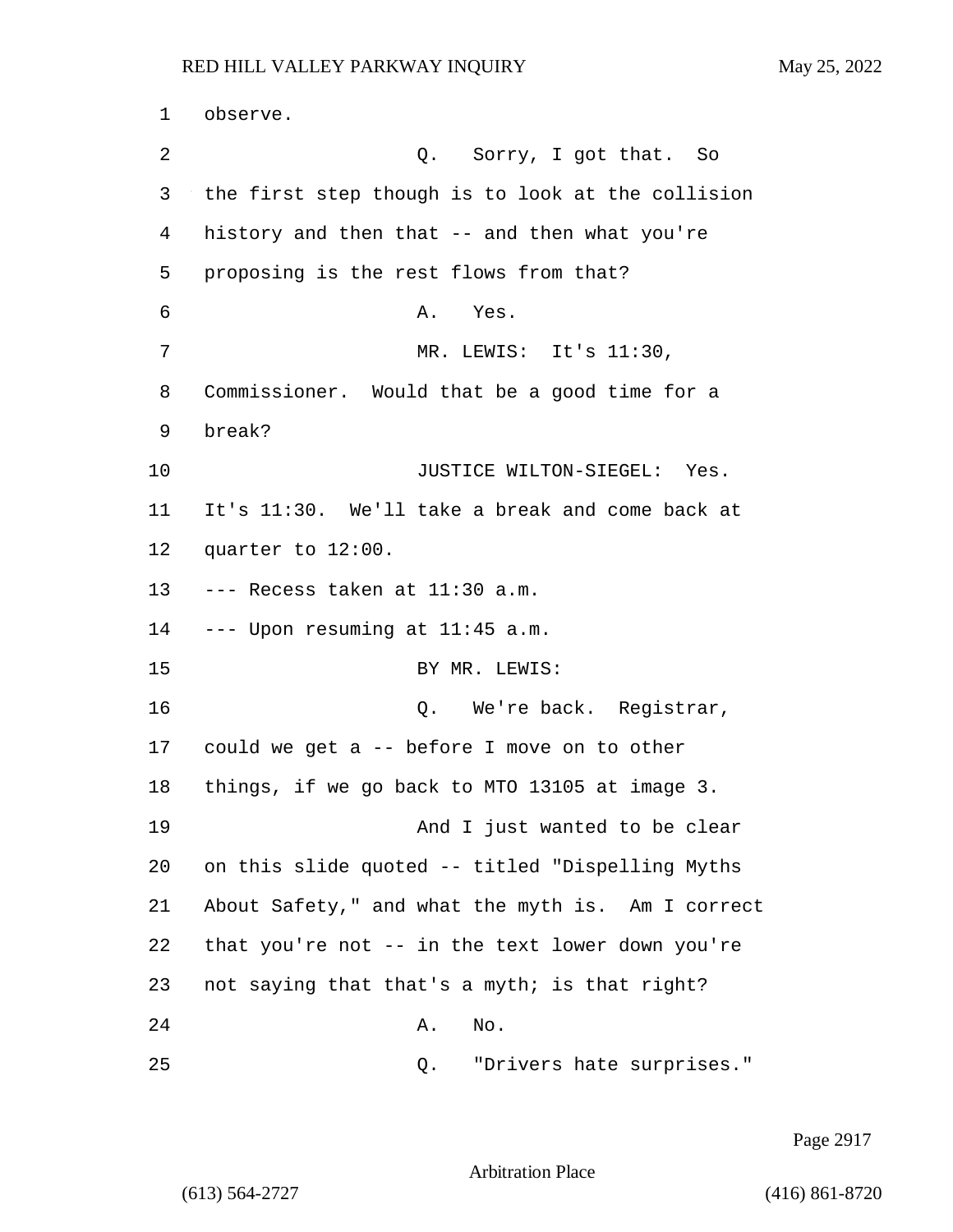| 1  | You're not saying that is a myth, right?            |
|----|-----------------------------------------------------|
| 2  | No. Perhaps what I<br>Α.                            |
| 3  | thought of was that there are causes other than     |
| 4  | perhaps human factors, like the road or the         |
| 5  | vehicle. It's not the most appropriate title for    |
| 6  | this slide.                                         |
| 7  | Q. That's okay. I just                              |
| 8  | wanted to make sure that we understood it.          |
| 9  | No, you are right that<br>Α.                        |
| 10 | (indiscernible) on the side is not a myth, no.      |
| 11 | And I think your point is<br>Q.                     |
| 12 | that it's $-$ that the low friction is a $-$ can be |
| 13 | a contributing factor, but it's not certainly the   |
| 14 | only one.                                           |
| 15 | Α.<br>Yes.                                          |
| 16 | Okay. And then -- you<br>Q.                         |
| 17 | can take that down, thank you.                      |
| 18 | And then the other thing is                         |
| 19 | when we were talking about the -- your proposal     |
| 20 | and the -- sort of the staged over 30, 26 to 30,    |
| 21 | below 26, and the type of investigation that would  |
| 22 | take place, and you were quite clear that           |
| 23 | you're -- the proposal was not made into a policy.  |
| 24 | That was very clear. And I just -- you talked       |
| 25 | your -- it being an existing practice, and I think  |

Page 2918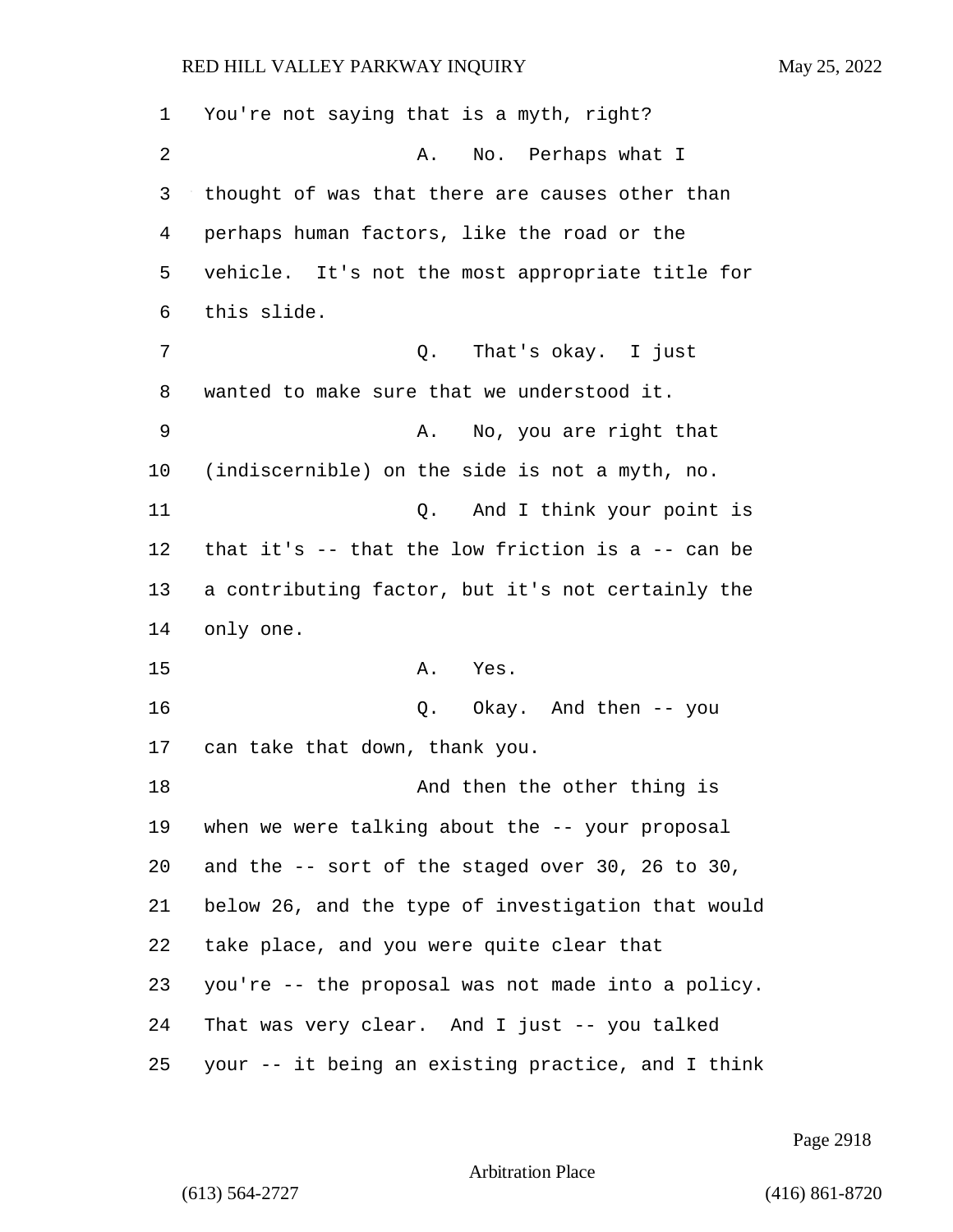what you said was that you learned indirectly how the regions responded to the various friction test reports to the results, and you said that you learned indirectly, and you referred to lengthy discussions with Frank. 6 So is that the source, it's Frank Marciello based on what regions did following getting the skid test results? 9 A. It's not only Frank. It's many other colleagues as well, including my discussions with (indiscernible) Becca. Sometimes just out of interest, I would inquire what is it, you know, that the regions did or -- I learned indirectly that way rather than -- 15 Q. So you're talking -- right. So specific -- if I got you correctly, in certain instances you heard that that is what a region did in response -- 19 A. Yeah. 20 Q. -- is that right? Okay. 21 A. I note that there was a variation in the regional response depending on the individual, perhaps depending on funding, depending on risk tolerance. So my aim behind this guideline was to bring a uniformity across

Page 2919

Arbitration Place

(613) 564-2727 (416) 861-8720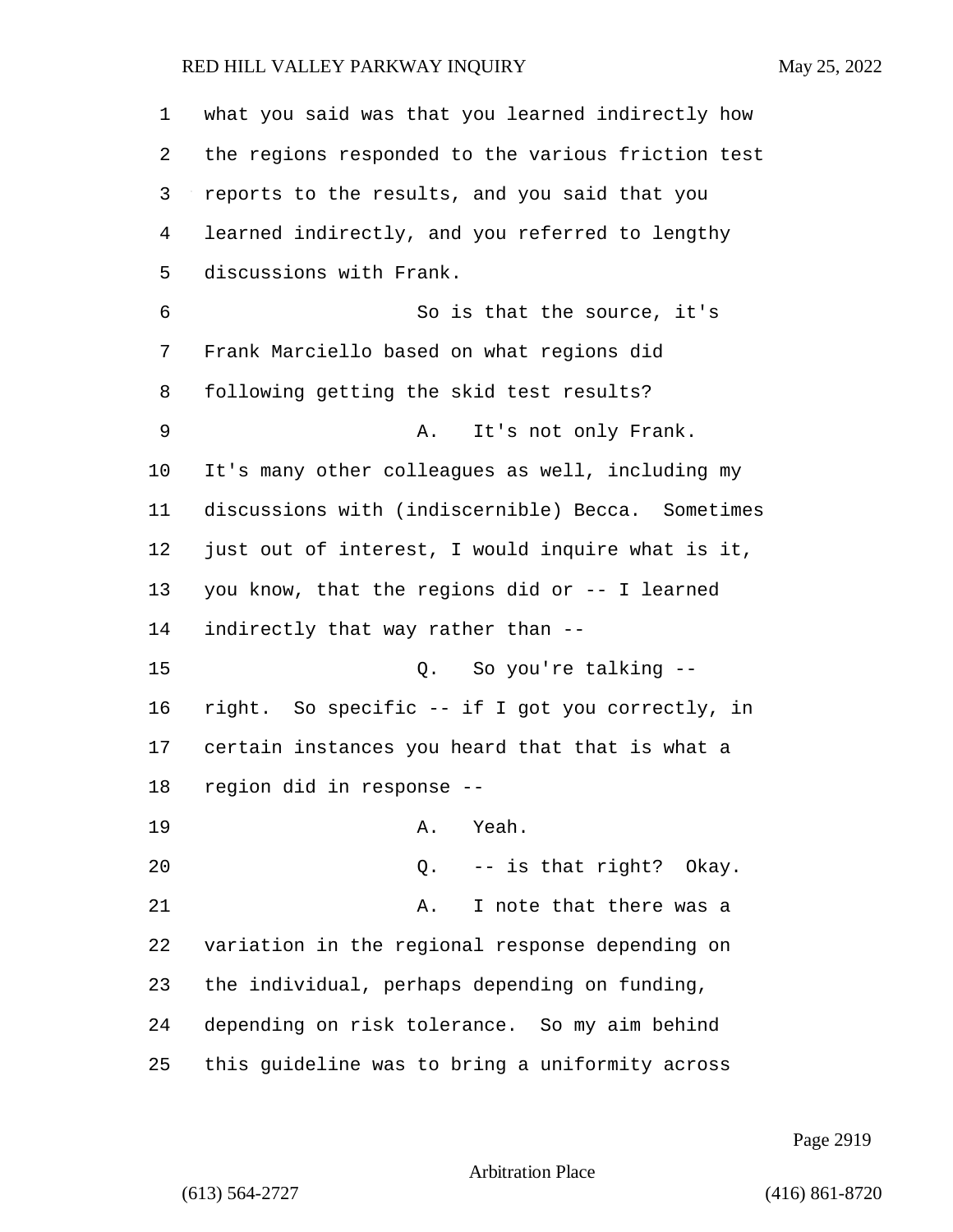| 1  | Ontario and also to ensure that pavement treatment |
|----|----------------------------------------------------|
| 2  | for friction is performed in a cost affective      |
| 3  | manner. In other words, we are not automatically   |
| 4  | resurfacing when the numbers are a little bit low  |
| 5  | because the benefit in reduced collisions, it's    |
| 6  | minimal or nonexistent. So I just wanted to        |
| 7  | basically through the money (indiscernible) the    |
| 8  | greatest potential safety gain could be            |
| 9  | materialized.                                      |
| 10 | Right. And so what<br>Q.                           |
| 11 | you're proposing isn't an intervention level; it's |
| 12 | investigation levels. Because if --                |
| 13 | Investigation levels and<br>Α.                     |
| 14 | intervention level.                                |
| 15 | Q. Well, even on -- even if                        |
| 16 | it's -- in what you proposed if it was 25 or       |
| 17 | below, you're still suggest -- you still suggest   |
| 18 | that there's got to be the investigation. You're   |
| 19 | not saying at any level that it's an automatic     |
| 20 | resurfacing, right?                                |
| 21 | You have to understand<br>Α.                       |
| 22 | that 30 is not a boundary between safe and unsafe. |
| 23 | Right.<br>Q.                                       |
| 24 | In fact, it was derived<br>Α.                      |
| 25 | across North America based on what was deemed      |

Page 2920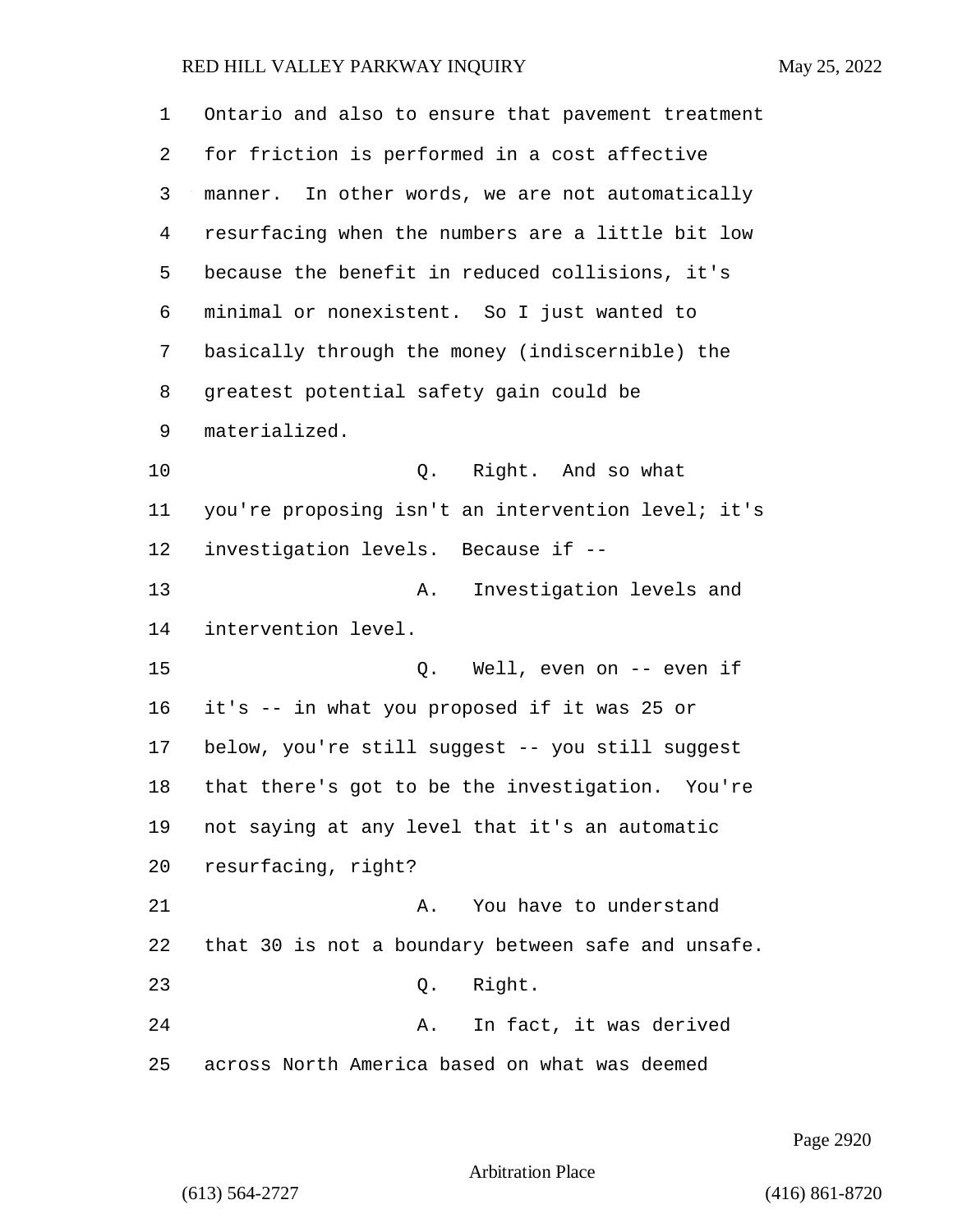| 1  | acceptable or I would say comfortable level for a  |
|----|----------------------------------------------------|
| 2  | driver. So it represents not necessarily           |
| 3  | emergency braking but a braking that the driver    |
| 4  | finds tolerable, and because it deals with comfort |
| 5  | level it was incorporated in all the design        |
| 6  | principles that are behind the geometric manual.   |
| 7  | Now, the actual number where                       |
| 8  | the vehicle loses -- where the driver loses        |
| 9  | control of the vehicle, the FN is below 20, well   |
| 10 | below 20. So there is a safety padding, so to      |
| 11 | speak. So at 30 there's still a lot of margin in   |
| 12 | friction where the driver can go safely provided   |
| 13 | they don't go well beyond what is the posted or    |
| 14 | the designed speed.                                |
| 15 | Q. Right. And you're                               |
| 16 | talking about stopping distance, right? In the     |
| 17 | design guidelines are you talking about the --     |
| 18 | I'm talking about losing<br>Α.                     |
| 19 | control. So having -- for example, having          |
| 20 | insufficient stopping distance, yes, that's        |
| 21 | included.                                          |
| 22 | Right, so there's --<br>Q.                         |
| 23 | Or when you are on a<br>Α.                         |
| 24 | curve, basically losing control and departing the  |
| 25 | roadway.                                           |

Page 2921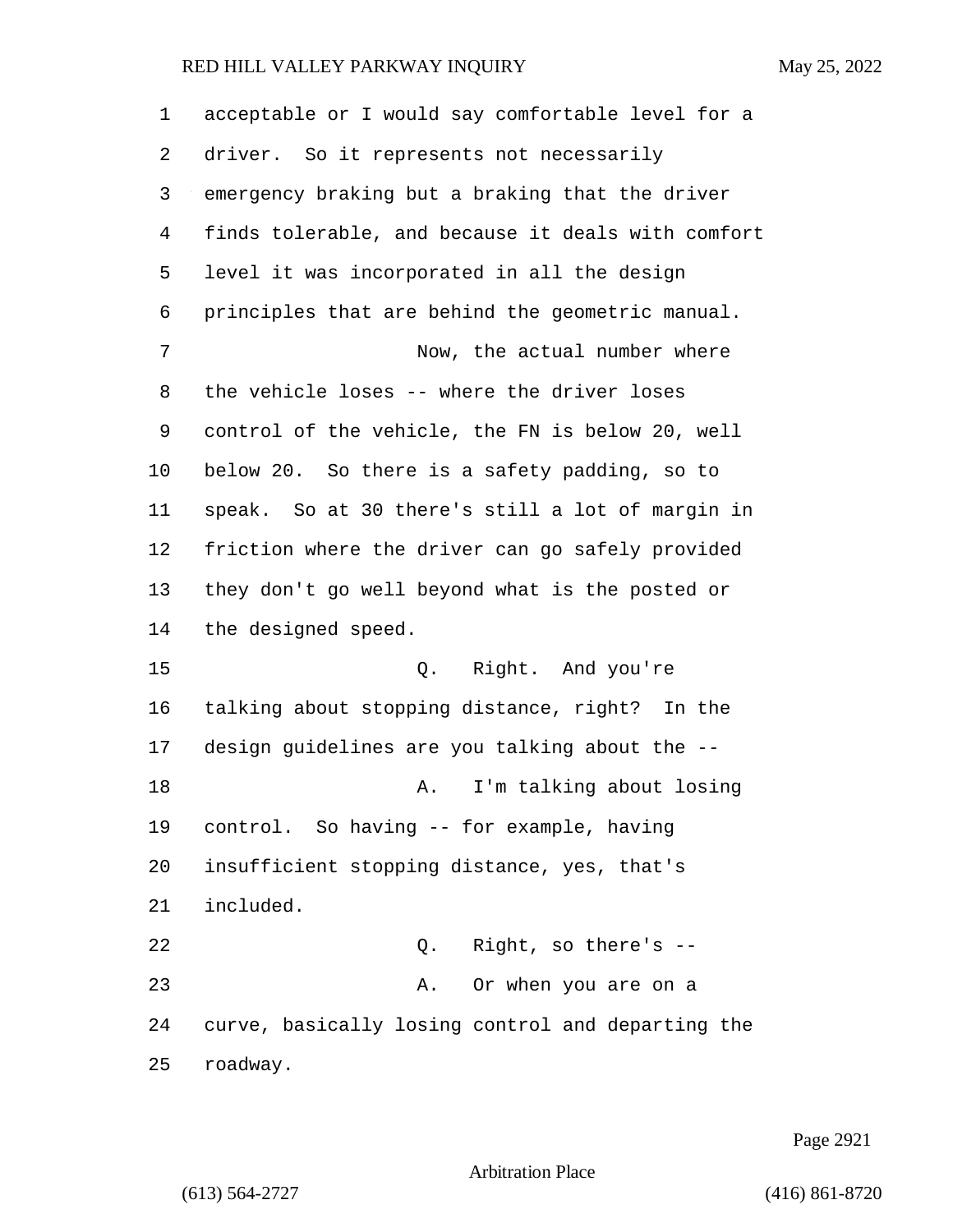| 1  | Q. Right. So there's --                          |
|----|--------------------------------------------------|
| 2  | exactly, so there's two things. So the first is  |
| 3  | with respect to stopping distance. In the design |
| 4  | guide the stopping distance is calculated in     |
| 5  | relation to the coefficient of friction, the     |
| 6  | assumed coefficient of friction, and the design  |
| 7  | speed, right?                                    |
| 8  | Yeah. Yes.<br>Α.                                 |
| 9  | Right. So that's the one<br>Q.                   |
| 10 | aspect of it. And then the other is on curves,   |
| 11 | and you're talking about losing control as a     |
| 12 | result of skidding out essentially?              |
| 13 | Yes.<br>Α.                                       |
| 14 | Q. Okay. But in the design                       |
| 15 | guidelines they actually assume a much lower     |
| 16 | friction on curves, right?                       |
| 17 | In design guideline<br>Α.                        |
| 18 | what's built in is the FN30, but that is for     |
| 19 | additional built-in safety. That's an extra      |
| 20 | safety, safety margin.                           |
| 21 | Q. Right, on --                                  |
| 22 | Designing roads not to be<br>Α.                  |
| 23 | at the brink of failure, but with sufficient     |
| 24 | safety padding.                                  |
| 25 | Right. Okay. And so if<br>Q.                     |

Page 2922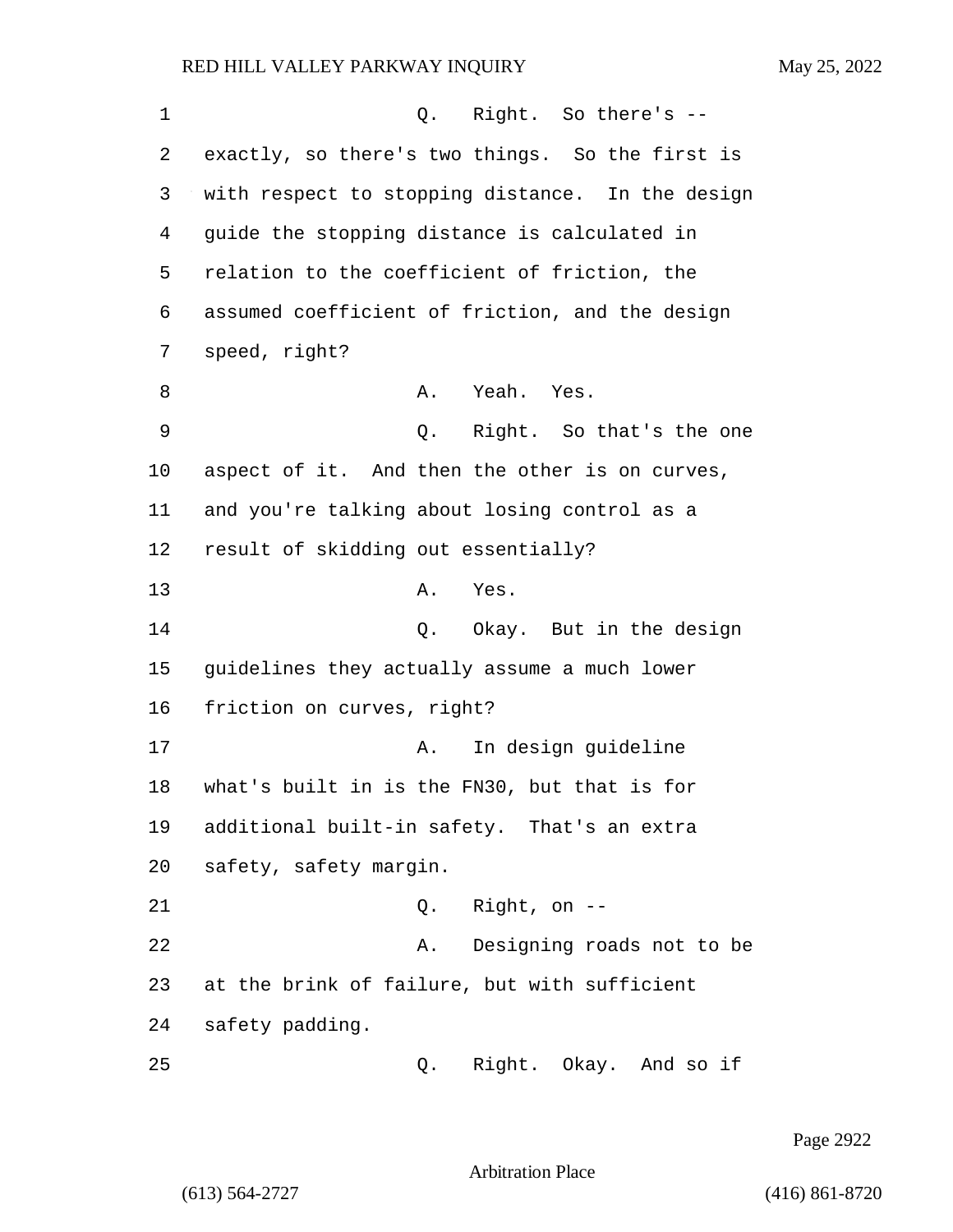| 1  | we could then go to another presentation that you  |
|----|----------------------------------------------------|
| 2  | did, which is MTO 20403.                           |
| 3  | This indicates around the same                     |
| 4  | time as the other one, May 22nd, 2000 -- sorry,    |
| 5  | it's around the same time as the other -- the      |
| 6  | e-mail that's sent around your earlier             |
| 7  | presentation, May 22, 2007, and this is to the     |
| 8  | geotechnical committee. Do you recall this one?    |
| 9  | A. Yes.                                            |
| 10 | Q. Okay. And sort of what                          |
| 11 | you were just talking about, am I correct that     |
| 12 | it's, in a nutshell, about applying a cost benefit |
| 13 | analysis to identify low friction areas in part by |
| 14 | the wet-dry collision analysis and friction        |
| 15 | testing, and then what type of remediation action  |
| 16 | ought to be taken in areas of -- that are          |
| 17 | identified as being low friction; Is that fair?    |
| 18 | The main purpose of this<br>Α.                     |
| 19 | presentation was to show a tool for the            |
| 20 | geotechnical staff to use -- to use cost benefit   |
| 21 | analysis to choose between different treatments.   |
| 22 | Q. Right, okay. And if we                          |
| 23 | go to image 28 -- it's actually near the end.      |
| 24 | And we'll go back to the other                     |
| 25 | stuff, but this seems to be the best summary that  |

Page 2923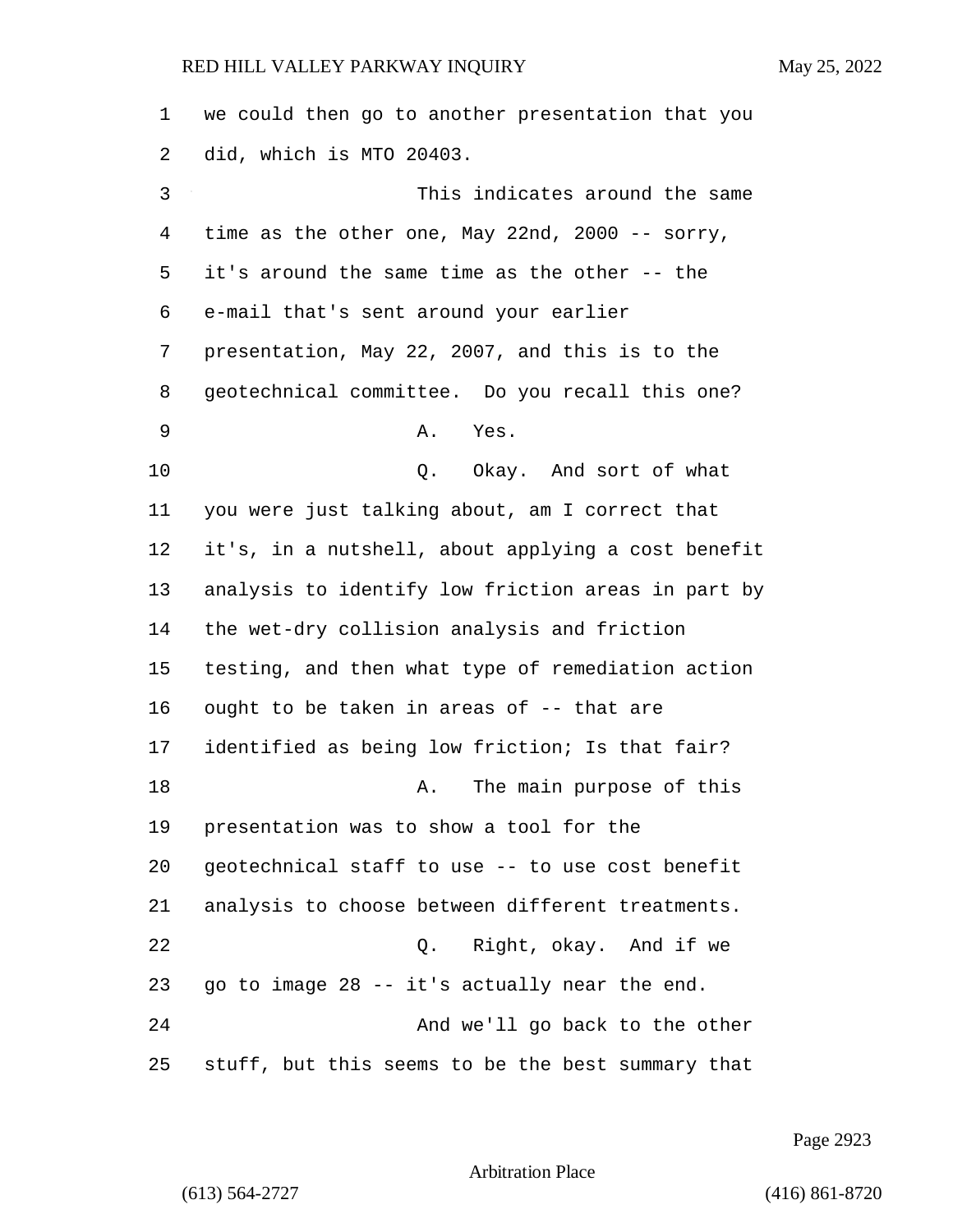| 1  | I could identify in there about the presentation.  |
|----|----------------------------------------------------|
| 2  | And you point out, as you have before, that there  |
| 3  | isn't a single value at which a highway segment    |
| 4  | transforms from being safe to hazardous and that   |
| 5  | decisions can be made on an individual             |
| 6  | site-specific basis taking into account all the    |
| 7  | factors, right? That's sort of what -- you've      |
| 8  | been talking about that as well.                   |
| 9  | Α.<br>Yes.                                         |
| 10 | And then you indicate in<br>Q.                     |
| 11 | the second bullet, again, about the goal not being |
| 12 | to violate driver expectations, and so:            |
| 13 | "While area consistent low FN                      |
| 14 | values could be tolerated,                         |
| 15 | isolated low FN values                             |
| 16 | particularly in high friction                      |
| 17 | demand segments are to be                          |
| 18 | avoided." (As read)                                |
| 19 | So you're talking about                            |
| 20 | changes in FN particularly if there's high         |
| 21 | friction demand.                                   |
| 22 | A. Yes.                                            |
| 23 | Okay. And then there's<br>Q.                       |
| 24 | the next bullet, and we'll go back to it, but the  |
| 25 | red to green range in two-lane highways, and you   |

Page 2924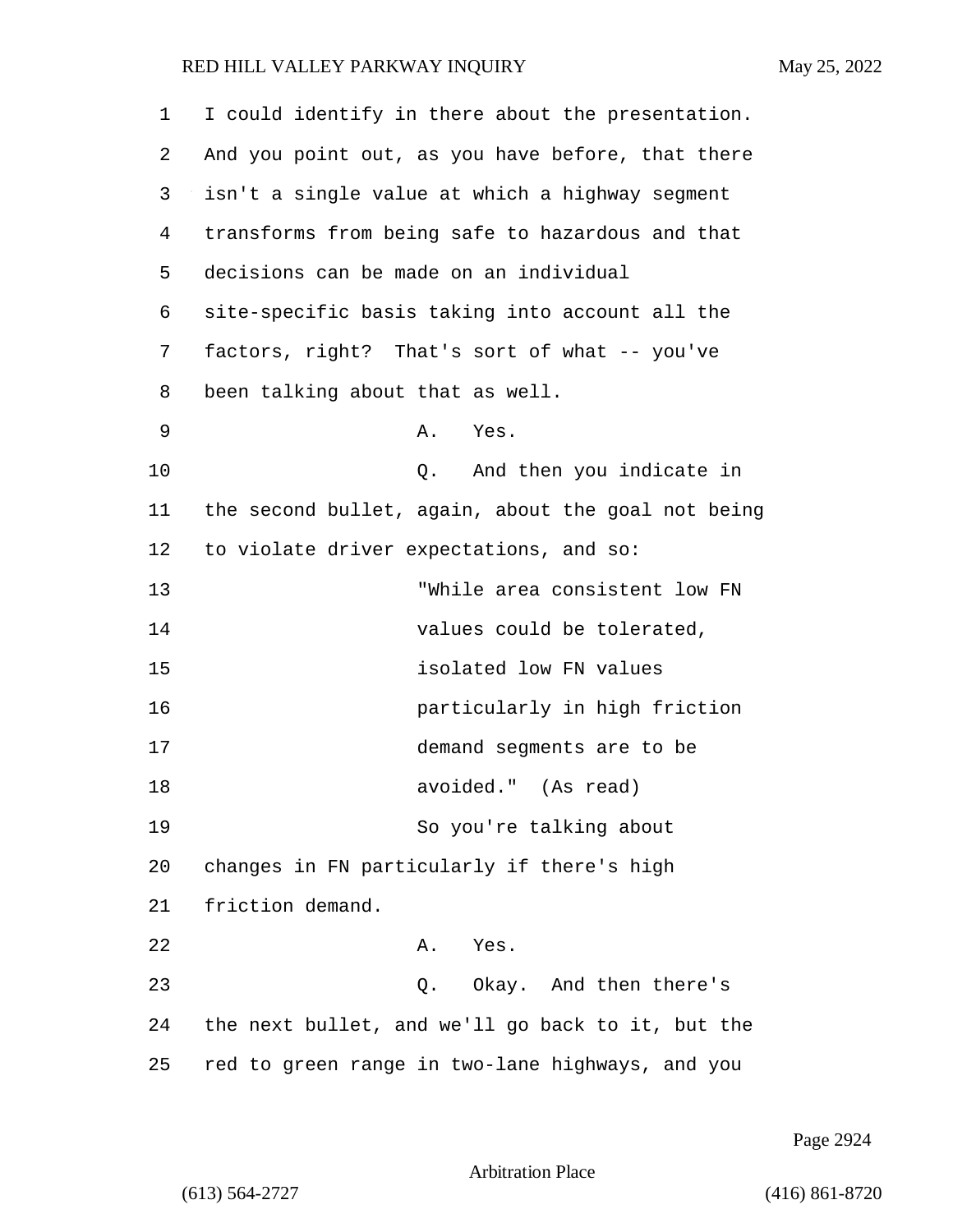| 1  | categorize the three levels that we looked at      |
|----|----------------------------------------------------|
| 2  | before above 30, 26 to 30, and below, 25 and       |
| 3  | below, by colours in this presentation, and that's |
| 4  | what you're referring to there; is that right?     |
| 5  | That's correct.<br>Α.                              |
| 6  | Okay. And the reduction<br>Q.                      |
| 7  | in collisions that you're talking about there, in  |
| 8  | the last paragraph your conclusion is that if      |
| 9  | you're going to restore by whatever method,        |
| 10 | restoration from the middle range, the 26 to 30    |
| 11 | range, that you can only expect the reduction in   |
| 12 | collisions in high friction demand segments?       |
| 13 | Yeah, that's correct.<br>Α.                        |
| 14 | Q.<br>Okay. And so if we could                     |
| 15 | look at images 23 and 24.                          |
| 16 | And this is the colour coating                     |
| 17 | that I was referring to from that previous slide.  |
| 18 | So the red, you call the under 26, are typically   |
| 19 | going to treated, and the 26 to 30 in the          |
| 20 | right-hand slide are the yellow segments that you  |
| 21 | were proposing then be monitored on an annual      |
| 22 | basis, but only have the friction restored if      |
| 23 | certain -- if those criteria were met; is that     |
| 24 | right?                                             |
| 25 | Yeah, that's right.<br>Α.                          |

Page 2925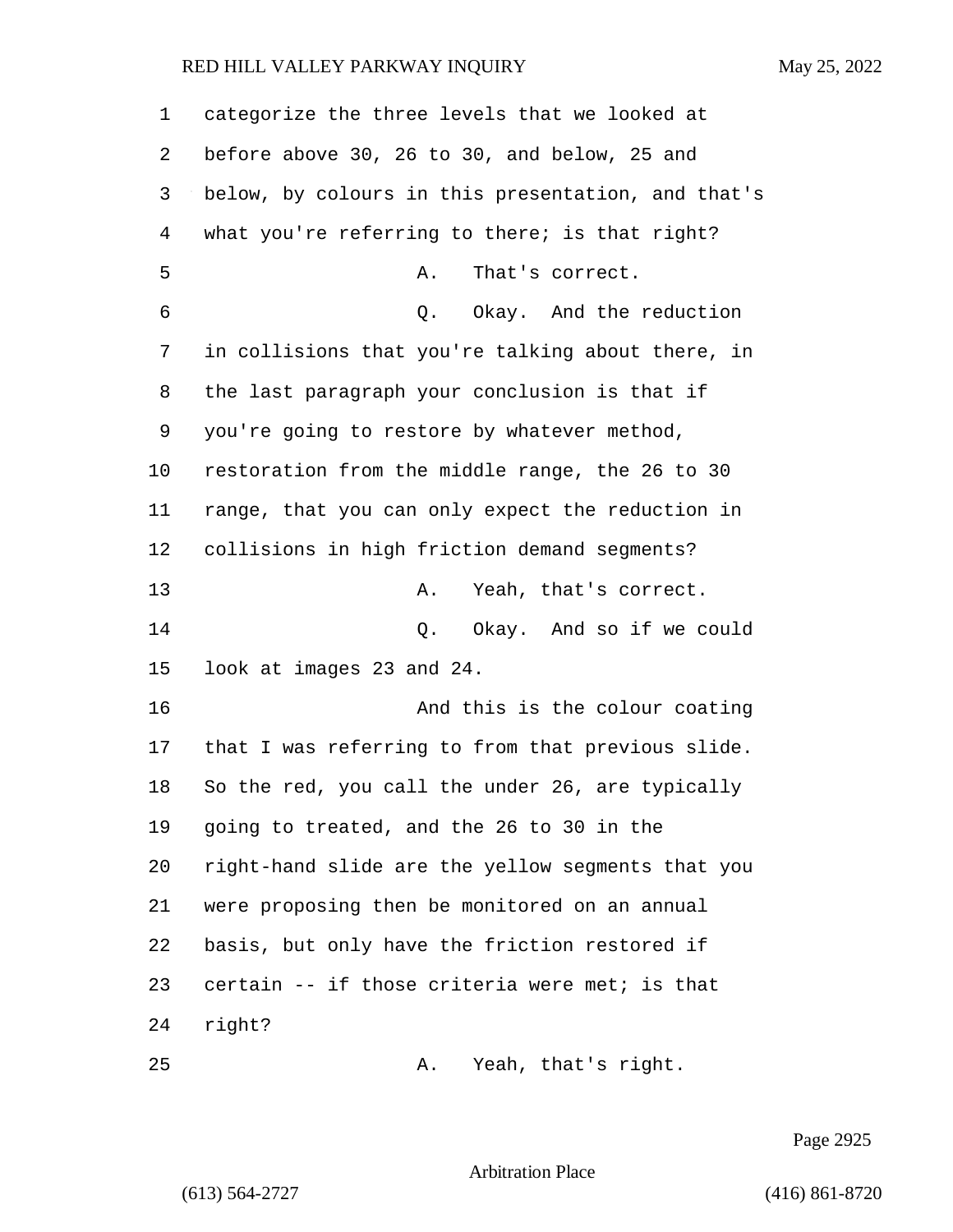1 and, again, those are that it has high friction demand is the first one, and then the second one -- and it refers to FN80, so this study and the segments that -- highway segments you were working from were highways that were tested at 80 kilometres an hour; is that right? 8 A. Tested at the posted speed. **Q.** Right, right, and then -- right. So that's what FN80, though, is talking about here, right? 13 A. FN80 means it was tested at 80 kilometres per hour. 15 Q. Right. I think the -- earlier on it was Owen Sound and eastern region that it was mostly two-lane highways that you were basing this on; is that correct? 19 A. Yeah, most of them, they're 80. 21 C. Yeah. Okay. And then the second one is, look, if there's -- surrounding highways have much higher friction levels then that can impact it as well because the drivers are expecting a certain level of friction if it's

Page 2926

Arbitration Place

(613) 564-2727 (416) 861-8720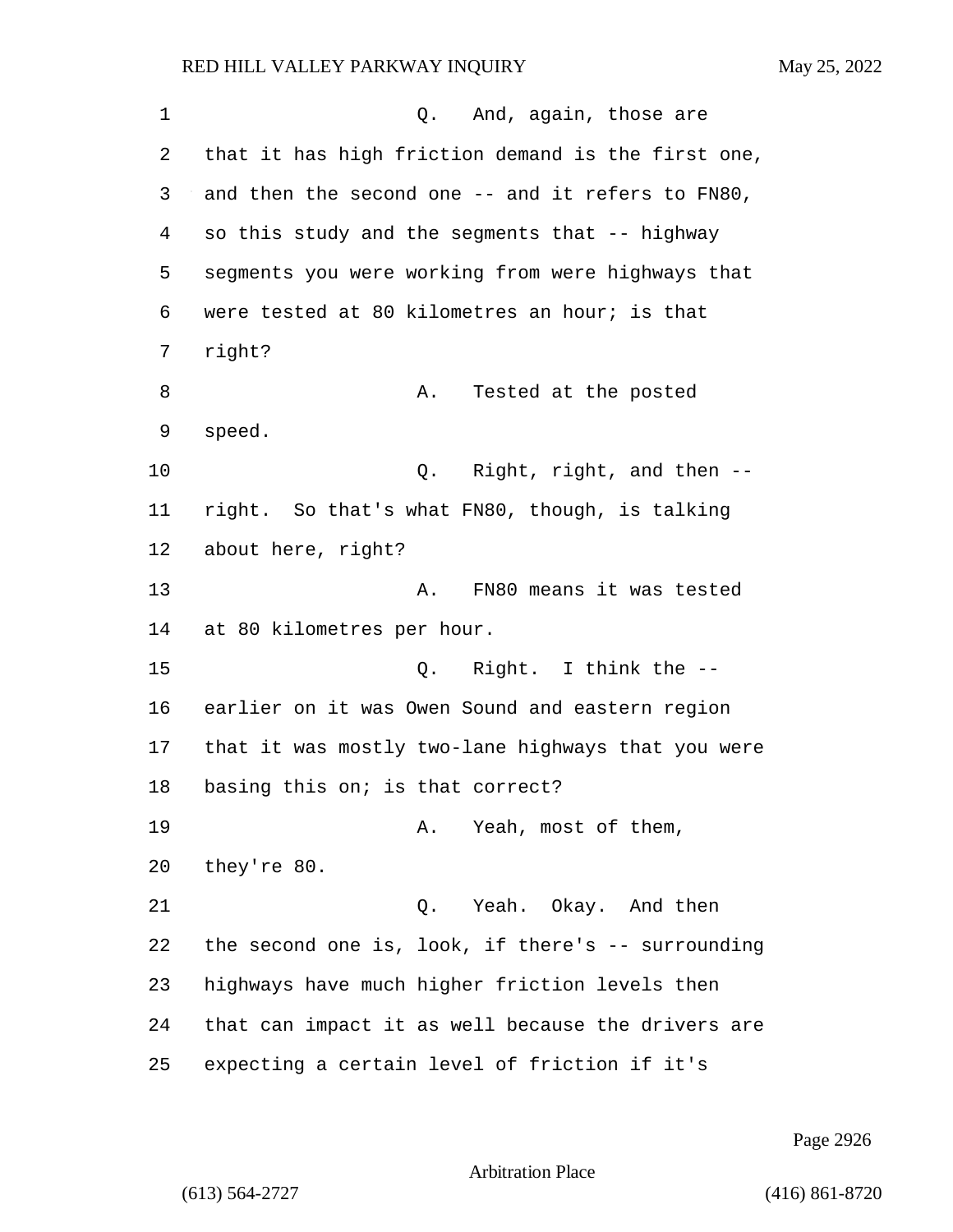1 lower on the particular highway that has the 2 number between 26 and 30? 3 A. What I'm saying is that 4 the friction in surrounding highways or similar 5 highways in the vicinity must be similar to what 6 was measured. 7 Q. Right. 8 a. In other words, you don't 9 have very high friction a few kilometres away and 10 low friction in this examined segment which would 11 make the driver surprised. 12 C. Right. The comparison 13 aspect to -- 14 A. It would be unexpected. 15 Q. Right. Okay. And then 16 the last one being where there's an above average 17 number of collisions based on the collision 18 history. 19 The Communist Charles A. Yes. Basically these are 20 the exceptions where even FN below 26 would be 21 safe. These are all the exceptions when the FN 22 below 26 would be tolerable for (indiscernible). 23 O. Would be tolerable? 24 A. It would be a non-urgent 25 or less urgent situation.

Page 2927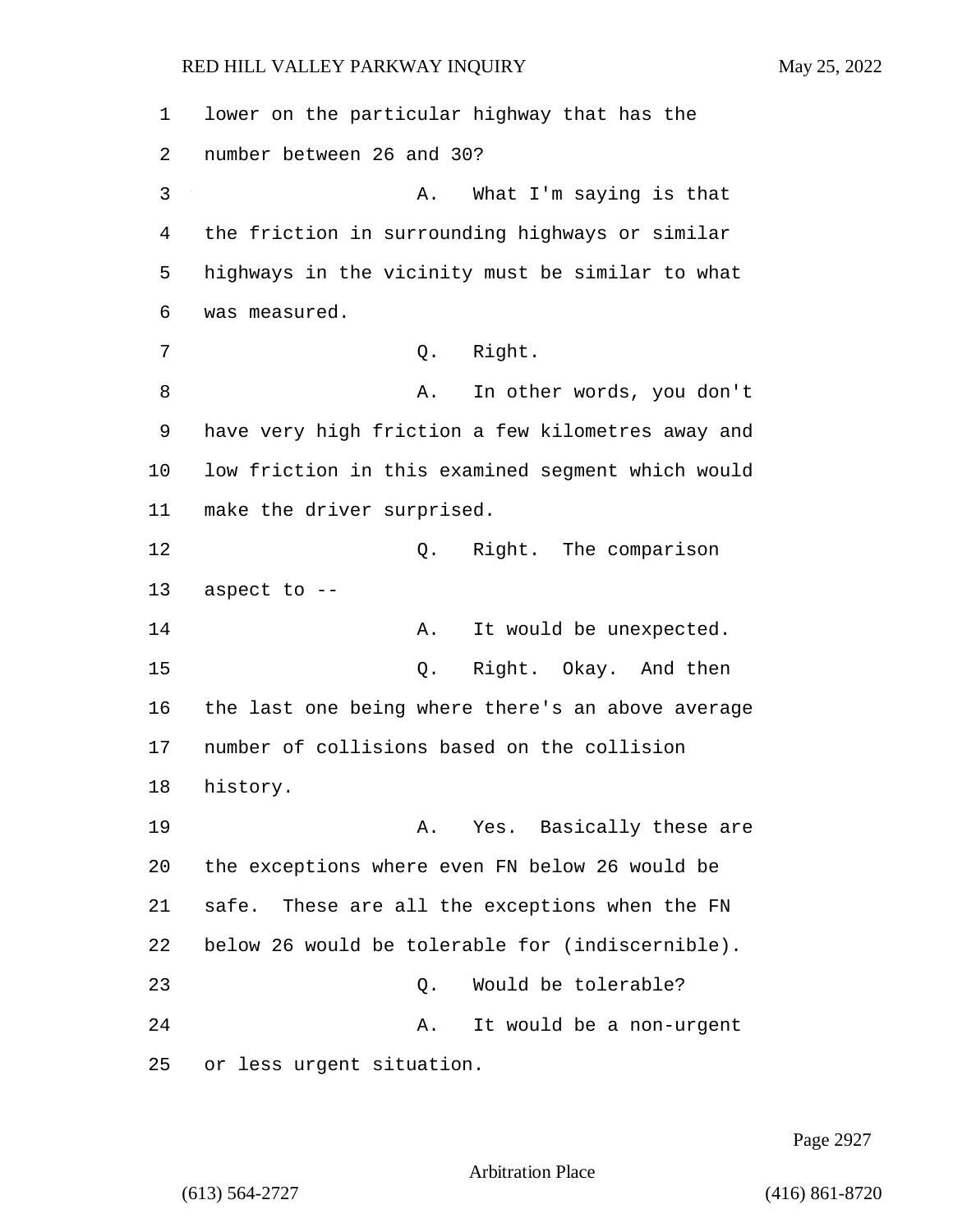1 0. Okay, right, right. Less 2 urgent than if it's below 26? 3 A. No. All of these are 4 already below 26, but these are conditions when 5 immediate surface treatment is not warranted. 6 Q. Sorry, I was actually 7 looking at -- they are quite similar. 8 A. I'm looking at 23. 9 Q. Okay. I was looking at 10 24, so that's the confusion, and I apologize for 11 that. So let's make sure we're talking about the 12 same thing, then. 13 On 23, which is the red 14 highway segments below 26 -- 15 A. Yes. 16 Q. -- the default is that 17 you're going to restore it unless those categories 18 apply? 19 A. That's correct. 20 Q. Okay. And whereas 21 between 26 and 30 on the right-hand image, that 22 the default is that your -- that friction would 23 not be restored unless those three categories -- 24 A. That's correct. 25 Q. -- one of those three

Page 2928

Arbitration Place

(613) 564-2727 (416) 861-8720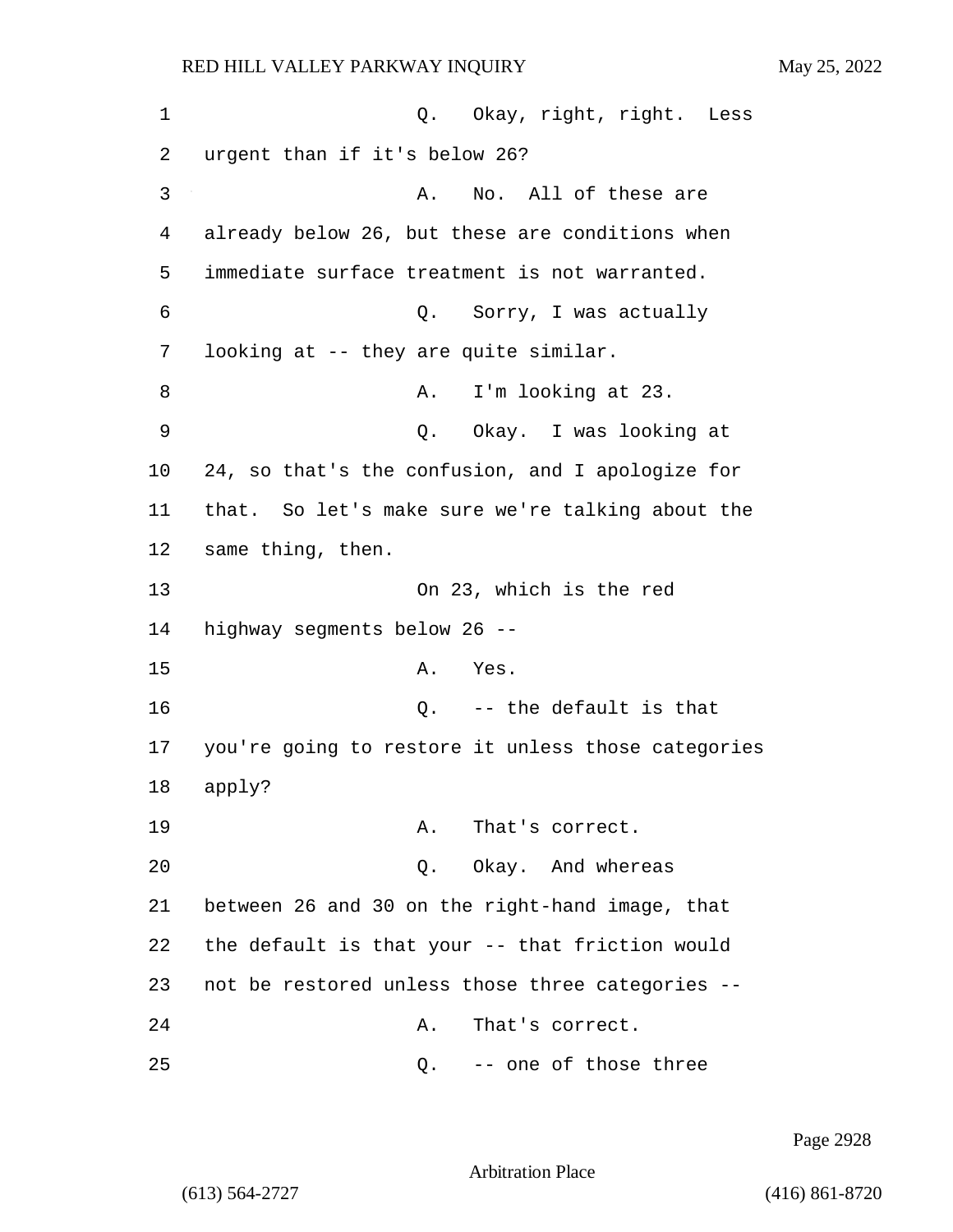1 categories are met? 2 A. That's correct. 3 Q. Sorry, we were talking -- 4 the language is the same, but we were talking 5 about the different default. Or the language is 6 similar but we're talking about the different 7 default. Is that -- 8 A. You're talking about the 9 confusion here. The defaults are opposite. 10 Q. Right, I understand. 11 A. One is typically treated 12 unless certain conditions are met, and the 13 number 24 is rarely treated unless those 14 conditions are met. 15 Q. Okay. This is 16 characterized -- if we could go to image 22 for a 17 moment. 18 Those are the -- sort of the 19 summary of it is the proposed methodology. You 20 see that? That's the summary of those three 21 categories that then -- 22 A. Oh, yes. 23 Q. -- dealt with after that. 24 Okay. 25 And just to close off the

Page 2929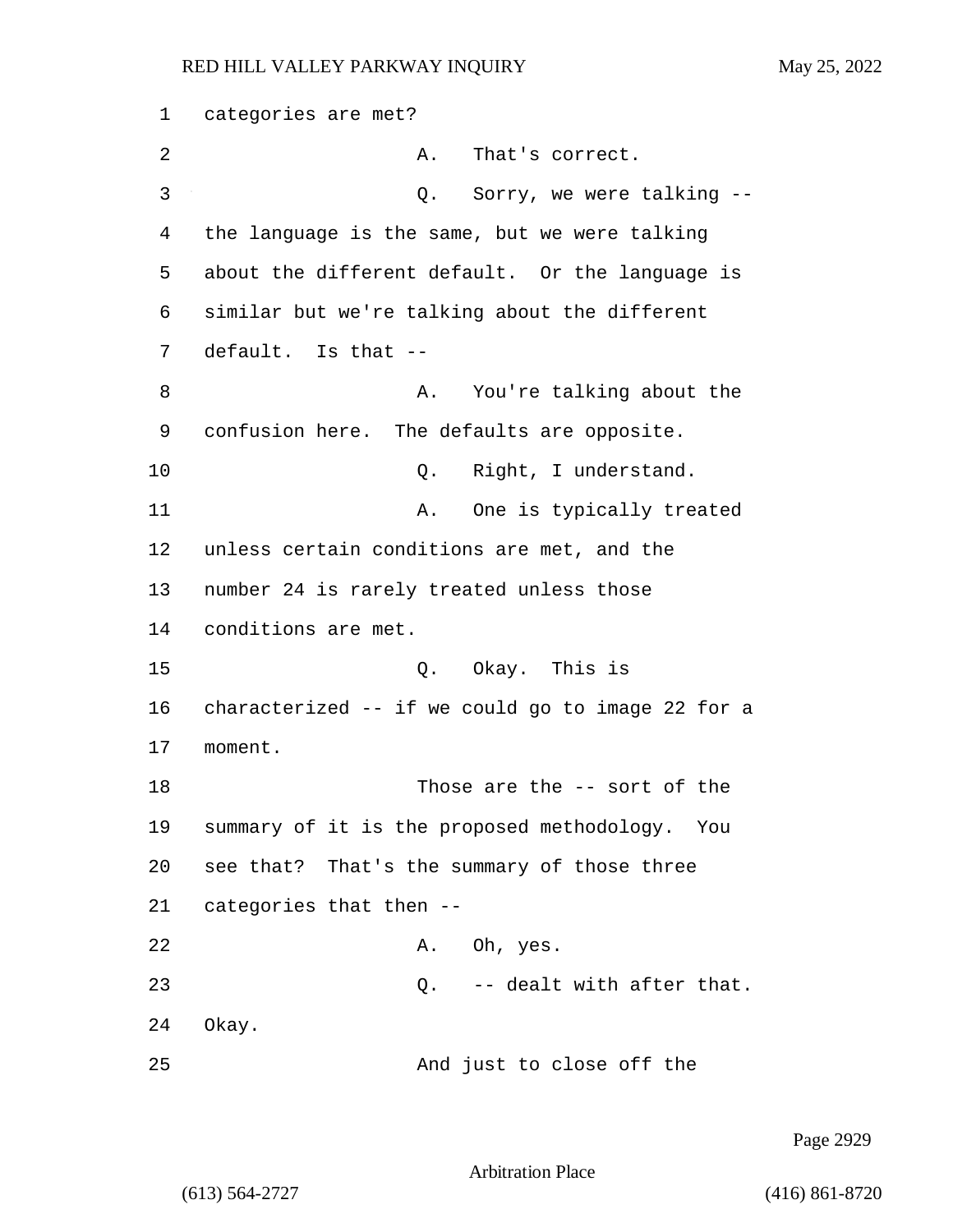| 1  | third one, at image 25 is the green category where |
|----|----------------------------------------------------|
| 2  | it's over 30, where the FN80 is over 30. And       |
| 3  | the -- here the default is unsurprisingly that     |
| 4  | friction isn't going to be restored, and here      |
| 5  | you're proposing that it will only happen if both  |
| 6  | those categories are met, meaning the surrounding  |
| 7  | highways all have substantially higher FN than the |
| 8  | segment that's in issue?                           |
| 9  | I know it doesn't seem to<br>Α.                    |
| 10 | be making much sense to you, but -- for example,   |
| 11 | let's take --                                      |
| 12 | I wouldn't say that, but<br>Q.                     |
| 13 | I just want to make sure --                        |
| 14 | Okay.<br>Α.                                        |
| 15 | -- that we understand<br>Q.                        |
| 16 | you.                                               |
| 17 | The very first one --<br>Α.                        |
| 18 | let's take the highway in northern Ontario where   |
| 19 | all the roads in the vicinity of similar           |
| 20 | classification have FN number 40 or 50, and then   |
| 21 | suddenly there's one segment that has got number   |
| 22 | $FN32 - -$                                         |
| 23 | Right.<br>Q.                                       |
| 24 | -- or 31 or even 30.<br>A.<br>I                    |
| 25 | would still consider treating such a segment       |

Page 2930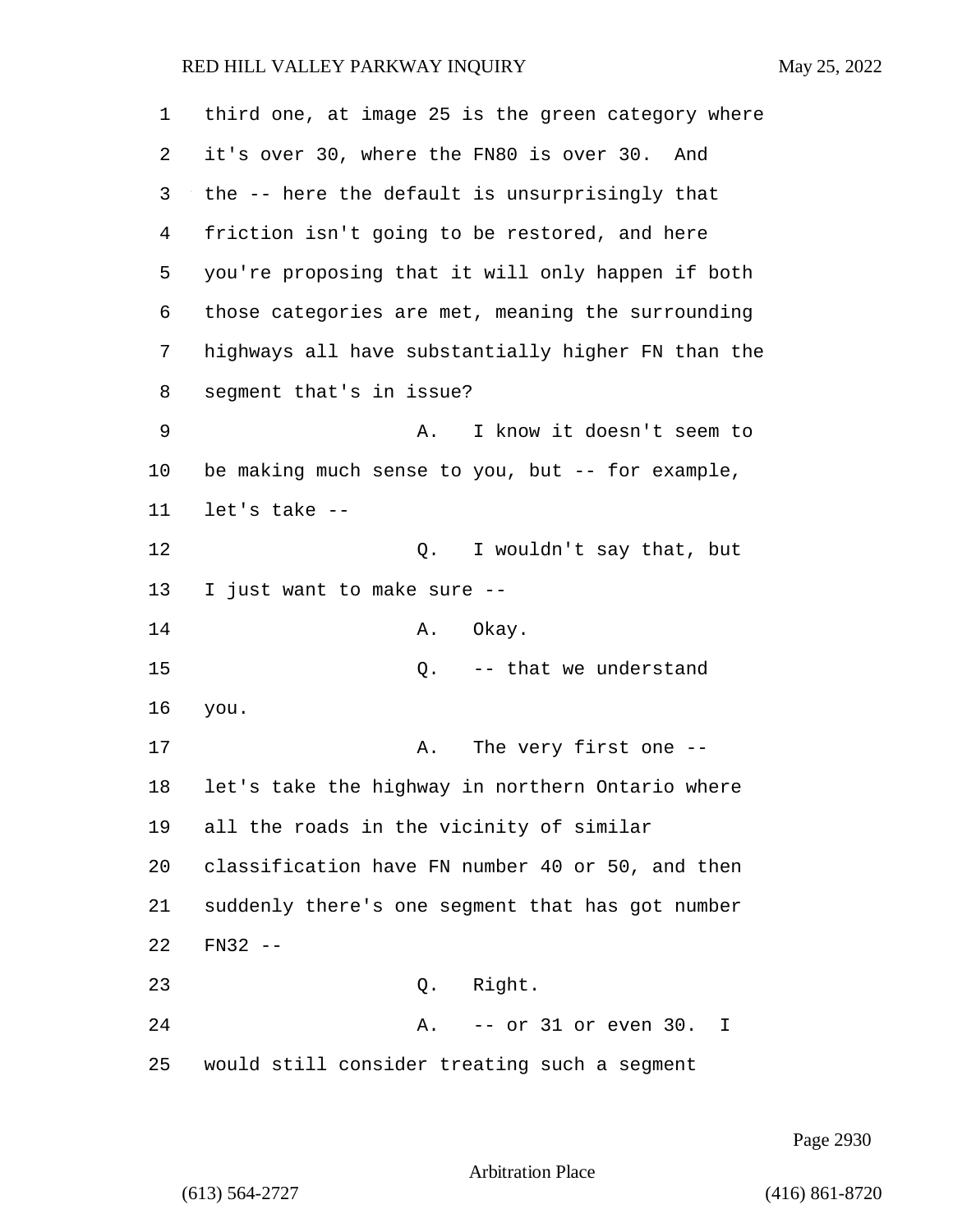| 1              | because it's an unexpectedly low friction relative |
|----------------|----------------------------------------------------|
| 2              | to what the drivers in the local area are          |
| 3              | conditioned to. Now, also the number 30,           |
| $\overline{4}$ | notwithstanding, if there is an exceptionally high |
| 5              | number of wet collisions, I would still            |
| 6              | investigate it even if it's number 30.             |
| 7              | Right.<br>Q.                                       |
| 8              | In other words, there is<br>А.                     |
| 9              | no magical value to number 30. I would still look  |
| 10             | at it if the collisions in wet weather are         |
| 11             | exceptionally high.                                |
| 12             | For example, they may discover                     |
| 13             | that the drainage of the road is deficient or the  |
| 14             | signage is deficient, and the drivers are entering |
| 15             | the area too fast. So there might be a reason      |
| 16             | other than the actual friction, and that's why I'm |
| 17             | saying that it should be investigated even if the  |
| 18             | number is above 30 provided those conditions are   |
| 19             | met.                                               |
| 20             | Right, and if it turns<br>$\circ$ .                |
| 21             | out that it's something else when do you the       |
| 22             | investigation, then obviously you're not going     |
| 23             | engage in friction remediation.                    |
| 24             | That's correct. Then a<br>Α.                       |
| 25             | different remedial action would be called for.     |

Page 2931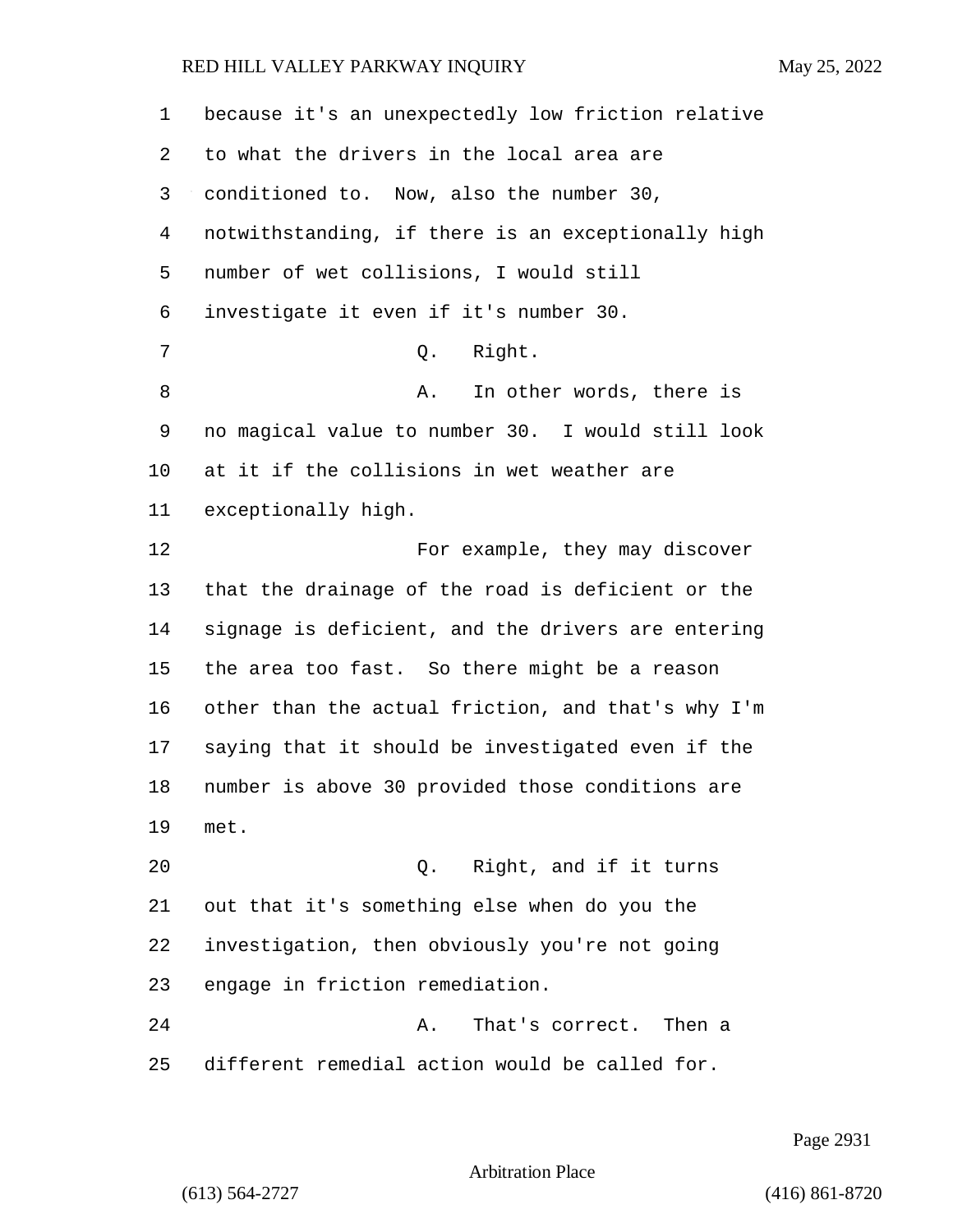| $\mathbf 1$ | Right, and there's a<br>Q.                         |
|-------------|----------------------------------------------------|
| 2           | large number of slides after that. But am I        |
| 3           | right, you're -- when you're talking about the     |
| 4           | cost effectiveness of remediation efforts, you're  |
| 5           | talking about the difference between just a        |
| 6           | shave-and-pave, doing a resurfacing versus         |
| 7           | microsurfacing. Is that --                         |
| 8           | That's correct.<br>Α.                              |
| 9           | Fair?<br>Q.                                        |
| 10          | Yeah.<br>Α.                                        |
| 11          | Okay. Okay. Those are<br>Q.                        |
| 12          | the two options that you're looking at in terms of |
| 13          | the analysis, and by microsurfacing, can you just  |
| 14          | describe what you mean by that, what that is       |
| 15          | exactly?                                           |
| 16          | Microsurfacing I believe<br>Α.                     |
| 17          | is just applying a thin coat of asphalt to the     |
| 18          | existing surface and then placing chips into that  |
| 19          | asphalt.                                           |
| 20          | Right, so it's a --<br>Q.                          |
| 21          | $It's --$<br>Α.                                    |
| 22          | By that you mean an<br>Q.                          |
| 23          | aggregate -- like aggregate chips?                 |
| 24          | Yeah, aggregate chip,<br>A.                        |
| 25          | yeah. For this Becca Lane would be your expert.    |

Page 2932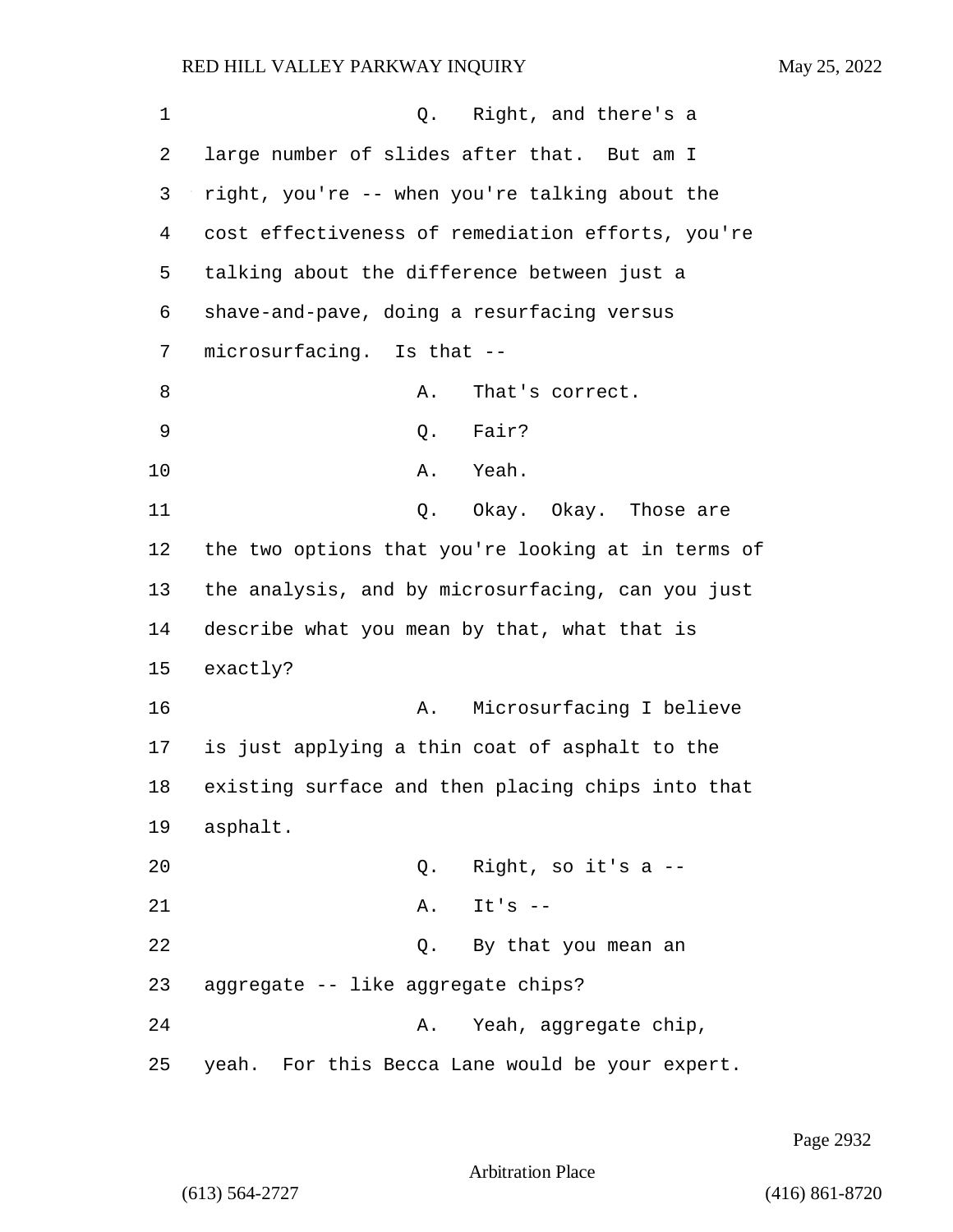| 1  | Well, we did hear from<br>Q.                       |
|----|----------------------------------------------------|
| 2  | one expert on it, Dr. Gerardo Flintsch and he      |
| 3  | described microsurfacing as being:                 |
| 4  | "A common preservation for                         |
| 5  | high volume, high speed                            |
| 6  | roadways. That it's a mixture                      |
| 7  | of crushed, well-graded                            |
| 8  | aggregate mineral filler and                       |
| 9  | latex-modified emulsified                          |
| 10 | asphalt spread --" sorry "--                       |
| 11 | asphalt spread over the width                      |
| 12 | of the payment." (As read)                         |
| 13 | Is that sort of the idea that                      |
| 14 | you're talking about?                              |
| 15 | Yes.<br>Α.                                         |
| 16 | Q. Okay.                                           |
| 17 | Same thing.<br>Α.                                  |
| 18 | Yeah. I just wanted to<br>Q.                       |
| 19 | make sure that we're talking about the same thing. |
| 20 | Yeah, okay.                                        |
| 21 | And then if we could go to,                        |
| 22 | take this down then, overview document 4,          |
| 23 | image 45. Actually I guess it would be 45 and 46.  |
| 24 | And if you could expand the first paragraph 96.    |
| 25 | In relation to your                                |

Page 2933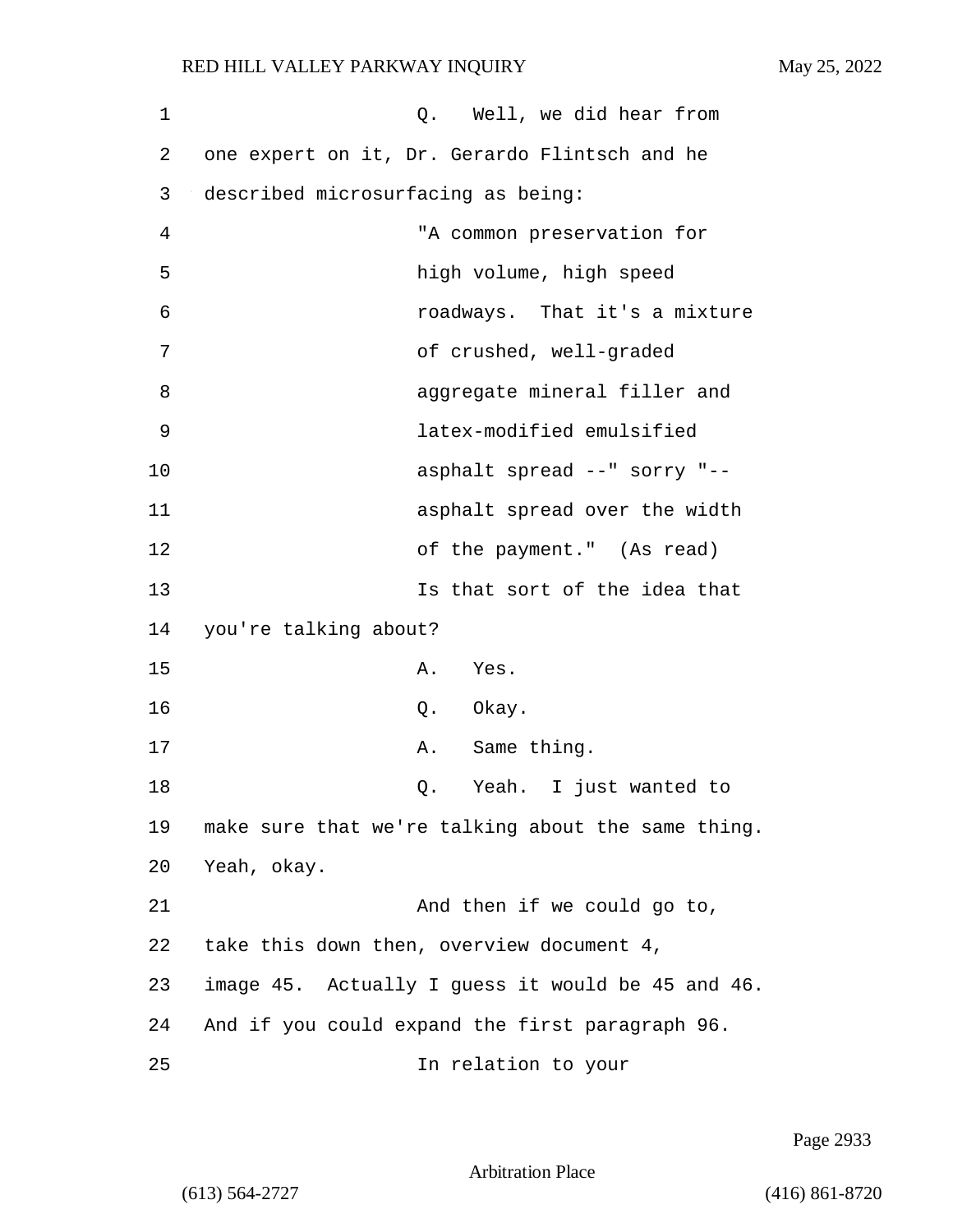| 1  | presentation Dale Smith of the MTO had some       |
|----|---------------------------------------------------|
| 2  | questions for you -- and I just want to be clear  |
| 3  | I'm not asking about legal advice here.           |
| 4  | Mr. Bourrier will quite rightly jump up if I do,  |
| 5  | so I'm not asking you about any legal advice or   |
| 6  | the MTO received about this.                      |
| 7  | He asks a number questions                        |
| 8  | about litigation risk -- if a -- you're --        |
| 9  | actually I'll back up. You're proposing, again, a |
| 10 | policy or directive and so forth, and then he's   |
| 11 | asking here about your presentation:              |
| 12 | "Would a policy result in more                    |
| 13 | or less litigation risk?"                         |
| 14 | And secondly would it:                            |
| 15 | "result in more                                   |
| 16 | accident-related requests for                     |
| 17 | skid test results or testing?"                    |
| 18 | And third:                                        |
| 19 | "Would lower levels of                            |
| 20 | government in Ontario                             |
| 21 | municipalities be obligated to                    |
| 22 | adhere to the policy either                       |
| 23 | legally or by default?"                           |
| 24 | And then he refers to -- from                     |
| 25 | travels:                                          |

Page 2934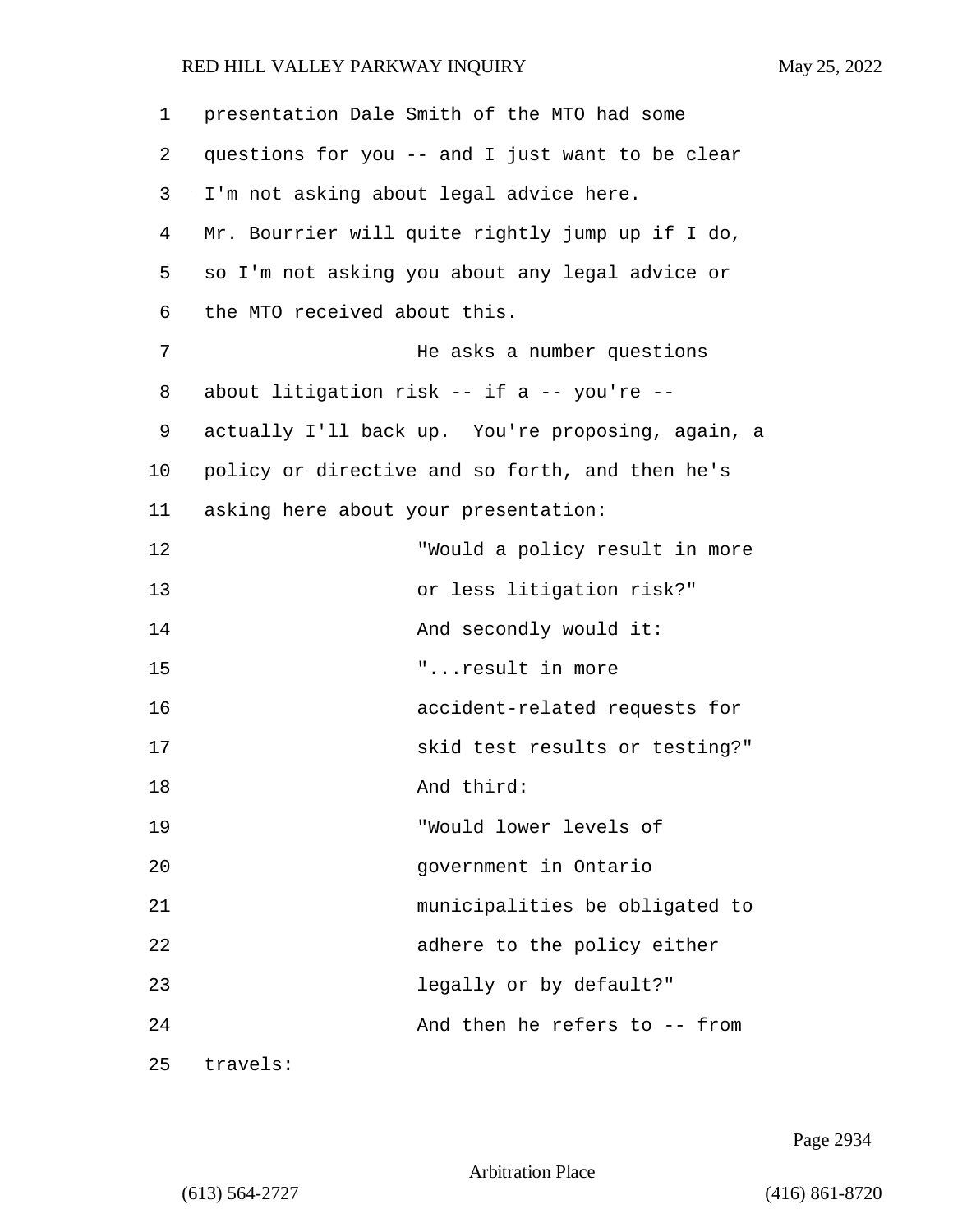| 1       | "He expects substantial                            |
|---------|----------------------------------------------------|
| 2       | lengths of country roads in                        |
| 3       | southwestern Ontario posted at                     |
| 4       | 80 would fall into the class 1                     |
| 5       | category." (As read)                               |
| 6       | Which I think he means the low                     |
| 7       | friction category.                                 |
| 8       | And then you reply -- if you                       |
| 9       | take that down, Registrar -- and you talk about -- |
| $10 \,$ | and before you -- you don't need to expand it, but |
| 11      | you refer to needing a legal opinion, but don't -- |
| 12      | haven't gotten one yet. But then it's really       |
| 13      | number 3 at the top that I'm interested in.        |
| 14      | And if you could expand that,                      |
| 15      | please.                                            |
| 16      | Uh. $\ldots$<br>Α.                                 |
| 17      | Q.<br>Yes?                                         |
| 18      | If the policy that I'm<br>Α.                       |
| 19      | proposing would have been adopted by ministry, in  |
| 20      | all likelihood it would put pressure on the        |
| 21      | municipalities to also follow such policy, and it  |
| 22      | would probably require them relying on external    |
| 23      | experts to assess the safety of their roads and    |
| 24      | also to -- it would be additional constraints on   |
| 25      | the budget because they typically don't have       |

Page 2935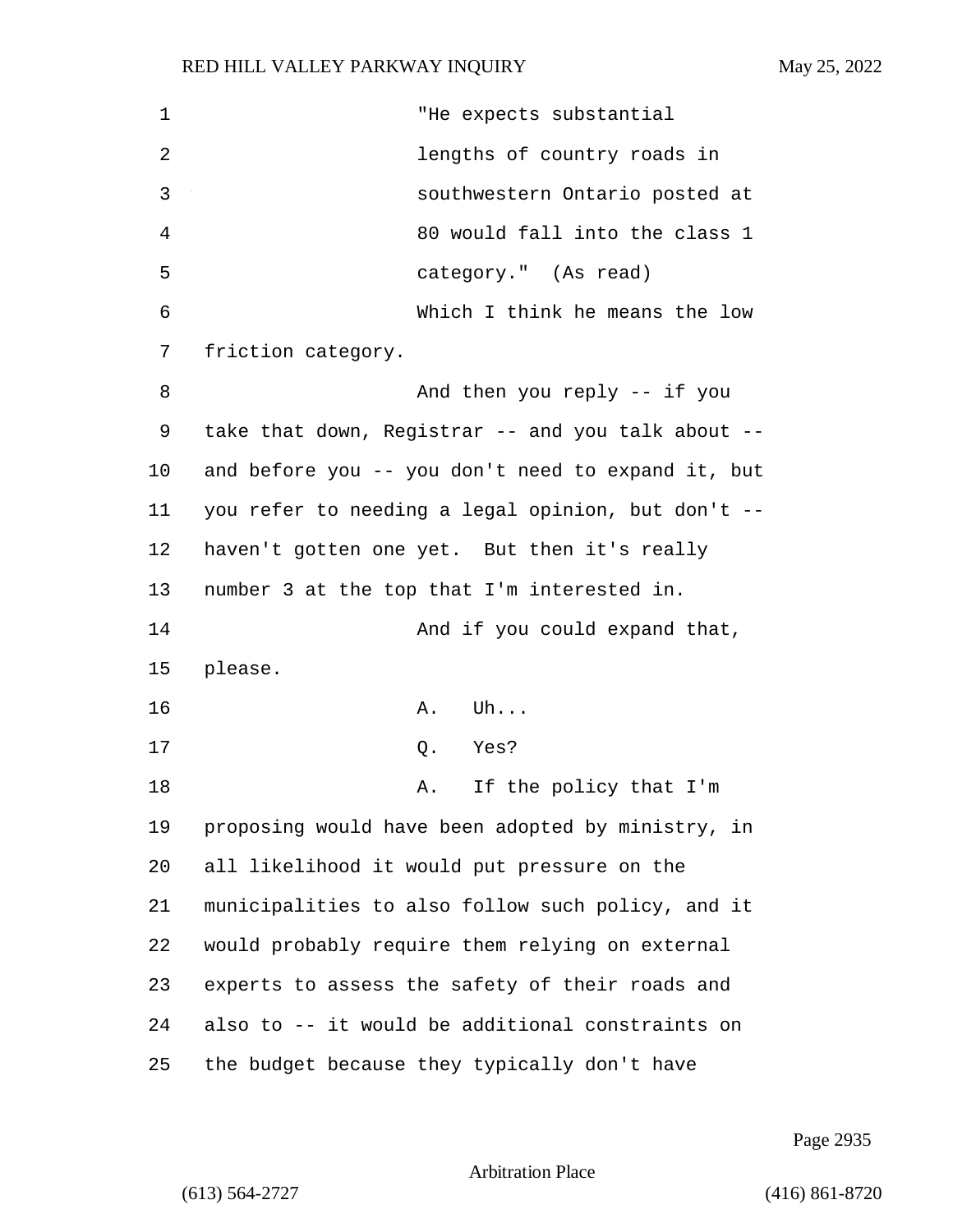enough money to service roads that are in extreme distress. So they would have to find additional funding to resurface roads where low friction is found. 5 So this policy would have to be very, very carefully crafted in respect of municipalities because most of them do not have internal resources to follow the guideline as I outlined it. 10 Q. Right. 11 A. Only the larger ones or the largest ones would be in that position. 13 Q. Right. Because it would require skid testing on a -- potentially on a fairly regular basis. It would require the analysis to be done with respect to collision rates and all of the other things that you outlined? 19 A. It would have to be very, very carefully crafted not to overburden the municipal sector because they wouldn't have the funding to support such a program. 23 Q. Okay. 24 A. So it was a perfectly legitimate concern coming from the regions.

Page 2936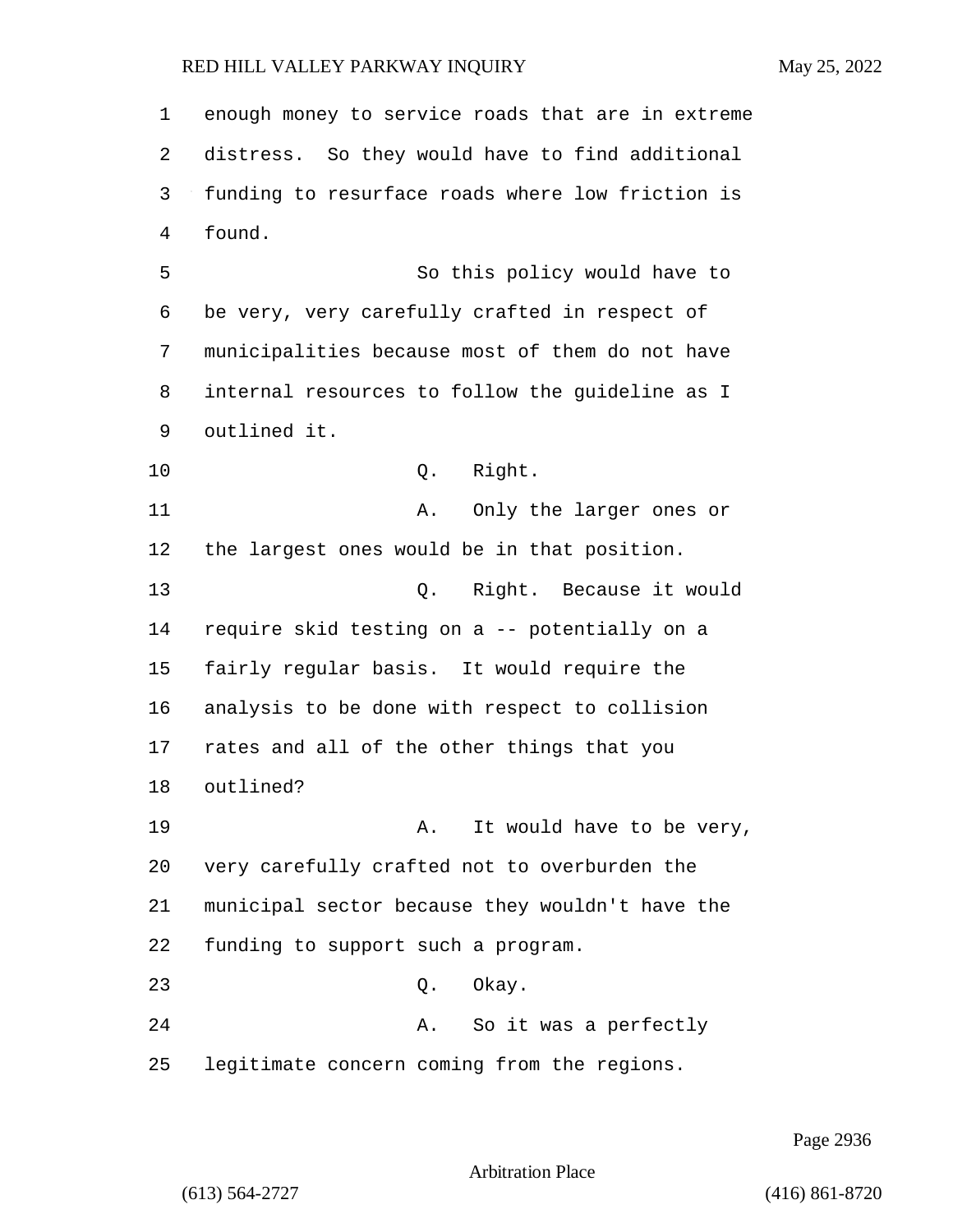| $\mathbf 1$ | Q. Right. Okay. And as you                         |
|-------------|----------------------------------------------------|
| 2           | said, this was not implemented as a policy?        |
| 3           | It was not implemented as<br>Α.                    |
| 4           | a policy. Also what I was suggesting came at the   |
| 5           | wrong time where the ministry was gradually        |
| 6           | outsourcing the paving contracts using the minimum |
| 7           | oversight and (indiscernible) contracts that       |
| 8           | called for oversimplification. They certainly      |
| 9           | contractually couldn't handle hiring a traffic or  |
| 10          | safety expert to provide input whether the road    |
| 11          | requires resurfacing or not. So therefore a very,  |
| 12          | very simple solution: Does it meet 30 or does it   |
| 13          | not, was called for.                               |
| 14          | So this -- what I was                              |
| 15          | suggesting would create a certain conflict where   |
| 16          | the ministry managed paved roads would be handled  |
| 17          | one way and the outsourced roads would be handled  |
| 18          | in a completely different manner.                  |
| 19          | Q. Okay. You can take that                         |
| 20          | down, please, Registrar. Thank you.                |
| 21          | And did you ever ride with --                      |
| 22          | you can take down overview document too.           |
| 23          | Did you ever ride with                             |
| 24          | Mr. Marciello when he was doing skid testing?      |
| 25          | Yes, I joined him when we<br>Α.                    |

Page 2937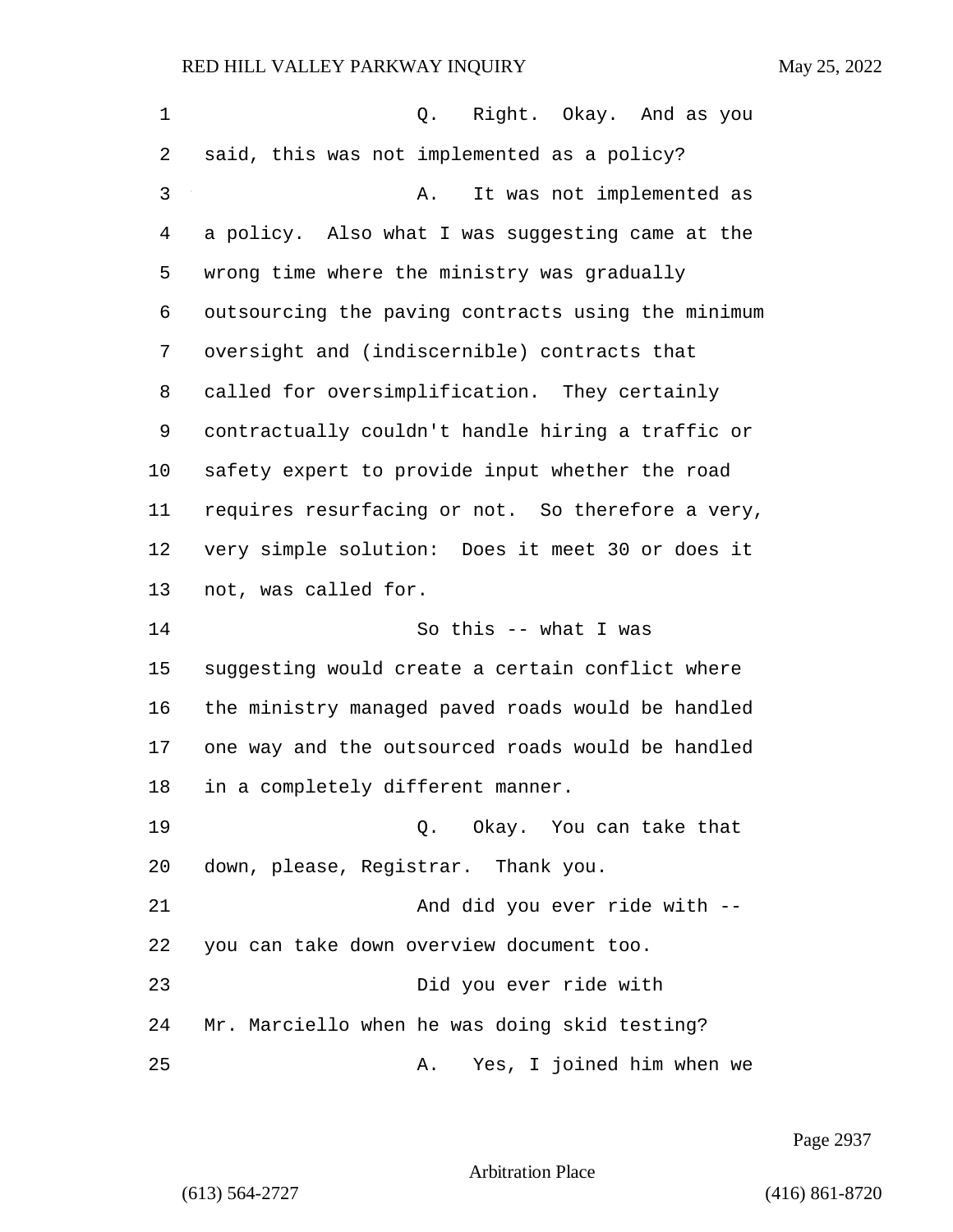1 were testing the eastern region project, so I 2 spent with him, I don't recall whether it was four 3 days or five days, so I closely observed his 4 routine and from the very favourable opinion of 5 him. 6 Q. And by "favourable," are 7 you referring to his diligence in the way he 8 handled the testing? Is that what you're talking 9 about? 10 A. Yes. 11 Q. Okay. And what about his 12 calibration of the equipment? Is that something 13 that he did when you were there? 14 A. He went by the book and 15 certainly there wasn't skipping steps. He was 16 very highly diligent -- 17 Q. Okay. How many days did 18 you ride with him? 19 A. It was around four  $20$  days  $-$ 21 Q. Okay. 22 A. -- but I'm not sure. 23 Q. If we could go to 24 overview document 4, image 106, and it's 25 paragraphs 252 and 253, if you could expand those.

Page 2938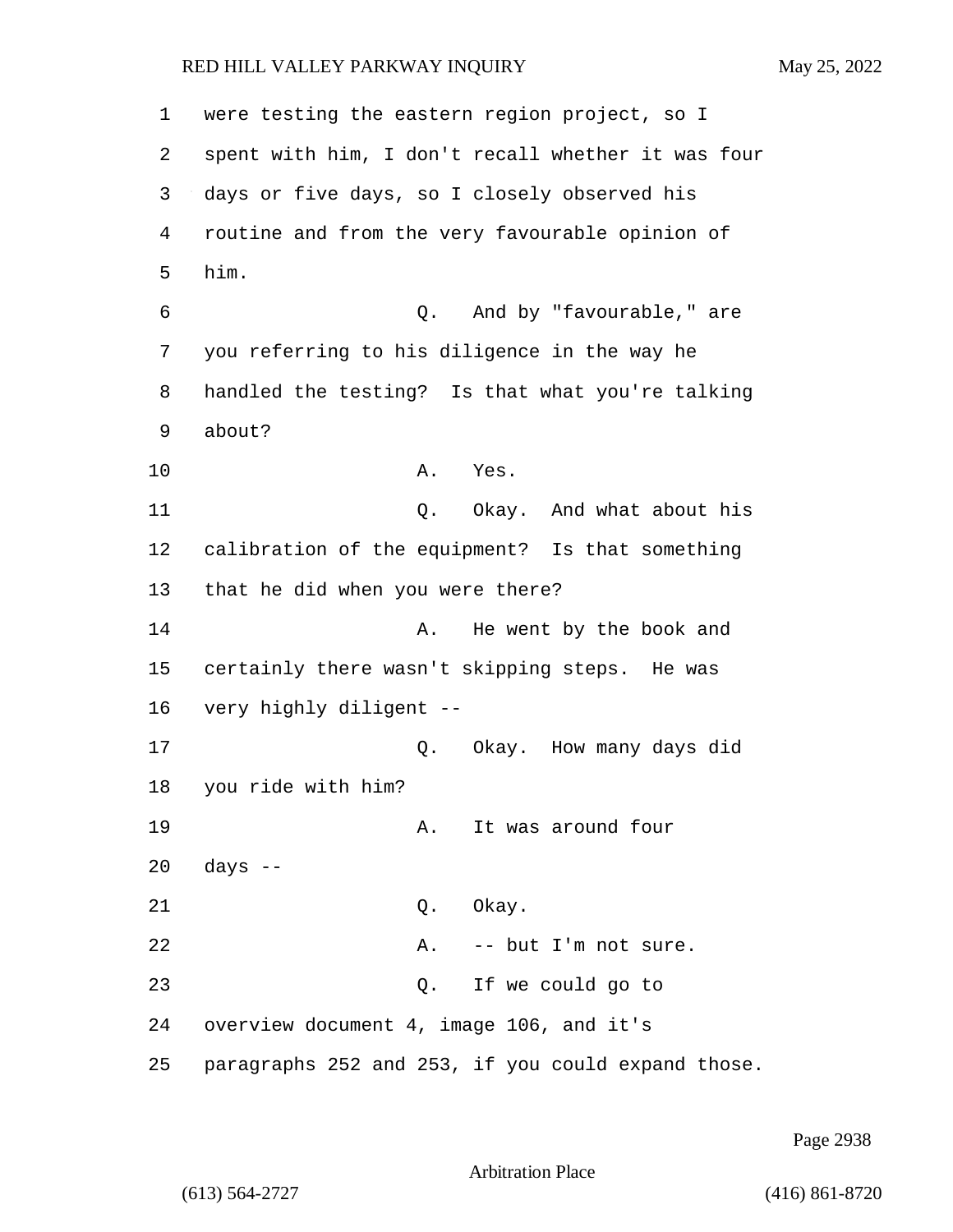| 1  | And this is just an instance                       |
|----|----------------------------------------------------|
| 2  | in June 2008 where Mr. Marciello e-mails an        |
| 3  | individual at the City of Mississauga the results  |
| 4  | of some testing that -- friction test results from |
| 5  | Mississauga Road. And he in his e-mail to that     |
| 6  | gentleman sets out where he did it, did the        |
| 7  | testing and so forth. And then in the second       |
| 8  | paragraph he has qualitative comments on the test  |
| 9  | results on the test results, and says in the last  |
| 10 | two lines:                                         |
| 11 | "Pavement friction levels at                       |
| 12 | this time do not pose a safety                     |
| 13 | problem at the posted speed of                     |
| 14 | 50 kilometres per hour."                           |
| 15 | And then you write just back                       |
| 16 | to Mr. Marciello:                                  |
| 17 | "A friendly suggestion:<br>If I                    |
| 18 | were you, next time when you                       |
| 19 | do work in response to an                          |
| 20 | external request, I would                          |
| 21 | refrain from judgments on                          |
| 22 | safety. It is 'safer' for you                      |
| 23 | and MTO to comment on how the                      |
| 24 | measured friction values                           |
| 25 | compare to those for other                         |

Page 2939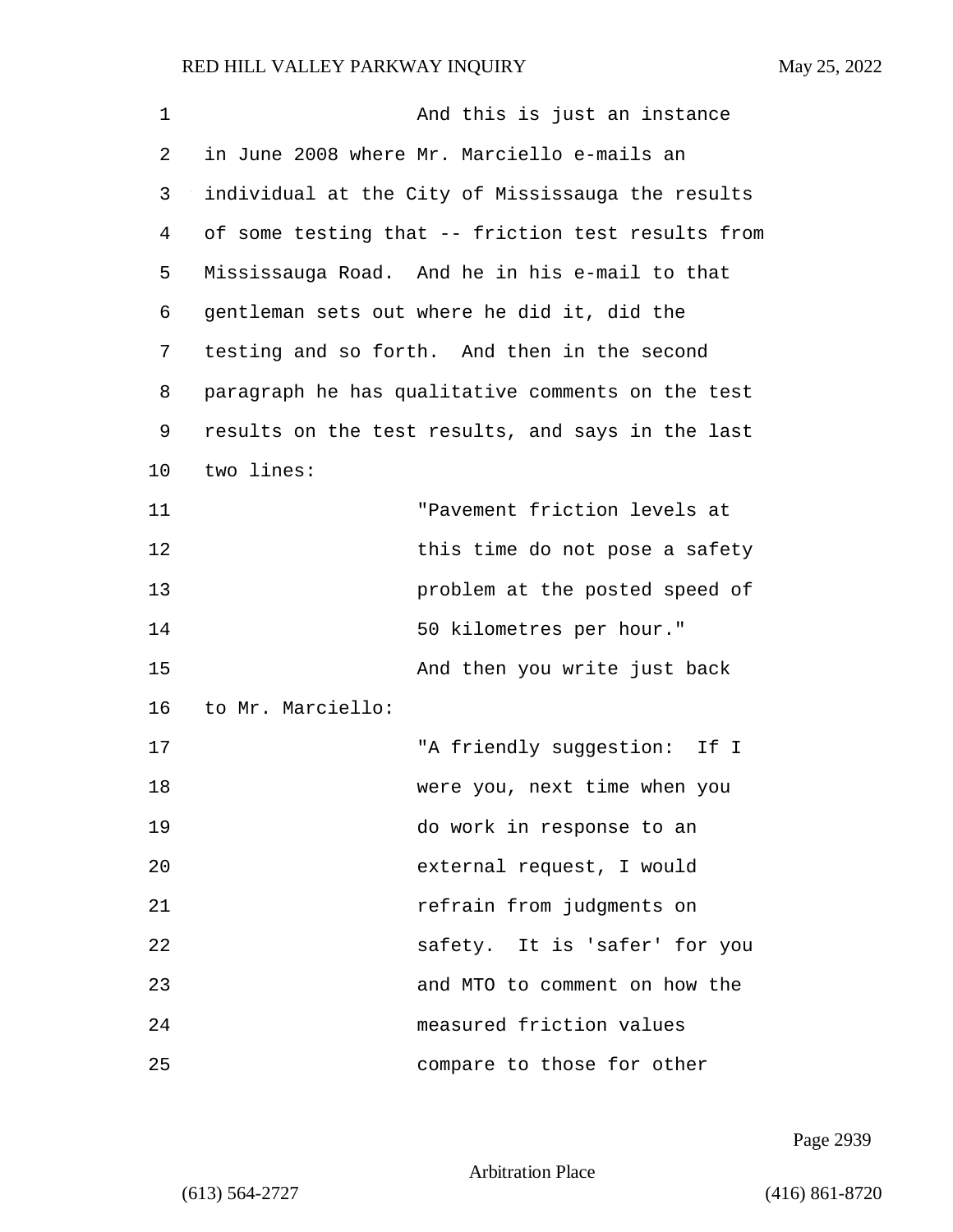| $\mathbf 1$ | routes we have for the                               |
|-------------|------------------------------------------------------|
| 2           | same/similar posted                                  |
| 3           | speed/circumstances, or                              |
| 4           | relative to higher posted                            |
| 5           | speeds. This way you are less                        |
| 6           | likely to be dragged into a                          |
| 7           | courtroom should the                                 |
| 8           | frictional safety of a                               |
| 9           | municipal road be the focus of                       |
| 10          | a lawsuit." (As read)                                |
| 11          | And so this is an instance                           |
| 12          | where Mr. Marciello is indicating that there was     |
| 13          | not a safety problem and -- can you just describe    |
| 14          | why that was your advice?                            |
| 15          | Okay. I concur with him<br>Α.                        |
| 16          | that the road wasn't a safety concern, but it was    |
| 17          | not his position to make such a statement. This      |
| 18          | request came us in a very, I would say, unorthodox   |
| 19          | way. Normally municipalities would approach the      |
| 20          | pavements and foundation section from the top        |
| 21          | It would came from senior management to<br>down.     |
| 22          | manager of pavement and foundations and then to      |
| 23          | Frank, and it would be returned the same way.<br>So  |
| 24          | that's perhaps, you know, where problem was.<br>That |
| 25          | it was an unusual road by which we received this     |

Page 2940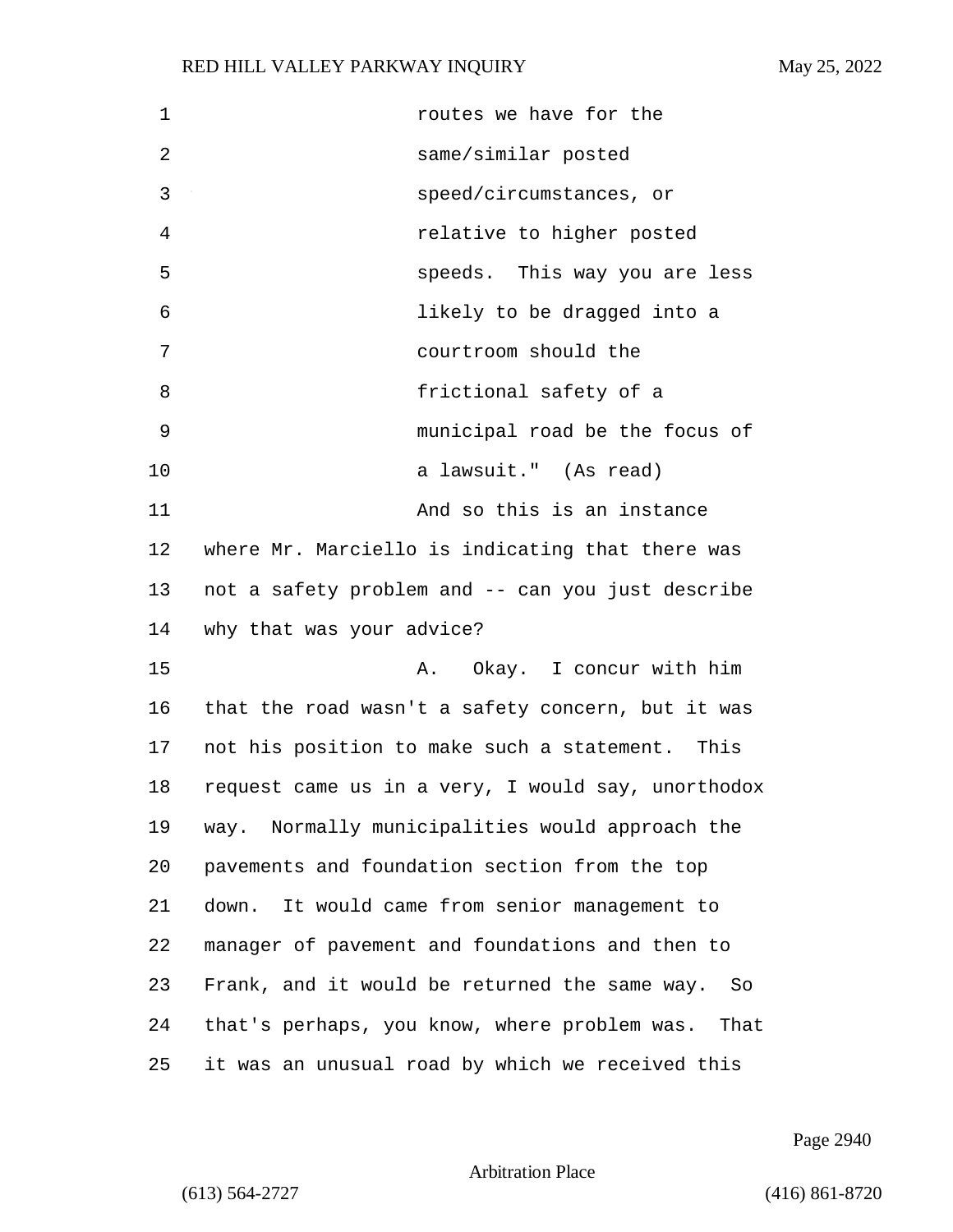1 request. And -- 2 Q. Sorry, do you mean the 3 request was directly then to Mr. Marciello? 4 A. Request for testing. 5 Q. Yeah, okay. 6 A. So my concern was only 7 that Frank or I shouldn't make a suggestion to a 8 municipality that the road was safe or unsafe 9 independent on perhaps more detail investigation 10 or assessment than just looking at the friction 11 number alone. 12 O. And comes back to your 13 point before I gather that that's a -- because you 14 have to look at friction in concert with other 15 factors? 16 A. Yes. 17 O. Okay. 18 A. Now, I didn't mean to 19 admonish Frank because we were on excellent terms, 20 so it was just educating him. 21 Q. I understand. If we 22 could now go to MTO 38672. And this document is 23 not in the overview document I don't believe. 24 Do you recall this draft paper 25 dated June the 6th, 2011?

Page 2941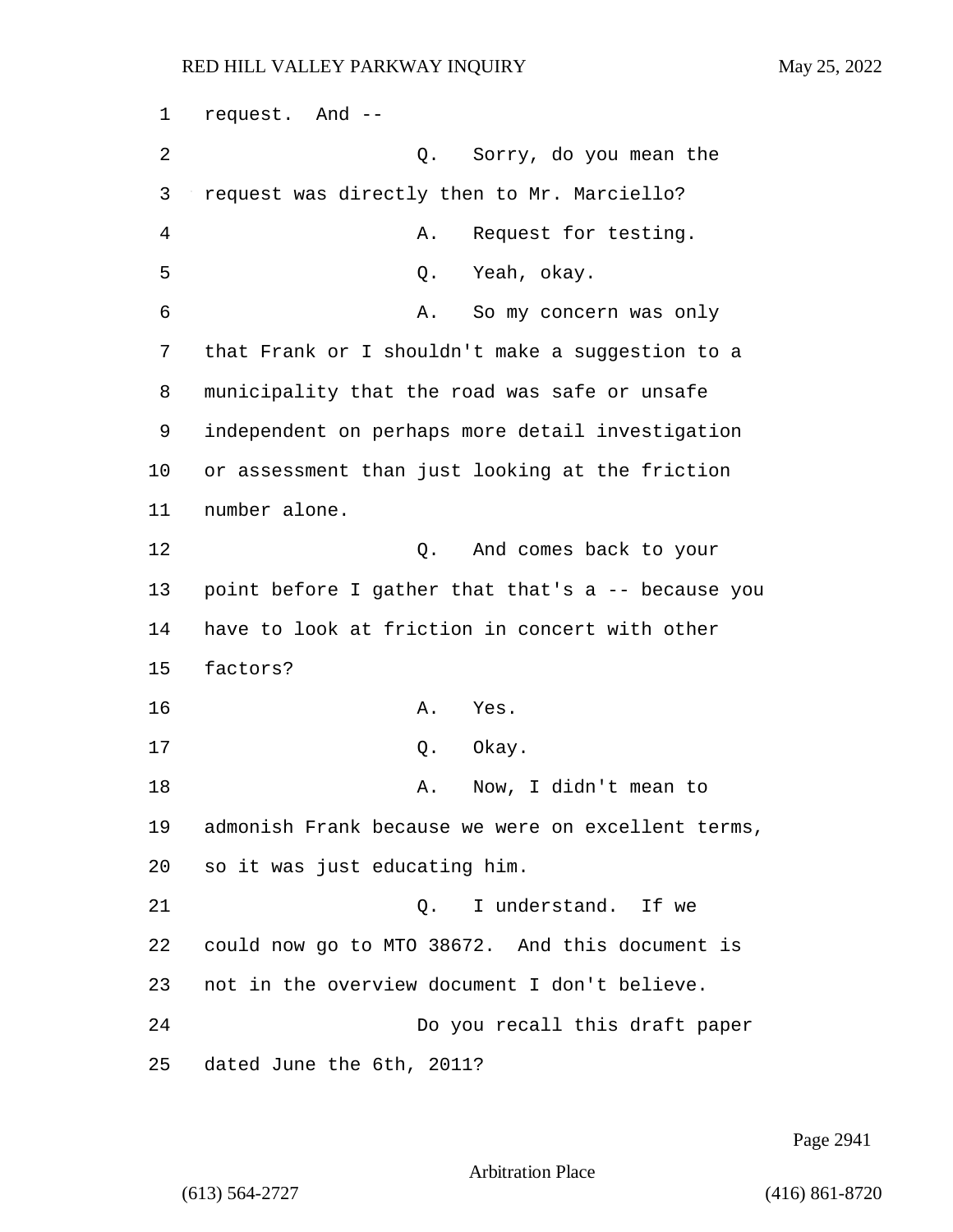| 1  | Yes, I do.<br>Α.                                   |
|----|----------------------------------------------------|
| 2  | It's titled "Ontario<br>Q.                         |
| 3  | Friction Testing Equipment and Test Site Selection |
| 4  | Methodology Review"?                               |
| 5  | Yes.<br>Α.                                         |
| 6  | Q. And was it prepared by                          |
| 7  | you?                                               |
| 8  | It was prepared by me,<br>Α.                       |
| 9  | yes.                                               |
| 10 | MR. LEWIS: Okay. Could we                          |
| 11 | mark that as a an exhibit, please, Commissioner?   |
| 12 | JUSTICE WILTON-SIEGEL: Yes.                        |
| 13 | MR. LEWIS: I believe it will                       |
| 14 | be Exhibit 55.                                     |
| 15 | EXHIBIT NO. 55: Draft paper                        |
| 16 | titled "Ontario Friction Testing Equipment and     |
| 17 | Test Site Selection Methodology Review dated       |
| 18 | June 6, 2011, MTO 38672                            |
| 19 | BY MR. LEWIS:                                      |
| 20 | Q. And it's $a - i t$                              |
| 21 | indicates it's a draft. Was this report            |
| 22 | finalized?                                         |
| 23 | It was not finalized.<br>Α.                        |
| 24 | One of the reasons was that that was about the     |
| 25 | time I received by notice.                         |

Page 2942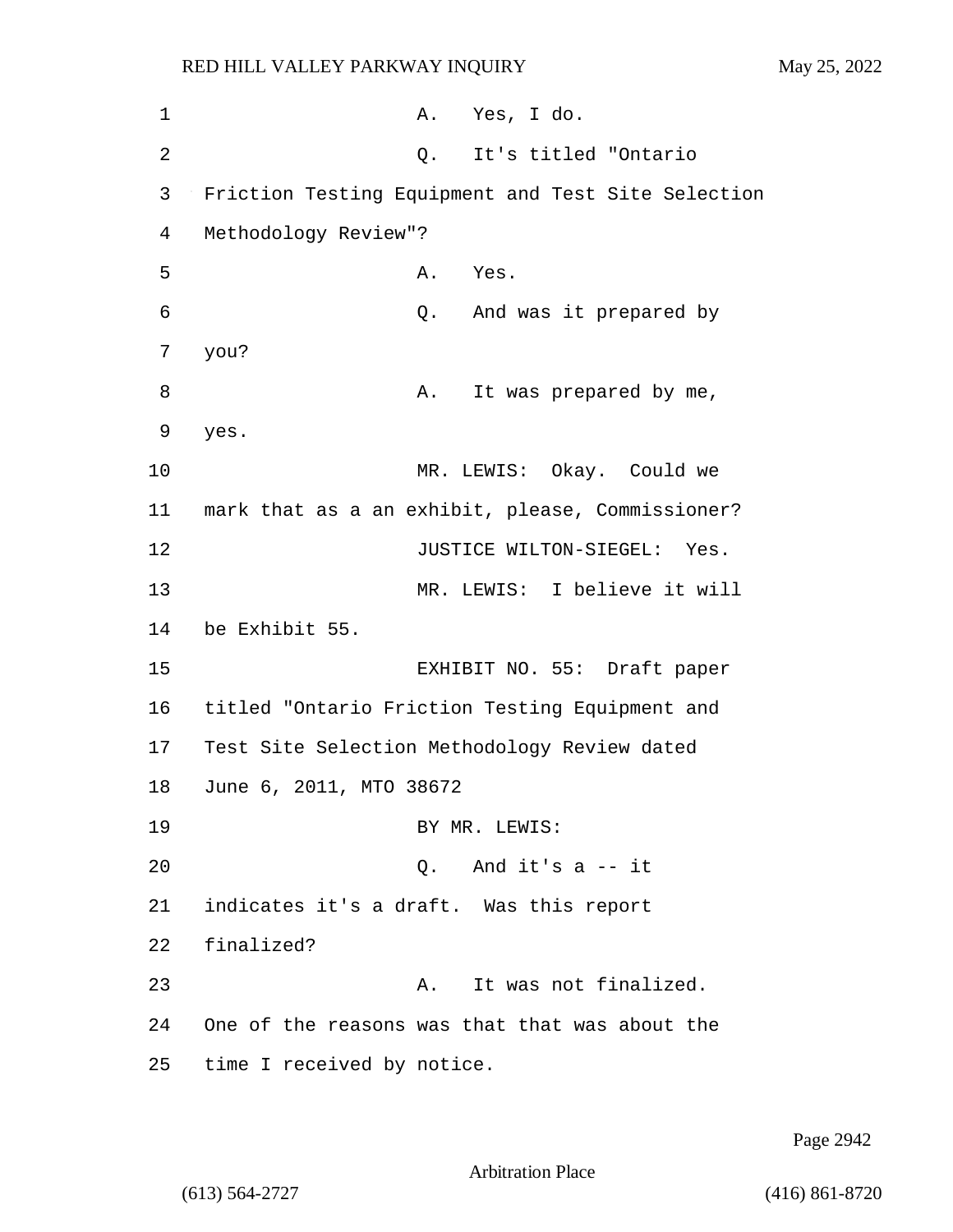1 and 1 Q. Notice departure from the MTO? 3 A. Yes. 4 Q. Okay. Did you present it? **A.** I presented it to Becca Lane and she was satisfied with my conclusions, with my recommendations. 9 Q. All right. And we'll look at it in more detail. But can I summarize this as being your research and conclusions about what friction measuring device the MTO should use, and were comparing the ASTM skid trailer that the MTO had been using and continues to use against other continuous friction measuring equipment, including the grip testers; is that right? 17 A. That's right. 18 C. Okay. And when I read the paper, it appears that at least part of what prompted it is what you were just describing about the consideration by the MTO of moving away from the front-ended friction management approach involving pre-qualification of aggregates via the DSM to performance-based contracts that you described with friction number thresholds and --

Page 2943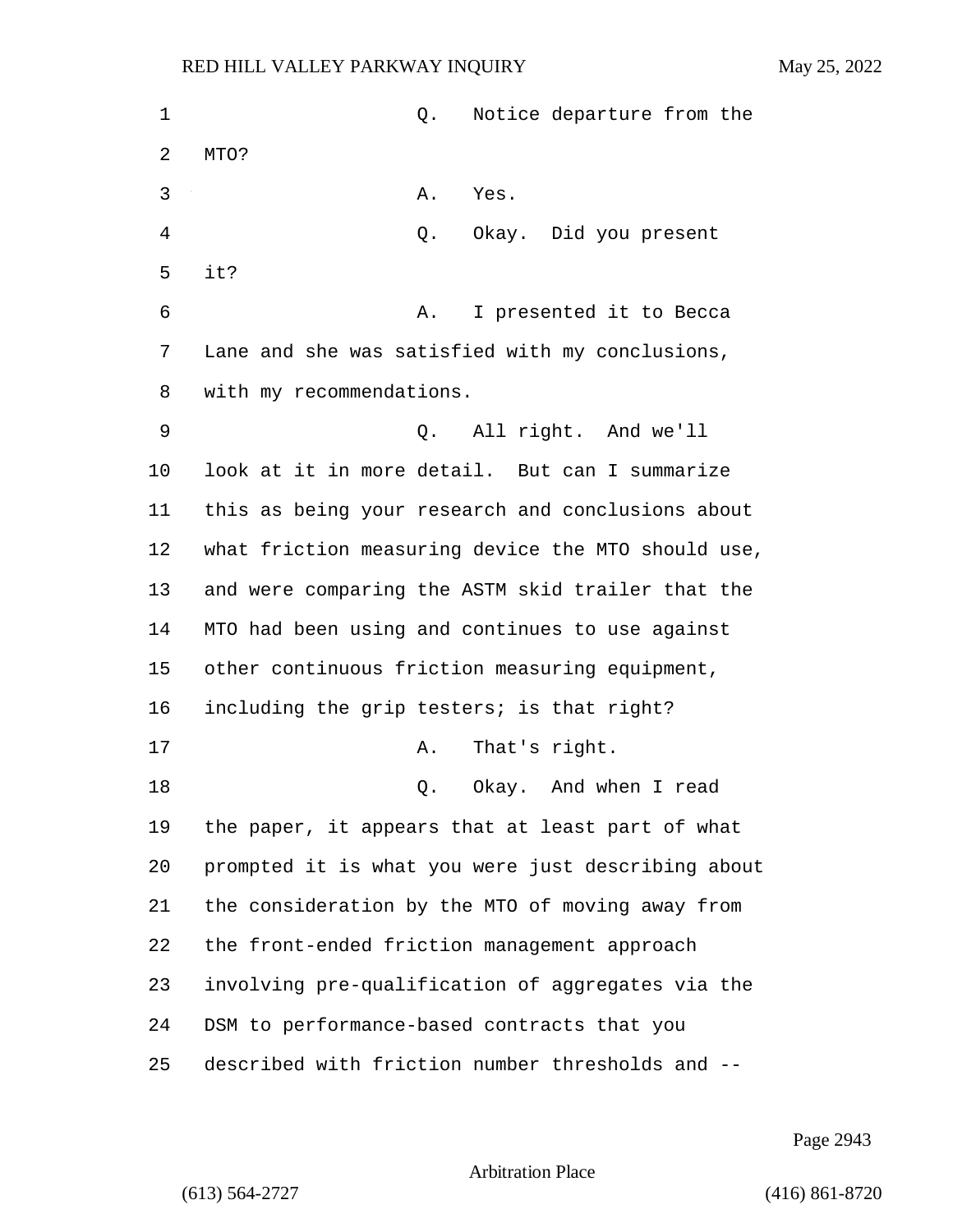to be met during warrant periods; is that right? 2 A. Could you say that again. I didn't quite -- 4 Q. Yeah, sorry. That one of the things that prompted this, or at least you're dealing with in the paper, is the MTO's consideration of moving to performance-based contracts containing friction number warranty requirements. 10 A. That's correct. 11 C. Yeah, and moving away from the DSM approach? 13 A. Yeah. Now, in addition also MTO was about to introduce the network testing. So rather than testing only on request or perhaps identifying sections to the -- according to the wet-dry ratio, there was an expanded testing plan. So this also necessitated the review of what kind equipment MTO used. 20 Q. Okay. And we know that the MTO did do network friction testing in 2013. So are you saying that it was in -- was it in contemplation of that? 24 A. Yes. 25 Q. Okay. As well. All

Page 2944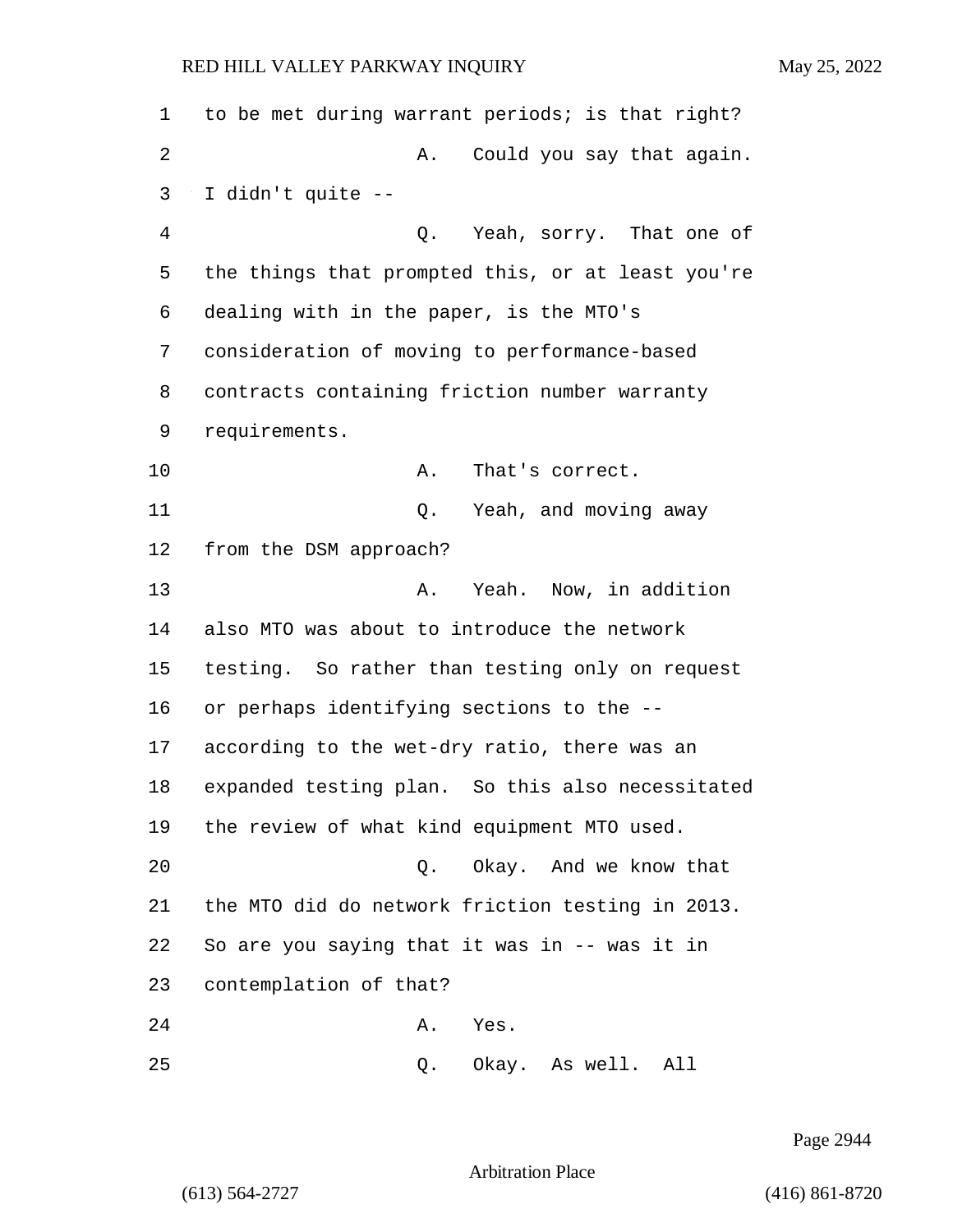| $\mathbf{1}$ | right. And so you were looking at, then, if I      |
|--------------|----------------------------------------------------|
| 2            | understand you correctly, at what friction testing |
| 3            | measuring devices would be best for that new       |
| 4            | environment potentially?                           |
| 5            | Yes.<br>Α.                                         |
| 6            | Q. Okay. And if we could go                        |
| 7            | to image of 6. I think there's -- the two large    |
| 8            | paragraphs in the middle, if you can expand those. |
| $\mathsf 9$  | I think this deals with a                          |
| 10           | couple of the things that we were just talking     |
| 11           | about. If you take a moment to review those.       |
| 12           | (Witness reviews<br>Α.                             |
| 13           | document). So do you have any questions?           |
| 14           | Yeah, I just -- those<br>Q.                        |
| 15           | are -- I just want to confirm those are really the |
| 16           | two sort of things that we're talking about,       |
| 17           | right? One, the first paragraph is talking about   |
| 18           | the move from the, as you call it, the front end   |
| 19           | friction control to warranty contracts,            |
| 20           | performance contracts.                             |
| 21           | Yeah.<br>Α.                                        |
| 22           | And then the second part<br>Q.                     |
| 23           | is the part about network testing?                 |
| 24           | Yeah, those are the two<br>Α.                      |
| 25           | parts.                                             |

Page 2945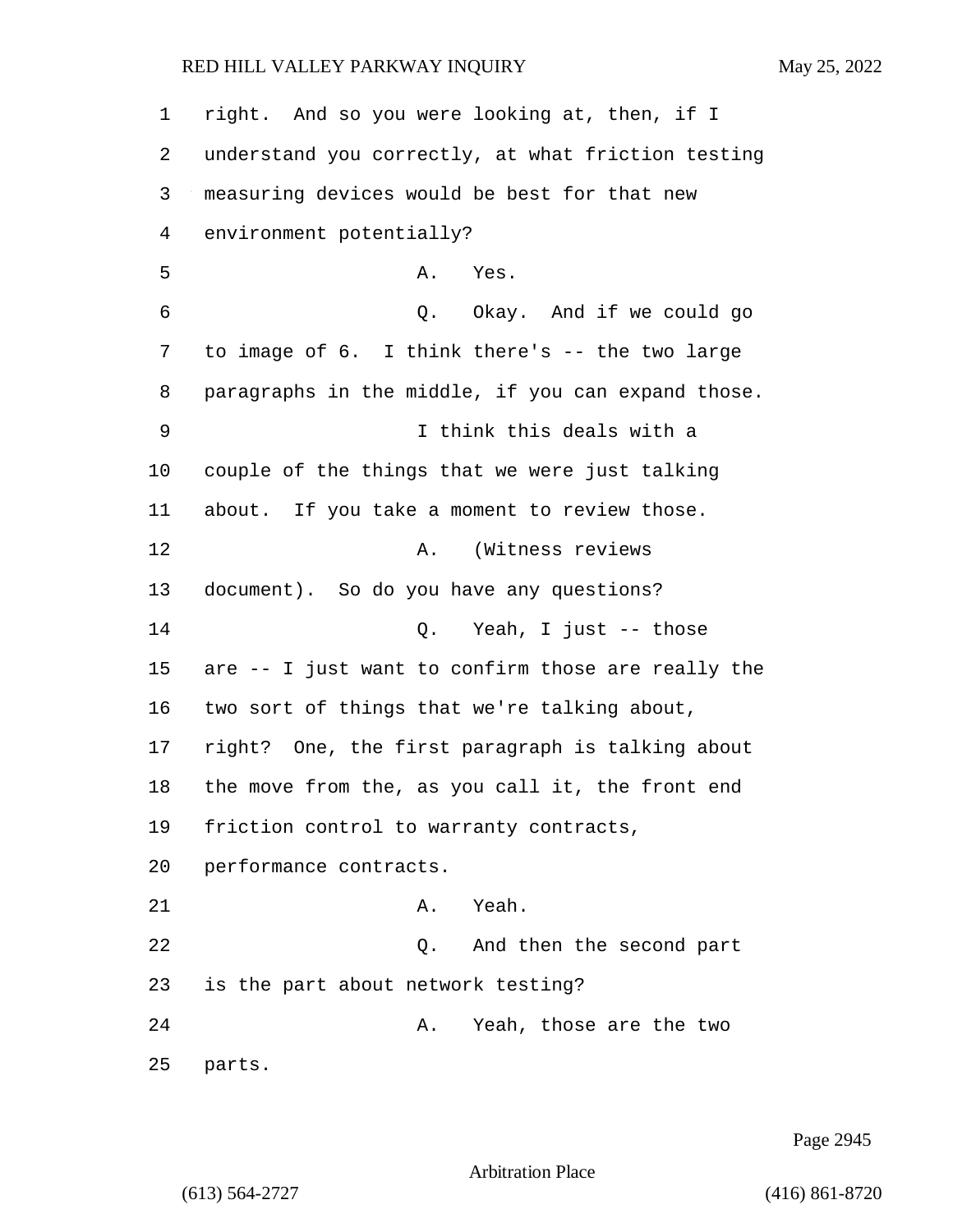1 C. Right, and then there's the AASHTO 2008 guide for pavement friction that you're referencing and considering? 4 A. Yes. 5 Q. Okay. And what was your ultimate conclusion? What was your ultimate recommendation? 8 A. Was to stay with the ASTM 272 friction tester because the alternatives, such as Gripsters, in my opinion not appropriate, certainly not for network testing. They were not robust enough and they didn't have the capacity in terms of tested length. 14 And also in 2009 Federal Highway Administration purchased I believe it was five or six pieces of continually friction testers, and they sent them out to individual states to be evaluated. So the outcome of that experiment hasn't been published at that time by 2011. So one could revisit this decision later on at once the Americans share with us the experience. 23 Q. Right. And if we could go to image 12. There's an additional item in the paragraph -- the fourth paragraph there, the big

Page 2946

### Arbitration Place

(613) 564-2727 (416) 861-8720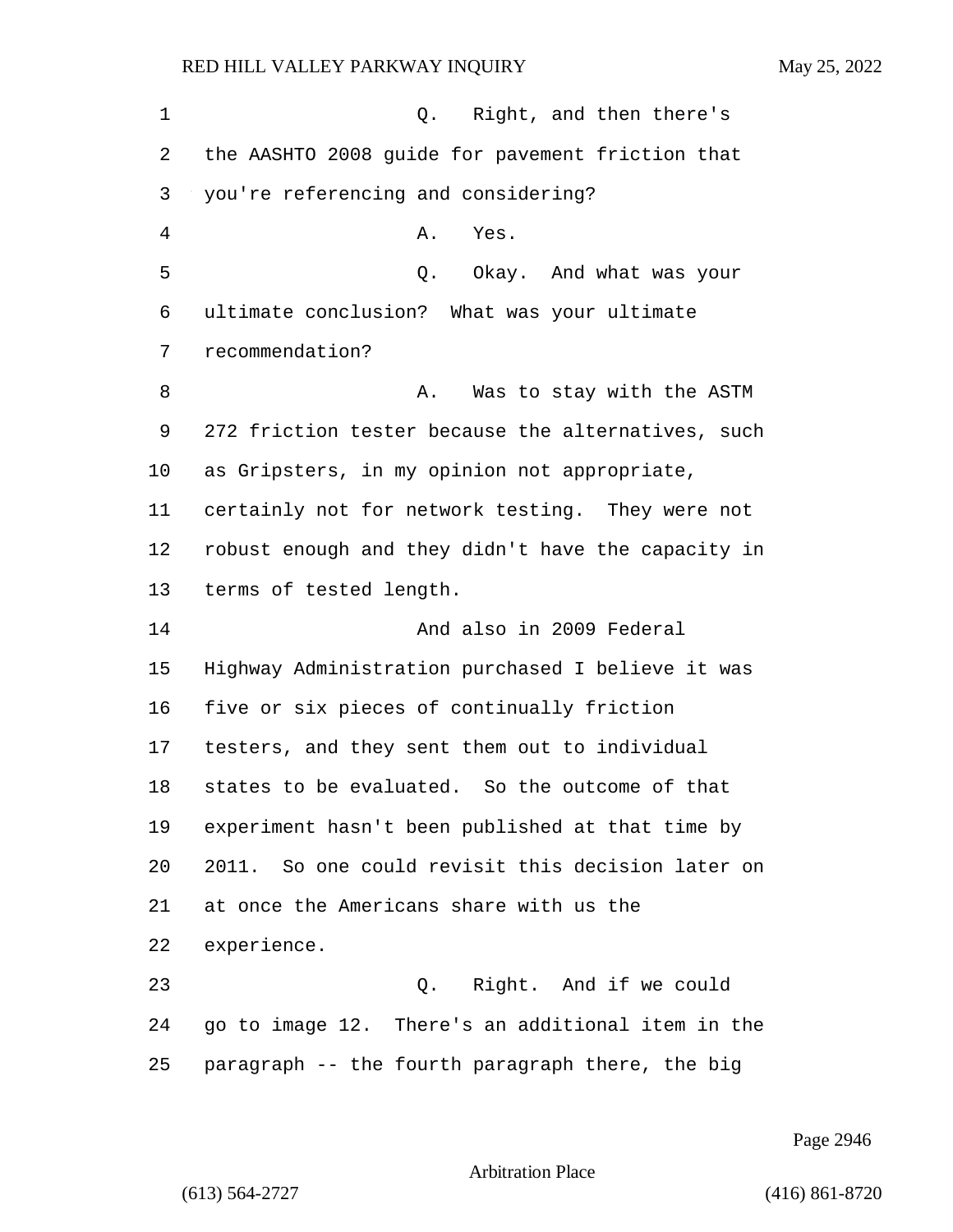one in the middle, "MTO has accumulated." 2 As I understand it an additional reason that you had was the correlation, the -- and not -- the poor correlation between the skid tester the MTO had been using and CFME whether -- the grip tester or the SCRIM, and so that there would be a loss of the MTO's knowledge effectively by moving to the new device because of the difficulty in correlating between -- moving to a CFME from the locked-wheel tester. Is that another -- **A.** That's correct because the grip tester produces completely different set of results. There's no correlation to the skid tester, and even though they may present a FN or a friction number, they are performing such a conversion internally. 18 So since they are -- since the correlation was so poor, I was suspicious of how they converting the grip numbers, that's what they initially measure, to friction numbers. 22 Q. I see. 23 A. This would also create difficulty on the warranty contracts and on MERO contracts because let's assume if they were

Page 2947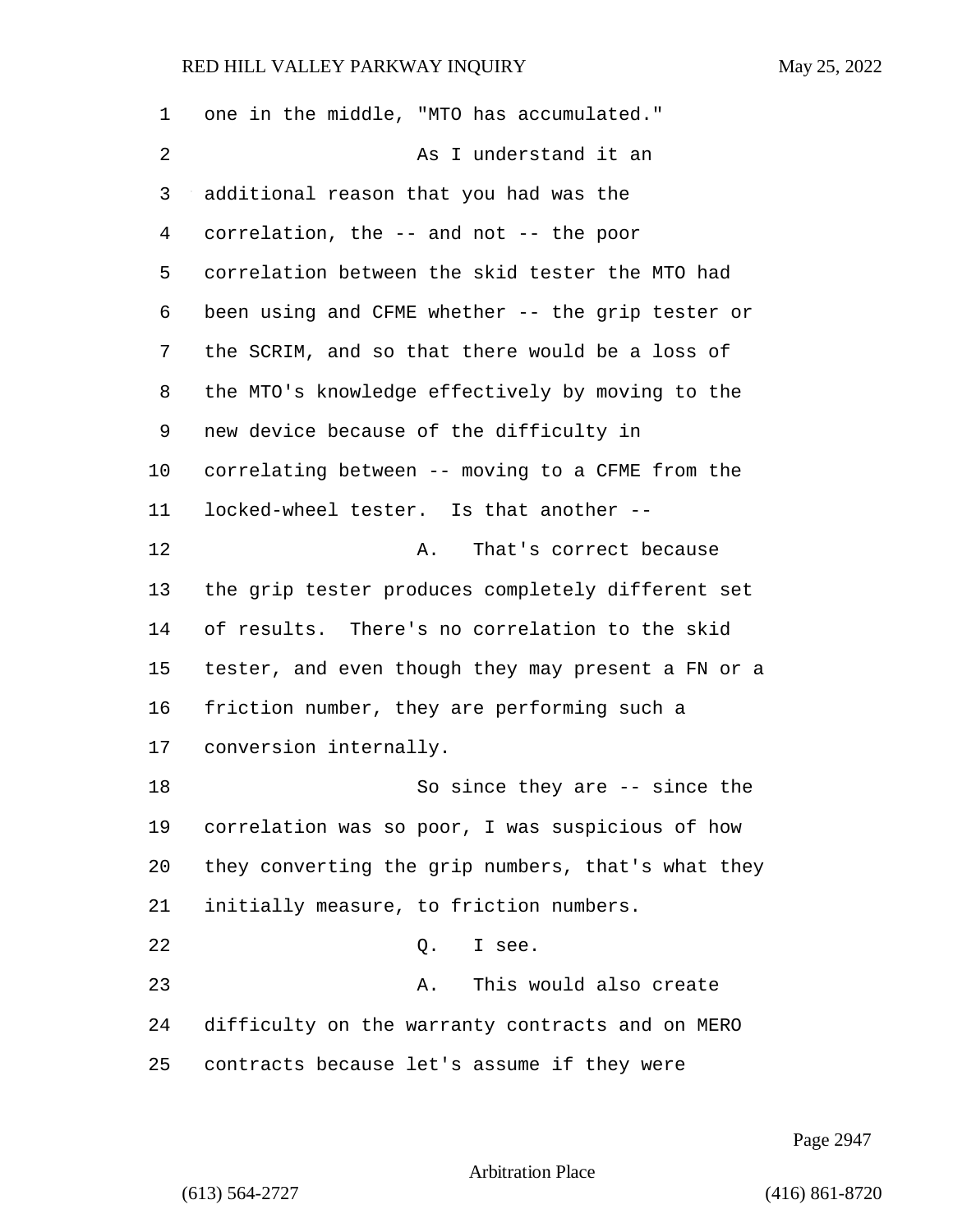| $\mathbf{1}$   | monitored using Gripster, and they would claim     |
|----------------|----------------------------------------------------|
| 2              | that the work they performed met the               |
| 3              | specification, and they would be employing various |
| $\overline{4}$ | experts that would testify to the that effect.     |
| 5              | The Ministry would have their own experts, and it  |
| 6              | would be a nightmare to resolve because we are     |
| 7              | dealing with millions of dollars.                  |
| 8              | So I could foresee certain                         |
| 9              | difficulties if we started using this technology   |
| 10             | at this stage without additional work, without     |
| 11             | satisfying ourselves that they can produce         |
| 12             | satisfactory results. For example, the             |
| 13             | Australians, they use grip tester, and they found  |
| 14             | that it did not produce reproducible results which |
| 15             | is critical when it comes to warranty contracts.   |
| 16             | They would be testing the same spot under the same |
| 17             | conditions, and the results would vary greatly.    |
| 18             | So this was one of the findings that the           |
| 19             | Australians did.                                   |
| 20             | The Australians used the<br>Q.                     |
| 21             | SCRIM for their testing, I believe.                |
| 22             | Okay, sorry, SCRIM.<br>Α.<br>But                   |
| 23             | it doesn't matter, when you use an equipment --    |
| 24             | but it -- I would have to check again because      |
| 25             | somehow I thought that the research paper I looked |

Page 2948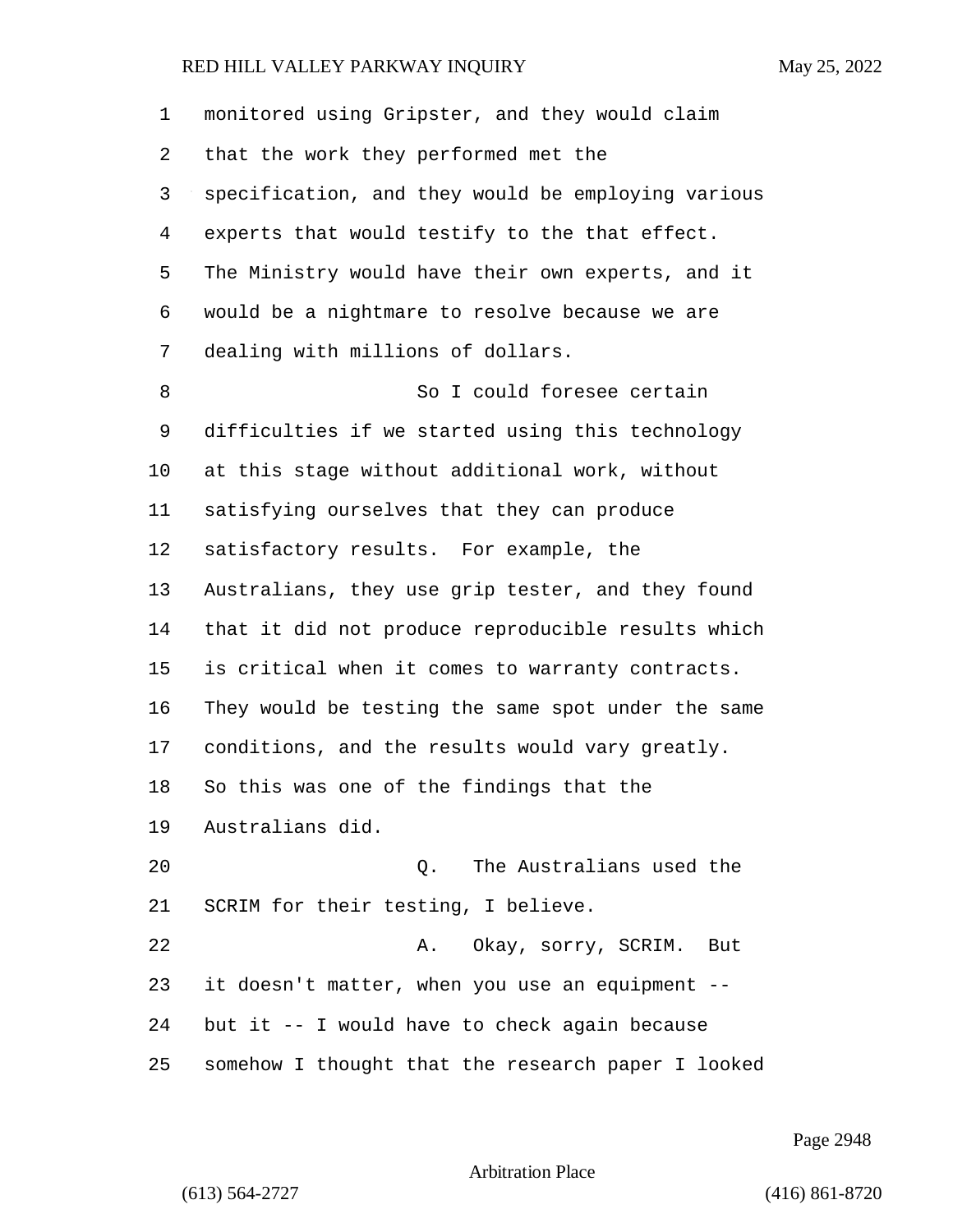at looked at grip tester, but I would have to verify going back to the research report. But it doesn't really matter; one needs to use equipment which both parties, the contractors and the MTO, would accept. 6 Q. Right, and have to be on the same page and the device -- 8 A. Yes --9 Q. If you're using a different device, obviously it can create disputes about what the result -- meaning of the results are in relation to the warranty contract. 13 A. Grip tester has totally different character from the skid -- the -- 15 Q. Right. We've actually heard about -- we've heard about that, and I understand it, so if I could just take you very briefly to image 8 in your paper. 19 Registrar, if you could go to image 8, please. 21 And here you're talking about measurement differences, and in your figure 2 you're showing a curve that involves -- and we've seen a very similar figure to this. And your point as set out below the figure is that the grip

Page 2949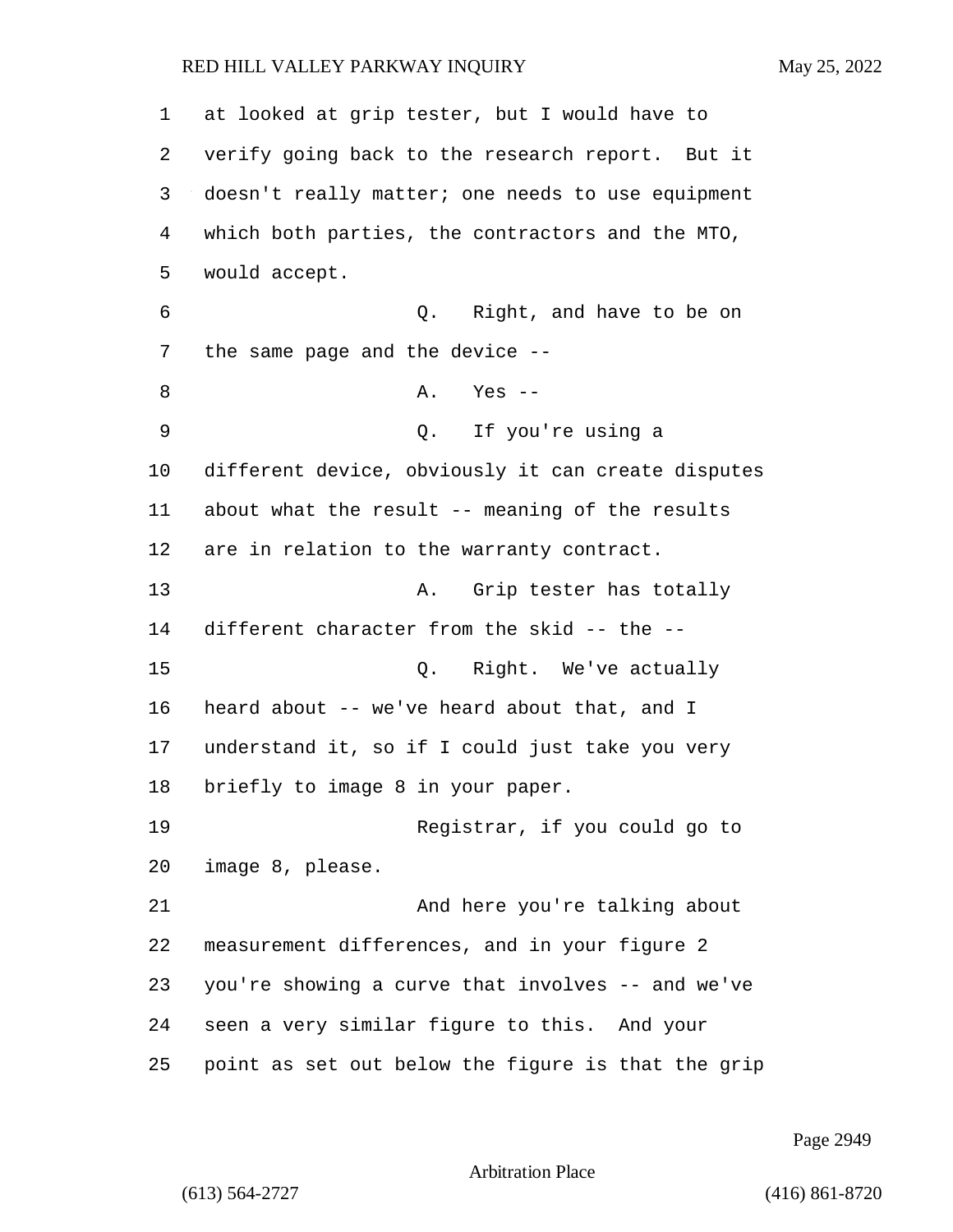tester is measuring at peak friction whereas the locked-wheel tester measures at the fully locked part of the curve at the far right of the graph; is that right?

5 A. That's correct. Also grip tester is using smooth tire while the skid trailer is using ribbed (ph) tire, so that's another major difference. The wheel of grip tester has got 10-inch diameter, the outside diameter, while the skid trailer has got 20. So it's the size of the wheel that also matters. And also important is the weight of the device. Grip tester weighs, I think, 85 kilos, while the skid trailer, you know, is close to 500. So there are major differences, and based on those difference alone one would expect the grip numbers to be totally different from the friction numbers. 18 Q. Right, and we've heard that typically they would be higher, that it returns a grip number than a -- 21 A. Yeah, that would much higher. I mean, when you look at the peak friction, this is what they measure. 24 Q. Right, and your point about the -- also the weight has to do with, I

Page 2950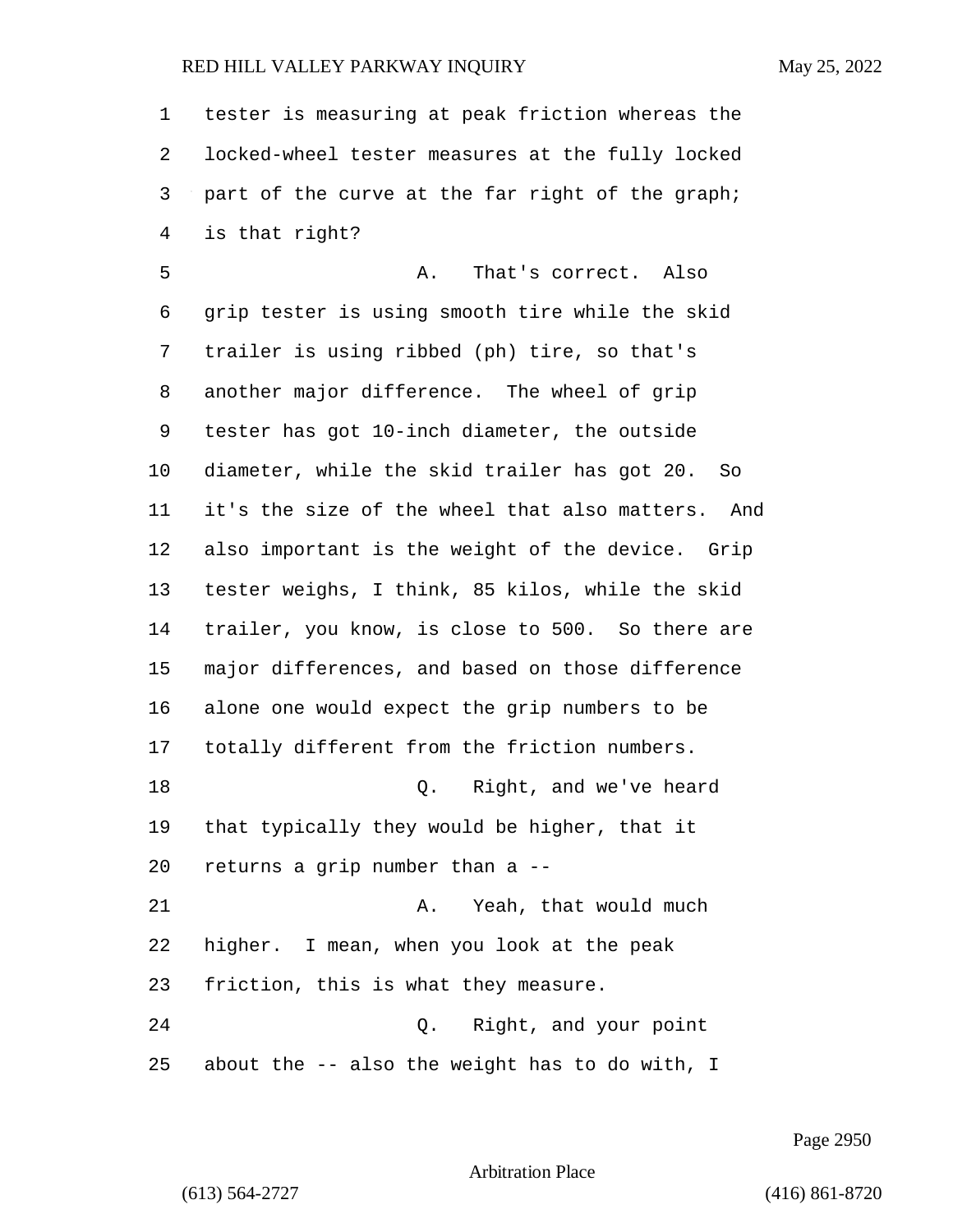think you referred to the robustness of the machine -- 3 A. Not only robustness. When the road has got high roughness because of its slight weight, grip tester tends to bounce, and that's the reason why its results are not easily reproducible because bounces, so each time it may take a different reading. 9 Q. If we could go to image 15 under "Testing Conditions." And a reference to use -- in the third paragraph there, and you're, again, talking about the issue of performance criteria in contracts. And then you talk about temperature, and specifically you reference that you must limit testing in the period between first of May and September 30th to minimize the effect of temperature on the measured FN, and where 10 degrees Celsius difference may represent two units of FN and to avoid seasonal impacts such as winter sanding. 21 Then, testing ahead of May can produce FN of more than five units higher than in peak of summer and thus get a project past -- it says passed, but I take you as meaning past the warranty provisions.

Page 2951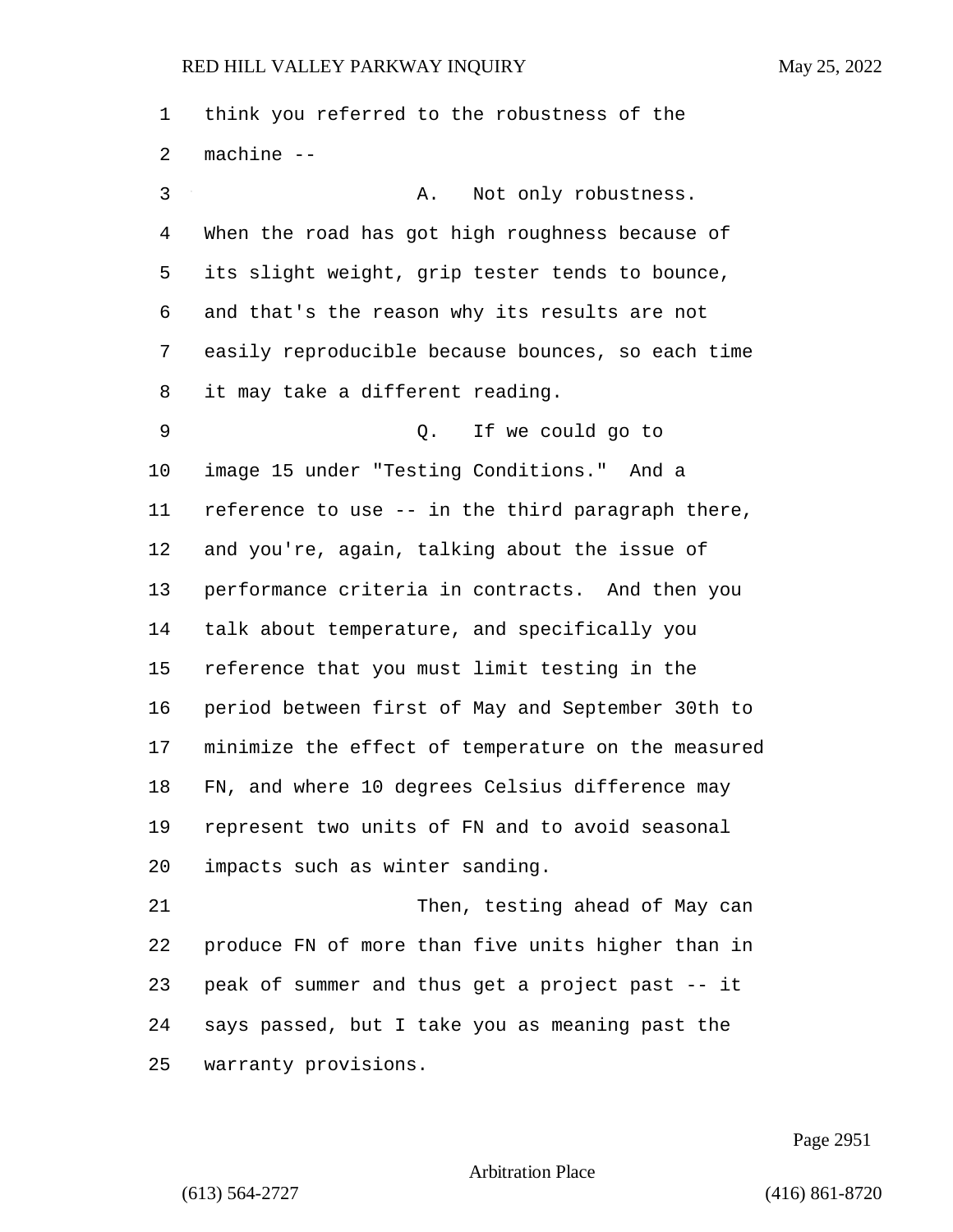| $\mathbf 1$ | So if your --                                      |
|-------------|----------------------------------------------------|
| 2           | Can I say something?<br>Α.                         |
| 3           | Yeah, please.<br>Q.                                |
| 4           | Since you mentioned this,<br>Α.                    |
| 5           | this is from the Australian's report, but when you |
| 6           | look at U.S. research, you will find the effect to |
| 7           | be of half of what the Australians report. So in   |
| 8           | other words, for every 10 degrees Celsius there is |
| 9           | only one unit of FN difference. So when you are    |
| 10          | measuring, for example, at 30 degrees Celsius, you |
| 11          | would have to add one unit to what the skid        |
| 12          | trailer measured, and here you are measuring at    |
| 13          | 10 degrees Celsius, you would have to subtract     |
| 14          | one. So this particle adjustment might be good     |
| 15          | for what the -- for the equipment that the         |
| 16          | Australians were testing, but for the skid trailer |
| 17          | it's half. So 10 degrees difference from 20, it's  |
| 18          | only unit FN.                                      |
| 19          | I had understood that it<br>Ο.                     |
| 20          | was -- that at the lower temperature caused the -- |
| 21          | whatever the difference is, that the lower the     |
| 22          | temperature is, the higher the reading.            |
| 23          | No. Sorry, when -- at<br>Α.                        |
| 24          | higher temperature, say at 30 degrees, the reading |
| 25          | is lower. So you may read, say, for example, 29,   |

Page 2952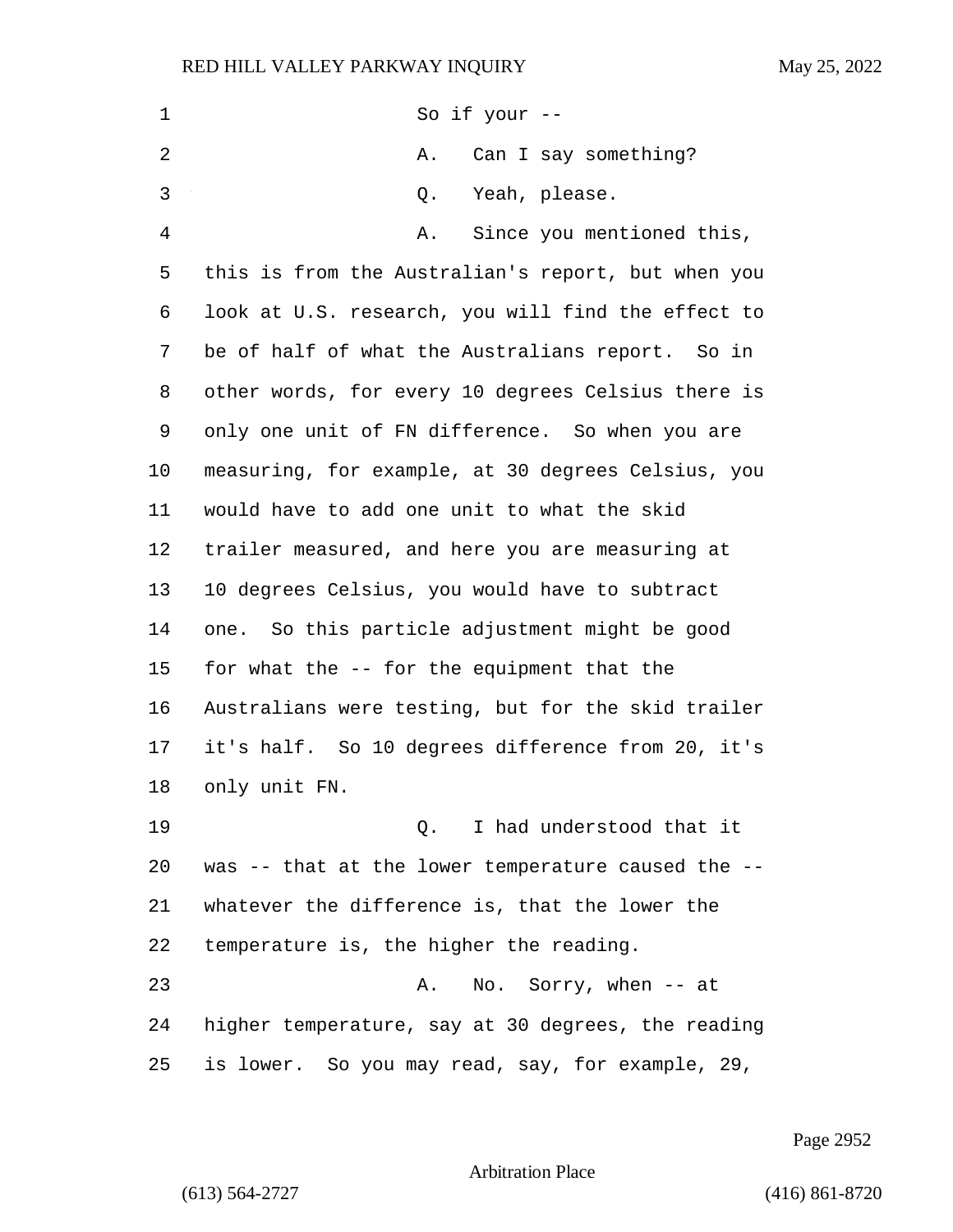| 1  | but if you tested at 30 degrees you would have to |
|----|---------------------------------------------------|
| 2  | add one to it, and it would become 30.            |
| 3  | Q. Right. Okay. I                                 |
| 4  | understand what you mean now, and I think we're   |
| 5  | just coming at it from opposite points.           |
| 6  | Directionally speaking at a lower temperature you |
| 7  | would get a higher FN?                            |
| 8  | A. Yeah, that's correct.                          |
| 9  | Q. Okay. And $-$ but the $-$                      |
| 10 | there's differences of opinion from the U.S.      |
| 11 | literature versus the Australian literature as to |
| 12 | the effect per 10-degree increment?               |
| 13 | Well, it could be that<br>Α.                      |
| 14 | this is what they found for the equipment that    |
| 15 | they were using.                                  |
| 16 | Q. Right.                                         |
| 17 | But the Americans are<br>Α.                       |
| 18 | looking specifically at skid trailer.             |
| 19 | Q. Okay. And then you talk                        |
| 20 | about:                                            |
| 21 | "Testing ahead of May can                         |
| 22 | produce FN more than                              |
| 23 | five units higher than the                        |
| 24 | peak of summer." (As read)                        |
| 25 | Is that referring -- is that                      |

Page 2953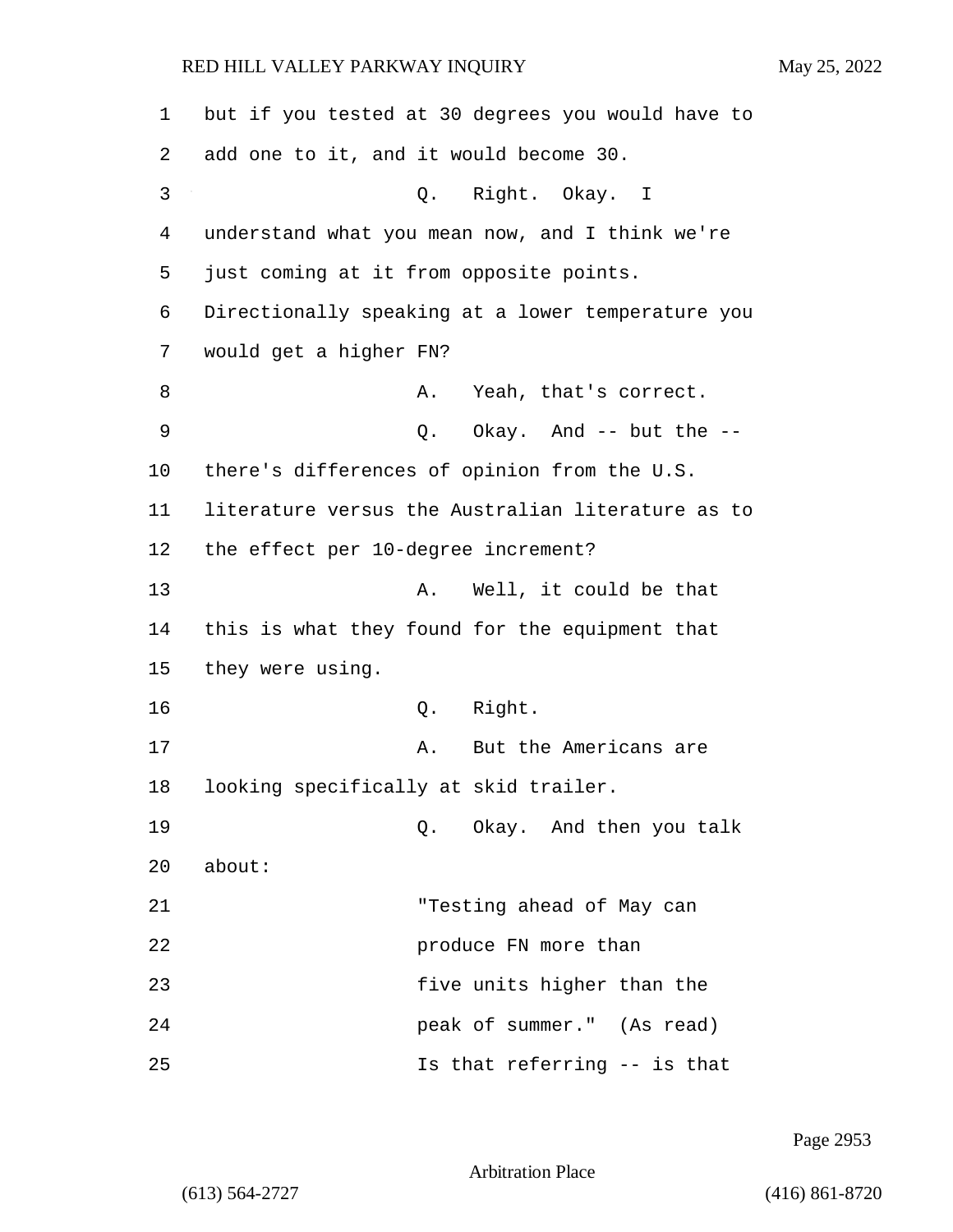partially temperature, or is that talking about the effects of having passed through the winter, or both? 4 A. Quite frankly, I don't know because I must have been quoting from the Australian paper, so -- 7 Q. The quote is blocked in the second paragraph, not in the third paragraph. I'm not sure. But if you're not sure, that's fine. 11 A. I'm not sure, no. 12 0. Okay. 13 A. I know that Frank was very carefully choosing test conditions, not only that he could bunch several test requests together so he wouldn't have to travel long distance, you know, north and then come back to Toronto and return few days later. So he was trying to string up request for testing so that they would be geographically connected. He was very carefully choosing the time of testing so that he could test at posted speed limit because speed limit has got much greater effect on the result than the temperature. But also he would not be testing in extreme temperatures if he could help it. So he

Page 2954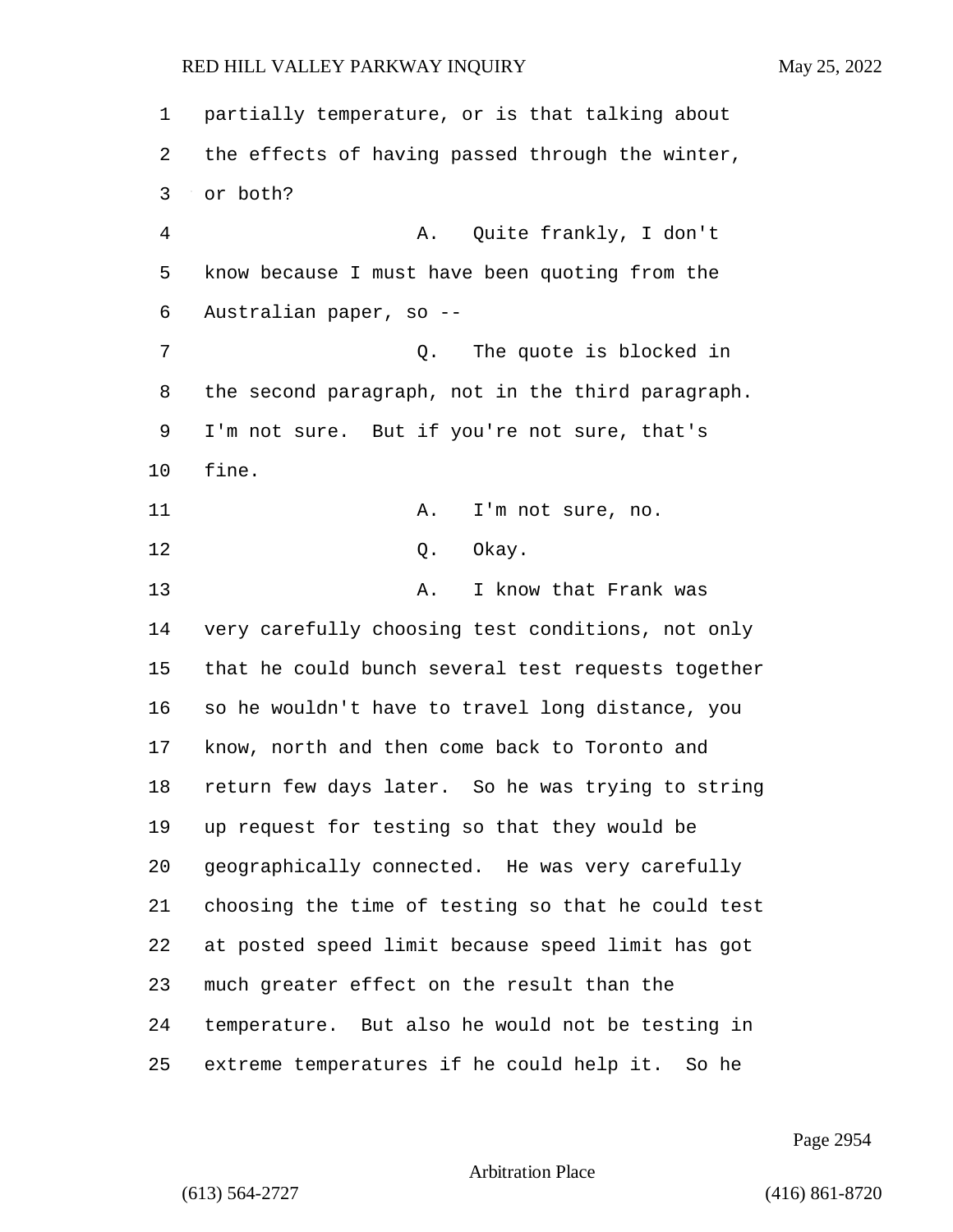avoided testing in very cold or very hot weather and definitely if it was -- if the pavement was wet, or if it was going to rain, he would not test. 5 Q. Because if the pavement was already wet, then that would affect -- I mean, the tester deposits water on the surface of the pavement in order to -- 9 A. That's correct. That would result in a greater depth of water ahead of the test field than what was specified. **D.** Right. And then if we could go to images 15 and 16 in this paper. And it's the recommendation at the bottom of 15. 15 I think you've already addressed what these recommendations are, but in -- you first refer under the recommendation at bottom in the left hand there that based on the AASHTO guide that the network testing can be set up to suit Ontario conditions, and you recommend re-evaluating the CFME devices in three to five years once U.S. FHWA, Federal Highways Agency, completes their evaluation. 24 That was the sort of -- the first thing, and then you recommend continuing

Page 2955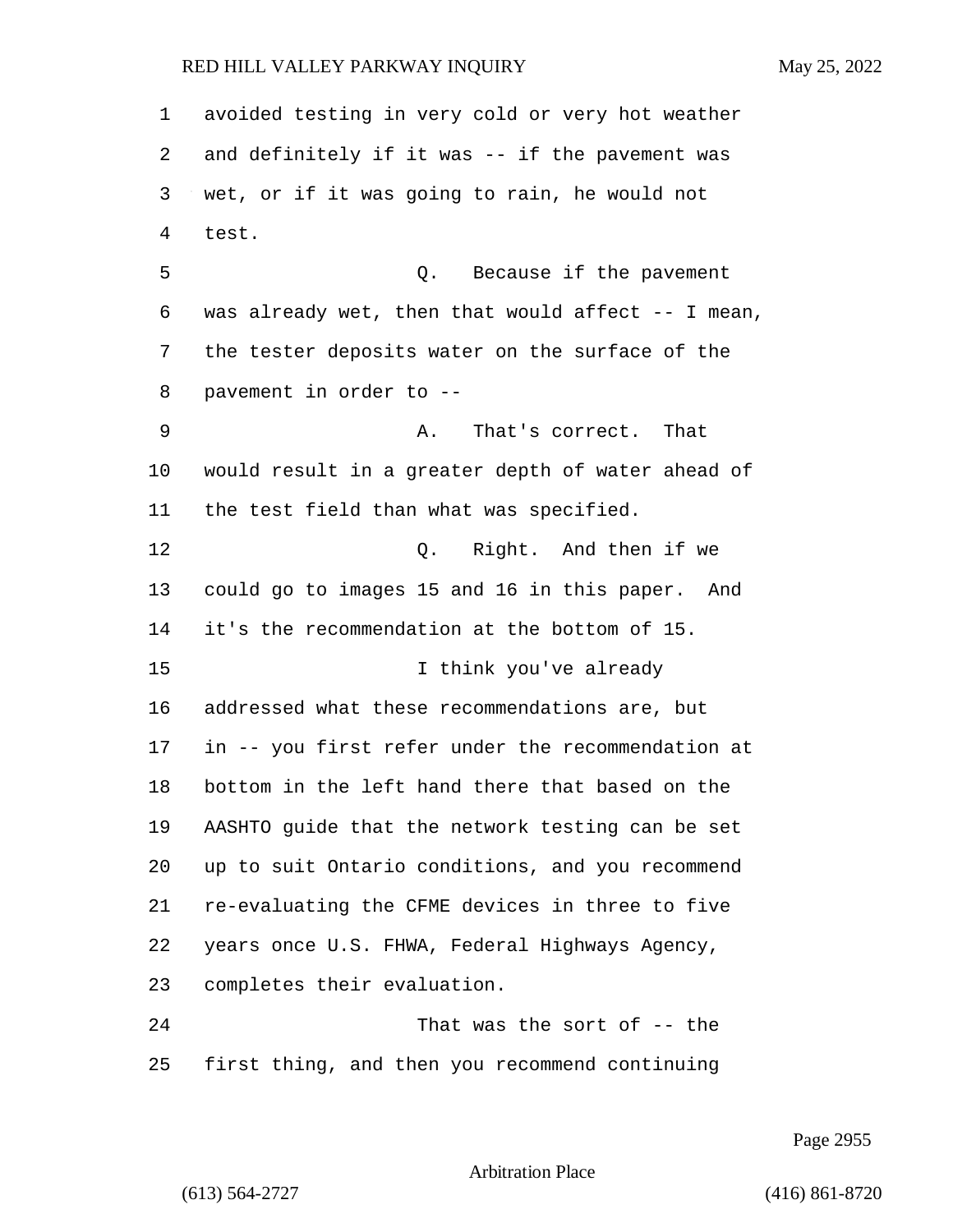1 with the skid tester and talk about how that's -- 2 the majority of states in the U.S. use the same 3 device. 4 A. That's correct. 5 Q. Okay. 6 A. Now, you mentioned in 7 2013 the ministry conducted network testing. They 8 obviously couldn't have -- and now I am making, 9 you know, a reasonable speculation. They couldn't 10 have handled it one friction trailer, but they 11 used up the -- probably Ontario and even U.S. 12 capacity from nearby providers of the services for 13 this purpose. 14 Q. Well, I think we've heard 15 that Mr. Marciello did it, but it wasn't every 16 highway. It wasn't every highway in Ontario that 17 was done, but it was -- 18 A. There is no way how he 19 could have handled the volume. 20 Q. Well -- 21 A. They probably outsourced 22 some of the testing. 23 Q. I -- 24 A. But I'm speculating. I 25 was no longer employed by MTO by then.

Page 2956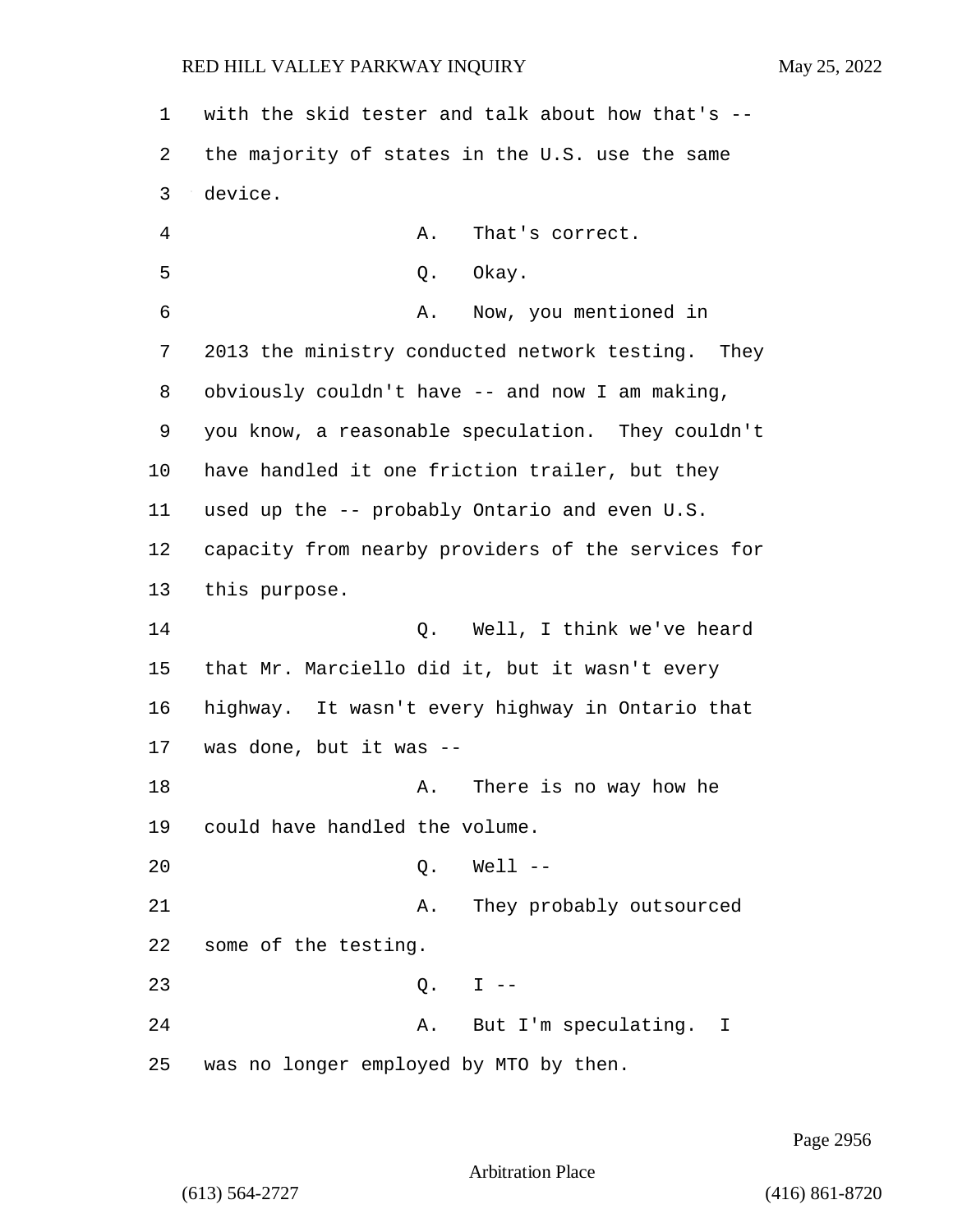| $\mathbf 1$ | Right, I understand.<br>Q.                         |
|-------------|----------------------------------------------------|
| 2           | Now, the last thing I want to                      |
| 3           | ask you about is that -- we see some e-mails that  |
| 4           | in 2008 there was a gentleman by the name of Amir  |
| 5           | Abd El Halim of the University of Waterloo at the  |
| 6           | time who was conducting a study involving the      |
| 7           | relationship between pavement friction and         |
| 8           | collisions as part of his Ph.D. work. And there    |
| 9           | was a -- there are some e-mails where you indicate |
| $10 \,$     | that you gave him the pavement friction survey and |
| 11          | collision data, but the -- there's a -- it sort of |
| 12          | ends, the e-mail trail ends. Do you recall what    |
| 13          | happened with that?                                |
| 14          | A. Yes, I recall. Initially                        |
| 15          | I was thinking about doing this research, and then |
| 16          | I was approached either by Becca or by Tom         |
| 17          | Kazmierowski, I'm not sure which, who suggested    |
| 18          | that perhaps it would be better to outsource this  |
| 19          | research to Waterloo and give it to Amir for his   |
| $20$        | Ph.D.                                              |
| 21          | So what I did, I arranged for                      |
| 22          | collision data from central region to be given to  |
| 23          | Amir, and I checked with him from time to time,    |
| 24          | and I don't -- after approximately six months, I   |
| 25          | don't recall exactly, but Amir indicated that he   |

Page 2957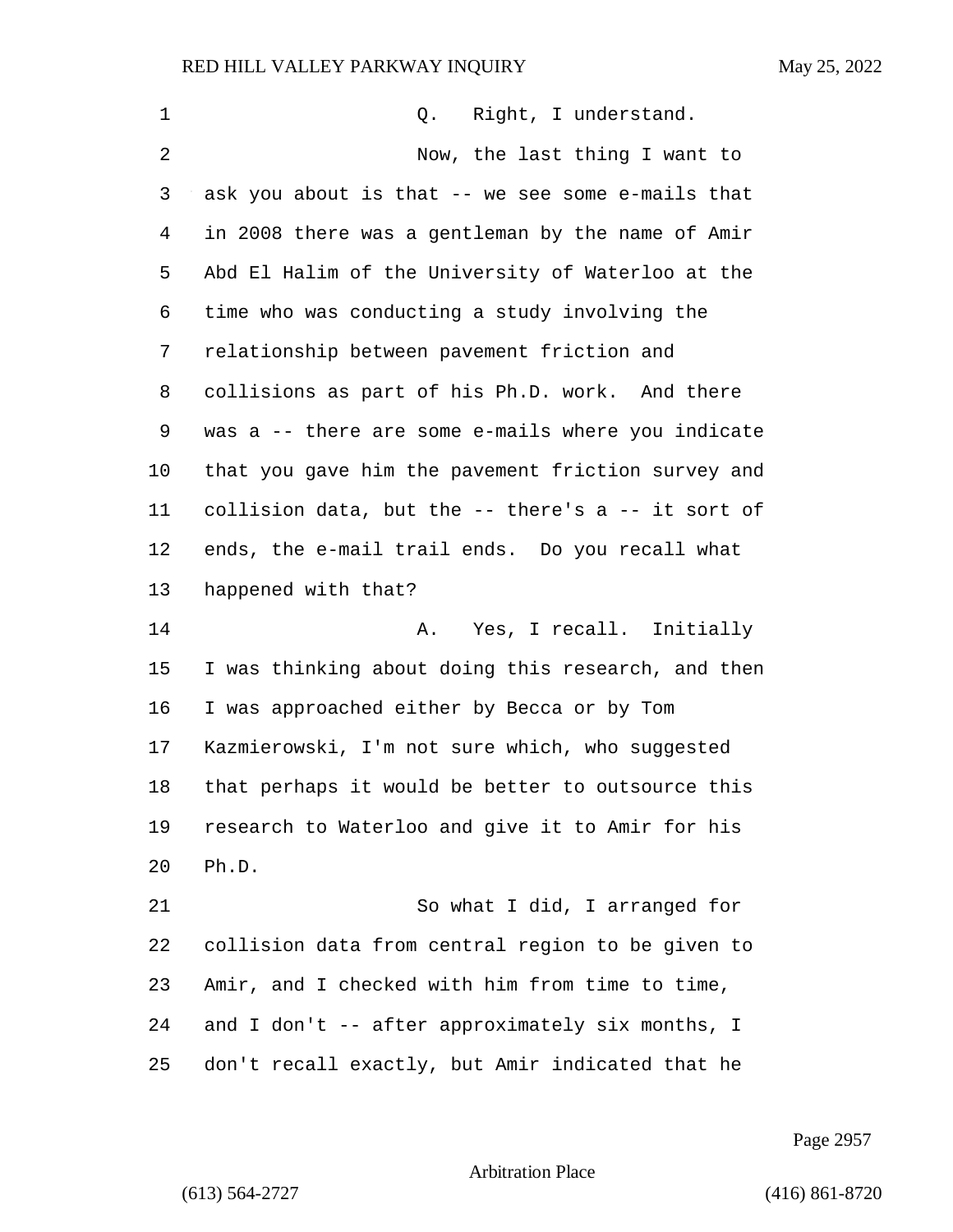couldn't finish the work or that the work would be delayed. I don't know whether it was the birth of his child or sickness or problem with his work, but basically everything was put on hold. So I was keeping the geotechnical committee appraised of the progress, but there was no progress, and it kind of fizzled out. 8 I should also note that in connection with this inquiry I was searching the internet, and I came across Amir's thesis. 11 Q. Yeah. He published in 2010? 13 A. He published it, but he didn't publish it on the original topic, but he focused on network testing. I haven't read the thesis, so it would be inappropriate for me to comment because I was no longer with MTO. 18 Q. No, that's fine. I just wanted -- there's some references in the overview document to your communications with him, and then it sort of ceases. It just sort of fizzled out, as you said. 23 A. As I mentioned earlier, there are so many parameters that affect collisions in wet weather that the friction is

Page 2958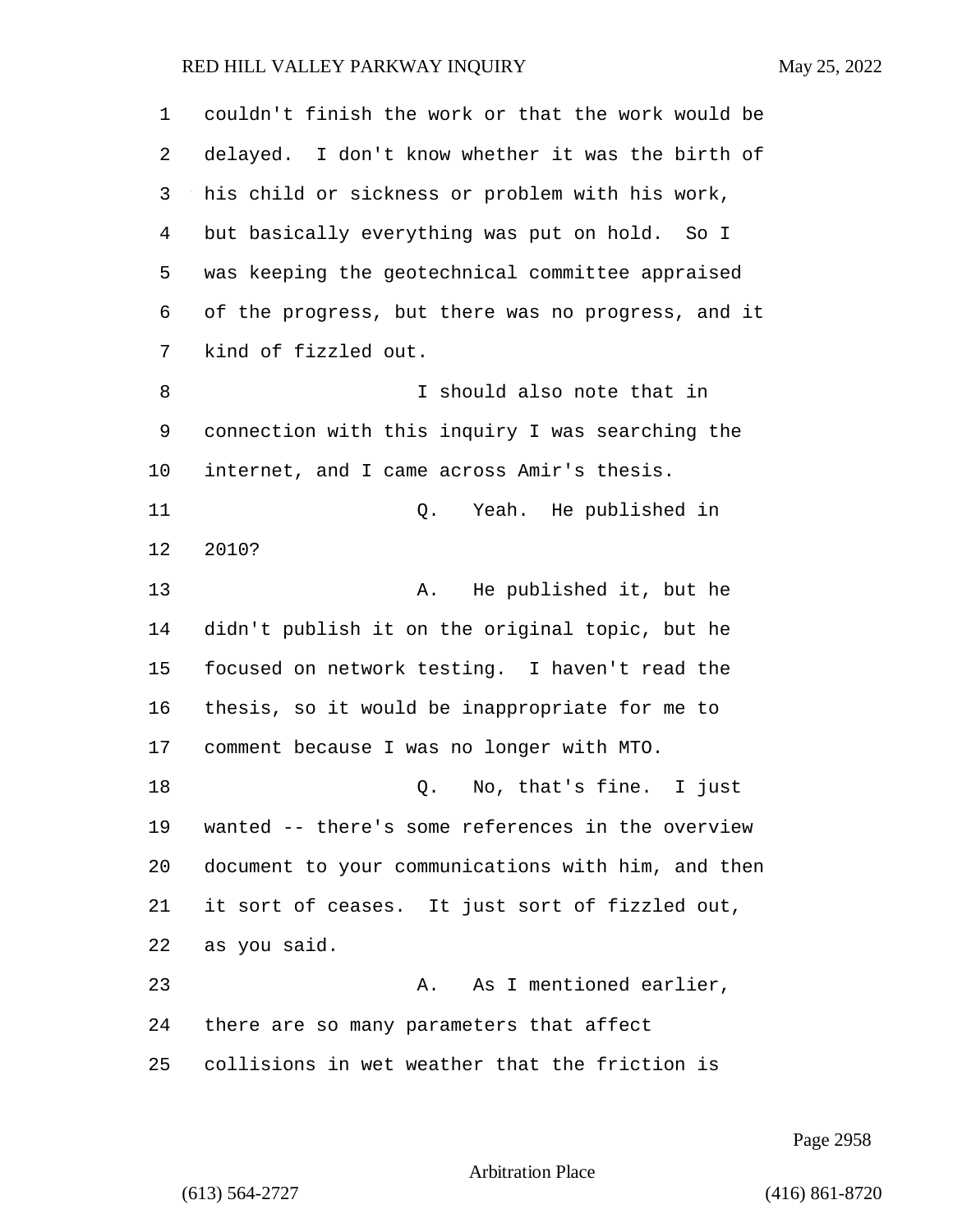just one of them. So numerous researchers, dozens probably, in past 50 years tried to find this correlation, and they didn't find it. 4 Q. Right. When you talk about that, though, about there being -- trying find the correlation, I take it you're not suggesting that there's no relationship between friction, that it's -- between low friction and collisions, it's just assigning the -- a specific cause is where the -- to a collision involving friction is difficult; is that fair? 12 A. That's correct. Generally speaking, you are absolutely right on. The lower the friction, the less collisions are experienced. That's a general trend. But you can't really say that friction number of a certain value is associated with a certain number of collisions. 19 Q. And sorry, you said that the lower the friction the less collisions are experienced. I think that was -- 22 A. Sorry, my apologies, I misspoke. The higher the friction, the less collisions. I'm sorry. I'm glad you caught me. 25 Q. That's my job.

Page 2959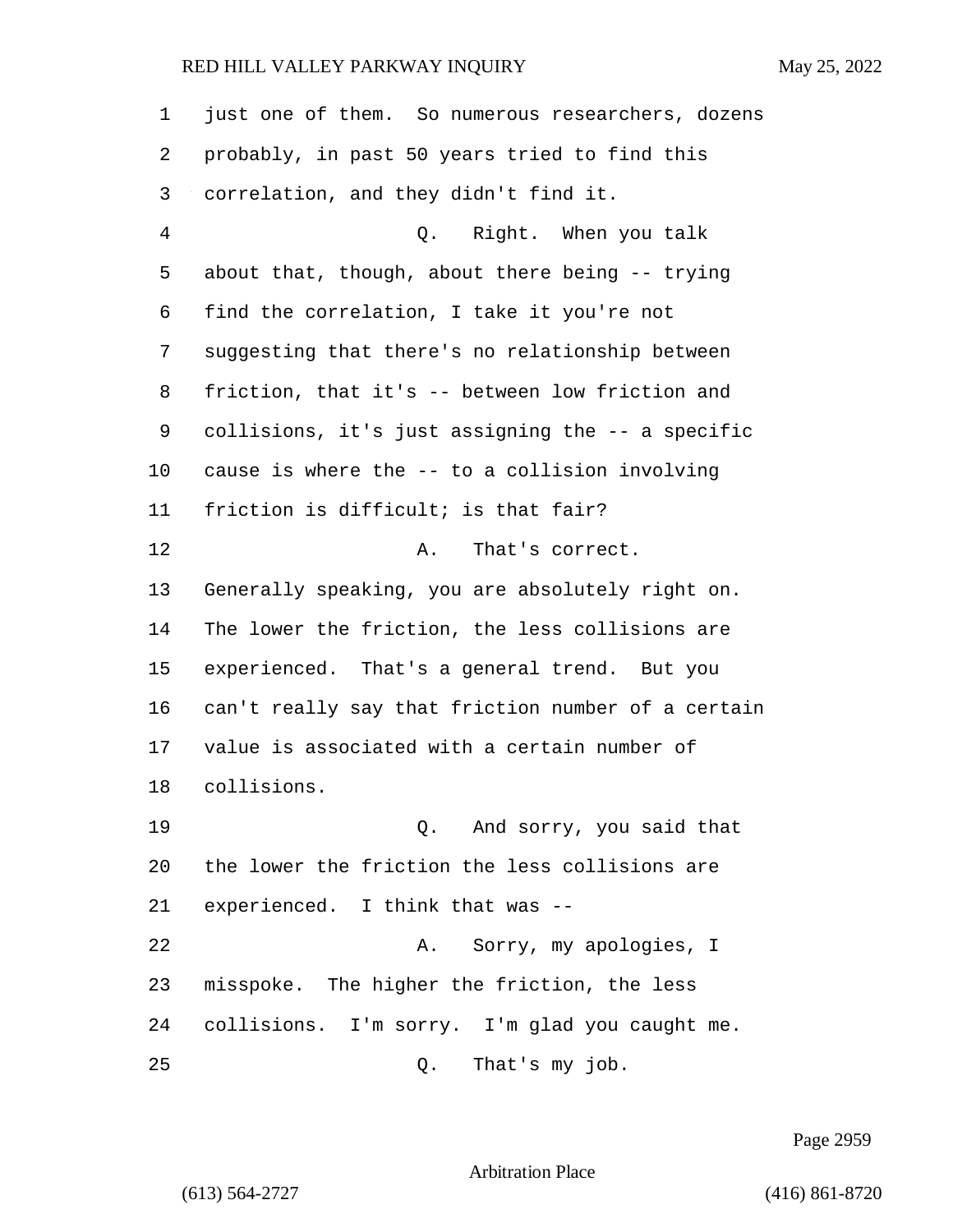| 1       | MR. LEWIS: Okay.                                   |
|---------|----------------------------------------------------|
| 2       | Commissioner, it is about 10 to 1:00. I don't      |
| 3       | believe I have any further questions. I would      |
| 4       | like to review my notes, but I haven't canvassed   |
| 5       | also with participants' counsel, so perhaps this   |
| 6       | would be a good time for the lunch break.          |
| 7       | JUSTICE WILTON-SIEGEL: Sure.                       |
| 8       | Let's take our lunch break and we'll return at 10  |
| 9       | past 2:00.                                         |
| $10 \,$ | --- Recess taken at 12:51 p.m.                     |
| 11      | --- Upon resuming at 2:10 p.m.                     |
| 12      | MR. LEWIS: Good afternoon,                         |
| 13      | Commissioner. I just have a couple of short areas  |
| 14      | to cover, and then -- if that's okay, and then     |
| 15      | I'll turn it over to participants' counsel. May I  |
| 16      | proceed?                                           |
| 17      | JUSTICE WILTON-SIEGEL: Please                      |
| 18      | proceed.                                           |
| 19      | BY MR. LEWIS:                                      |
| 20      | So, Mr. Klement, before<br>Q.                      |
| 21      | lunch, I just want to make sure we're clear on one |
| 22      | issue which is: You had indicated that the grip    |
| 23      | tester would give much higher grip numbers than    |
| 24      | the friction numbers returned by the locked-wheel  |
| 25      | tester, and you referred to it because it tests at |

Page 2960

Arbitration Place

(613) 564-2727 (416) 861-8720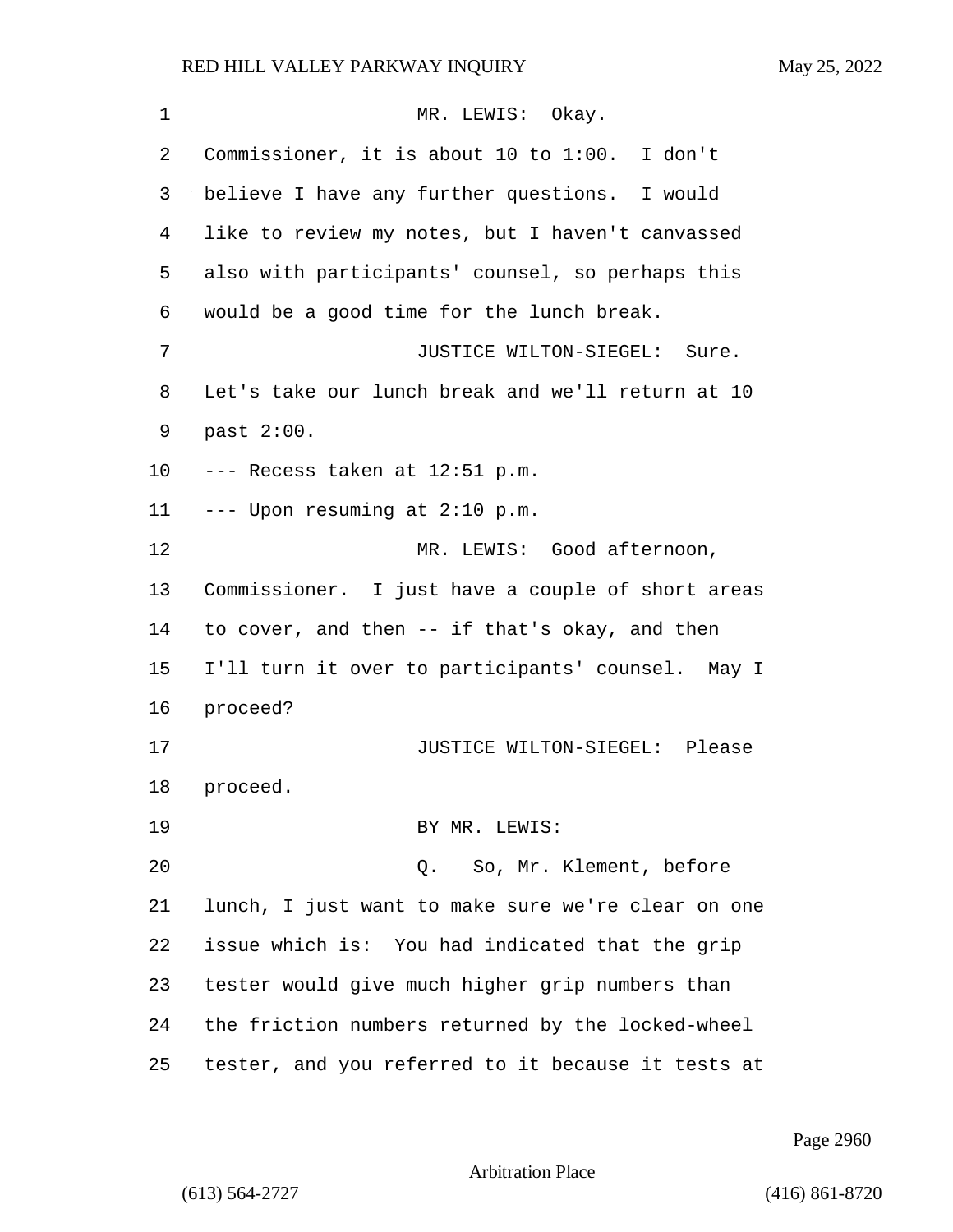| $\mathbf 1$ | the peak friction on the figure we looked at. Do   |
|-------------|----------------------------------------------------|
| 2           | you recall saying that?                            |
| 3           | Yes, that's my<br>Α.                               |
| 4           | understanding from reading various reports.        |
| 5           | Q. Right. Okay. And                                |
| 6           | actually on that point am I correct that your --   |
| 7           | you have lots of experience with the locked-wheel  |
| 8           | tester. As you described, you even rode with       |
| 9           | Mr. Marciello, but you don't have any personal     |
| $10 \,$     | experience with the grip tester or other CFME; is  |
| 11          | that correct?                                      |
| 12          | Α.<br>No, none.                                    |
| 13          | Q. Okay. And to make sure,                         |
| 14          | then, that I understand, you're -- in terms of the |
| 15          | grip tester returning a higher grip number,        |
| 16          | they're reported with a different -- they're both  |
| 17          | dealing with the coefficient of friction, but its  |
| 18          | grip number is what's reported for the grip        |
| 19          | tester, and either the SN or FN is reported for    |
| 20          | the locked-wheel tester.                           |
| 21          | But if you were testing the                        |
| 22          | same highway under the same conditions at the same |
| 23          | time of year, am I correct you're saying that the  |
| 24          | grip tester measurements, the grip number that's   |
| 25          | returned would be higher over the length of the    |

Page 2961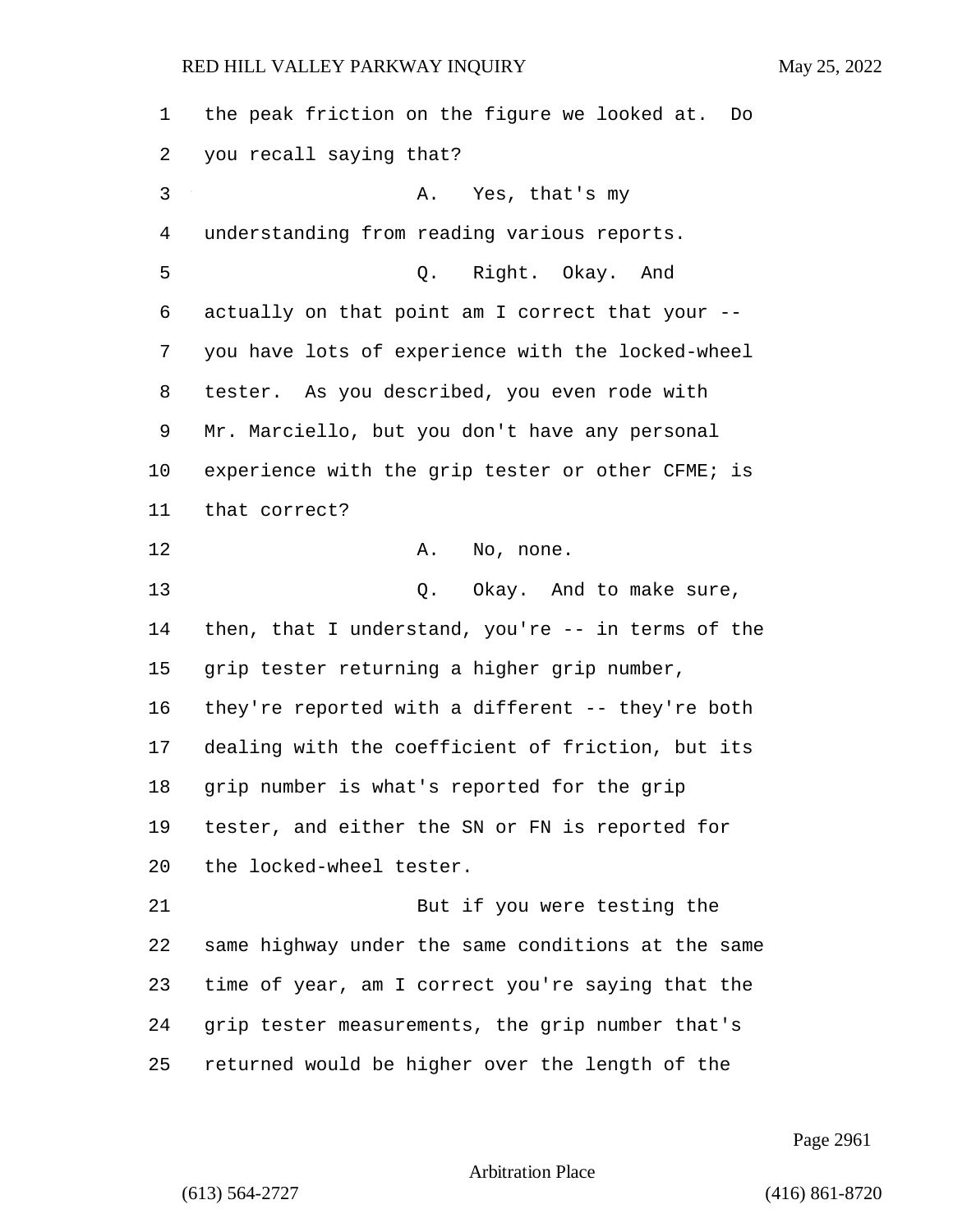| 1              | highway than the locked-wheel tester results?       |
|----------------|-----------------------------------------------------|
| $\overline{2}$ | That's my understanding,<br>Α.                      |
| 3              | but also what is my understanding that the --       |
| 4              | there's a software that converts grip number to     |
| 5              | friction number. So what you would see in a         |
| 6              | report, you know, like this something, something    |
| 7              | wind (ph), you would already see converted grip     |
| 8              | numbers.                                            |
| 9              | Okay. And would --<br>Q.                            |
| 10             | (Speaker overlap)                                   |
| 11             | You would see whatever<br>Α.                        |
| 12             | the company produced as being equivalent friction   |
| 13             | numbers.                                            |
| 14             | Right, and that's what<br>Q.                        |
| 15             | you were saying is -- you had questions about the   |
| 16             | accuracy of the correlation between the two?        |
| 17             | I wouldn't put too much<br>Α.                       |
| 18             | trust in them.                                      |
| 19             | Q. Right. Okay. I                                   |
| 20             | understand. But my -- just to be clear, because     |
| 21             | you said, yes, but -- and then you went on to talk  |
| 22             | about the company providing that comparison.<br>But |
| 23             | the numbers are -- you would expect the grip        |
| 24             | number to be higher across the board on the same    |
| 25             | highway, same conditions than the friction number   |

Page 2962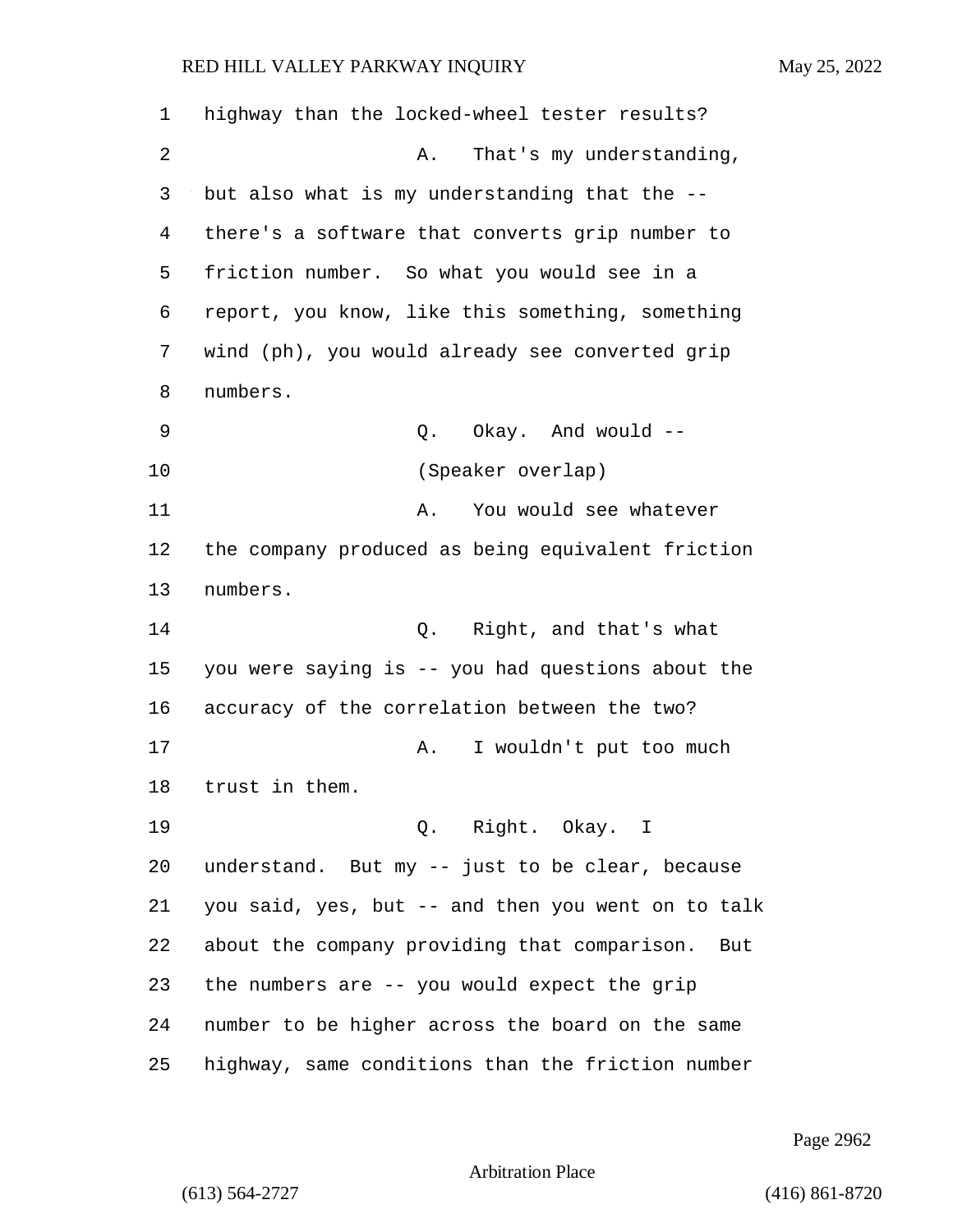1 from a locked-wheel tester? 2 A. That's what I have seen 3 in the literature. 4 Q. Yeah. Okay. Thank you. 5 And then in respect of the literature, and going 6 back to your paper, you mentioned the Australian 7 literature showing that the grip tester had poor 8 reproducibility I think what was said, and I just 9 wanted to look at the paper itself. 10 So if we could go back to 11 MTO 38672, Registrar, and images 12 to 13. And 12 it's at the bottom of page 12, the last paragraph 13 and the top of 13. 14 I just wanted to first see 15 that this is what you're talking about. You refer 16 to Department of Defence Policy Manual from 17 January 2004 stating that: 18 "It's widely acknowledged that 19 continuous friction measuring 20 equipment, CFME, has poor 21 repeatability and can also 22 have calibration problems. 23 Therefore the use of CFME to 24 demonstrate regulatory 25 compliance is questionable.

Page 2963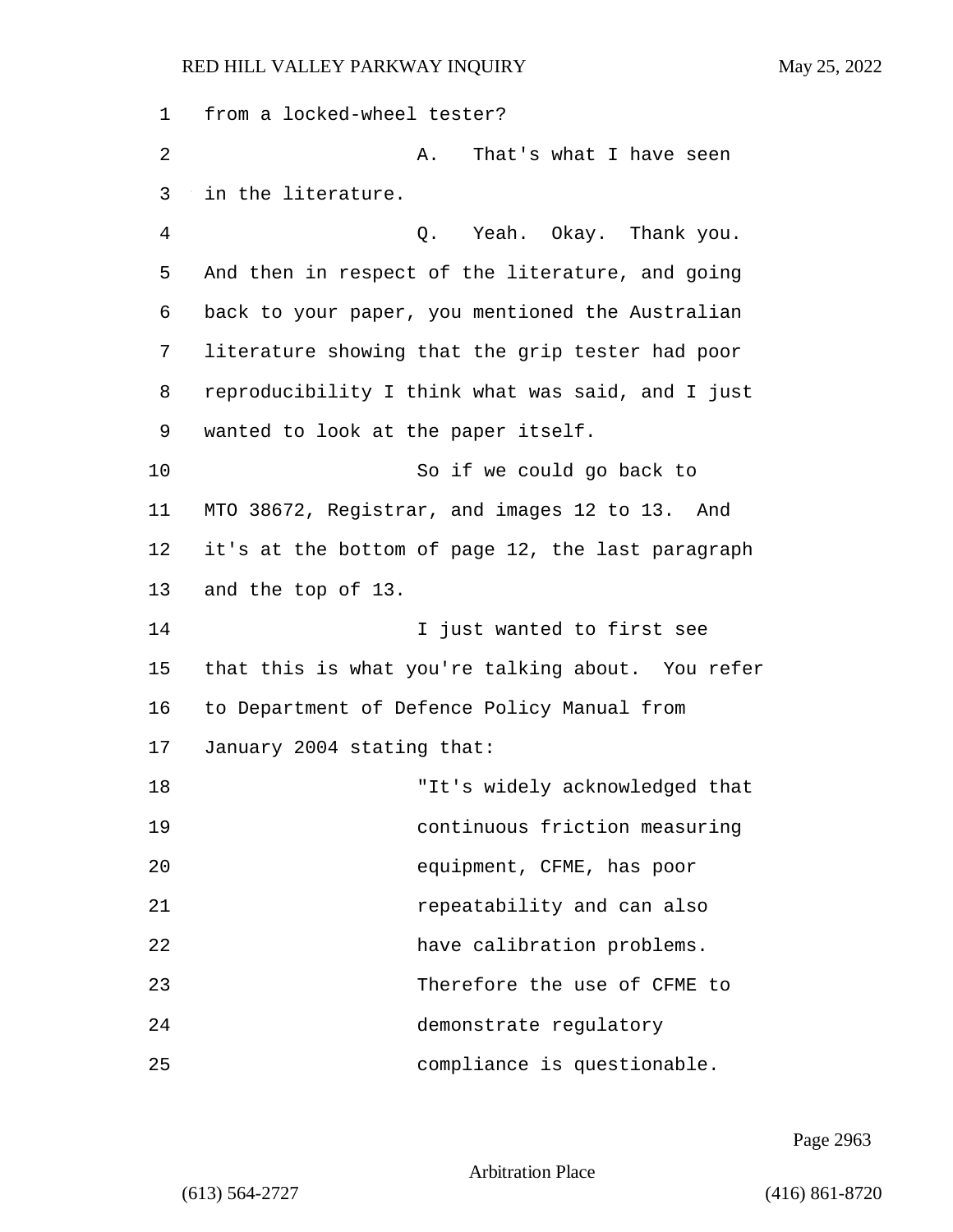1 However -- it is, however, a 2 valuable tool to assist in the 3 management of runway 4 friction." (As read) 5 That's the quote. Am I 6 correct that is what you were referring back to? 7 A. Yeah, that is what I was 8 referring to. 9 Q. Okay. And I see from 10 that that it's actually referring to CFME 11 generally, which is what the grip test, CFME 12 generally, and the grip tester is one of those, 13 right? 14 **A.** This would include other 15 devices as well -- 16 Q. Right. 17 A. -- but I would have to 18 look at the original report to see whether they 19 actually referred to grip tester or just to 20 general CFME devices. I would find it -- I would 21 have jumped in my report to conclusion that grip 22 tester would have been included in this or in the 23 original paper they (indiscernible) to refer to 24 grip tester to start with, so I don't really know 25 without examining the paper.

Page 2964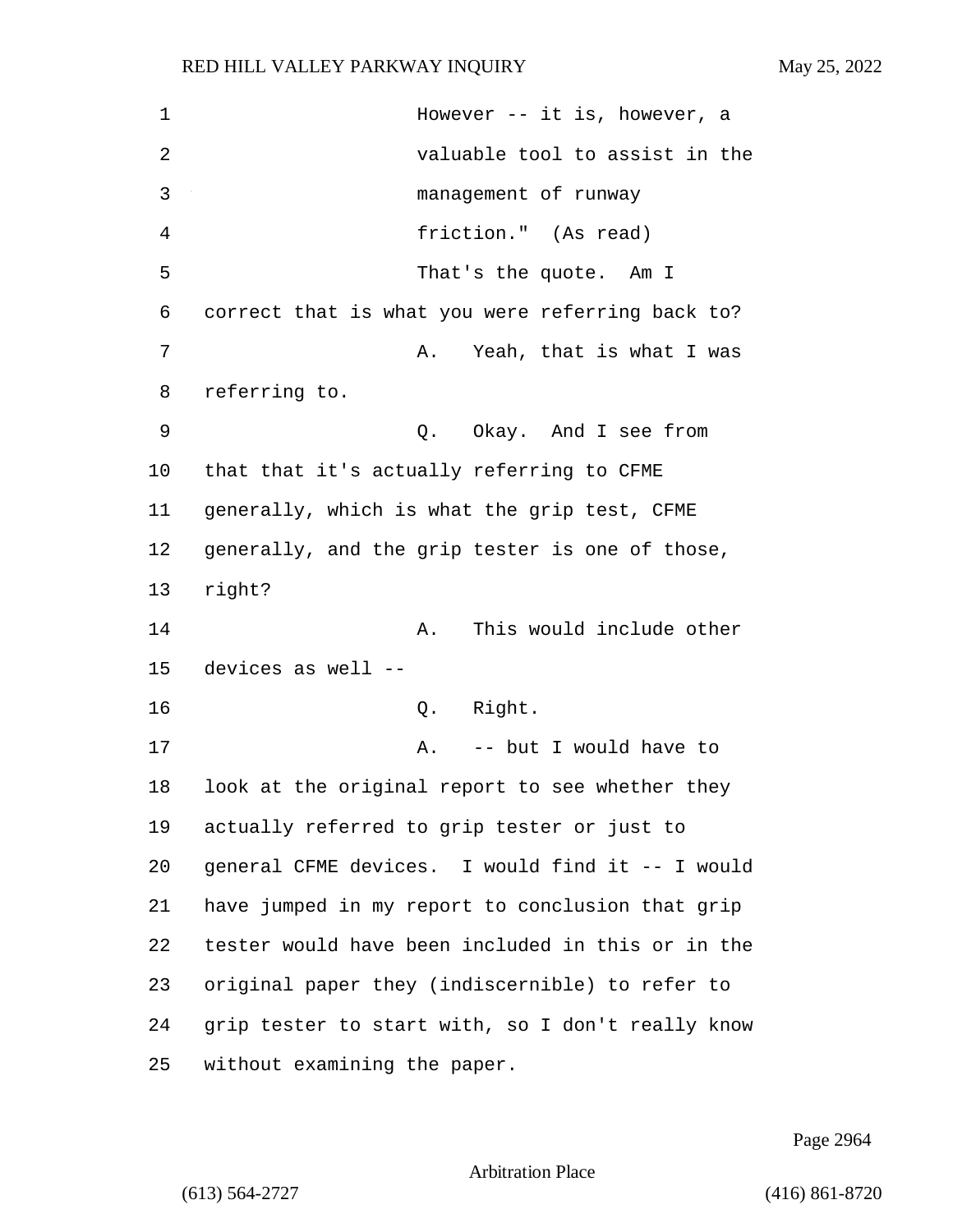| $\mathbf 1$ | Q.<br>The one referred to?                          |
|-------------|-----------------------------------------------------|
| 2           | I could try to locate the<br>Α.                     |
| 3           | original paper for you and that would be the proof  |
| 4           | of the pudding, so to speak.                        |
| 5           | Okay. Well, that's fine,<br>Q.                      |
| 6           | but I'm not -- that may be the case. Let's assume   |
| 7           | that that's the case for a moment, but it's $-$ you |
| 8           | refer later to that -- and I mentioned it before,   |
| 9           | and I see your paper does refer to Australia using  |
| 10          | the SCRIM.                                          |
| 11          | If we go to image 14 in the                         |
| 12          | second last sentence it refers to -- second last    |
| 13          | paragraph:                                          |
| 14          | "Grip tester tried by                               |
| 15          | Australian jurisdictions for                        |
| 16          | network friction testing has                        |
| 17          | not performed satisfactorily                        |
| 18          | as the mainstay Australian                          |
| 19          | testing equipment SCRIM."                           |
| 20          | (As read)                                           |
| 21          | So you had referred to that.                        |
| 22          | And the SCRIM though -- the SCRIM is a CFME,        |
| 23          | though, right?                                      |
| 24          | SCRIM is also a British<br>Α.                       |
| 25          | system but much more robust.                        |

Page 2965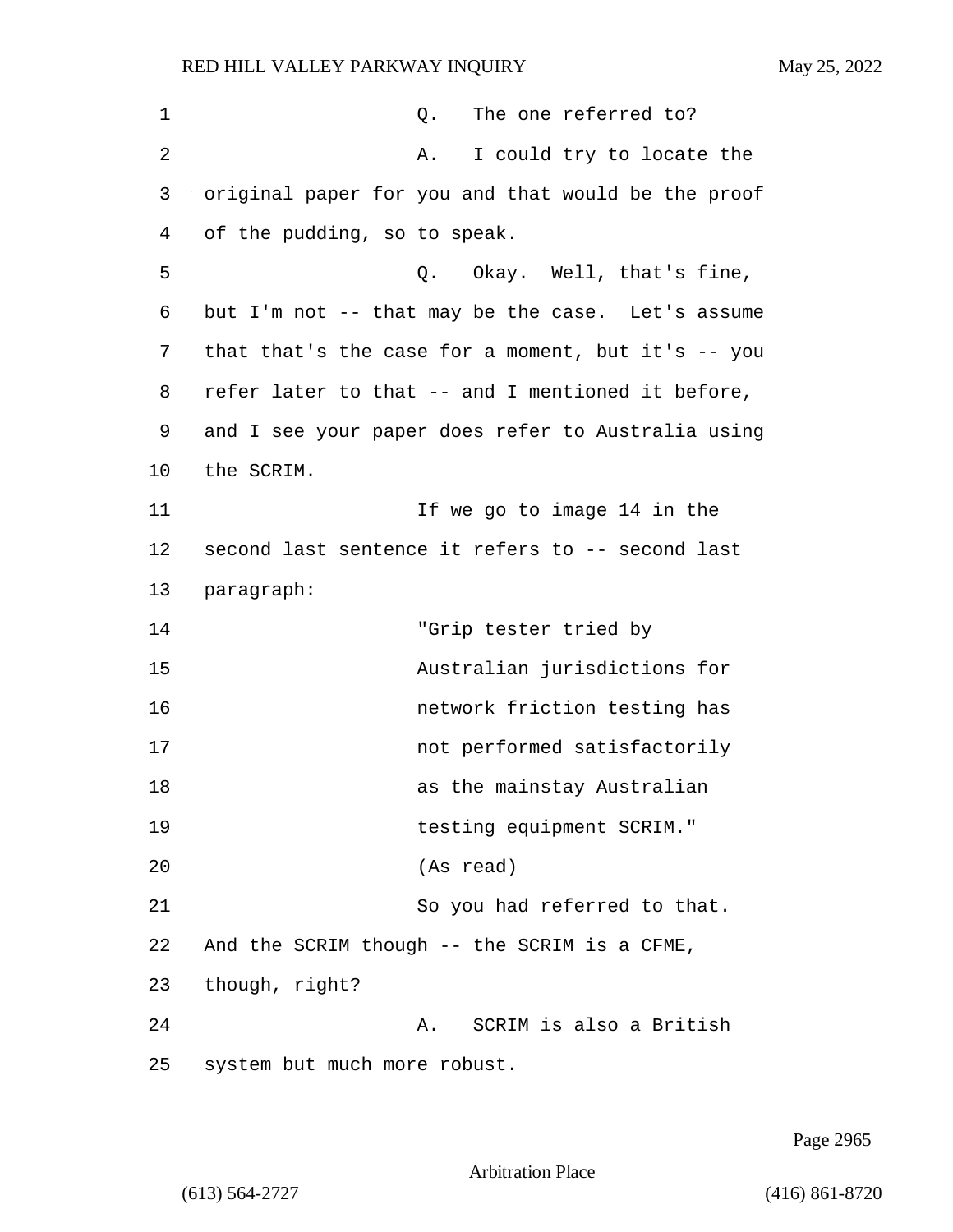| 1  | Q. Right, so it's a big                            |
|----|----------------------------------------------------|
| 2  | machine.                                           |
| 3  | It's a (indiscernible).<br>Α.                      |
| 4  | Yeah, and it measures<br>Q.                        |
| 5  | differently. It's a sideways force.                |
| 6  | It has got some<br>Α.                              |
| 7  | commonality with the grip tester. I believe that   |
| 8  | it also tests slip. It has got a, I think,         |
| 9  | variable slip, and also, if I recall correctly, it |
| 10 | measure also side friction. The wheel is slightly  |
| 11 | at an angle to the direction of travel --          |
| 12 | Q. That's right.                                   |
| 13 | Α.<br>-- if my memory serves me                    |
| 14 | right, but it was long time since I looked at it.  |
| 15 | Q. Yeah. No, we heard from                         |
| 16 | Dr. Flintsch that that is correct. It's a          |
| 17 | sideways force device, and it measures at an --    |
| 18 | the wheel is at an angle to the direction the      |
| 19 | device is travelling.                              |
| 20 | So then to come back to it,                        |
| 21 | you also refer at page 9 -- image 9 at the top     |
| 22 | there under number 1 you're talking about the grip |
| 23 | tester specifically, and it has over 450 units     |
| 24 | currently in operation worldwide, and that it's -- |
| 25 | and above that you talk about the CFME devices     |

Page 2966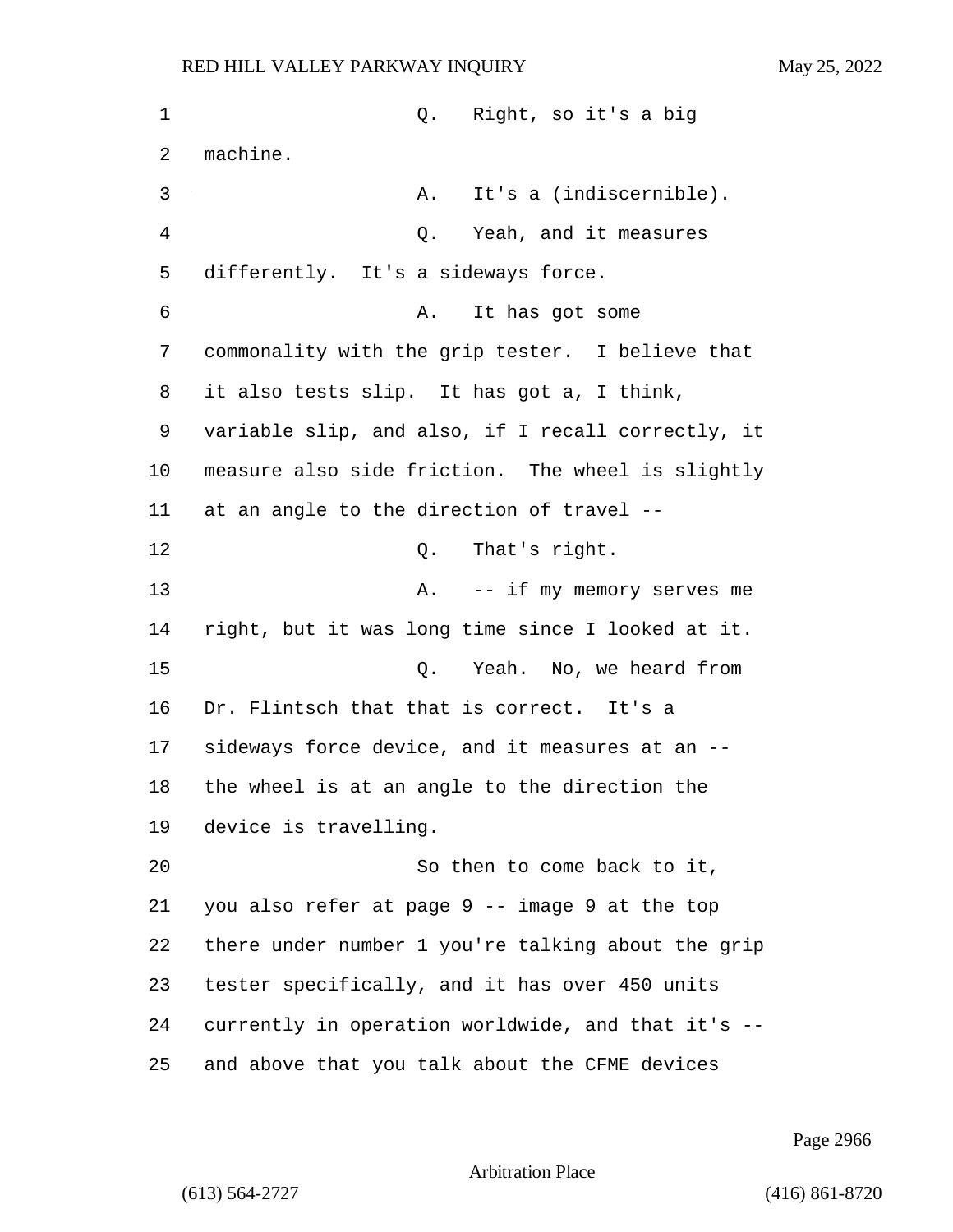used for runway friction monitor, right? That's its primary use up to that point, right? 3 A. Its primary use for airport friction monitoring. Used at airports. 5 Q. Right. And so -- and they use it -- you aren't saying that the grip tester is unable to return accurate results for airports, right? That's not -- 9 A. I did not say that. To start with, at the airport the runways are much more -- much less rougher than the roads, so the grip tester, it's not likely to bounce as much and therefore it may provide repeatable results. Also it might be driven at lower speeds because you don't have a traffic behind, so speed is not the concern, so the slower you go, the more accurate the reading would be. 18 Q. Okay. 19 A. I am guessing here because I have never participated in grip tester testing, so I can't really say. 22 Q. No. And we're just asking you about your actual knowledge. And so the -- and just to come back to the jumping off the road, your -- I think your point is, look, if

Page 2967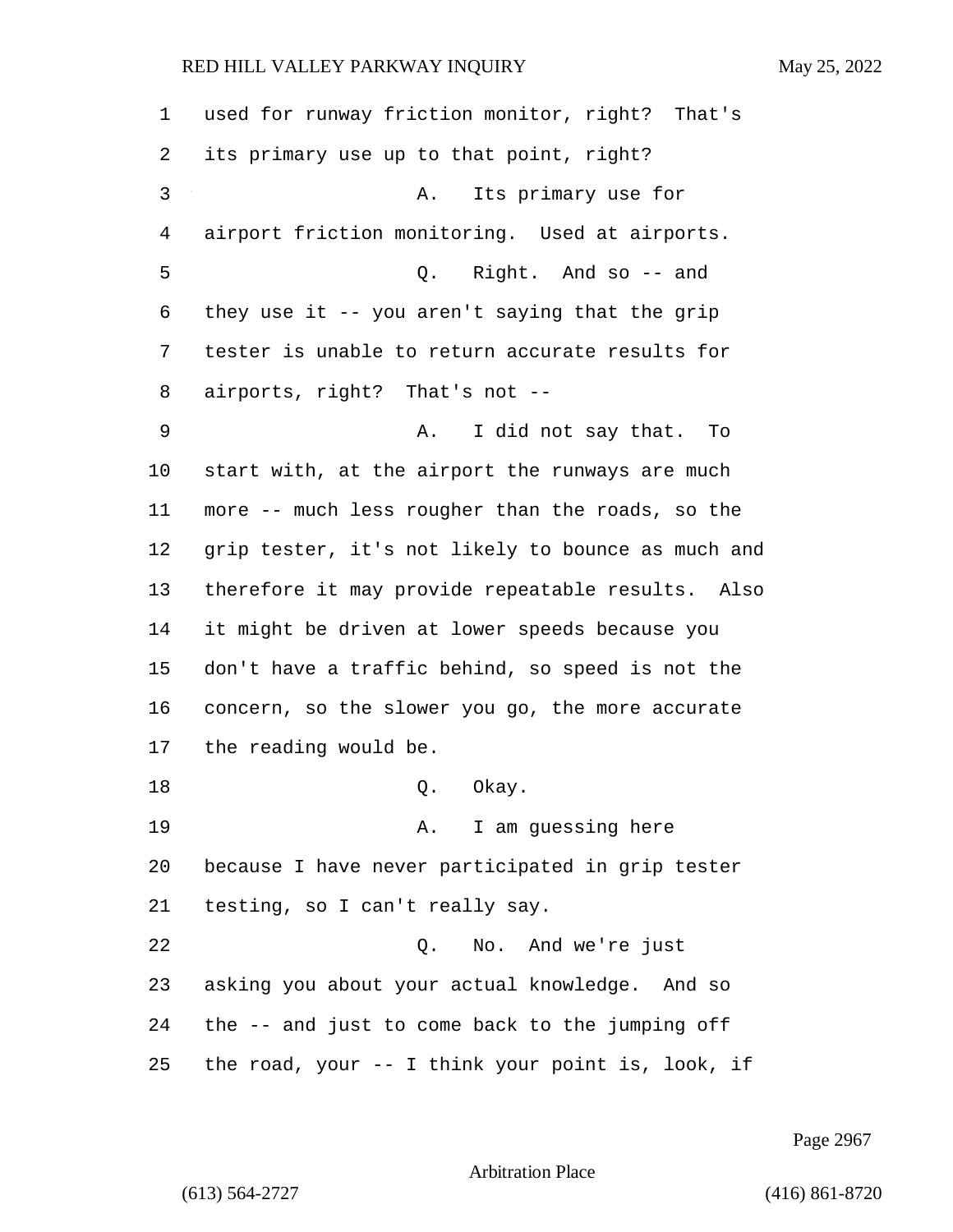you're testing on a highway at the posted at a -- it's a 400 series highway at a hundred and it's rougher than a -- or 80, whatever, and it's rougher than a runway, then given the relative lightness of the device, then it can bounce around some. 7 A. But my understanding is that grip tester is not used at posted speed. It's used, I don't know, around 60 kilometres per hour max even though it's capable -- they say that it's capable of going up to 135 kilometres per hour in theory. 13 Q. Right. **A.** But in practice I think the way it's being used it's probably close to 60. 16 Q. I think it's 50 is typical, but in any event it's slower than -- 18 A. Okay. So I stand corrected. You know better than me. 20 Q. Okay. But if -- so it was your concern here that if the MTO was testing as per its practice at the posted speed, that that could pose a problem for the grip tester? 24 A. I believe so, yes. I would not recommend to run grip tester at posted

Page 2968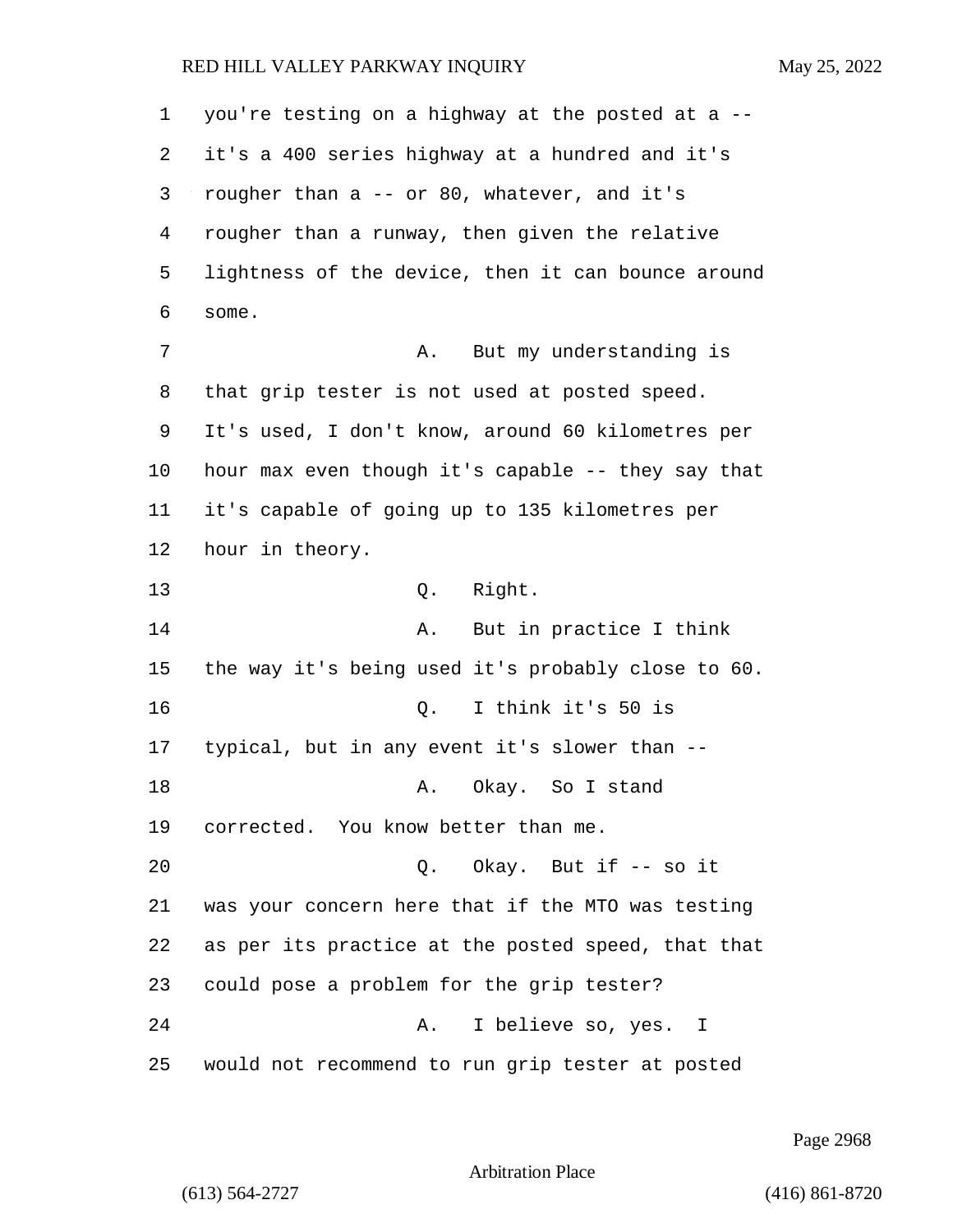| 1  | speed, not on freeway.                             |
|----|----------------------------------------------------|
| 2  | Right, and then if I<br>0.                         |
| 3  | could take you to image 11 at the bottom there.    |
| 4  | It's the top item under the heading "Disadvantages |
| 5  | of CFME," and you refer to the grip tester         |
| 6  | specifically that:                                 |
| 7  | "The grip tester has been used                     |
| 8  | in North America mostly at                         |
| 9  | airports and on a research                         |
| 10 | basis for roads. Therefore,                        |
| 11 | it would be imprudent to                           |
| 12 | pioneer its application in                         |
| 13 | network testing before enough                      |
| 14 | is known of the system's                           |
| 15 | efficacy for that purpose."                        |
| 16 | (As read)                                          |
| 17 | And I think if I'm correct                         |
| 18 | that's then reflected in your recommendations that |
| 19 | we discussed which is, look, before we, you know,  |
| 20 | make a decision to use the grip tester for network |
| 21 | testing, there needs to be more analysis done, and |
| 22 | that's what you were proposing waiting on the FHWA |
| 23 | for; is that right?                                |
| 24 | Yes, that's right.<br>Α.                           |
| 25 | Okay. Thanks.<br>MR. LEWIS:                        |

Page 2969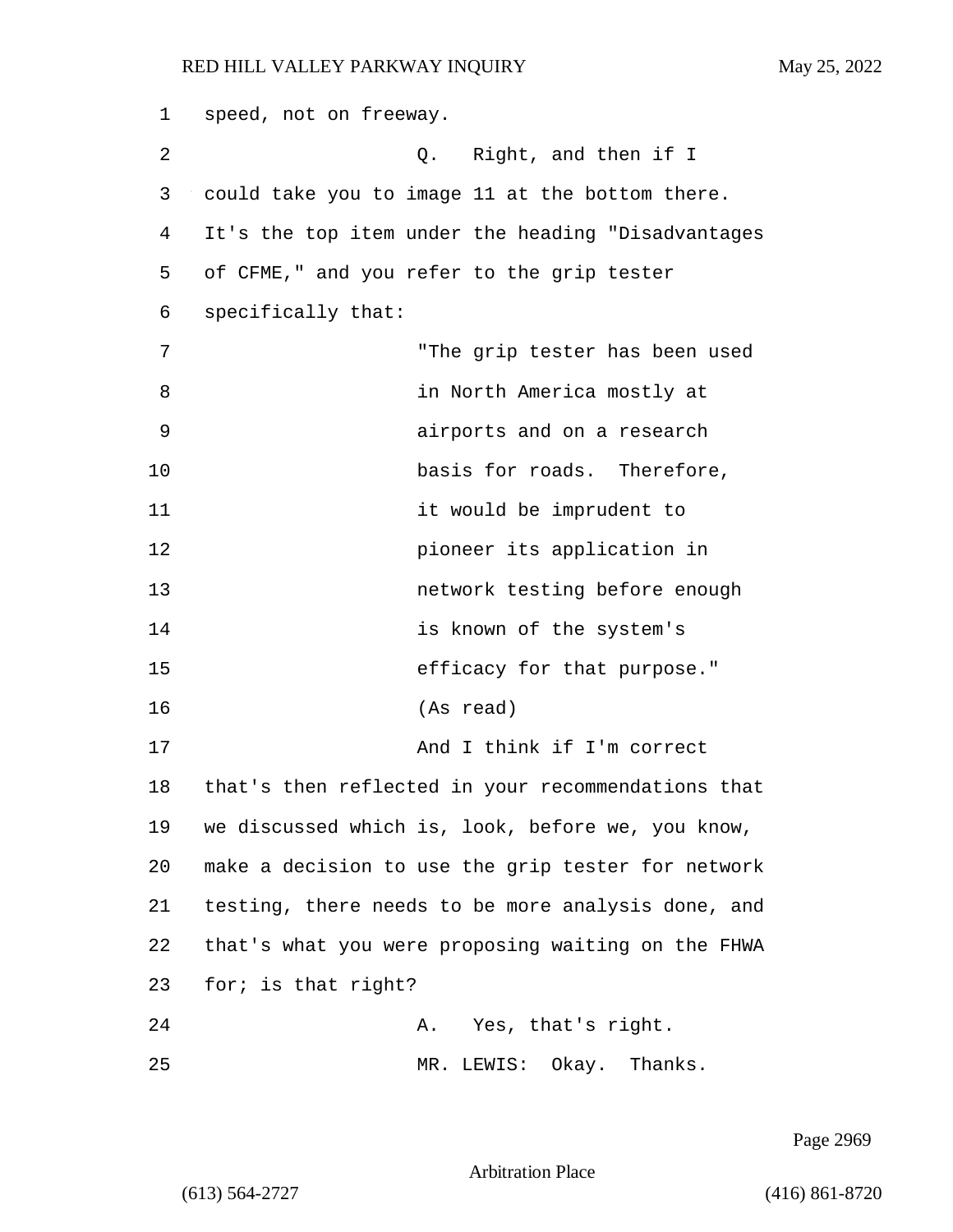That's all my questions. Thank you, Mr. Klement. 2 And I don't believe, Commissioner, that it won't be terribly long for the participants' questions, but I think perhaps Ms. Roberts for Golder would be first based on time estimates. 7 MS. JENNIFER ROBERTS: Hello, Mr. Klement. I'm Jennifer Roberts. I'm counsel for Golder. 10 THE WITNESS: Hello. 11 MS. JENNIFER ROBERTS: Commissioner, may I begin? 13 JUSTICE WILTON-SIEGEL: Yes, please begin. EXAMINATION BY MS. JENNIFER ROBERTS: 16 Q. So, Mr. Klement, I'm going to just take you back to a couple of pieces of evidence from this morning and ask a number of questions. I want to talk first about the 2007 pavement friction update that you prepared. 21 One of the points that you made is, you talked about instances where you might take steps to have friction restored even where friction levels were at 30 or above. And the one that's referenced there is where the

Page 2970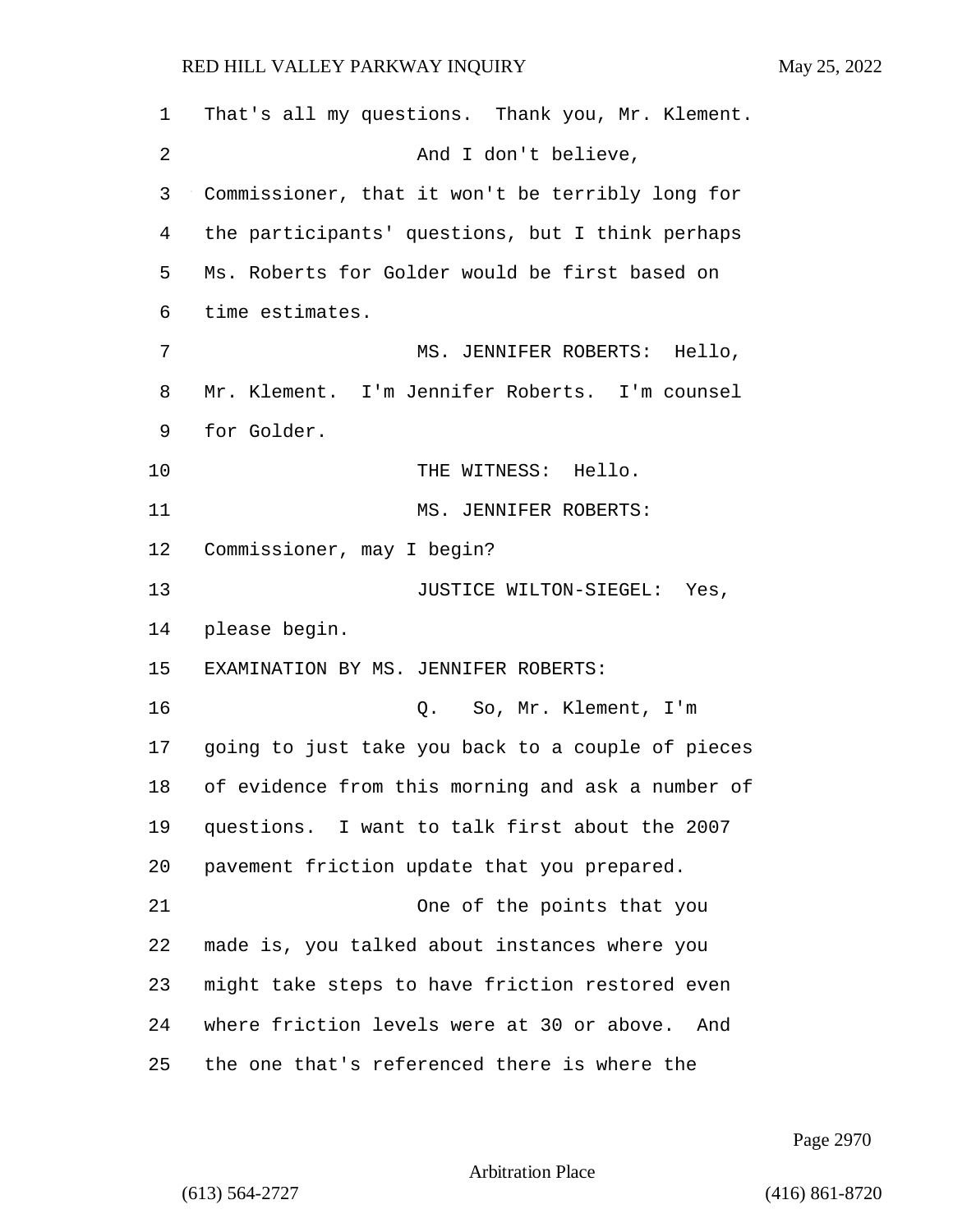| 1  | surrounding highway has substantially higher      |
|----|---------------------------------------------------|
| 2  | friction numbers than the analyzed segment.<br>Do |
| 3  | you remember that?                                |
| 4  | Α.<br>Yes.                                        |
| 5  | And you talked about<br>Q.                        |
| 6  | there being instances where there's a discrepancy |
| 7  | in the friction values that might affect the      |
| 8  | driver's expectation. Do you remember that?       |
| 9  | Yeah, I remember.<br>Α.                           |
| 10 | Okay. But just for<br>Q.                          |
| 11 | clarity isn't it constantly the case that there   |
| 12 | will be disparities in friction values between    |
| 13 | sections of highways just because they are on     |
| 14 | different pavement maintenance schedules? One     |
| 15 | instance you'll have a newly paved section with   |
| 16 | very high values, another older maybe more        |
| 17 | polished section. Isn't that the norm on a        |
| 18 | highway?                                          |
| 19 | Yes. You may have some<br>A.                      |
| 20 | disparities; that's unavoidable. When I speak     |
| 21 | about differences, I'm talking about major        |
| 22 | differences. For example, between 40 or 50 on one |
| 23 | segment and 30 on another.                        |
| 24 | Okay.<br>Q.                                       |
| 25 | But that doesn't mean<br>Α.                       |

Page 2971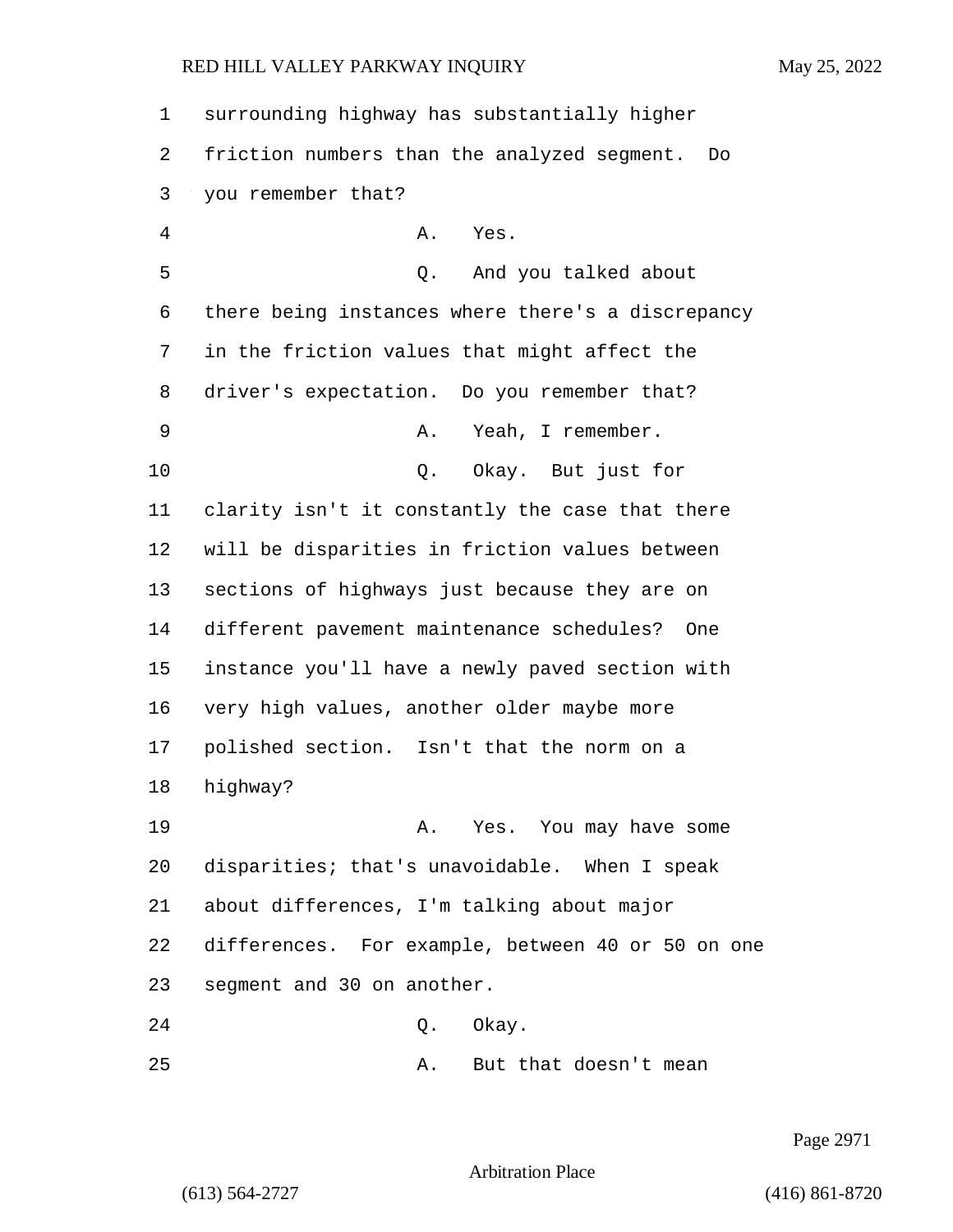| 1  | that I would automatically repave the one that is  |
|----|----------------------------------------------------|
| 2  | 30. But if that segment also had a very high       |
| 3  | number of wet surface collisions, I would          |
| 4  | definitely like to investigate whether these       |
| 5  | sudden change or violating driver expectation for  |
| 6  | the friction is the cause. Possibly I would also   |
| 7  | look at substandard geometric elements where       |
| 8  | perhaps the driver expects very high friction from |
| 9  | the previous segment and then find themselves to   |
| 10 | go far too fast into a curve.                      |
| 11 | Okay.   Thank you.<br>Q.<br>And                    |
| 12 | I'll get to questions about geometry. But just on  |
| 13 | the point of the different friction numbers, and   |
| 14 | you've made the point I was asking about. In       |
| 15 | order to assess whether driver expectation is      |
| 16 | being violated, you'd need to look at the          |
| 17 | collision numbers and presumably the location of   |
| 18 | the collisions?                                    |
| 19 | You would also have to<br>Α.                       |
| 20 | look at collision numbers because unless you've    |
| 21 | got the collisions there, just because the numbers |
| 22 | are somehow lower on one segment or another that   |
| 23 | would not necessarily trigger resurfacing.         |
| 24 | Thank you. And going on<br>Q.                      |
| 25 | to questions about geometry, I want to then ask    |

Page 2972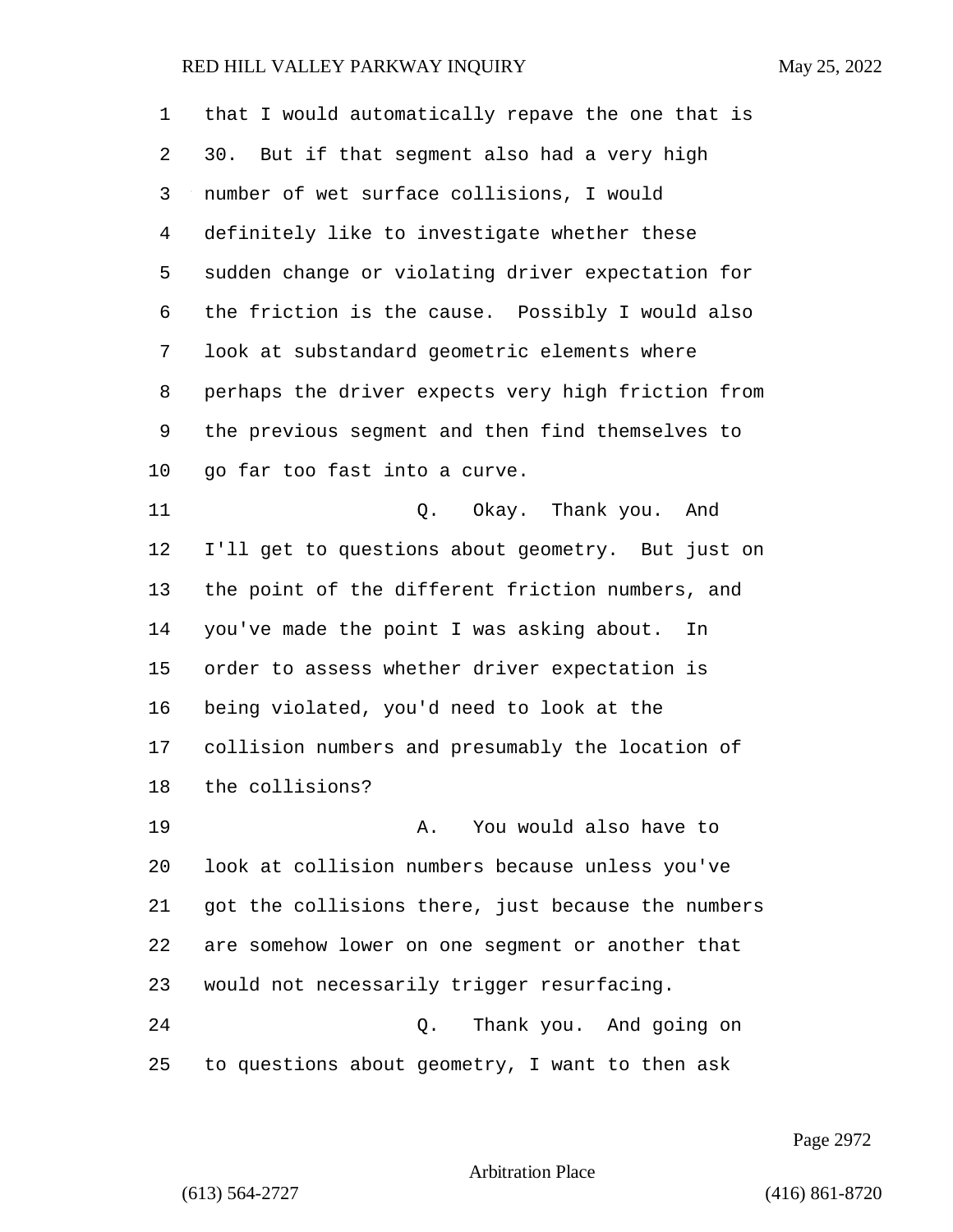| $\mathbf 1$    | some follow-up questions about your presentation   |
|----------------|----------------------------------------------------|
| 2              | "Pavement Friction Testing and Management in the   |
| 3              | MTO."                                              |
| $\overline{4}$ | And essentially as I                               |
| 5              | understand it, this is proposed policy for a set   |
| 6              | of guidelines to make decisions about whether to   |
| 7              | take -- make decisions about friction treatment or |
| 8              | not. That's right?                                 |
| 9              | Α.<br>Yes.                                         |
| 10             | Okay. And you talked<br>Q.                         |
| 11             | about, you know, evaluating where -- there are     |
| 12             | different levels where the friction is -- numbers  |
| 13             | are below 25, where they're 26 to 30 and where     |
| 14             | they're greater than 30. And you described the     |
| 15             | circumstances where you engaged in a more detailed |
| 16             | evaluation as being triggered where there's a      |
| 17             | ratio of wet to dry collisions equal to or         |
| 18             | exceeding .45 and above average number of wet      |
| 19             | pavement collisions. And what I want to look at    |
| 20             | is the sort of criteria that you say you need to   |
| 21             | look at for the investigation.                     |
| 22             | I would look at the<br>Α.                          |
| 23             | ratio, and also I would look at the crash rate on  |
| 24             | that pavement or perhaps, you know, total crashes  |
| 25             | which would be an indication there is some kind of |

Page 2973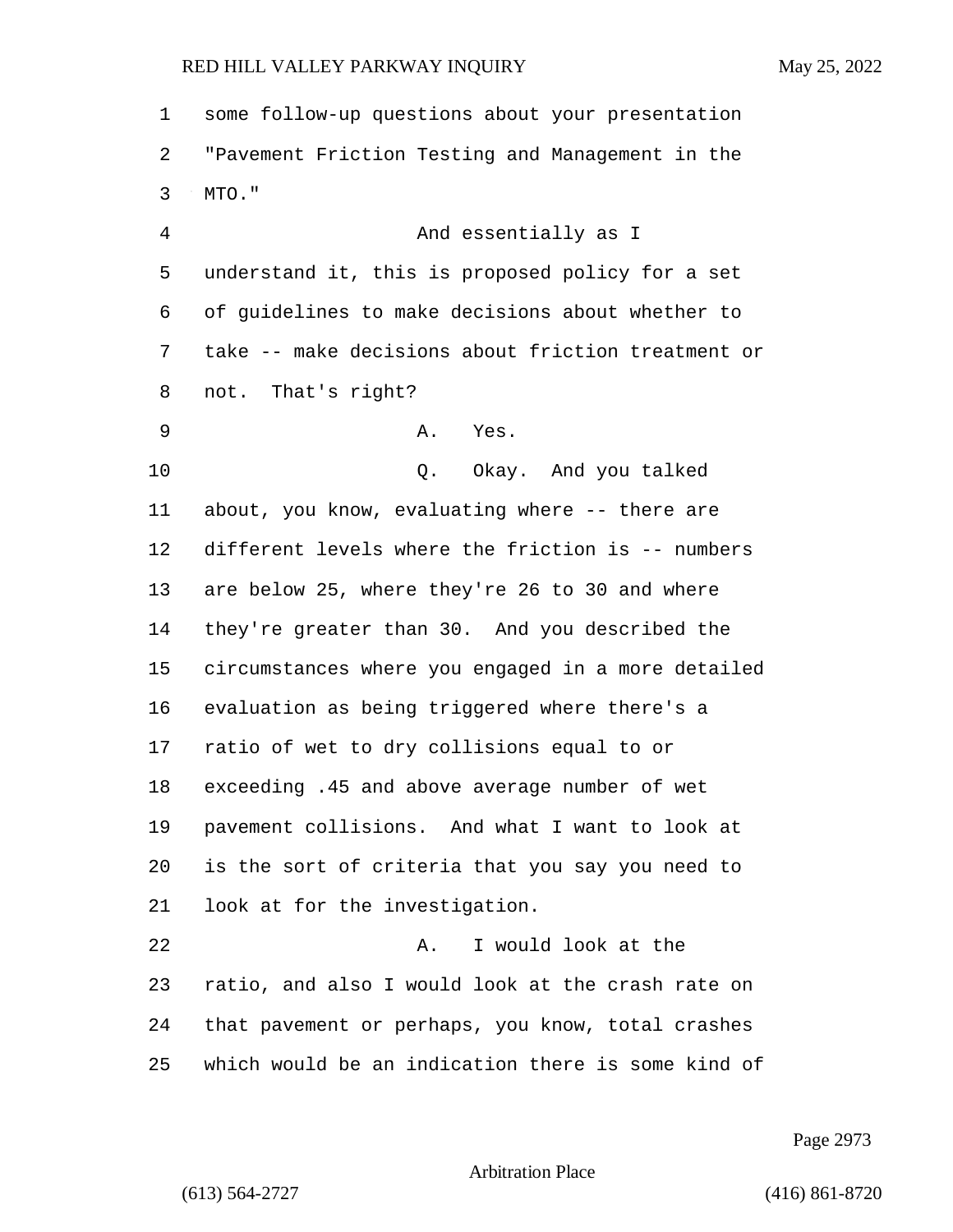a problem for drivers to control their vehicles. 2 Q. Okay. So let's make some assumptions for the purposes of my questions. Let's assume we've got a segment of highway with a friction number of between 26 and 30. 6 A. Yes. 7 0. So not great friction. And you've got wet weather -- you've got collisions in wet conditions, and you've got, you know, a high rate of accidents. Then you start to evaluate a series of factors, and I want to look at those. 13 And, Registrar, can I please ask you to turn up MTO 13105. And can you please turn to image 29. It's page 29. I'm hoping it's the same thing. Yeah, okay. **And this is in the appendices**  to this presentation, and this is -- am I reading this right that these are the factors that you would consider in an evaluation of whether to make a decision to intervene? 22 A. This is just a sample list of factors which I would have to consider. 24 Q. Okay. And this is a first page of two, so it's fairly extensive even

Page 2974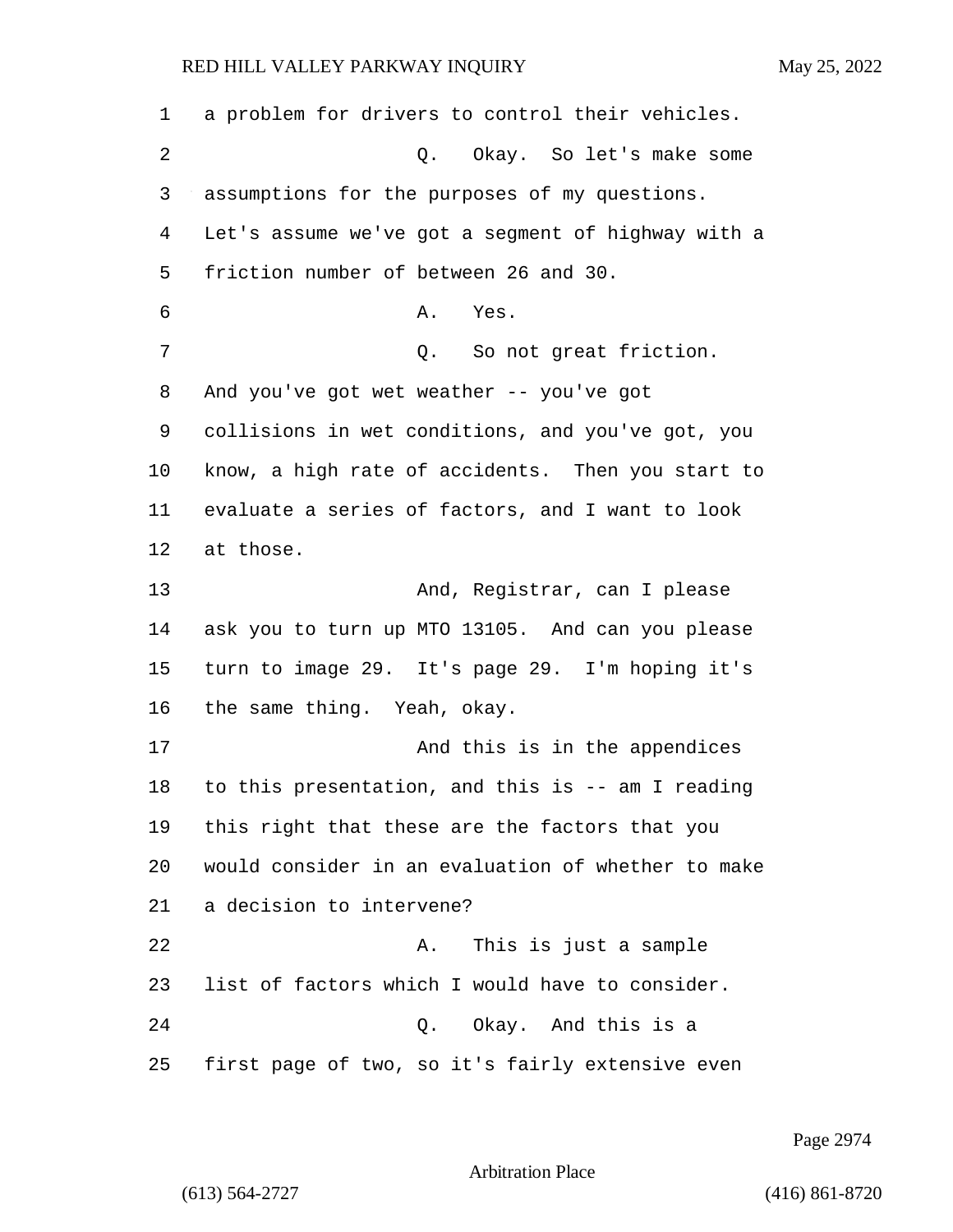| 1  | if it's just a sample. Okay.                       |
|----|----------------------------------------------------|
| 2  | And when I look at the first                       |
| 3  | ones, the International Roughness Index, that's -- |
| 4  | can I put that sort of in simple terms as bumps    |
| 5  | and dips on the surface?                           |
| 6  | That is basically<br>Α.                            |
| 7  | longitudinally how variable the road is; in other  |
| 8  | words, you know, sloping down, sloping up.         |
| 9  | Okay.<br>Q.                                        |
| 10 | This one has to be very<br>Α.                      |
| 11 | careful because roughness also influences how fast |
| 12 | the drivers go. When the load becomes to be very   |
| 13 | rough they tend to slow down. So then, in that     |
| 14 | case, even though the friction might be lower,     |
| 15 | it's not that important.                           |
| 16 | Right. It would slow<br>Q.                         |
| 17 | people down. Okay.                                 |
| 18 | So these first numbers,                            |
| 19 | though, the International Roughness Index, the     |
| 20 | rutting, the pavement surface has distortions,     |
| 21 | these I might consider indications that the        |
| 22 | pavement is deteriorating in any event?            |
| 23 | Sometimes, you know, it's<br>Α.                    |
| 24 | constructed fully, but typically you are right, it |
| 25 | would be deteriorating. Now, if the IRI was        |

Page 2975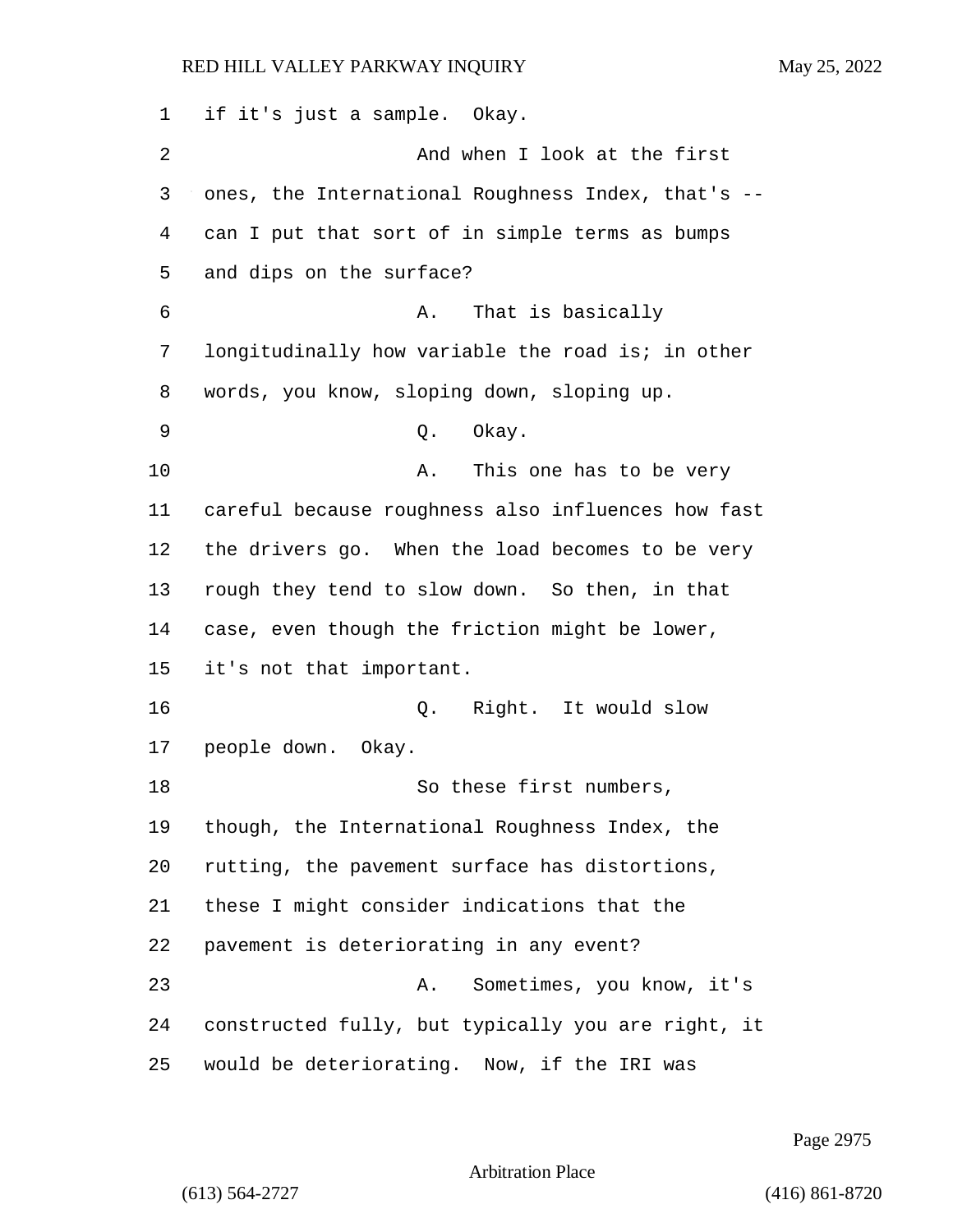consistently high or consistently low over a long segment, that is not so disturbing as if it is only highly localized, because in that case the driver does not make the adjustment to slow down.

5 Q. Okay. Got that. So if we go forward, if we can please turn up the next page, 30.

8 And in this part of your list of potential factors you identify a number of items that I would contemplate as being in the nature of geometric design. Do I understand that correctly?

13 A. That's correct, but all these are not necessarily carved in stone. These are just initial suggestions which would have to be agreed on by the ministry traffic office. They could, for example, say that they require the speed differential to be 20 kilometres instead of 15. So none of this is really final. This is just to give you an example of how the guideline could look like. 22 Q. Got it. 23 A. This is not something

that I spent a lot of time on, and I didn't get a

consensus of the relevant offices on this.

Page 2976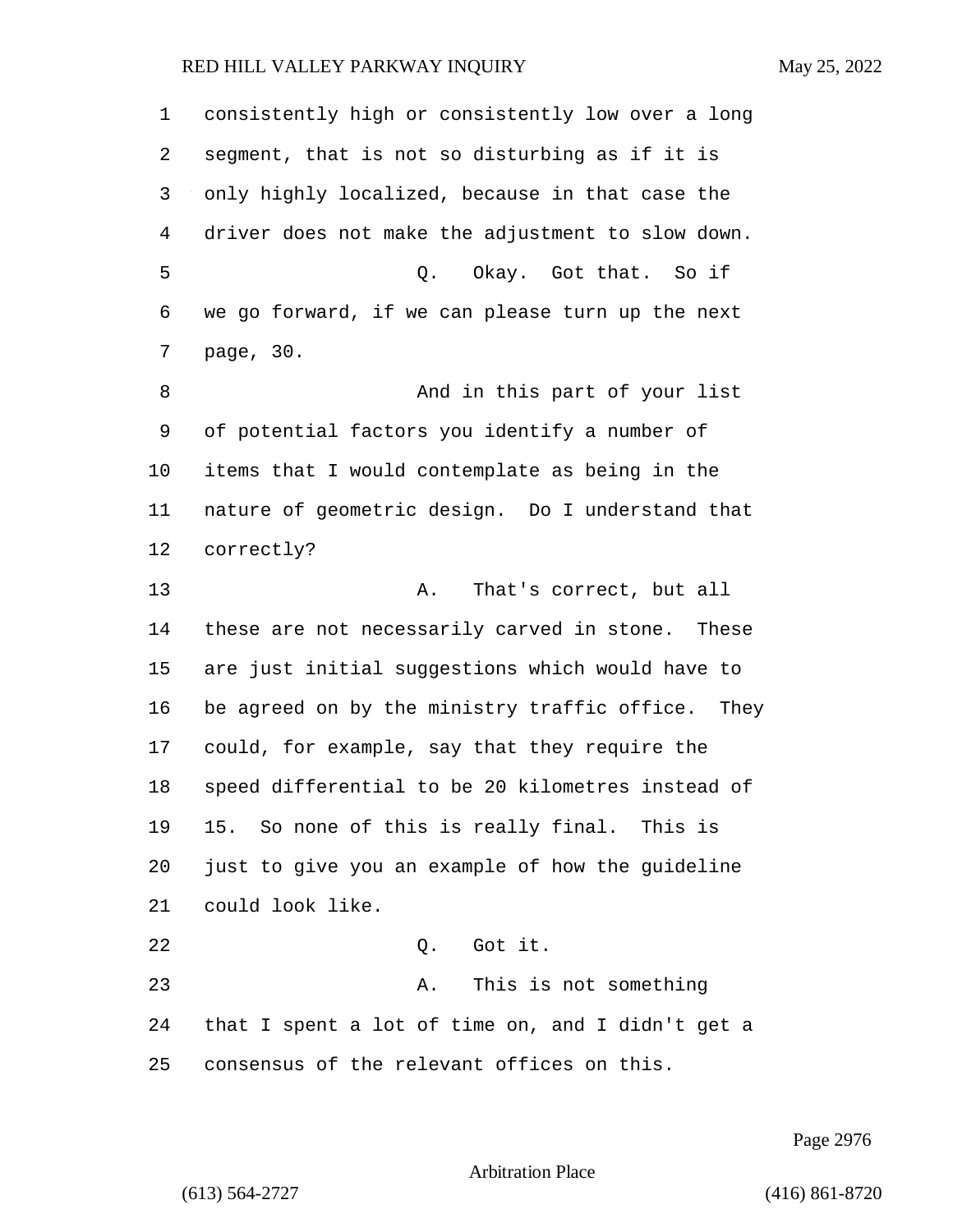| 1  | Q. Okay. No, I totally                             |
|----|----------------------------------------------------|
| 2  | understand that. But let's just look at some of    |
| 3  | them because you've identified factors which       |
| 4  | you -- which -- I think what you're saying here is |
| 5  | that these are factors ultimately which might      |
| 6  | affect friction demand.                            |
| 7  | Α.<br>Yes.                                         |
| 8  | Q. Am I categorizing that                          |
| 9  | correctly?                                         |
| 10 | Yeah, that's correct.<br>Α.                        |
| 11 | Okay. So for instance if<br>Q.                     |
| 12 | we look at the second one:                         |
| 13 | "Curves at or near the minimum                     |
| 14 | recommended speed radius."                         |
| 15 | (As read)                                          |
| 16 | If I can make sure I                               |
| 17 | understand that, that would be a curve which is    |
| 18 | close to or at the minimum tightness for the       |
| 19 | design speed?                                      |
| 20 | Yeah.<br>Α.                                        |
| 21 | Second one?<br>Q.                                  |
| 22 | That's partially correct.<br>Α.                    |
| 23 | You see the geometric manual allows individual     |
| 24 | curves to be designed for a speed up to            |
| 25 | 20 kilometres lower than is the design speed of    |

Page 2977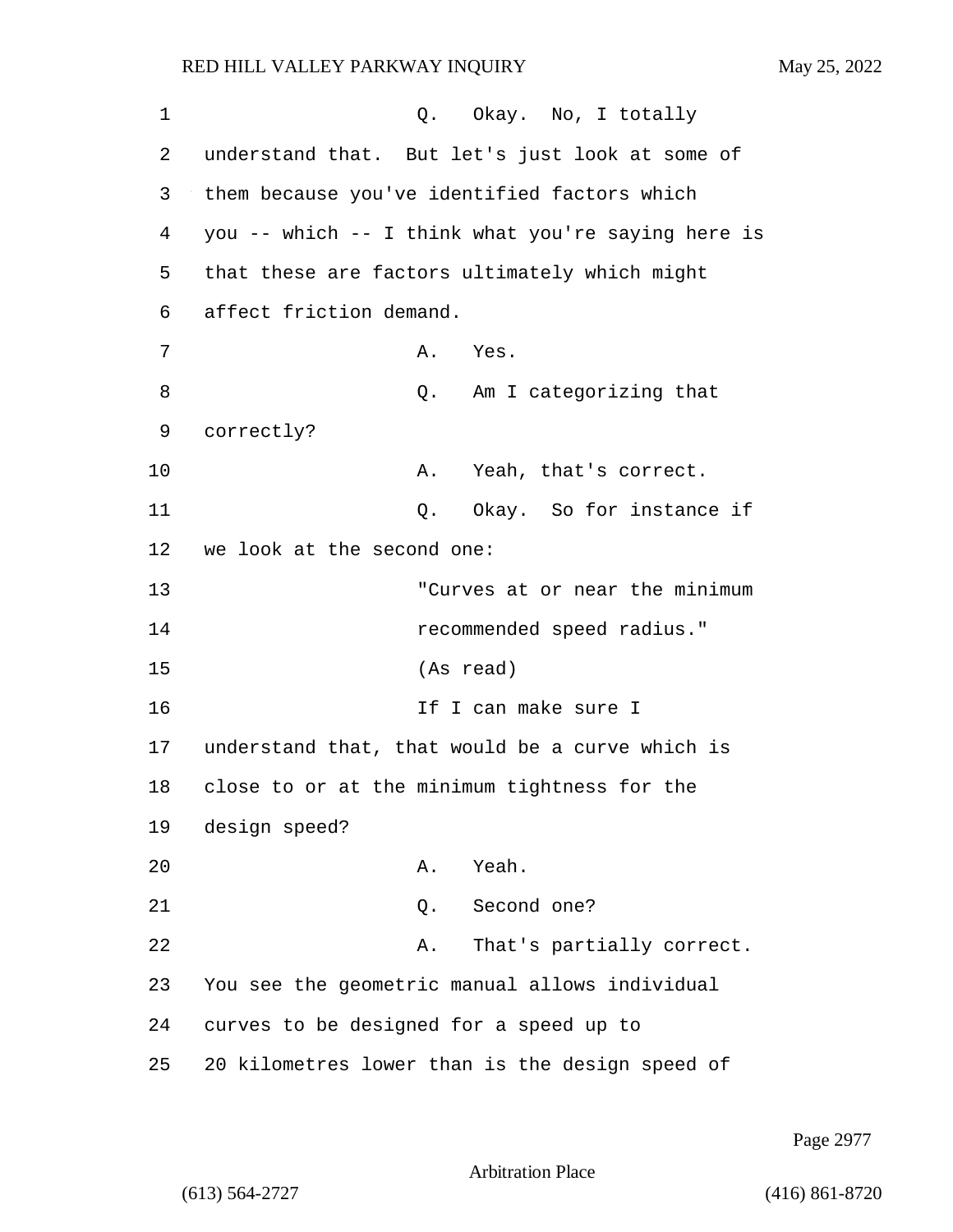| 1  | the rest of the highway. So as long as it is       |
|----|----------------------------------------------------|
| 2  | posted correctly, this is not a concern because    |
| 3  | the geometric manual allows it, up to 20. But if,  |
| 4  | for example, the roadway is 120 and the curves are |
| 5  | less than 100, that would be a concern. That       |
| 6  | would be a serious concern.                        |
| 7  | Q. Okay. So where you've                           |
| 8  | got -- so I think I had it right, that if you've   |
| 9  | got the speed, the design speed -- or sorry, the   |
| 10 | radius of the turn close to the design speed, that |
| 11 | that might be problematic depending on the posted  |
| 12 | speed?                                             |
| 13 | Α.<br>Yes.                                         |
| 14 | Q. Okay. And you -- the                            |
| 15 | next item is broken back curves. I'm not sure I    |
| 16 | know what that means.                              |
| 17 | That basically mean that<br>Α.                     |
| 18 | in a very short interval you have a curve going    |
| 19 | right and then immediately another curve going     |
| 20 | left.                                              |
| 21 | Okay.<br>Q.                                        |
| 22 | That's the definition a<br>Α.                      |
| 23 | broken back curve. Sorry about the technical       |
| 24 | jargon.                                            |
| 25 | No, that's helpful.<br>So I<br>Q.                  |

Page 2978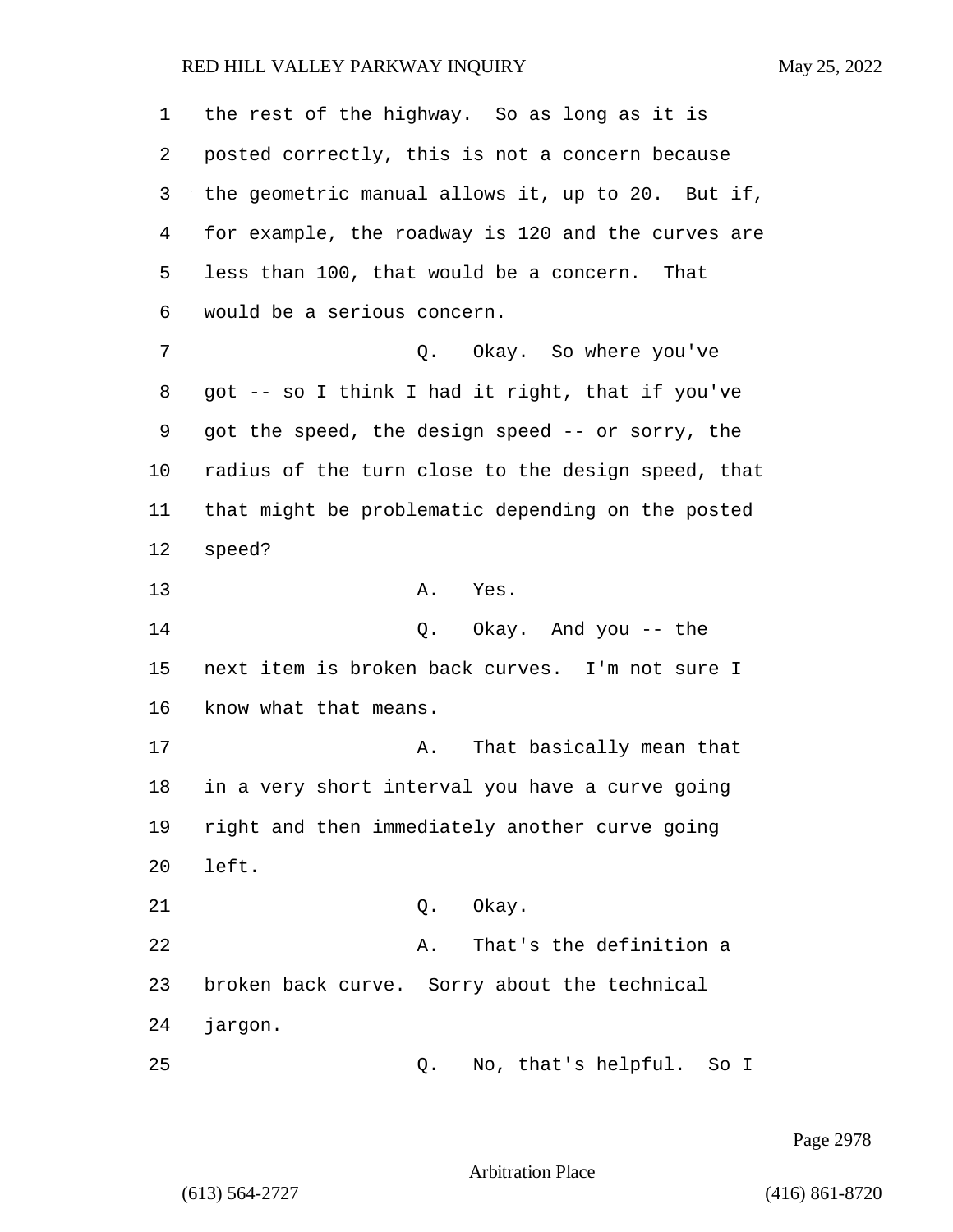might have phrased that as being the same thing as where you've got a curvilinear alignment? Where you've got turns left and right? 4 A. The curvilinear alignment, all that means is that there are some curves present. 7 O. Okay. 8 A. But only some curves have broken back. 10 Q. I see. So broken back is where you've got a left to a right to a left, for instance? 13 A. Yeah. Yes. 14 Q. Okay. Grades at or beyond the maximum of the design speed. 16 A. The geometric manual recommends certain maximum grades for each design speed. So when we are at the limit, when somebody is going down the grade which is beyond the design grade, one could expect that they would be speeding and exceeding the design speed -- 22 Q. Right. 23 A. -- and therefore such collision -- such a location could have high friction demand particularly if you have hidden

Page 2979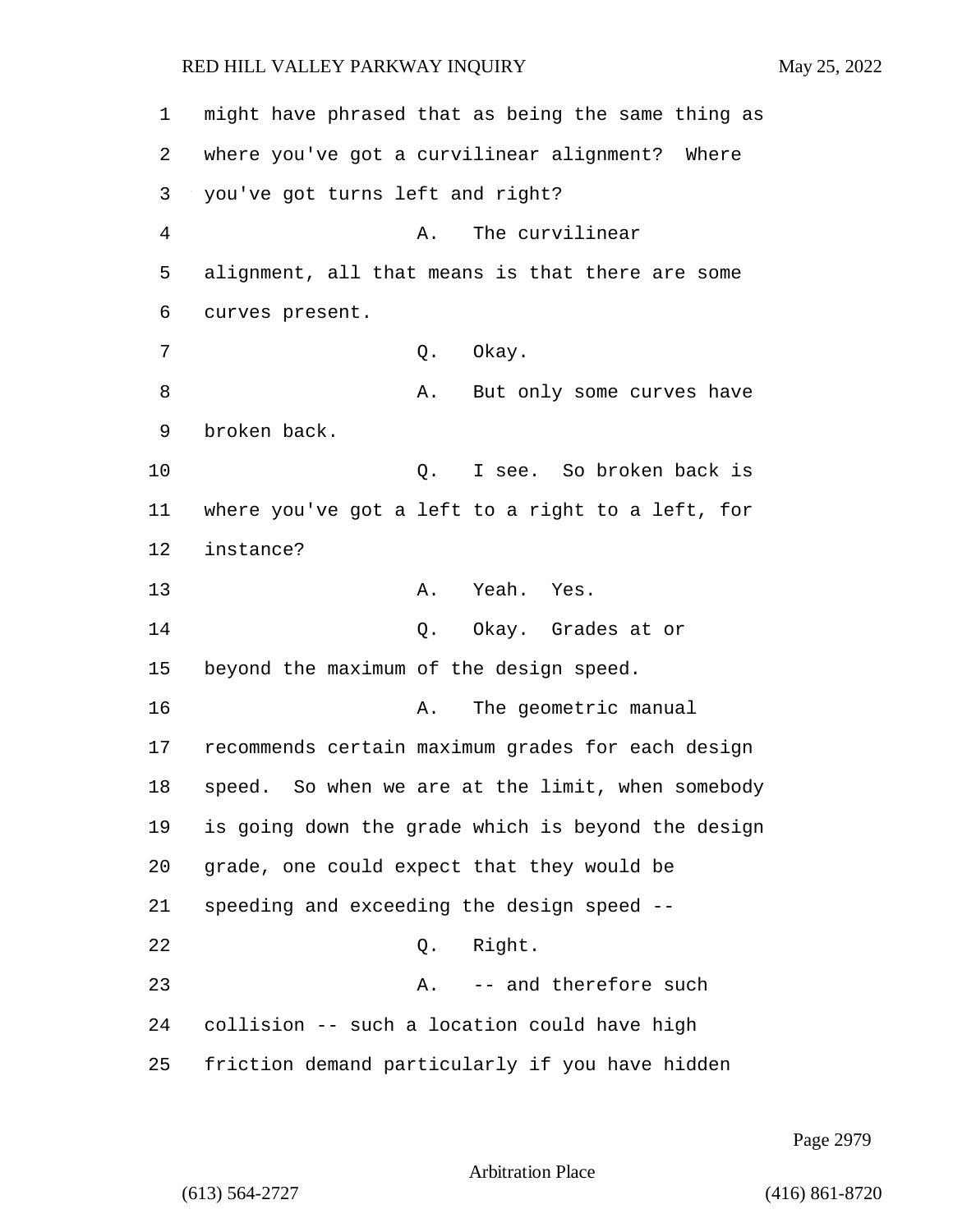entrances there or intersections. 2 Q. Right. Okay. And then closely spaced interchange and -- or above normal weaving. So if you've got -- you've got interchanges which are, in effect, closer than the recommended minimums in the design guide, that also might provide an additional demand on friction? 9 A. That's correct. Because at the interchanges or intersections some vehicles are leaving the roadway and exiting and through traffic behind them may break as a result. It may caught them by surprise. 14 Q. Right. 15 A. So whenever you have a speed differential that one vehicle is moving much faster than the other, this is a concern. 18 Q. Okay. And related to that is just the weaving. So that's as cars are coming onto the main line and cars coming off, there's the weaving? 22 A. That's right. That means changing lane. Weaving, it means changing lane. 24 Q. Right. And, again, as people are coming on the main line, you've got an

Page 2980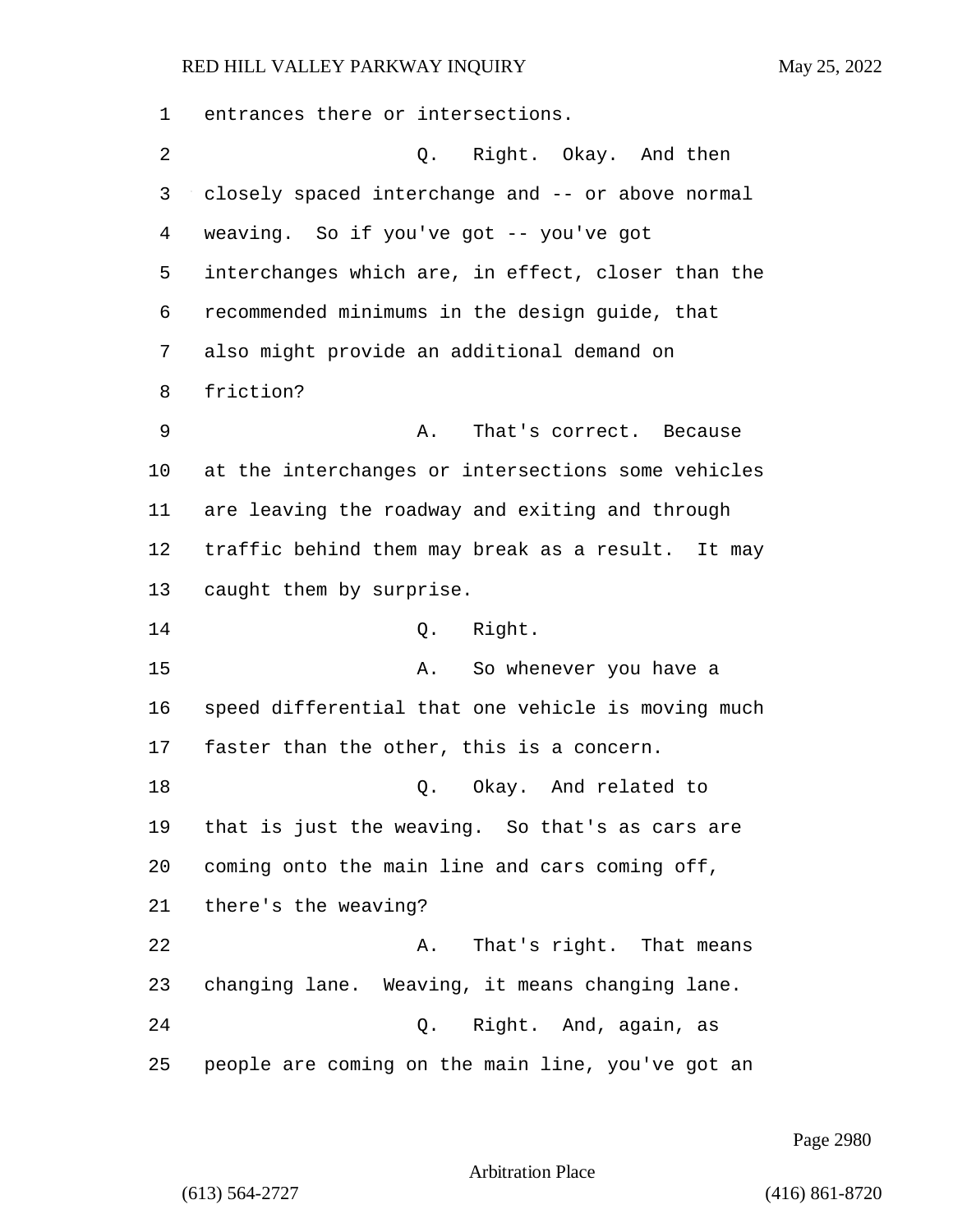impact on the through traffic? 2 A. That's correct because some traffic is already at the maximum speed, and it's being joined by a slower speed traffic which can cause conflict. 6 Q. And so if you've got a series of these, so where you've got curves at or near the minimum radius, you've got broken back curves, and you've got grades, and you've got closely spaced interchange, I take it that all of these individual (indiscernible) that would create more of a demand on drivers? 13 A. And on friction. 14 Q. And on friction. And is there a cumulative effect where you have a sequence of these factors that you've identified? 17 A. The more you have, the greater concerns, greater safety concern. 19 Q. Okay, okay. So we've talked about these things being in contemplation, or things that you would have to consider for safety analysis if you've got friction numbers and that sort of middle range that you've identified of 26 to 30. 25 In this paper you identify

Page 2981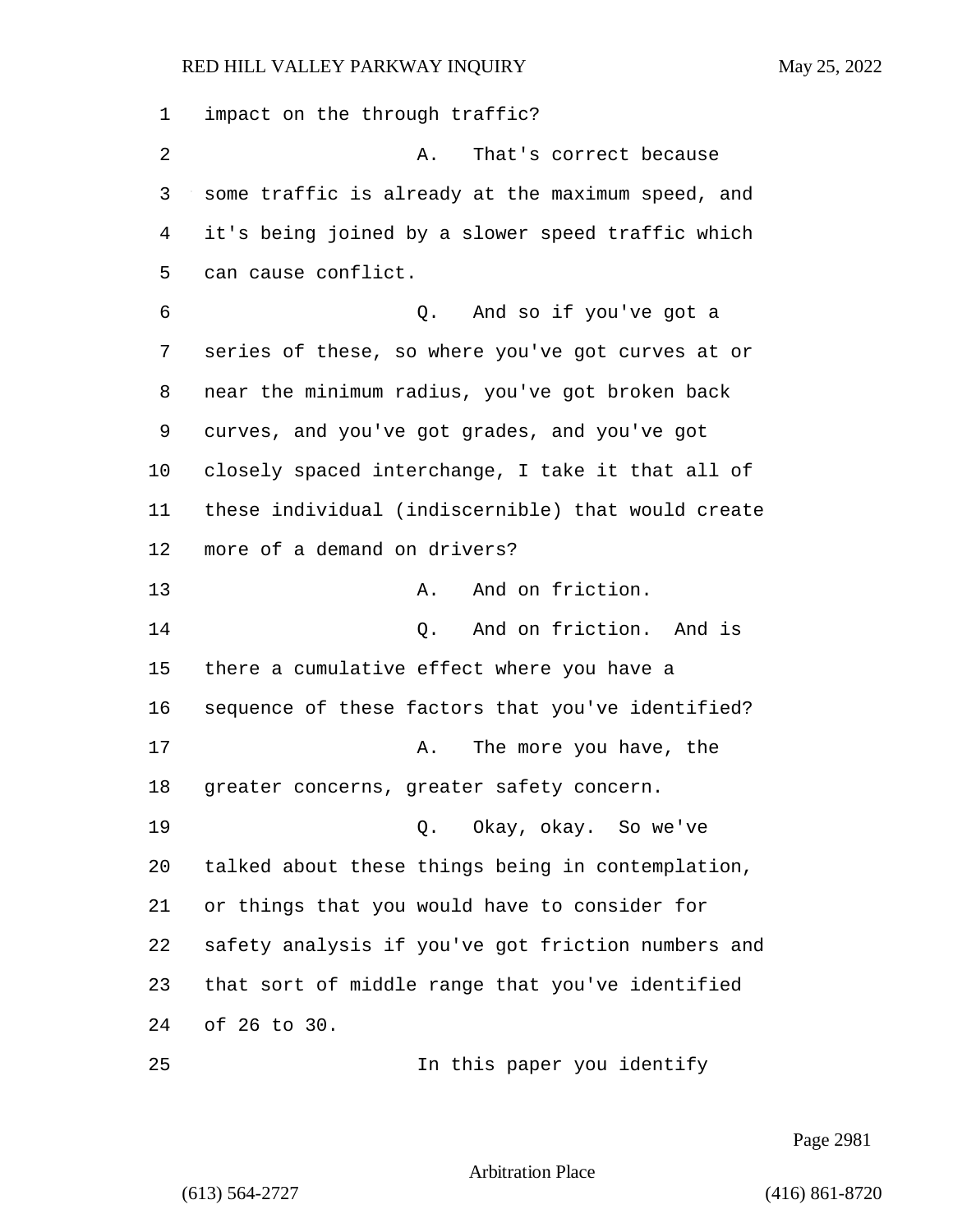where friction is above 31 as an instance where you're not expecting to have to take intervening or intervention to improve friction. 4 A. Okay. Let's put it this way. In all my practice in MERO I haven't come across a single case where friction on the road that already measures 30 and above was upgraded. I just stated it, you know, for completeness just more or less as a theoretical exercise. 10 Q. Okay. 11 A. But such instances would be extremely rare. Normally 30 is a cutoff where people are no longer concerned. 14 Q. And if you had friction above 30, but you had these factors that are on the screen that affect driver demand, affect friction demand, would you then look very closely at the geometry, at the signage, at the speed in trying to assess why you had high numbers of accidents? 21 A. You're absolutely right. You would make a good engineer. 23 Q. I'm working on it. 24 A. You look obvious -- for the obvious, and you can't automatically jump into

Page 2982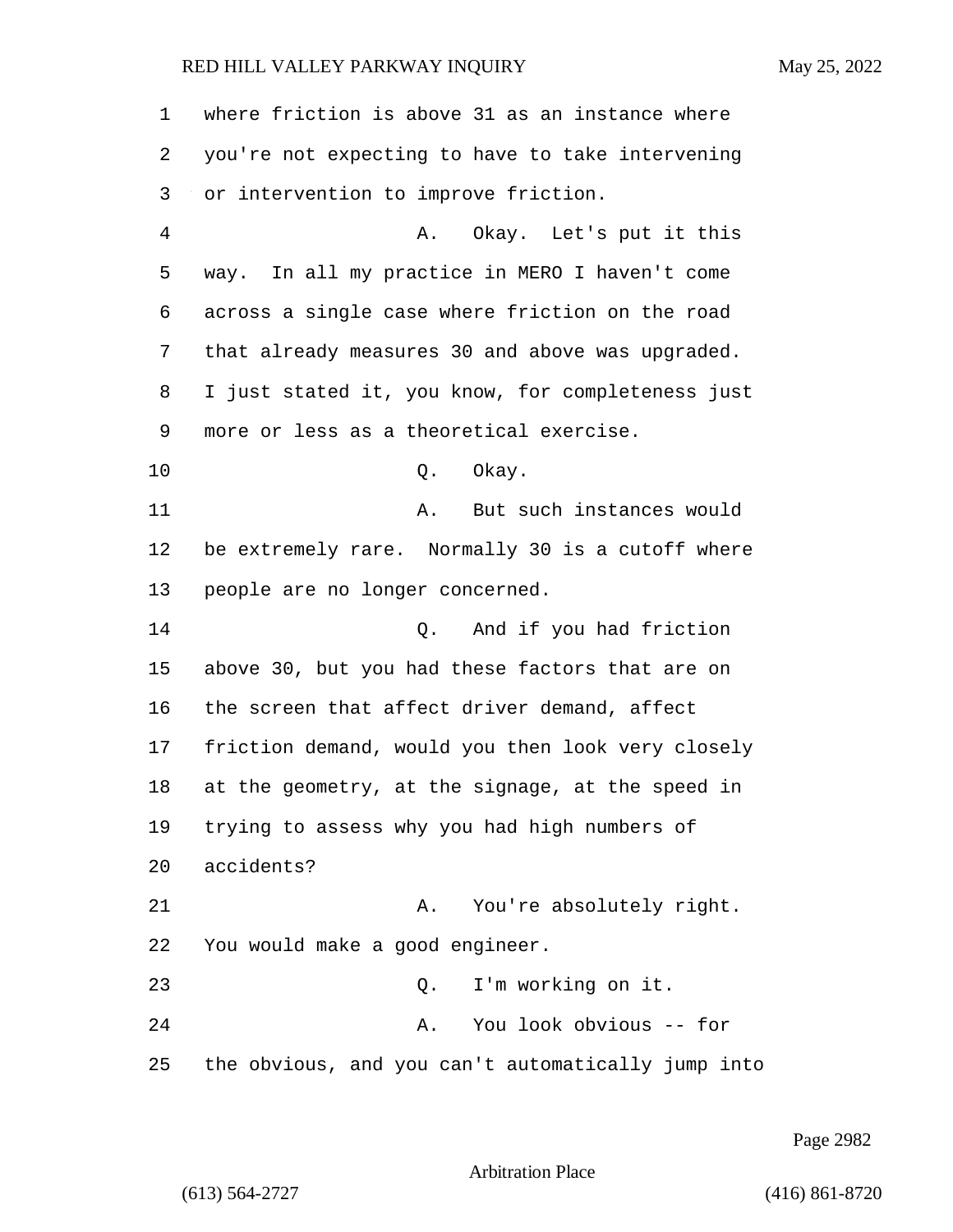| 1       | the conclusion that it must be friction. Whether   |
|---------|----------------------------------------------------|
| 2       | it's 30 or whether it's just below, if you've got  |
| 3       | a very high number of wet weather collisions,      |
| 4       | because it might be completely other than          |
| 5       | friction, they just happen to be there because     |
| 6       | obviously, everything being equal, when you --     |
| 7       | when somebody is speeding on a dry pavement or wet |
| 8       | pavement, the chances are that the collision will  |
| 9       | happen on wet pavement. The same way if somebody   |
| $10 \,$ | is on a very tight curve and the --                |
| 11      | Right.<br>Q.                                       |
| 12      | A. -- curve is so tight that                       |
| 13      | it's unexpected by the driver, the chances are     |
| 14      | that the majority of such collisions will happen   |
| 15      | during wet weather when the friction is the lowest |
| 16      | because of the rain.                               |
| 17      | Right, right.<br>Q.                                |
| 18      | So one has to look at<br>Α.                        |
| 19      | first at geometric, signage, delineation, and that |
| 20      | might be the primary cause, say, that causes, say, |
| 21      | 85, 90 percent of all those collisions rather than |
| 22      | friction.                                          |
| 23      | Q. Got it.                                         |
| 24      | Because as I explained<br>Α.                       |
| 25      | earlier, friction of FN30 is for a driver comfort. |

Page 2983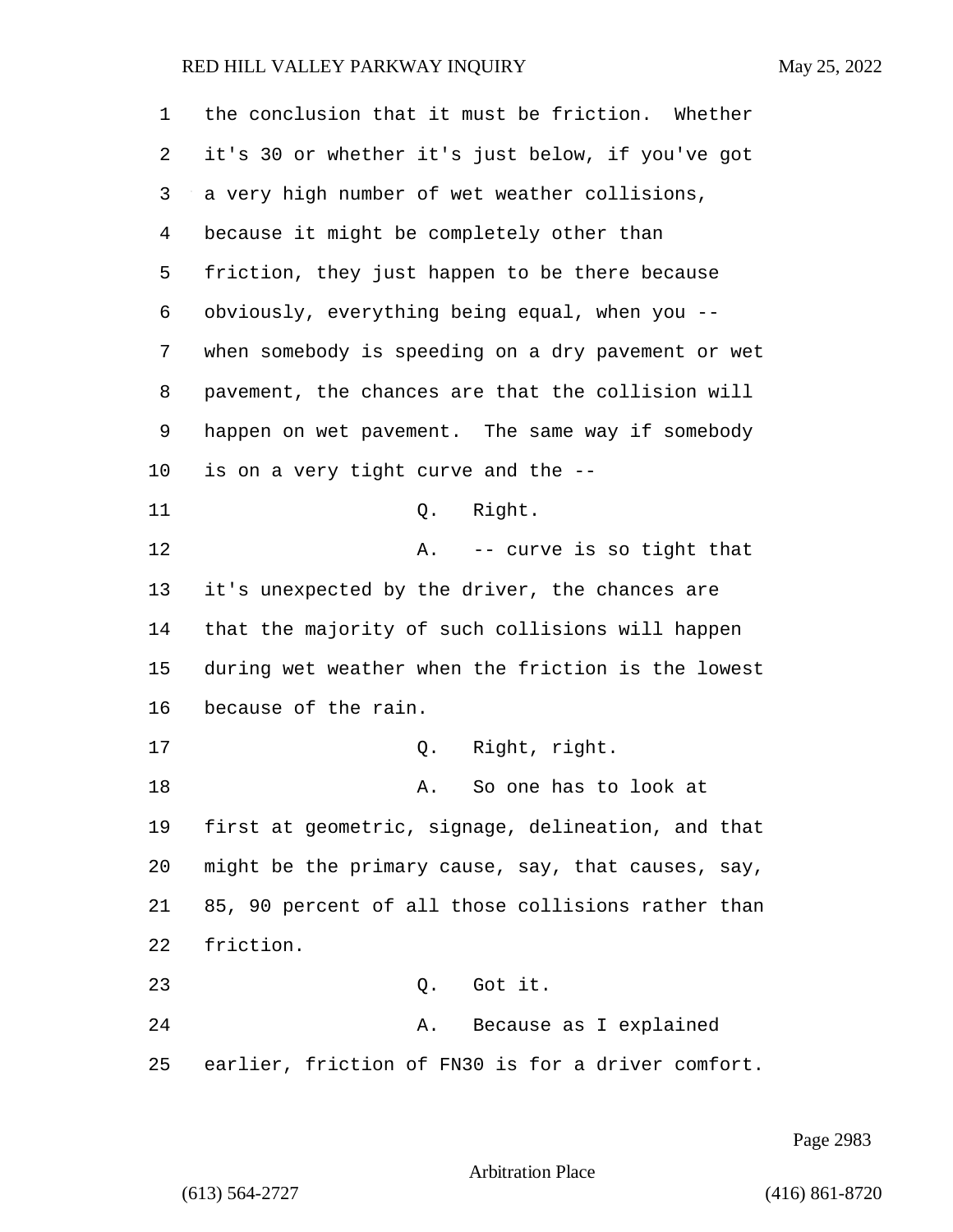It's not a limit when the road becomes suddenly unsafe. So there's still very large safety margin below 30, and it has to be typically other factors such as geometry, signing and delineation, which is the primary cause for those crashes. 6 Q. Got it, okay. Thank you, sir. Those are my questions. 8 MR. LEWIS: I believe, Commissioner, that Mr. Chen had some questions for the City. **JUSTICE WILTON-SIEGEL:** Okay. Mr. Chen. 13 MR. CHEN: Yes. Thank you, Mr. Commissioner, Mr. Klement. EXAMINATION BY MR. CHEN: 16 Q. I just have a couple of questions. Perhaps I should have gone before Ms. Roberts because I'm going to ask to bring back up MTO 38672, Mr. Registrar. Thank you. 20 Just while the registrar is bringing that document up, it's the report, Mr. Klement, where you compare the grip tester to the skid trailer with the ribbed tire that I just have a couple of questions for you about. 25 Okay. And if we could just go

Page 2984

Arbitration Place

(613) 564-2727 (416) 861-8720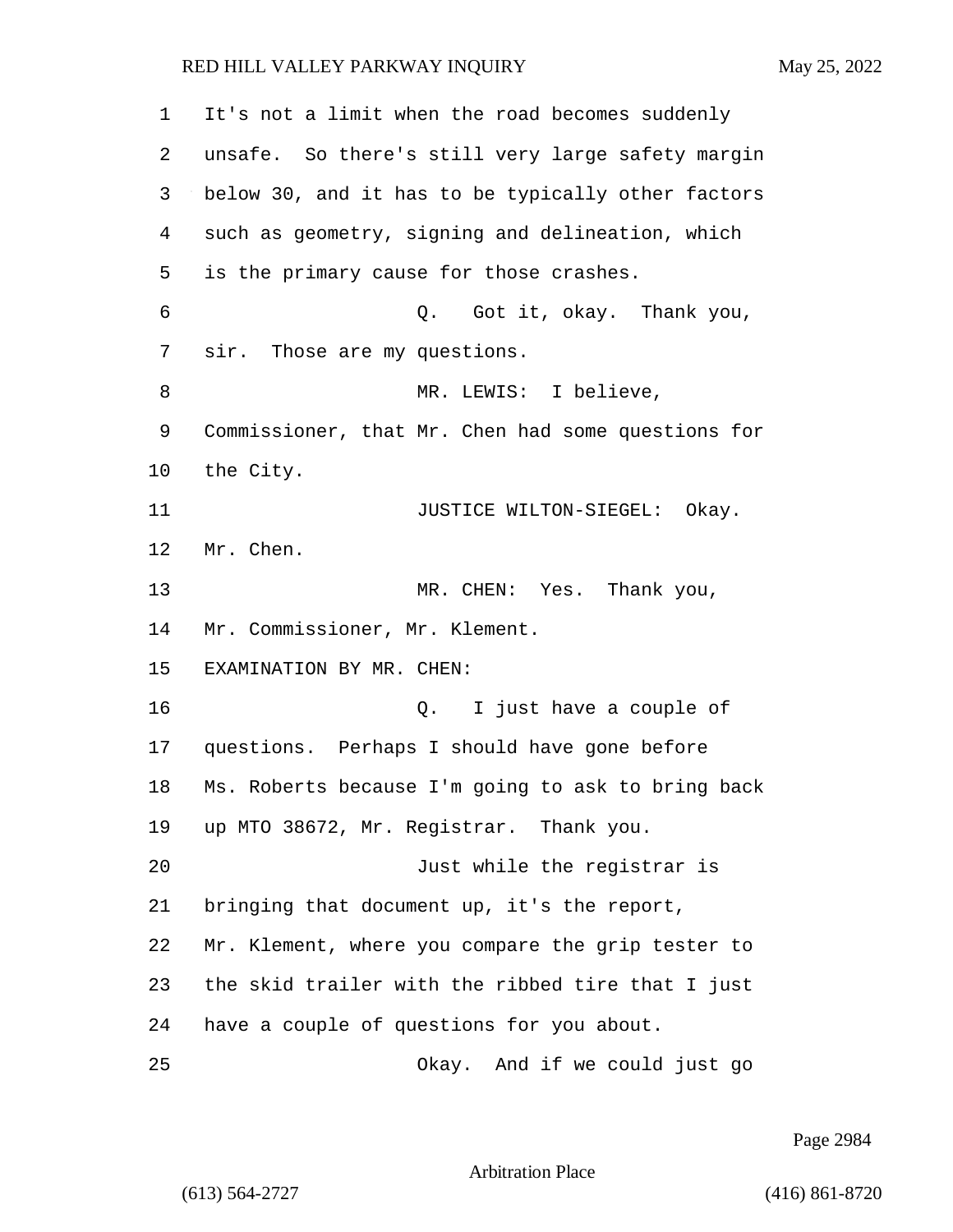| 1  | to image 12 Mr. Registrar. Okay.                   |
|----|----------------------------------------------------|
| 2  | Mr. Klement, in discussing                         |
| 3  | this report with Mr. Lewis you talked about        |
| 4  | obviously some of the weaknesses of the grip       |
| 5  | tester, and so we have heard about one issue,      |
| 6  | which is the correlation between the grip tester   |
| 7  | and the skid trailer results; is that right?       |
| 8  | Yes.<br>Α.                                         |
| 9  | Q. Okay. And I understand                          |
| 10 | which -- it's the fourth paragraph on this page if |
| 11 | you can call that out -- that based on your        |
| 12 | research that there is an extremely poor           |
| 13 | correlation between the skid trailer with a ribbed |
| 14 | tire which is used by the MTO and the grip tester; |
| 15 | is that right?                                     |
| 16 | Hm-hmm.<br>Α.                                      |
| 17 | Q.<br>And in fact, you go on to                    |
| 18 | state in your report that it would be impossible   |
| 19 | to accurately convert the MTO's historical data.   |
| 20 | I take it you still agree with that statement?     |
| 21 | Yes, that's true.<br>Α.                            |
| 22 | Okay. And we can get rid<br>Q.                     |
| 23 | of this callout and go to image 11. Another        |
| 24 | aspect that you compare are the tires between the  |
| 25 | skid trailer and the grip tester, and that's at    |

Page 2985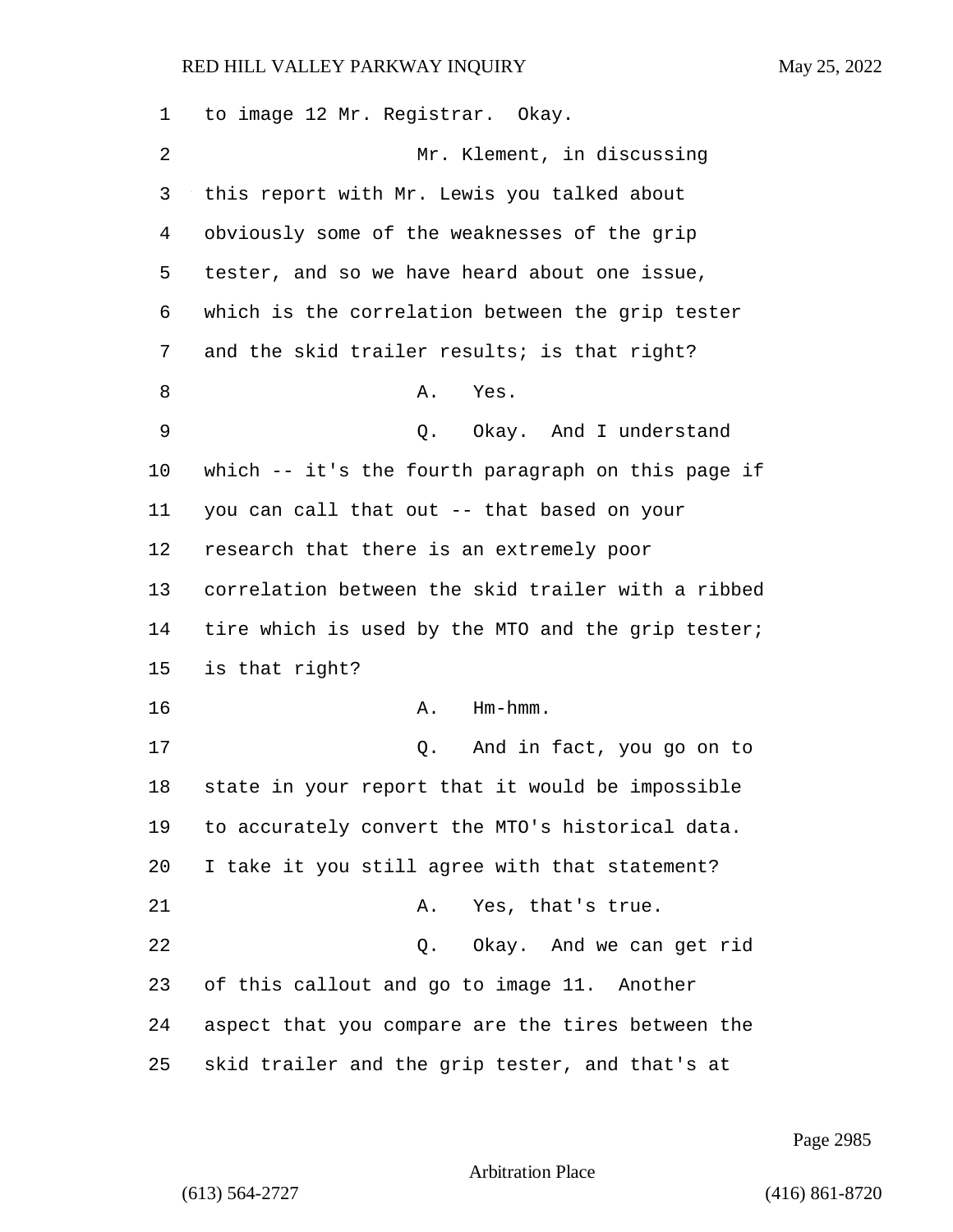1 paragraph 4. And so I understand that the grip 2 tester, as you say there, is fitted with a smooth 3 tire, right? 4 A. That's correct. 5 Q. And the MTO skid trailer 6 is fitted with a ribbed tire, correct? 7 A. \* yes, that's correct. 8 Q. And so in terms of 9 testing is it right that one would want to use a 10 test tire that resembles the tire that's more 11 commonly used in Ontario? 12 **A.** It's used exclusively by 13 MTO. MTO is using a skid trailer with ribbed 14 tires. 15 Q. Right. And so as I -- 16 it's just that last sentence there you say: 17 "Intuitively one would wish a 18 test tire to resemble the most commonly 19 encountered tire on the road." (As read) 20 And I understand that it's the 21 all season tire that you're talking about there, 22 right? 23 A. Yes. Well, this is a 24 pure intuition. When you are modelling -- 25 Q. Yeah.

Page 2986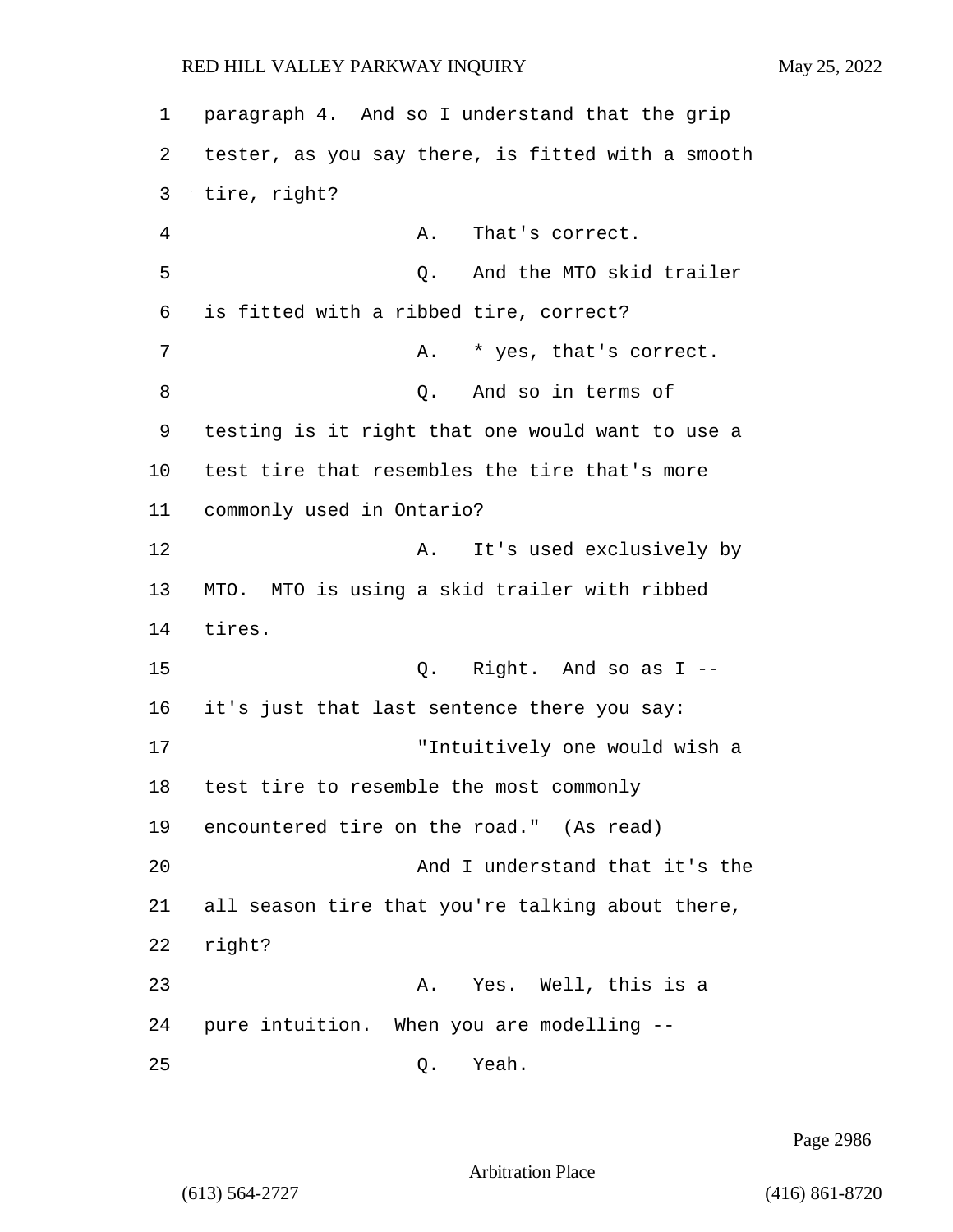| 1  | -- real life using a<br>Α.                          |
|----|-----------------------------------------------------|
| 2  | model, it's always desirable to be as close to      |
| 3  | what you are modelling as possible. So if most      |
| 4  | tires encountered on the road are ribbed,           |
| 5  | intuition says that perhaps, you know, well, this   |
| 6  | might be a better fit. But quite apart from that    |
| 7  | you know, the jury is out, so to speak, whether to  |
| 8  | use ribbed tire or smooth tire. There was a         |
| 9  | survey in United States in year 2000 where 39       |
| 10 | responses from different U.S. and Canadian          |
| 11 | jurisdictions came back, and out of 39, only six    |
| 12 | used the smooth tire. That was in 2000.             |
| 13 | Okay. I understand.<br>Q.                           |
| 14 | So you could say that for<br>Α.                     |
| 15 | better or worse Ontario has chosen what the vast    |
| 16 | majority of other jurisdictions use.                |
| 17 | Q. Right. Okay. Got it.                             |
| 18 | One other aspect that you look at is -- if you can  |
| 19 | back to image $12$ -- is mass. And this is the -- I |
| 20 | guess the -- it starts with "one of the reasons,"   |
| 21 | so the second last paragraph.                       |
| 22 | And simply put, I understand                        |
| 23 | that the skid trailer weighs significantly more     |
| 24 | than the grip tester. Is that right?                |
| 25 | Yes, that's correct.<br>Α.                          |

Page 2987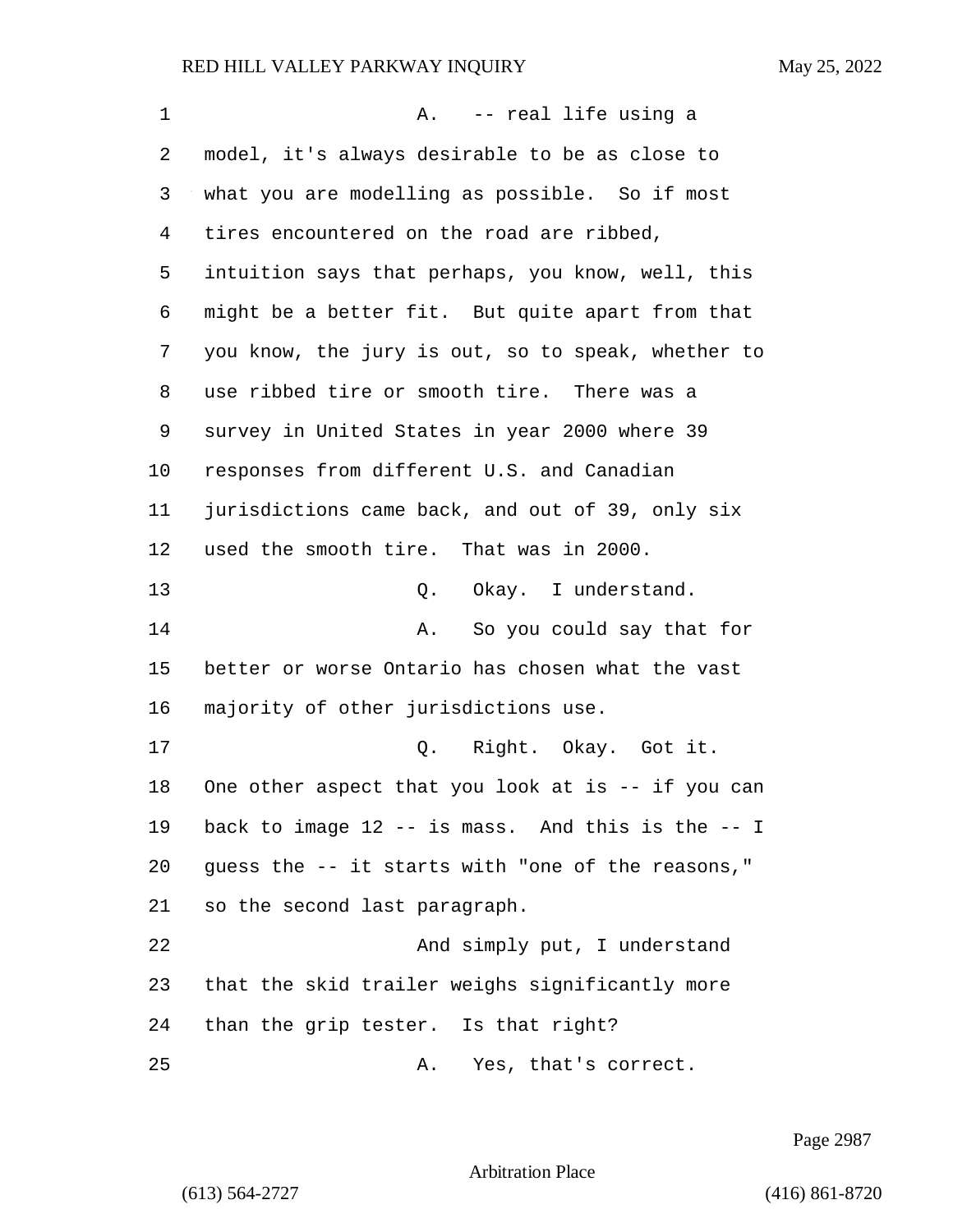1 0. Okay. And in your view the weight difference is one reason that has led to the difficulty with correlating the results? 4 A. Yes. The reasoning is as follows; at high speed about 95 percent of the friction is provided by hysteresis, in other words, penetration of the aggregate into the rubber, and only 5 percent is attributable to microtexture, which is really sort of adhesion. 10 Q. Right, and you kind of get at that at the last section of that paragraph where you talk about the hysteresis, right? 13 A. Yes. 14 O. Okay. Sorry, I wasn't sure if you were going to say more than that. All right. 17 And then just the paragraph following that, if we can just call that - you can take this down and call out the next one. 20 And you had talked about modelling and what was ideal earlier, and so taking all the factors that, you know, we discussed and some of the factors you discussed with Mr. Lewis, I think you conclude here that one may argue that the skid trailer with a full scale

Page 2988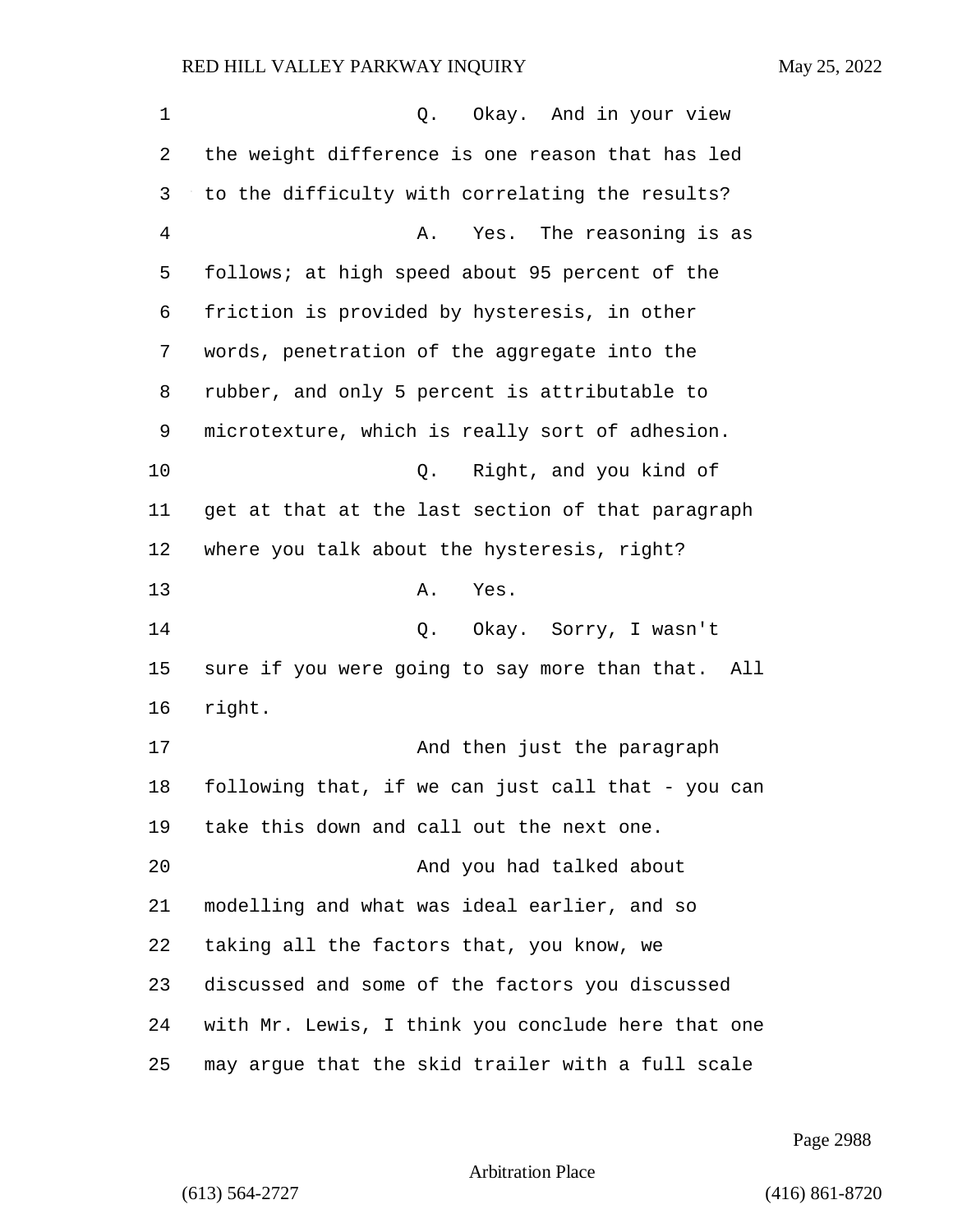tire with tire thread closely matching Ontario's predominant all season tire and with the weight more closely resembling an axle of a passenger car, that provides a more meaningful friction reading than the much smaller, smooth tire equipped and lighter with the grip tester. 7 A. Now, the external diameter of the grip tested tire is half the diameter of what is normally on a vehicle and what is the skid trailer using. So that tire is scaled down; it's half. So you could argue that the contact area with the pavement would be also smaller. 14 Q. Right, okay. And the -- kind of the gist of why this statement here, though, I think goes back to what you were trying to explain to me earlier is that ideally, you know, the testing apparatus should replicate the real world situation as much as possible; is that fair? 21 A. Yeah, that is my belief why I personally prefer the skid trailer. Just --

not that I'm biased against grip tester. It has

got some wonderful qualities, and what I mean by

that is, A, it's a continuous testing, so you get

Arbitration Place

(613) 564-2727 (416) 861-8720

Page 2989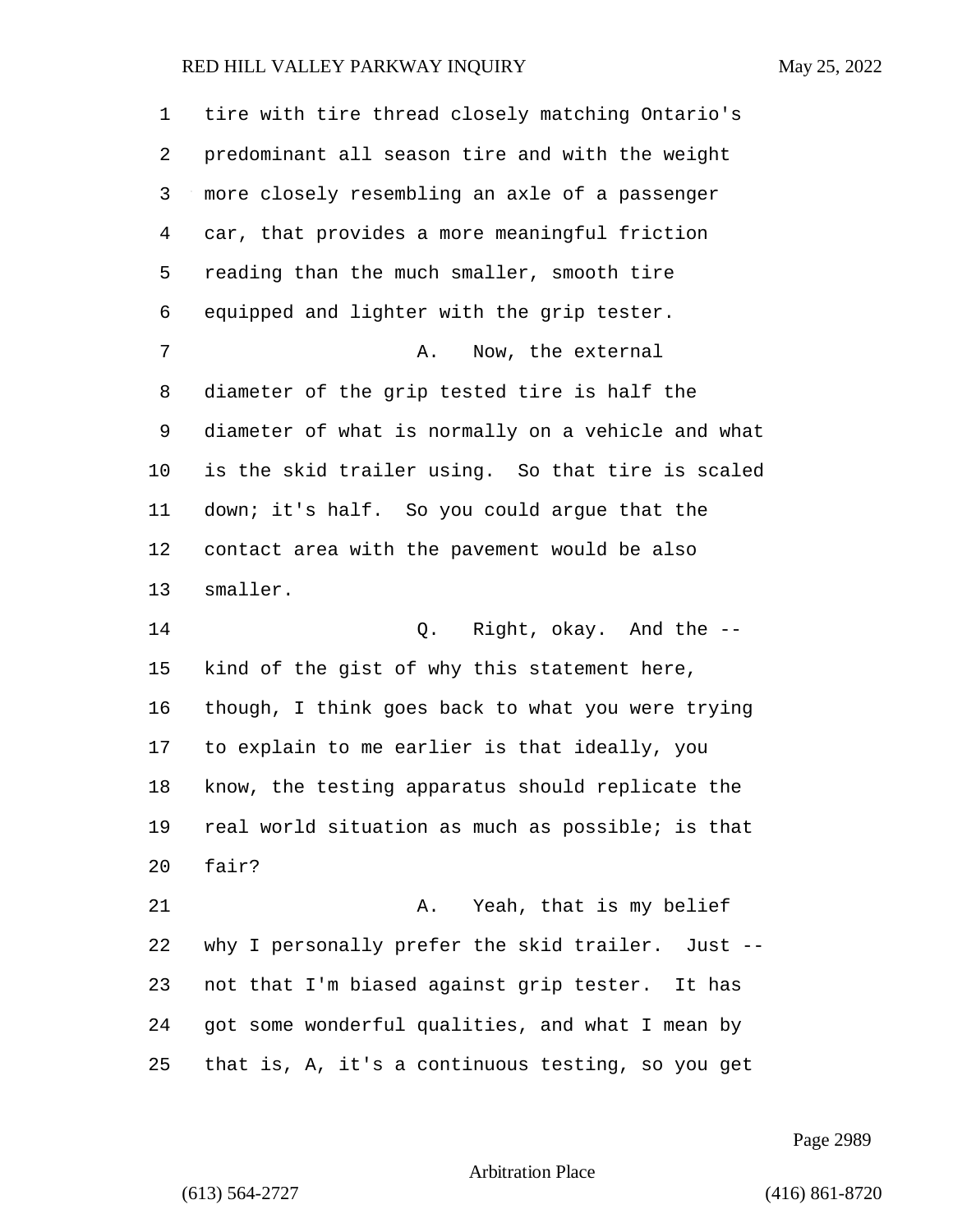| 1  | a lot more results, and also majority of vehicles  |
|----|----------------------------------------------------|
| 2  | nowadays have antilock brakes, so they are         |
| 3  | actually, when they brake, they are using the slip |
| 4  | friction of a grip tester close to 14, 15 percent. |
| 5  | That's when the -- that's how the antilock brake   |
| 6  | operates. So grip tester in a way emulates in      |
| 7  | this respect the majority of vehicles now to be    |
| 8  | found in Ontario or in North America. So that's a  |
| 9  | positive feature for the grip tester.              |
| 10 | Q. Okay. I understand. And                         |
| 11 | so I just want to switch documents now. I have a   |
| 12 | clarification question to ask you. MTO 20403.      |
| 13 | Just to show you the cover of                      |
| 14 | slide. This is another presentation that           |
| 15 | Mr. Lewis took you to, and in this presentation    |
| 16 | you looked at the relationship between pavement    |
| 17 | friction and the collision rate using data from    |
| 18 | Owen Sound and the eastern region.                 |
| 19 | And if we can turn up image                        |
| 20 | 21. All right.                                     |
| 21 | And so you see here a slide                        |
| 22 | titled "Data Rectification" and --                 |
| 23 | Those formulas are<br>Α.                           |
| 24 | incorrect.                                         |
| 25 | Okay.<br>Q.                                        |

Page 2990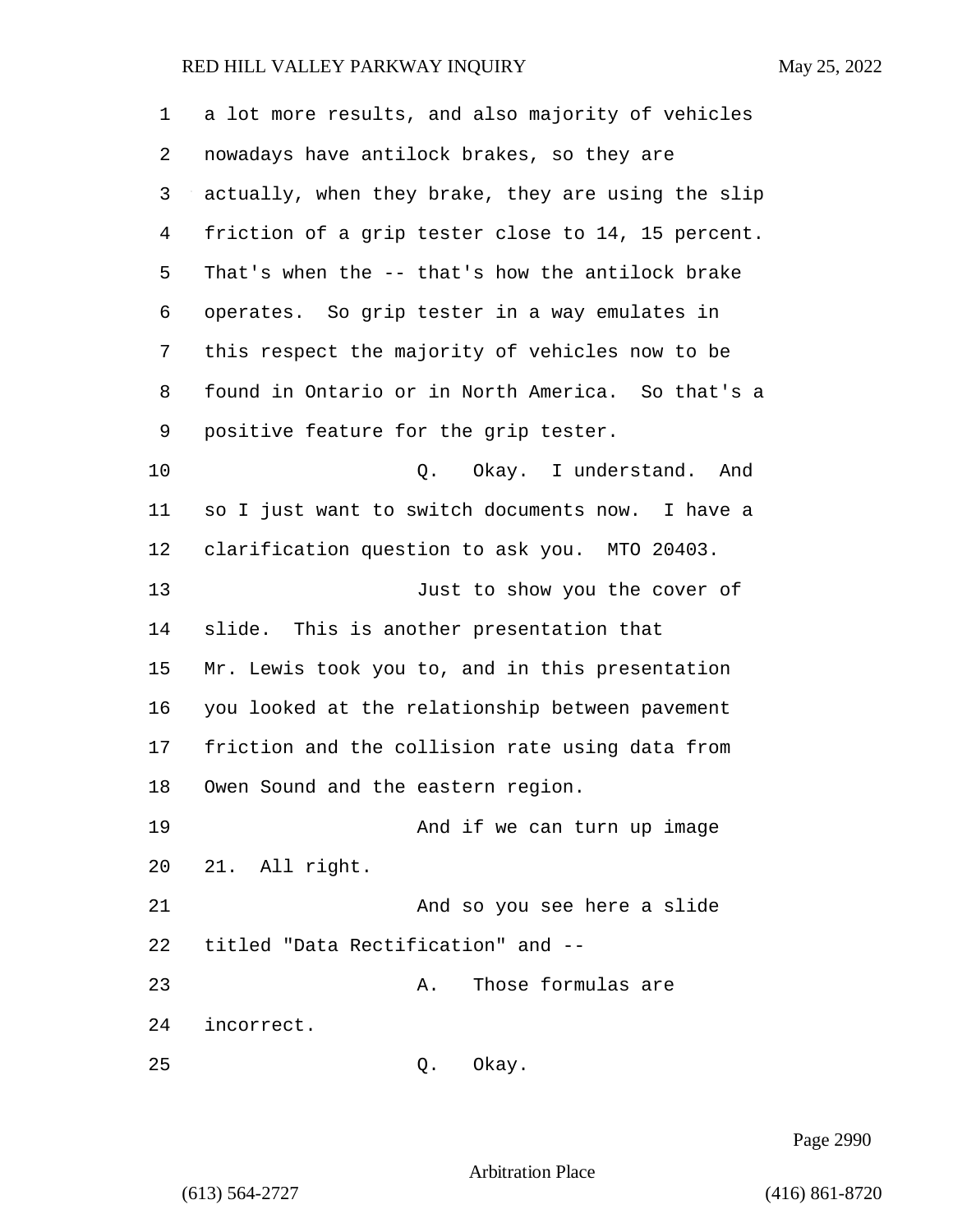1 A. This is what MTO was using at that time, but since then they have been revised. 4 Q. Okay. And -- 5 A. As I explained to you, based on the relationship that 65 kilometres per hour and 100 kilometres per hour, the difference between FNs is exactly 10. So for 80 -- but one would have to linearly extrapolate, and instead of a one, it would probably be somewhere close to five. I don't know, I don't have the calculation handy. But this figure has been revised since. 13 Q. Okay. No, that was my question because earlier today you testified about a conversion as well, and it was inconsistent what I saw in the slide here, but I think you've now answered that question. 18 So those are all my questions. 19 A. Now, you must understand is that one is measuring at a posted speed, and those values as long as they are -- as the test is performed at the posted speed do not require any adjustment unless you choose to adjust for temperature. 25 Q. Right, right.

Page 2991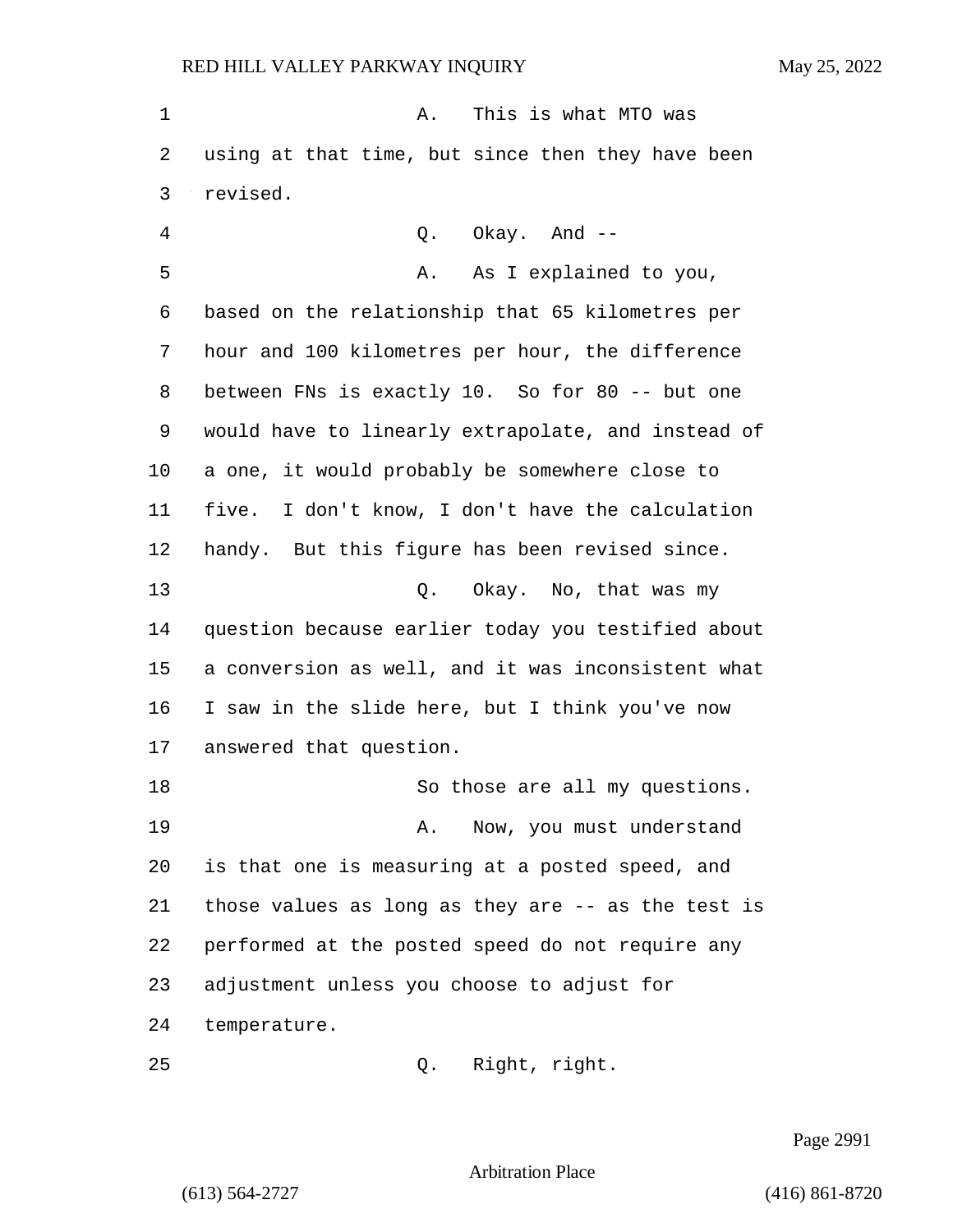1 A. But the only time you are using an adjustment from your revised formula would be if instead of a posted speed, you are testing at the lower speed, and then you have to adjust your reading so that everything is on the same basis which is posted speed. 7 MR. CHEN: Okay. Thank you for that clarification. Mr. Commissioner, those are my questions. **JUSTICE WILTON-SIEGEL:** Okay. 11 MR. LEWIS: I believe counsel for Dufferin doesn't have any questions, and so it would be over to Mr. Bourrier for MTO. 14 MR. BOURRIER: I don't have any questions, Mr. Commissioner. Thank you. 16 MR. LEWIS: I have no further questions. 18 JUSTICE WILTON-SIEGEL: Mr. Klement, thank you very much for attending and appearing before the inquiry today. You're excused if you want to leave. 22 THE WITNESS: Thank you very much. It's been a pleasure, and good luck. 24 JUSTICE WILTON-SIEGEL: I think that completes the evidence for this

Page 2992

Arbitration Place

(613) 564-2727 (416) 861-8720